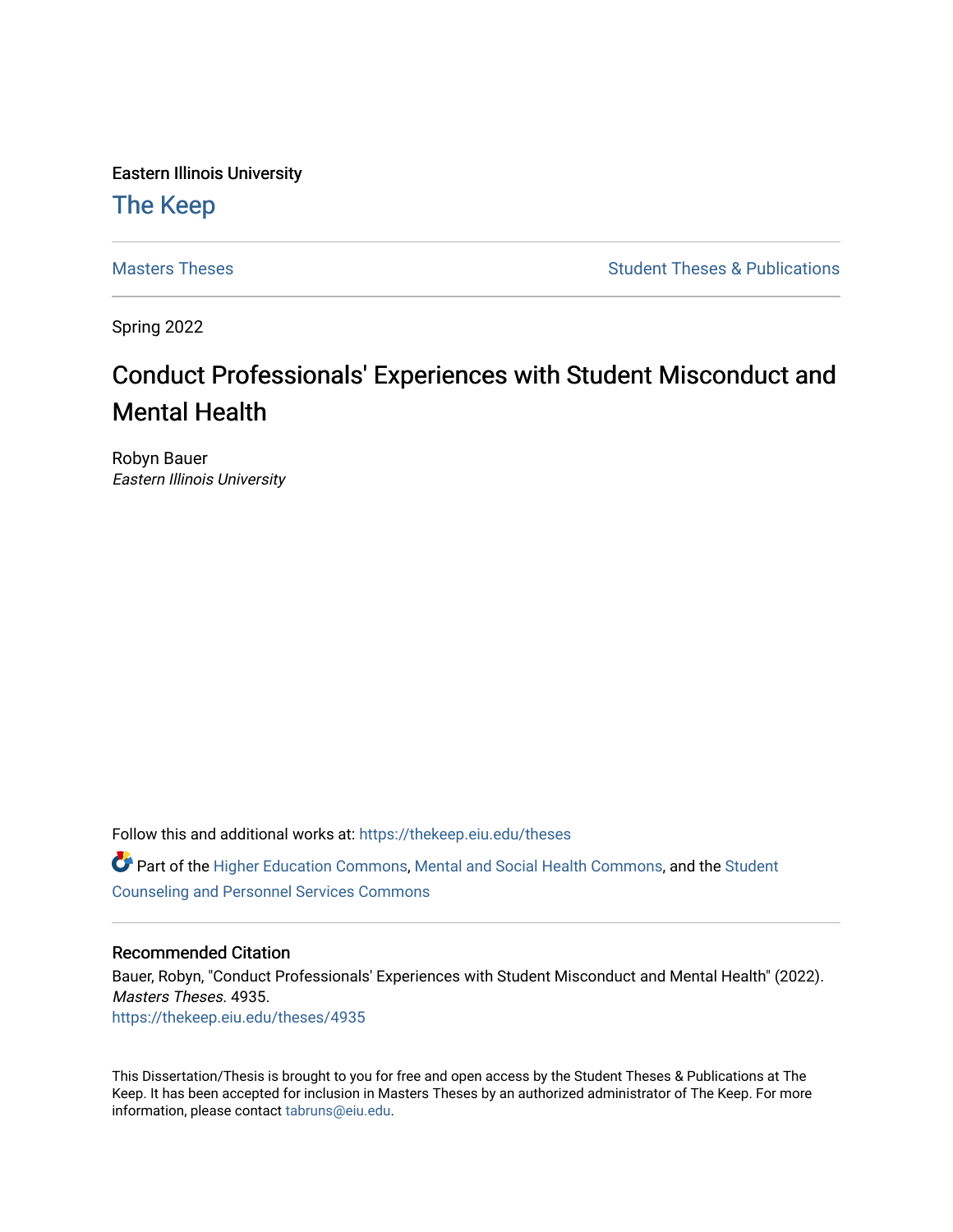# **Conduct Professionals' Experiences with Student Misconduct and Mental Health**

Robyn Bauer

Department of Counseling and Higher Education

Eastern Illinois University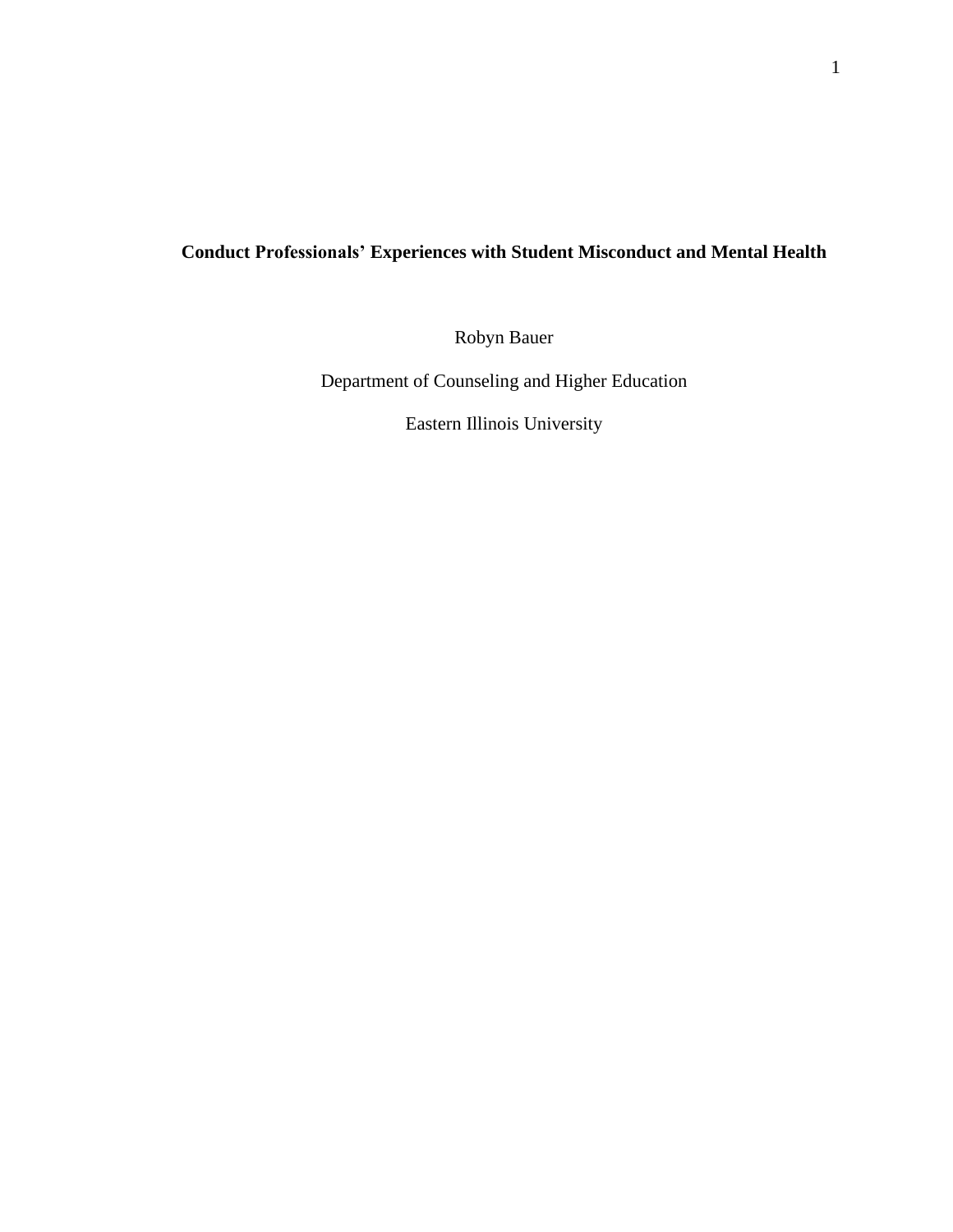#### **Abstract**

<span id="page-2-0"></span>Over the years, mental health concerns have continued to rise in college students and is compounded by the natural stressors associated with navigating unfamiliar territory, increased social and academic pressures, as well as added responsibilities and obligations (Pedrelli et al., 2015). Mental illnesses have been linked to misconduct, disruptive behavior, or violent behavior among students (Center for Parent Information and Resources, 2017; Johnson et al., 2018; Semenza & Grosholz, 2019; Taylor & Smith, 2019). There is limited research focused on the intersection of mental health and misconduct. This qualitative study utilized semi-structured questions to explore how conduct professionals manage mental health concerns in their work and how they support their students during and after a mental health concern has been identified. The findings of this study suggest that there is little to no formalized training specific to handling mental health concerns, referrals to resources is a key element to conduct professionals work, and collaboration with peers and colleagues is an important part of the support measures for students.

Key Terms: mental health, misconduct, counseling, support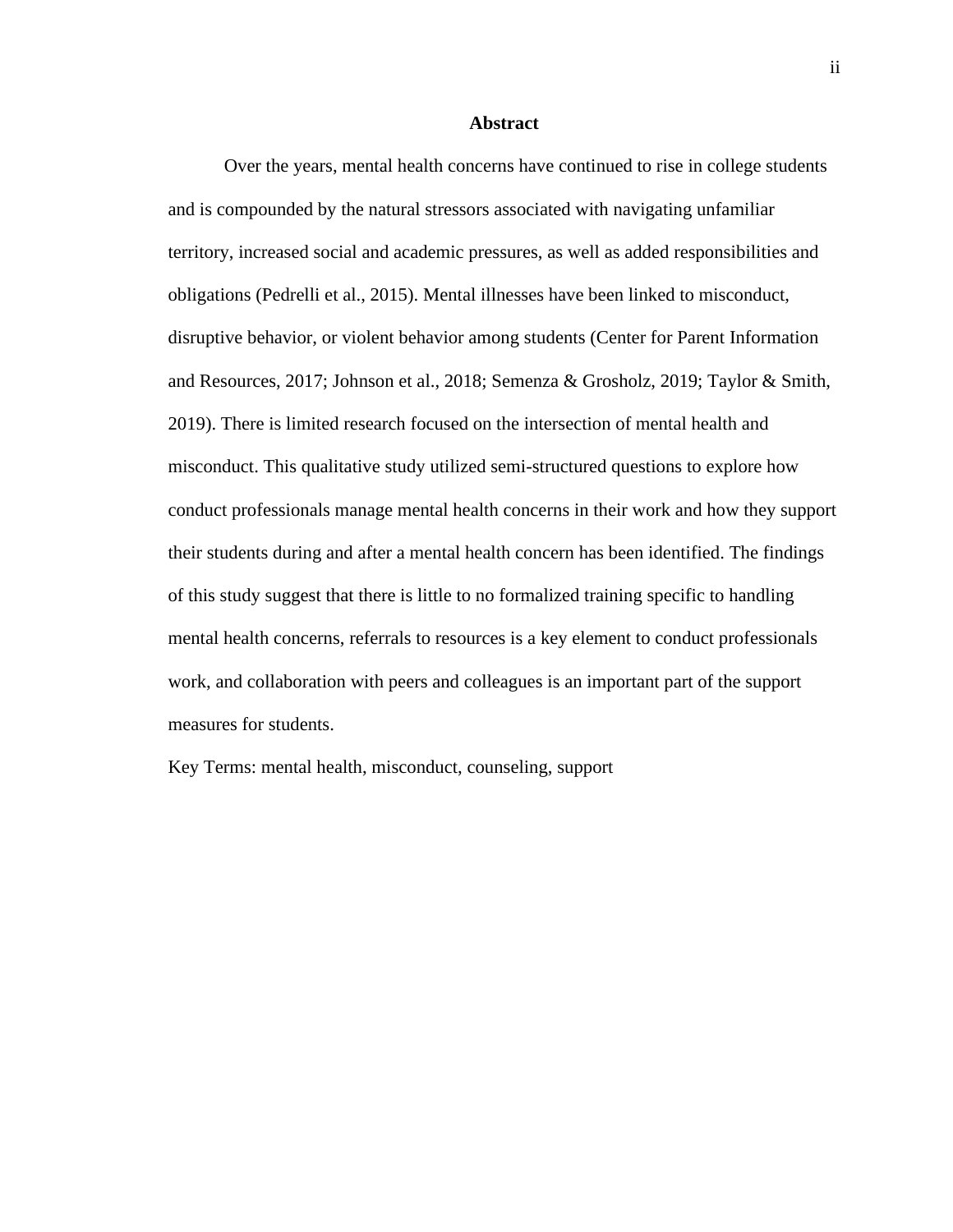#### **Acknowledgments**

<span id="page-3-0"></span>There are so many people who have helped me get to where I am today. Dr. Coleman, I cannot thank you enough for you constantly pushing, challenging, and supporting me and for all your help/guidance through this entire process. I can't say I *always* looked forward to our meetings, but I always walked out of your office feeling like you believed in me and that meant a lot to me. To my committee members Jody Stone and Dr. Jessica Ward, I have learned from both of you and want to thank you for being so helpful during this process and willing to serve on my committee. We'll see about that doctorate.

To Anna, Devin, and Gabby, you three have made this year so much more fun than I ever expected it could have been. I will miss all of our constant laughs and jokes, but know that we are onto much bigger and better things. Brandy and Yesenia, thank you both so much for being such great friends to me and for being so kind, supportive, and motivating; I will miss our thesis dates dearly. I am so glad to have been able to grow closer with all of you. And to my 'second year friends,' Alexis, Choppy, Faith, and Makenzie thank you all for paving the way for me in this place and giving me some of the best memories. While you were not here physically, I could feel your support from miles away and cannot tell you how much I cherished our texts and phone calls this year.

To my family, I love you all so much and I apologize for all the tears shed during our talks. To my loving parents, Kelly and Brian, our facetimes were always chaotic but never failed to put me in a better mood than when we started. To my dearest sisters, Lori and Allison, your texts, calls, and jokes have made these past two years away from you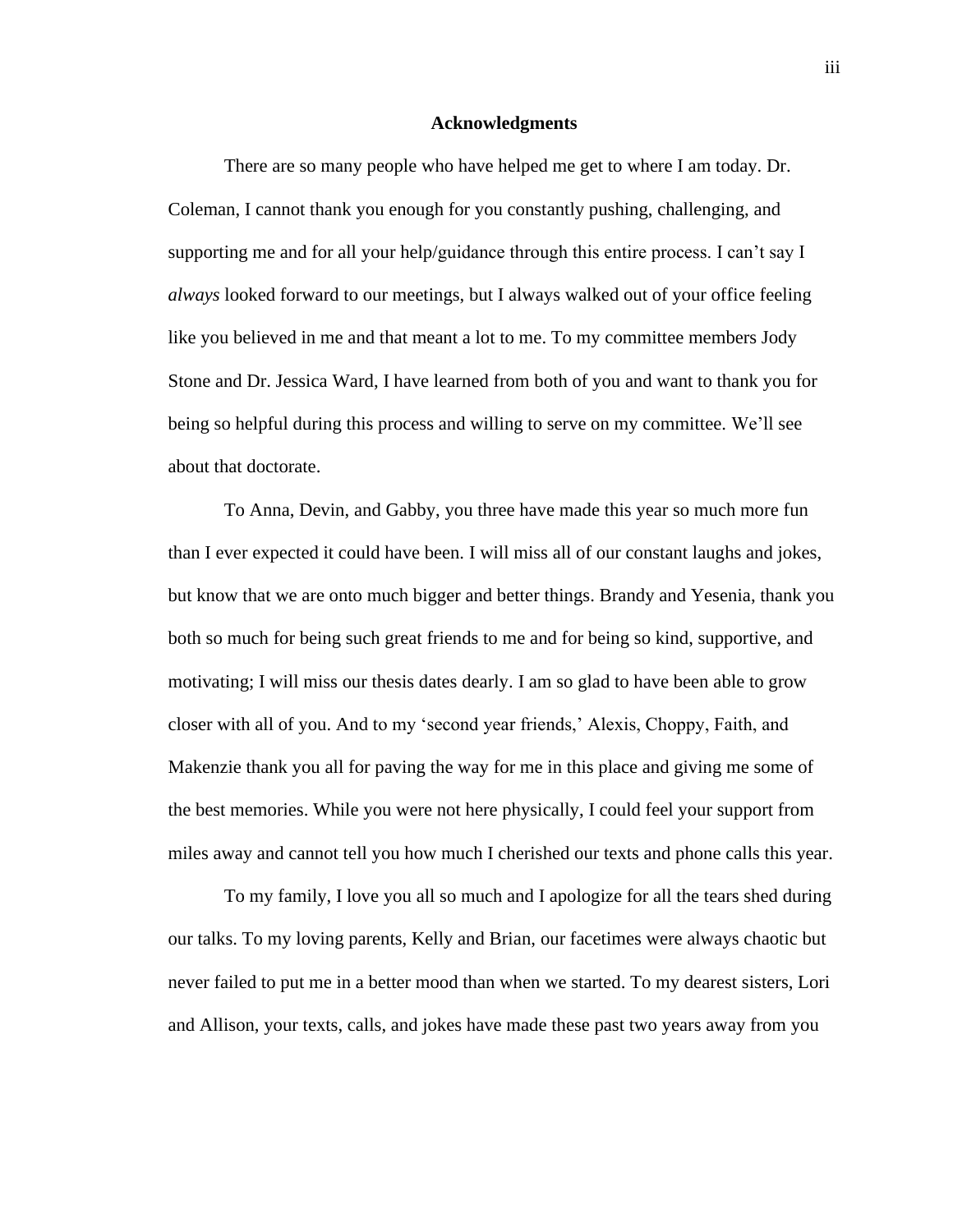both endurable. None of you will ever know just how much our conversations meant to me and helped me through this degree.

Finally, thank you to everyone at EIU who have made this place feel like home. To Ms. Julia, no one has ever made me feel more capable than you have. From the laughs, to the tears, to the "slaps on the wrists," you have made such a positive impact in my life and I am so lucky to call you a friend. To my strong and intelligent RA's this year, Amber, Kennedy, Paige, and Quin, thank you for all the laughs, love and kindness. And to all others who have supported me here and made me feel like I had a second family here, thank you for making my time in Charleston, Illinois the best it could have ever been. I have enjoyed every second I've spent with you all during my time here and will never forget all the laughs. Thank you, thank you, thank you.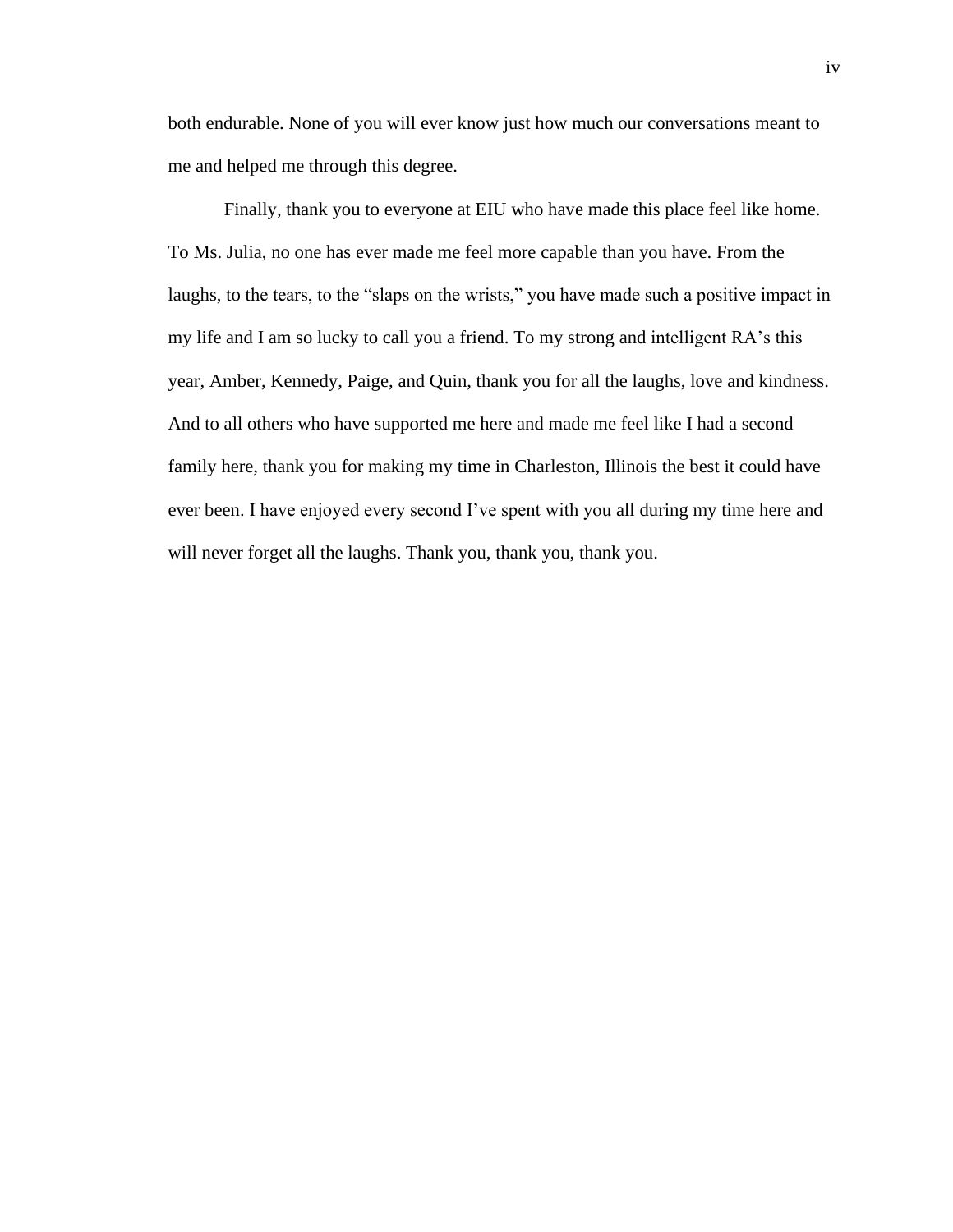# **Table of Contents**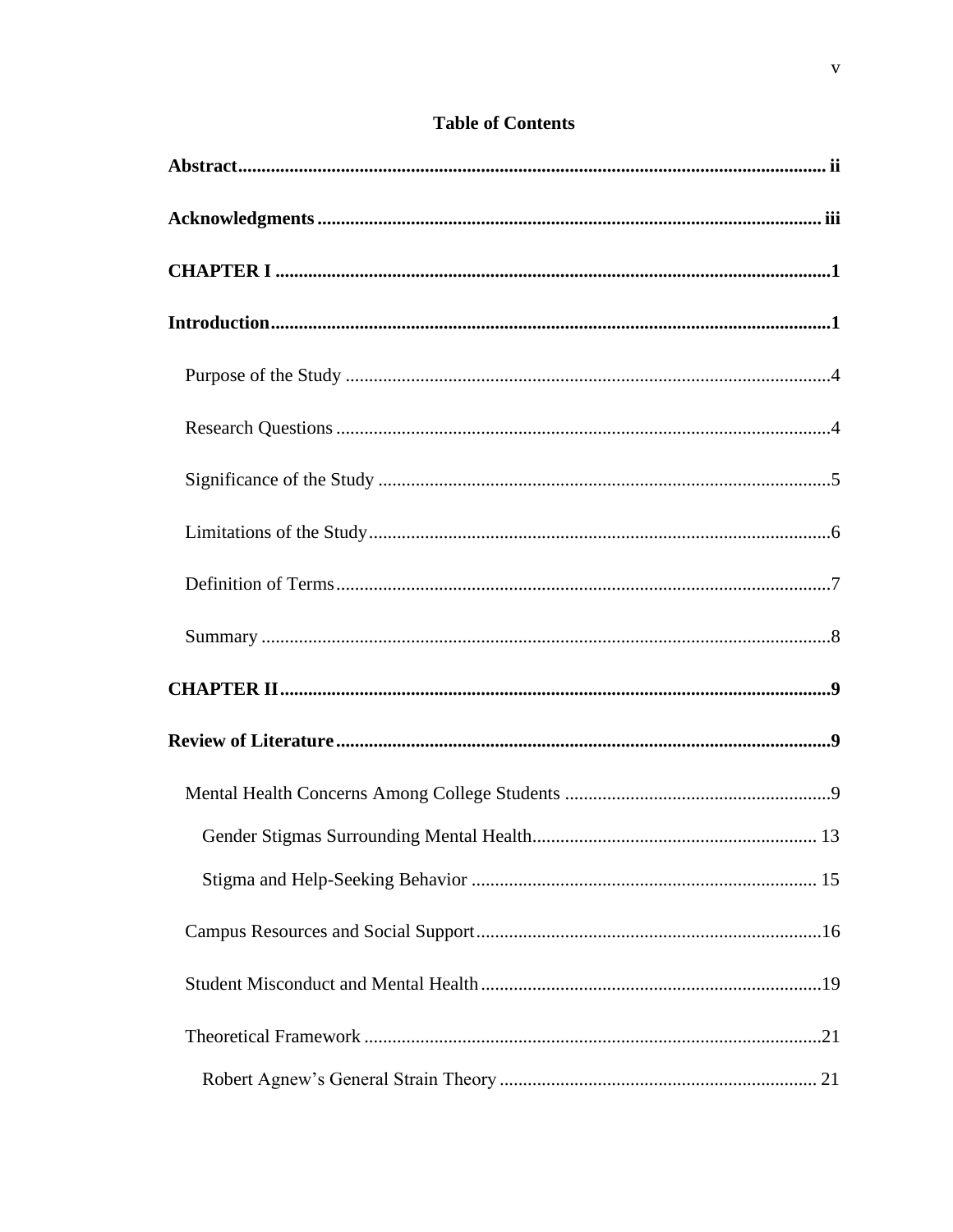| Chickering and Reisser's Developmental Vectors and Influential Environments  23     |
|-------------------------------------------------------------------------------------|
|                                                                                     |
|                                                                                     |
|                                                                                     |
|                                                                                     |
|                                                                                     |
|                                                                                     |
|                                                                                     |
|                                                                                     |
|                                                                                     |
|                                                                                     |
|                                                                                     |
|                                                                                     |
|                                                                                     |
| Research Question #1: How are conduct professionals trained to handle mental health |
|                                                                                     |
|                                                                                     |
|                                                                                     |
|                                                                                     |
|                                                                                     |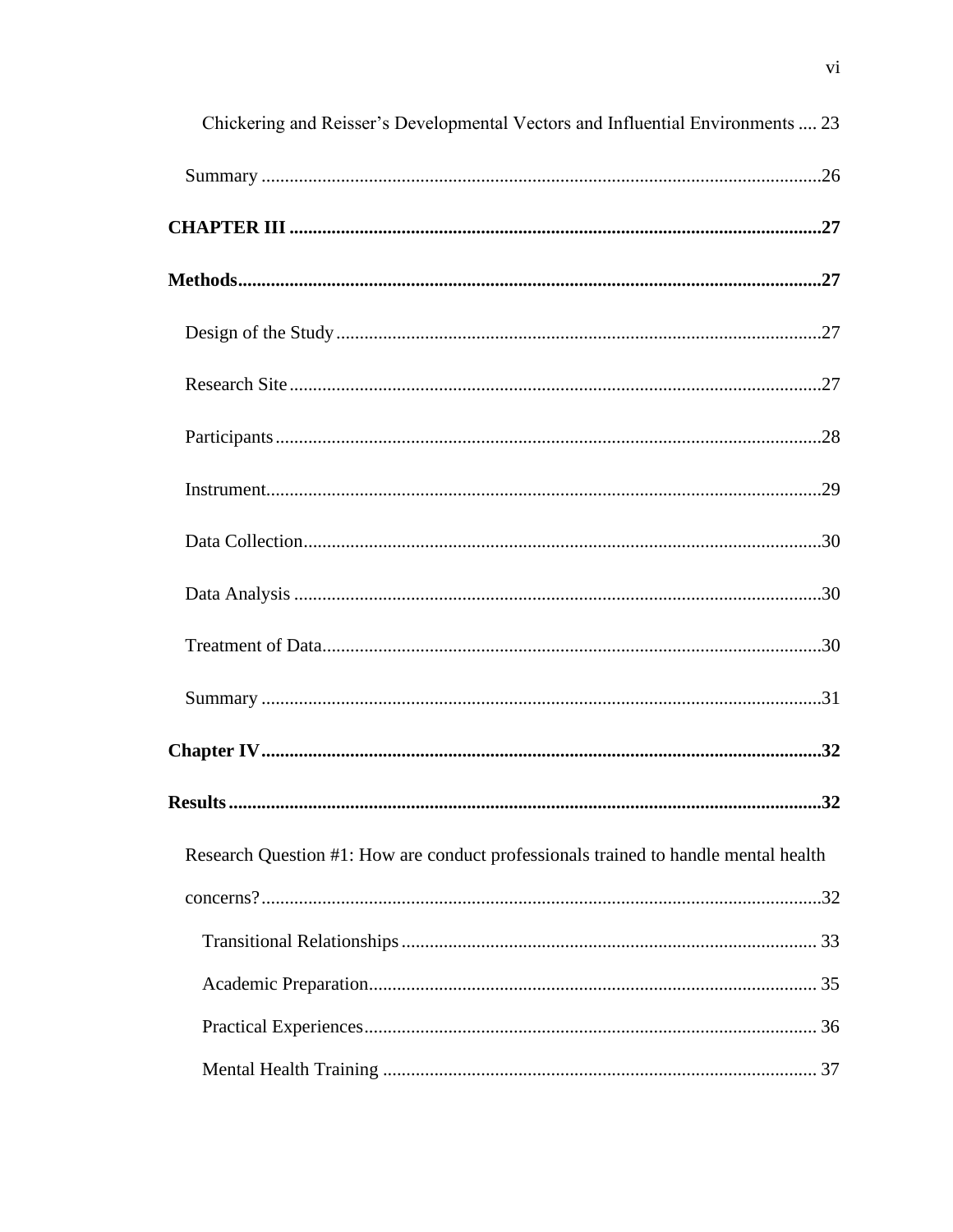| Research Question #2: How do conduct professionals detect mental health concerns        |
|-----------------------------------------------------------------------------------------|
|                                                                                         |
|                                                                                         |
|                                                                                         |
| Research Question #3: What does the process look like following the identification of a |
|                                                                                         |
|                                                                                         |
|                                                                                         |
|                                                                                         |
|                                                                                         |
| Research Question #4: What relationship do conduct professionals have with the          |
|                                                                                         |
|                                                                                         |
|                                                                                         |
|                                                                                         |
|                                                                                         |
|                                                                                         |
|                                                                                         |
|                                                                                         |
|                                                                                         |
|                                                                                         |
|                                                                                         |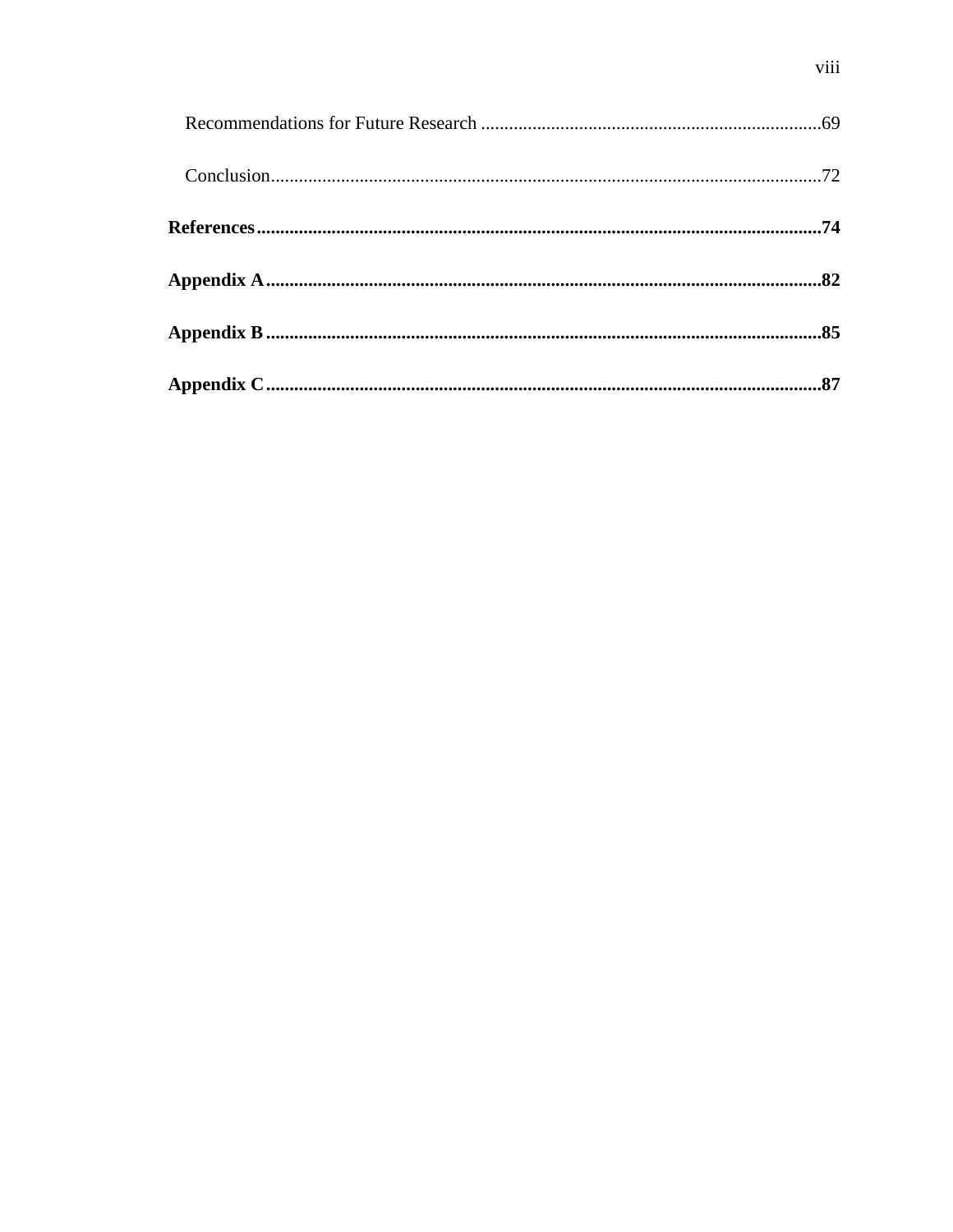#### **CHAPTER I**

#### **Introduction**

<span id="page-9-1"></span><span id="page-9-0"></span>We should make it clear that getting help isn't a sign of weakness, it's a sign of strength, and we should ensure that people can get the treatment they need.

-Michelle Obama, "Change Direction" Mental Health Event

Mental illnesses are becoming a major concern among college students in the United States. It is compounded by the natural stressors associated with navigating unfamiliar territory, increased social and academic pressures, as well as added responsibilities and obligations (Pedrelli et al., 2015). In 2012, the National Alliance on Mental Illness (NAMI) conducted an online survey of 765 college students who experienced mental illness while attending college. Of the participants, 64% had dropped out of college with the majority having indicated they had withdrawn from the university due to a mental health related issue. Many students who dropped out also indicated that having more campus resources may have helped them stay in school, specifically, more campus accommodations and mental health services. About one third of the students who participated in the survey also noted that their experience with campus counseling was either "fair" or "poor" and they felt most counselors were not trained well enough nor provided enough support (National Alliance on Mental Illness, 2012). These findings suggest that access to campus counseling services is critical for success regarding college students who deal with mental illnesses. It was also apparent that the need for mental health services was greater than what universities had to offer, and the support was not enough for many who used the services.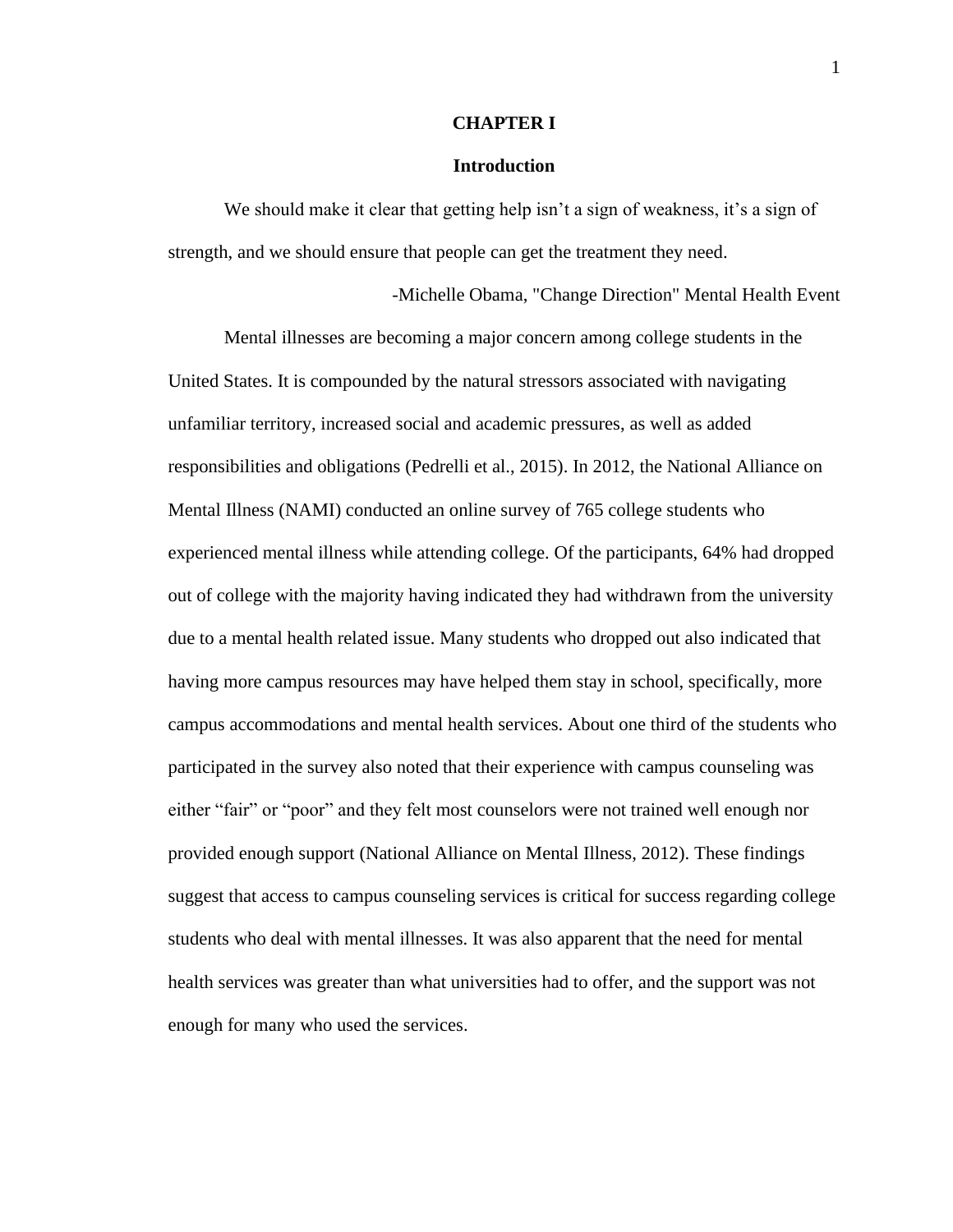Despite this need, many college students are not utilizing mental health services offered to them through their university. While the NAMI survey was completed in 2012, a more recent survey conducted by the JED Foundation (2020), amidst the COVID-19 pandemic found that 63% of nearly 200 students surveyed indicated their mental health was worse than before the pandemic. Additionally, 83% reported they were dealing with anxiety, 63% with depression, and one in five students had experienced suicidal thoughts within the three months prior to the survey being conducted. However, only 30% of those students reported reaching out to campus counseling services while almost half instead turned to their friends for support (The JED Foundation, 2020). Although this specific study will not focus on the COVID-19 pandemic, it is important to note that the mental health of college students has been greatly impacted by it and continues to decline. Although eight years have passed between these two surveys, mental health has impacted many students' success throughout their college years. Both studies showed that many students were not utilizing mental health services offered on college campuses even though most services are covered through student fees.

In addition to the impacts mental illnesses may have on a student's academics, they have also been linked to misconduct, disruptive behavior, or violent behavior among students (Center for Parent Information and Resources, 2017; Johnson et al., 2018; Semenza & Grosholz, 2019; Taylor & Smith, 2019). Misconduct carried out by a student may lead to various consequences including disciplinary warnings, fines, mandatory attendance in specific classes made to educate students on topics such as alcohol or drug consumption and abuse, suspension or even expulsion of the student from the institution (FindLaw, 2016). These punishments vary by institution as well as by state but typically,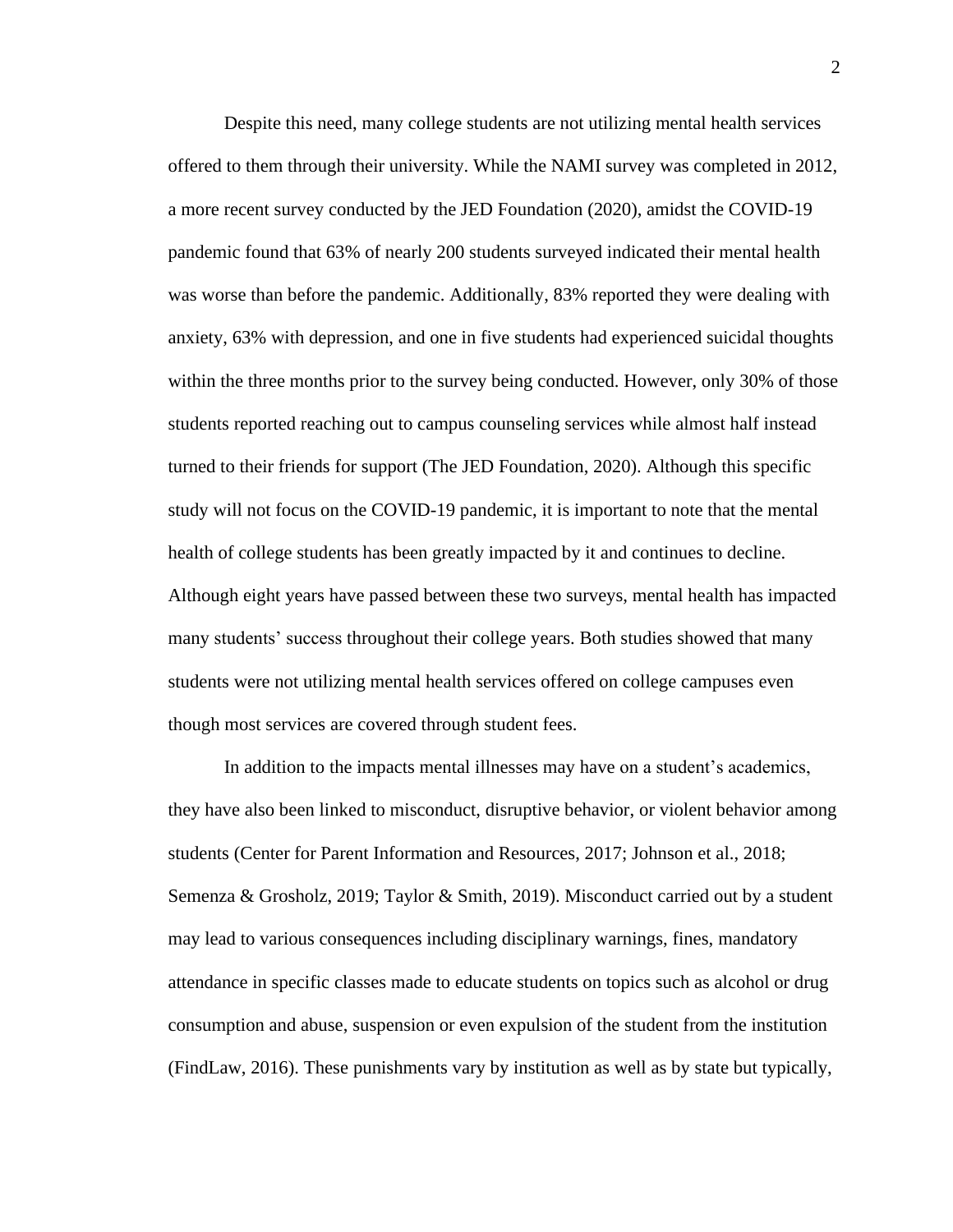the consequences of misconduct increase with the severity of misbehavior carried out by students. While looking at multiple universities' student conduct statistics within the past five years, the most common forms of conduct violations by their students were academic integrity violations, drug and alcohol consumption, disorderly conduct, inflicting bodily harm upon any person, stealing, and intentionally or recklessly damaging university property (Clemson University Student Affairs, 2020; Middle Tennessee State University, 2020; Rutgers Student Affairs, 2017; Syracuse Office of Student Rights and Responsibilities, 2020).

Of these institutions, Clemson University (2020) and Middle Tennessee State University (2020) reported referring some students to counseling services following their conduct meetings and process. The other institutions mentioned commonly referred their students to offices relating to the subject of the offense carried out by the student, but counseling services were never listed nor mentioned within their data. Many other universities conduct statistics were observed, however, none of the reports included any referrals that were made to the students, only the misconduct committed. Whether the students never mentioned poor mental health or concerns regarding their mental wellbeing was not able to be found within the data sheets, but this does not warrant the assumption that it did not occur.

Though it may be argued that reports from these four institutions, from among the over 4,000 which exists in the United States, cannot be used as a basis for gauging common practices across higher education institutions, it can be argued that if institutions of their caliber are not reporting referrals to counseling, given their greater access to resources, then institutions with less resources may fair even worse. Therefore, given the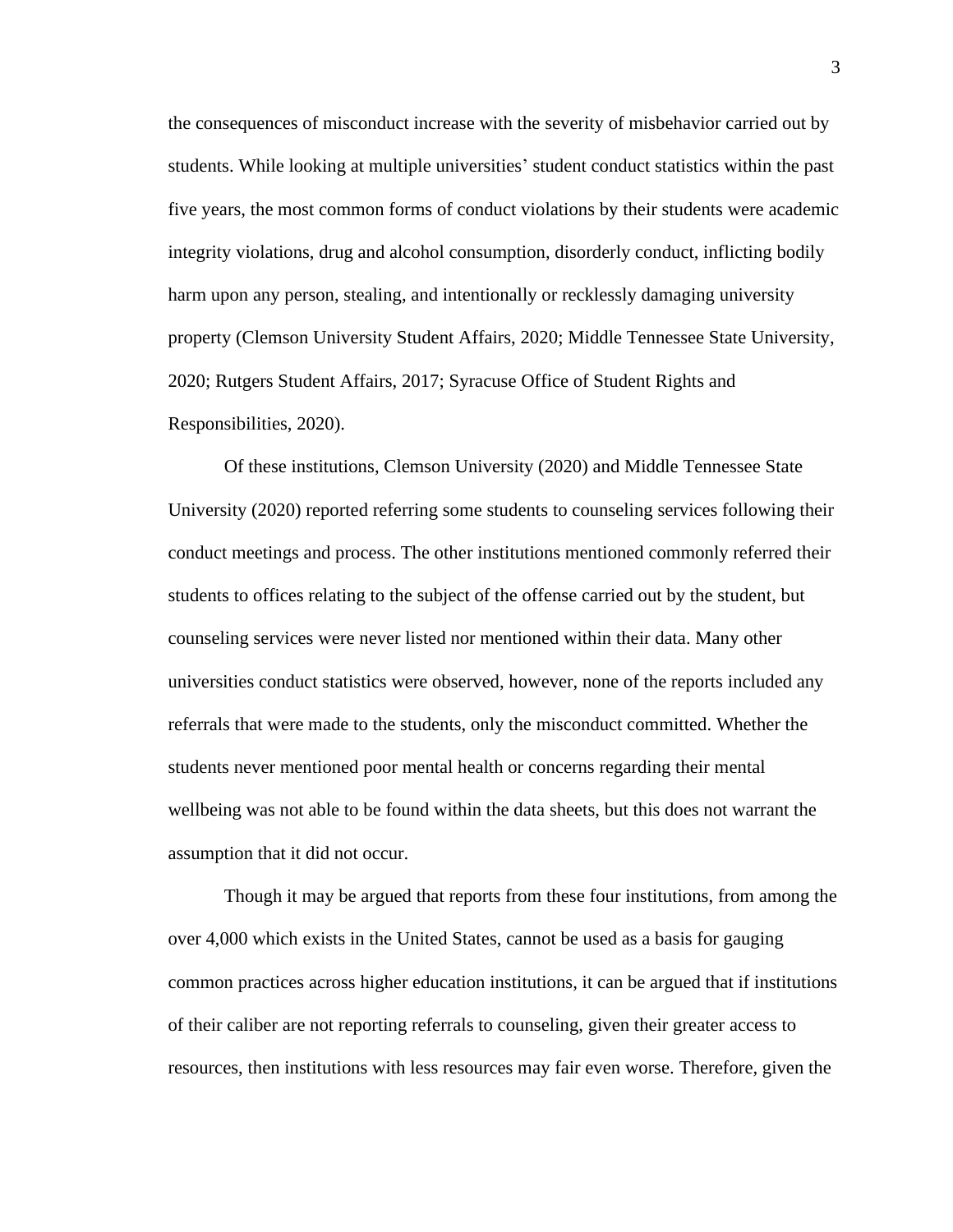growing mental health concerns within the student population, which has been linked with student misconduct and shown to be a likely reason for a student withdrawing, referrals to counseling services during the conduct process could be an important part of the process to better support the students. This study aimed to explore the relationship that some universities' conduct offices have with their respective counseling services as well as how conduct professionals are trained to better support students with mental health concerns or illnesses.

#### <span id="page-12-0"></span>**Purpose of the Study**

The purpose of this study was to explore the ways that conduct professionals are trained to handle conduct meetings when a mental health concern is brought up or indicated and how they support the student during and following the meeting. It also sought to find the ways that conduct professionals are trained to detect mental health concerns or illnesses if a student has not come forth with them within the conduct process. Additionally, this study aimed to determine how conduct offices collaborate with counseling centers regarding students who have mental health concerns or illnesses when they violate the student code of conduct.

#### <span id="page-12-1"></span>**Research Questions**

As there have been links between mental health concerns and behaviors that could result in conduct violations (Pompili et al., 2017), this study's objective was to discover how offices that handle student misconduct recognize or detect mental health concerns and how they support the students involved. This study was guided by the following research questions:

1. How are conduct professionals trained to handle mental health concerns?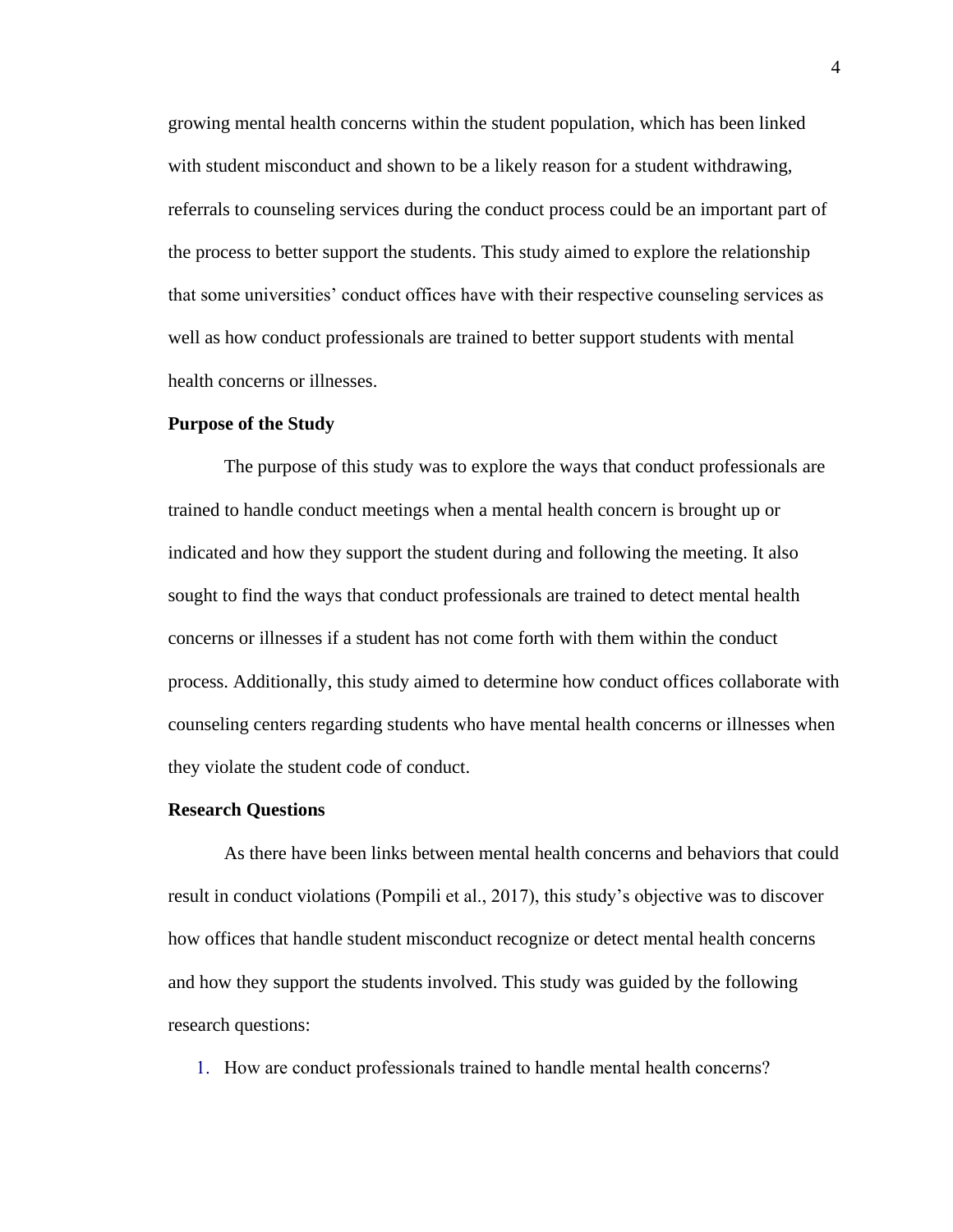- 1. How do conduct professionals detect mental health concerns within students going through the conduct process?
- 2. What does the process look like following the identification of a mental health concern?
- 3. What relationship do conduct professionals have with the counseling services at their respective institution?

### <span id="page-13-0"></span>**Significance of the Study**

At some point in many people's lives, mental illnesses may arise and be difficult to navigate or deal with. Within the college student population, there are many factors that could cause one's mental health to decline such as a new environment in which they are not fully engaged, no longer having close connections or strong support from family members, not feeling a strong sense of social support, and many others (Alegría et al., 2018). Within university systems, there are also new rules and expectations of the students that attend. The policies in place at many universities are typically similar to one another, although the consequences of breaking these policies may differ vastly. Nonetheless, it has been previously found that there is a slight relationship between mental illnesses and aggressive or violent behavior, though it is more common when narcotics or alcohol are involved (Department of Health & Human Services, 2013).

This study looked at how different conduct offices recognize and support students who have violated conduct policies and also are believed to be experiencing mental health concerns. The findings of this study can be helpful for conduct offices to consider mental health concerns in their interactions with students and how these offices can better support the students who come into it.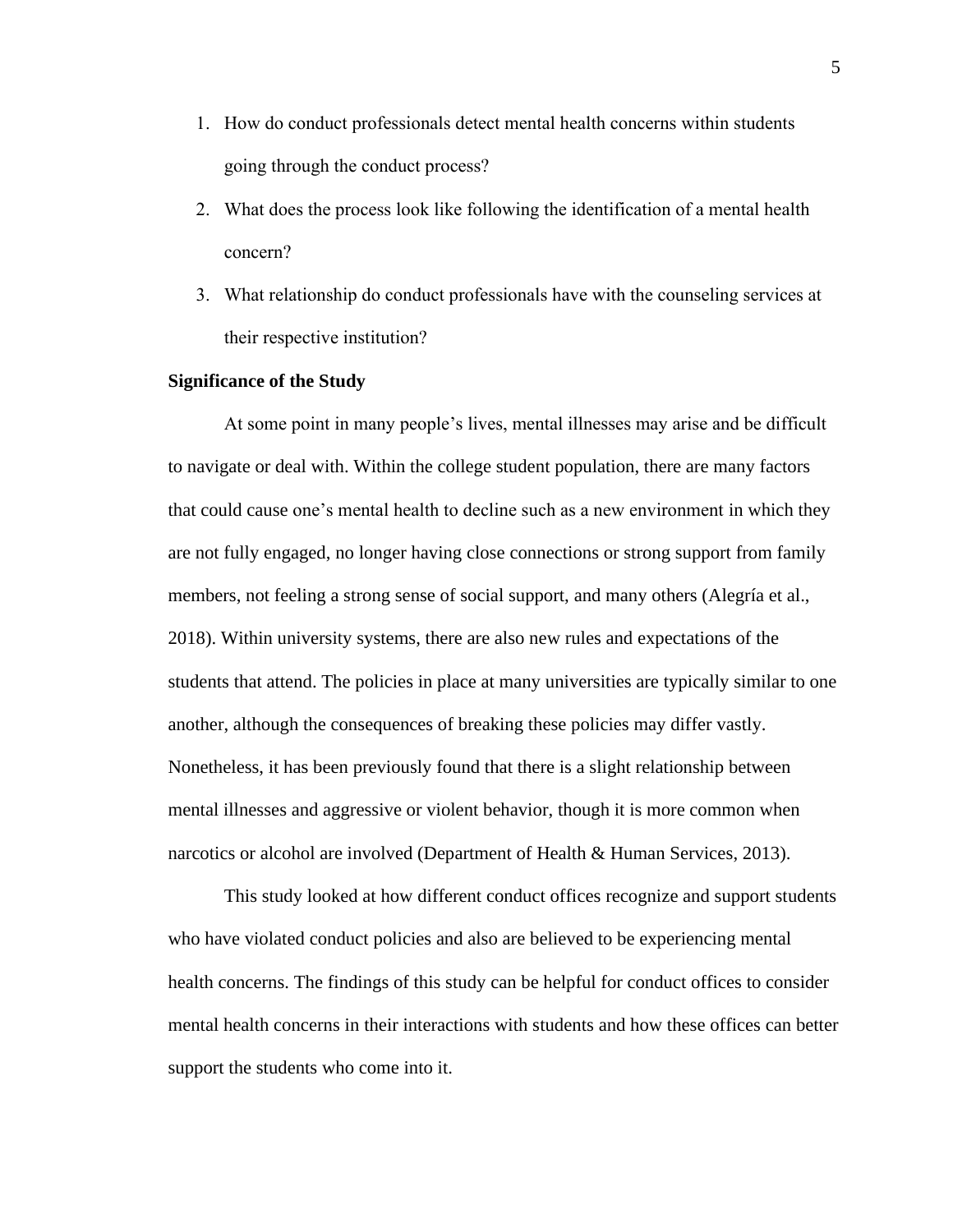#### <span id="page-14-0"></span>**Limitations of the Study**

As a qualitative study, a smaller number of participants were interviewed to provide richer data on the phenomenon being studied. A limitation this study faced was the ability to generalize and apply the results of this study to other institutions or universities. A second limitation that was encountered during this study was the geographical area that the selected institutions will be selected from. All universities were located within rural Midwest areas and had student populations greater than 5,000, but less than 20,000. This limitation impacts generalizability and applicability as the amount of policy violations and conduct cases that occur at the selected universities could be low.

The researcher interviewed conduct professionals, and, for this reason, this study only gained insight to the perceptions of staff on student misconduct and mental health. Interviewing conduct professionals also provided another limitation with relation to the Health Insurance Portability and Accountability Act (HIPAA) of 1996. HIPAA is a "federal law that required the creation of national standards to protect sensitive patient health information from being disclosed without the patient's consent or knowledge" (Centers for Disease Control and Prevention, 2018). This study looked at the relationship conduct professionals had with counseling services on their campuses, and HIPAA creates a barrier between conduct professionals being able to gain information students had disclosed to their counselors. Therefore, the conduct professionals interviewed were not able to gain any information from counseling services which could hinder them from understanding the magnitude of the mental health concerns present with the students they work with.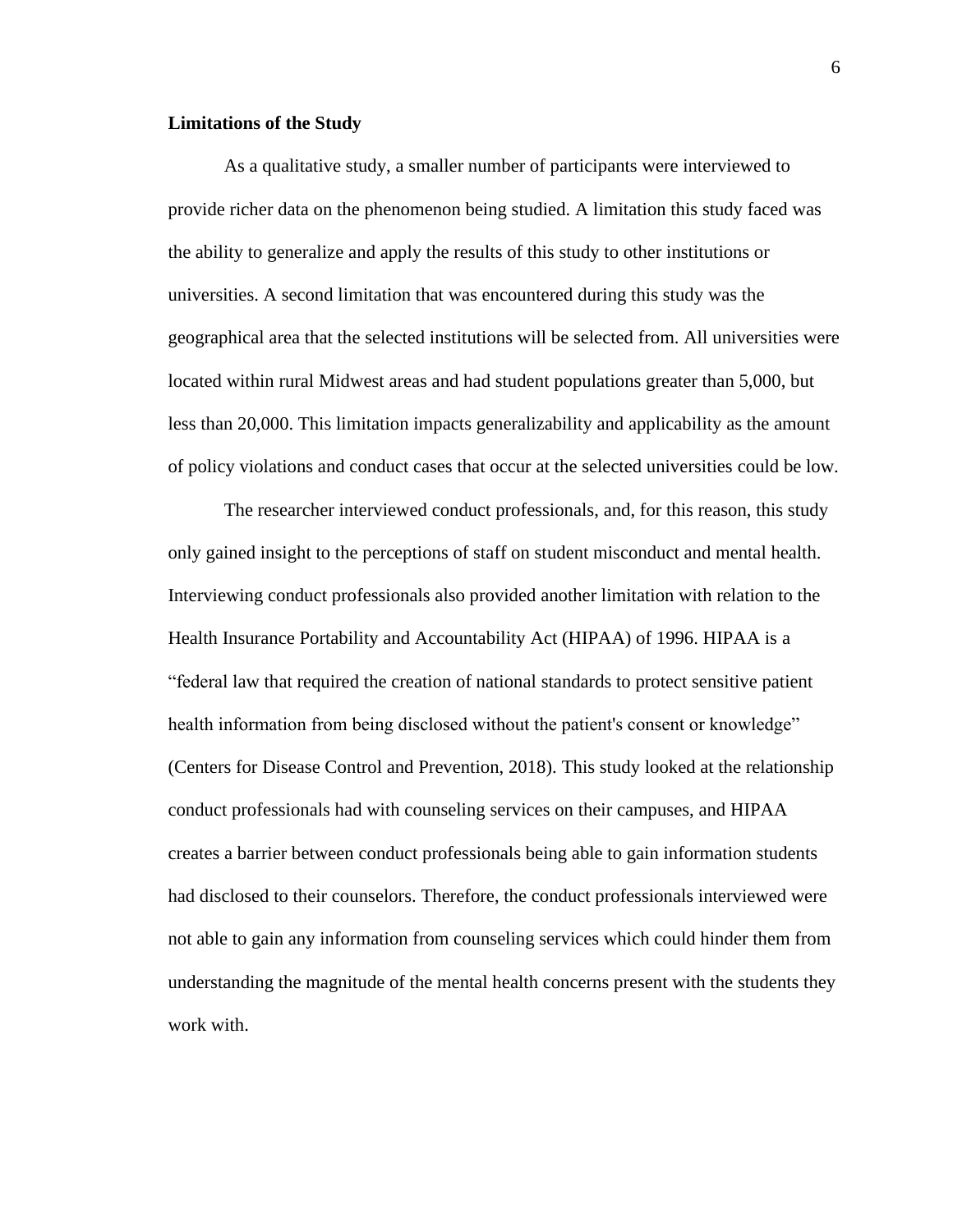Additionally, due to the stigma surrounding mental health, students could be more hesitant when disclosing their own concerns with a conduct professional. This could hinder the conduct professional from detecting or understanding how a student's mental health could be coming into play with their misconduct. This could have hidden impacts on the data that was collected through this study.

### <span id="page-15-0"></span>**Definition of Terms**

**Code of Student Conduct.** Set of rules and standards required for all students to uphold during their time at their selected university. The policies set in place by the universities are the foundation for student behavioral expectations, including a prominent expectation of academic integrity. When the code of student conduct is broken, sanctions are oftentimes given out to the students who have made the violation (Association for Student Judicial Affairs, 2006).

**conduct process.** The procedure that a student goes through after they have violated the student code of conduct at their institution. (Association for Student Judicial Affairs, 2006).

**mental health.** A person's emotional, psychological and social well-being that impacts the way that they think, act, and feel (U.S. Department of Health and Human Services, 2020).

**personal stigma.** Negative thoughts and perceptions that a person has about others who have mental illnesses (Wu et al., 2017).

**self-stigma.** Negative thoughts and perceptions that a person has about themselves surrounding their own mental illnesses (Wu et al., 2017).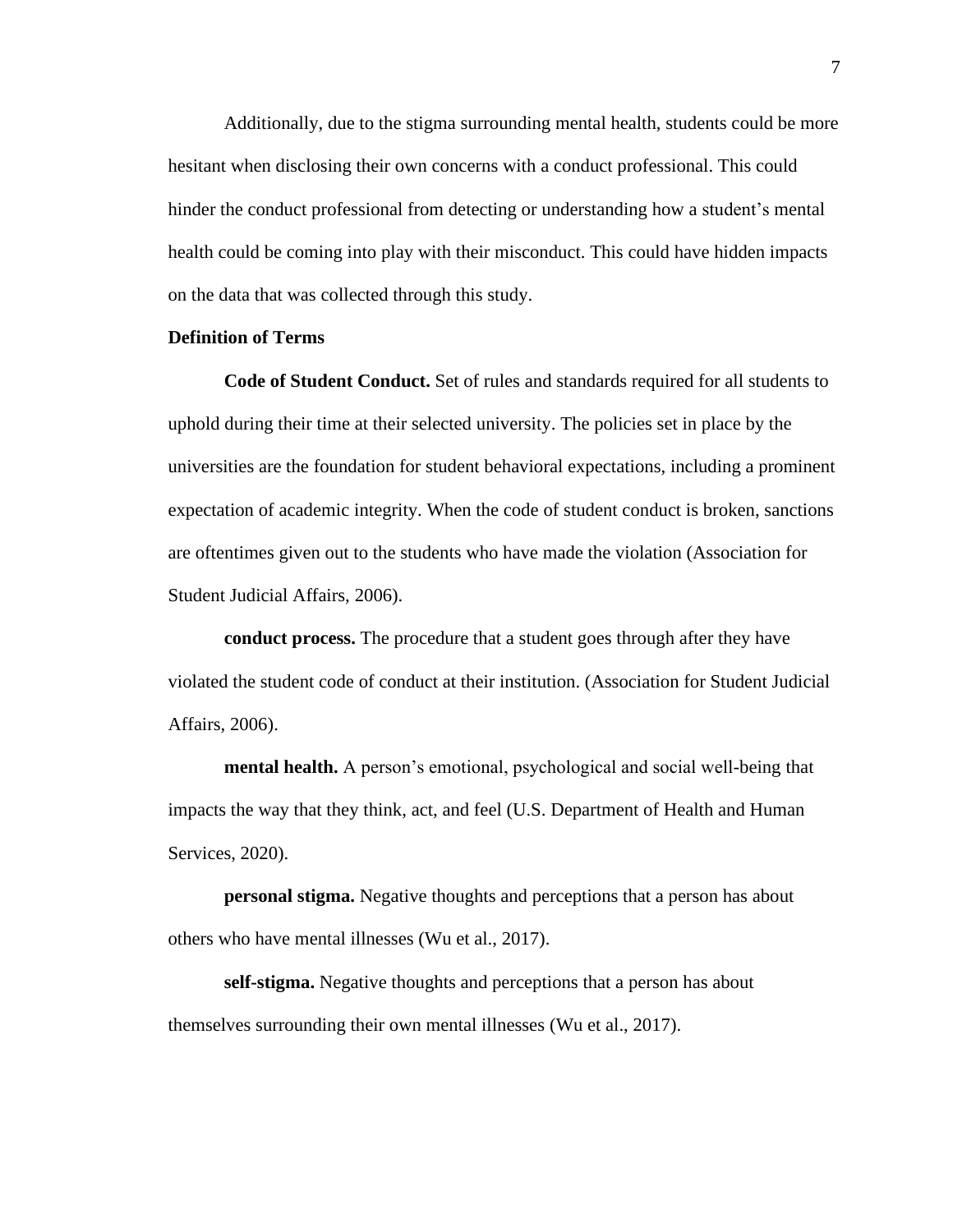# <span id="page-16-0"></span>**Summary**

This study aimed to explore the training conduct professionals received to handle cases of misconduct with students who may have mental health concerns and what support they provide to the student. Chapter 1 has provided a more detailed overview of the significance, purpose, and the limitations this study may face. Additionally, it has outlined the four research questions that will guide this qualitative study. Lastly, this chapter has presented key definitions and processes to provide a common understanding of the terms commonly used within this study.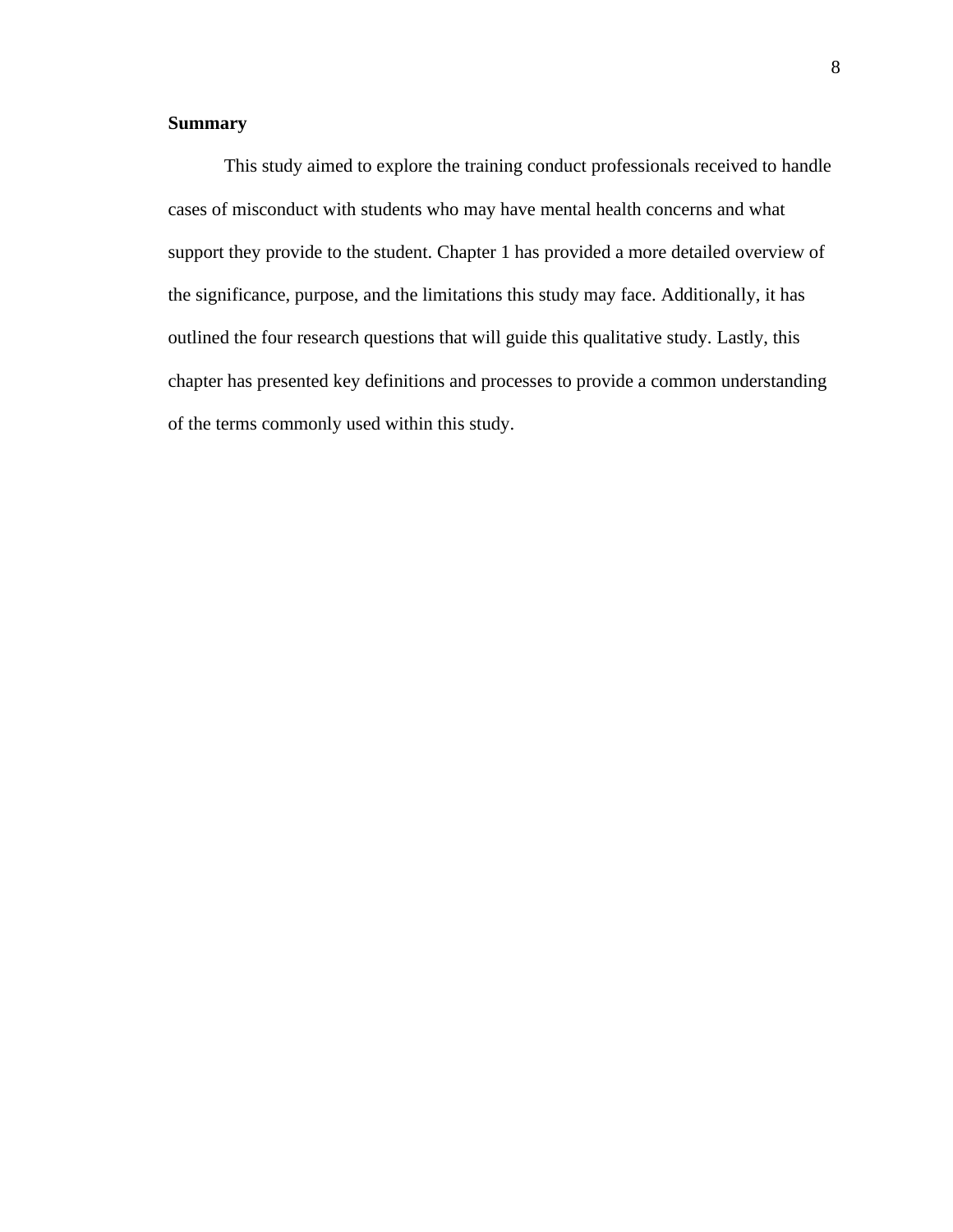#### **CHAPTER II**

#### **Review of Literature**

<span id="page-17-1"></span><span id="page-17-0"></span>Mental health is currently a highly discussed topic in higher education as the number of students experiencing mental health concerns has continued to rise and become a public health concern (Kalkbrenner et al., 2019; Kuhlman et al., 2019; Rafal et al., 2018). Student misbehavior and conduct is apparent in all universities in one way or another. The purpose of this literature review is to examine the stigmas surrounding mental health and help-seeking behavior among college students, discuss the significance of campus resources and social support, and look deeper into the variables that may influence aggression and misbehavior in college students.

#### <span id="page-17-2"></span>**Mental Health Concerns Among College Students**

While mental health concerns can be seen in many people all throughout the world, there has been a rise within the college student population in the past few years and has been largely researched in many different college settings. According to MentalHealth.gov (2020), which is run by the United States Department of Health and Human Services, mental health is an umbrella term that covers the emotional, psychological, and social well-being of a person and can often fluctuate from time to time throughout a person's life. Mental health concerns can impact many aspects of a person's life such as their thinking process, emotions they feel, and the behaviors that they carry out. There are also copious factors that could impact or damage a person's mental health, but the more prominent factors listed are: biological factors such as genes or brain chemistry; life experiences such as trauma or abuse; and a family history of mental health problems (MentalHealth.gov, 2020). When considering the previously listed factors and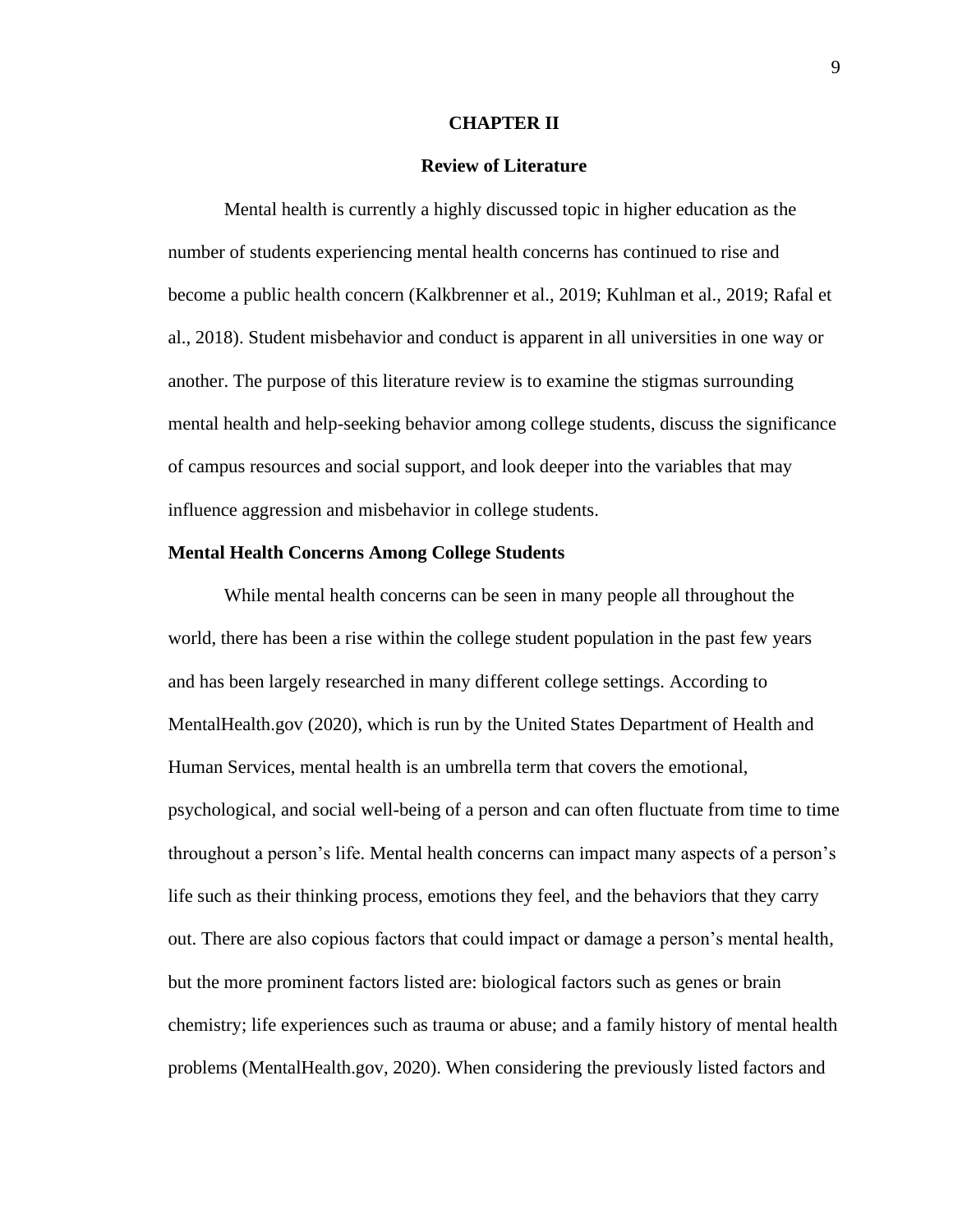then adding in the stressors that college students face when they start college, such as new experiences, environments, living situations, relationships, independence, and less supports, it is simple to deduce that they may be at greater risk of struggling with their mental health (Byrd & Mckinney, 2012).

There are many types of mental illnesses, and any person is susceptible to them; some may struggle their whole life, some may struggle multiple times throughout their life for short or long periods of time, and some may not struggle at all. There are more than 200 classified types of mental illnesses in which some are more common than others (Mental Health America, 2021), however, the most commonly faced mental illnesses by college students are depression and anxiety (Liu et al., 2018). The Diagnostic and Statistical Manual of Mental Disorders,  $5<sup>th</sup>$  edition (DSM-5) (American Psychiatric Association, 2013), will be utilized to go more in depth regarding the symptoms, criteria and features of both depression and anxiety. According to the DSM-5, depression is recognized by:

1. [A] depressed mood most of the day, nearly every day, as indicated by either subjective report (e.g., feels sad, empty, hopeless) or observation made by others (e.g., appears tearful). (Note: In children and adolescents, can be irritable mood.) 2. Markedly diminished interest or pleasure in all, or almost all, activities most of the day, nearly every day (as indicated by either subjective account or observation). 3. Significant weight loss when not dieting or weight gain (e.g., a change of more than 5% of body weight in a month), or decrease or increase in appetite nearly every day . . . 4. Insomnia or hypersomnia nearly every day 5. Psychomotor agitation . . . 6. Fatigue or loss of energy nearly every day. 7.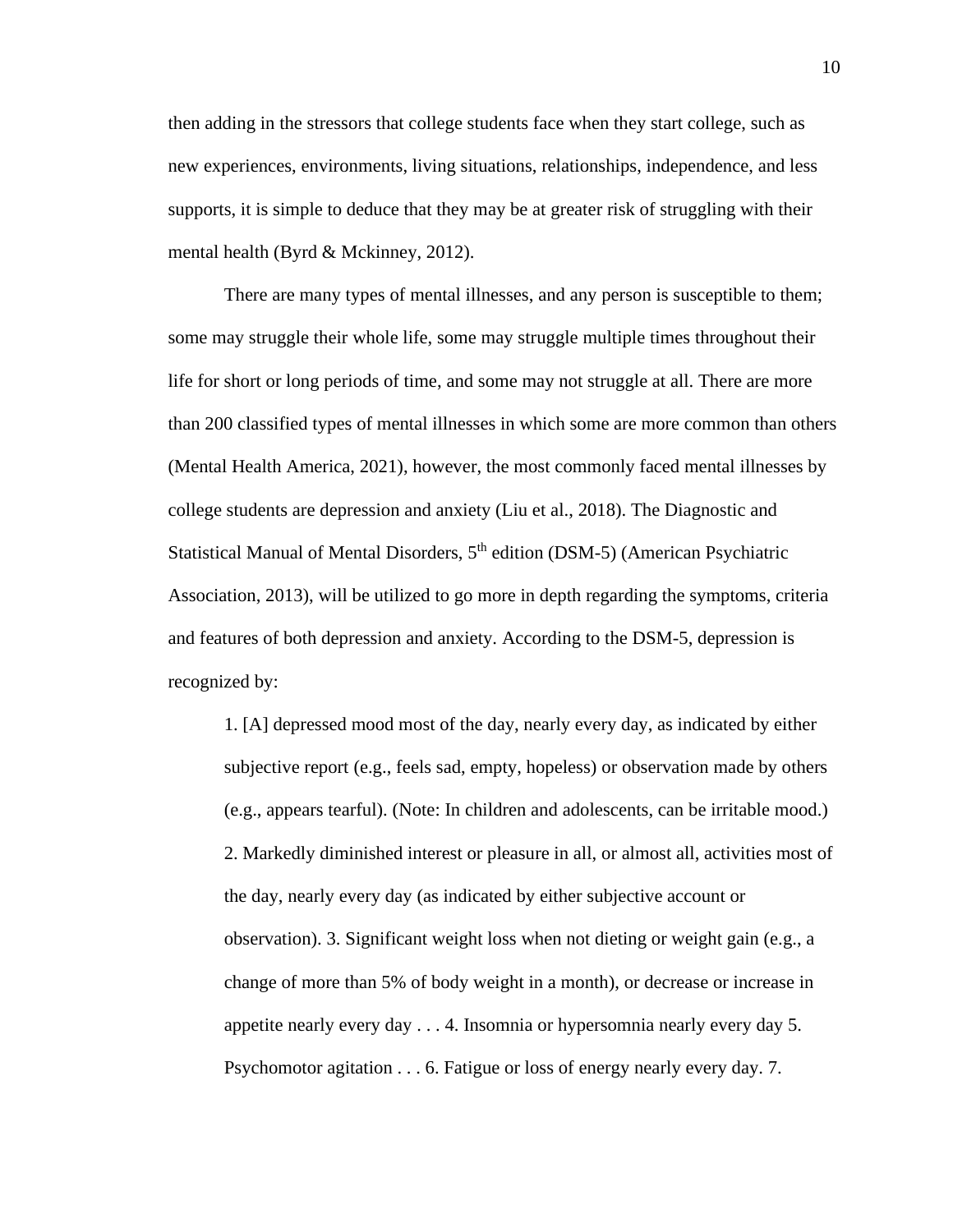Feelings of worthlessness or excessive or inappropriate guilt (which may be delusional) nearly every day (not merely self-reproach or guilt about being sick). 8. Diminished ability to think or concentrate, or indecisiveness, nearly every day (either by subjective account or as observed by others). 9. Recurrent thoughts of death (not just fear of dying), recurrent suicidal ideation without a specific plan, or a suicide attempt or a specific plan for committing suicide (American Psychiatric Association, 2013, p. 160-161).

The DSM-5 defines generalized anxiety disorder to be recognized by:

A. excessive anxiety and worry (apprehensive expectation), occurring more days than not for at least 6 months, about a number of events or activities (such as work or school performance). B. The individual finds it difficult to control the worry. C. The anxiety and worry are associated with three (or more) of the following six symptoms (with at least some symptoms having been present for more days than not for the past 6 months) . . . 1. Restlessness or feeling keyed up or on edge. 2. Being easily fatigued. 3. Difficulty concentrating or mind going blank. 4. Irritability. 5. Muscle tension. 6. Sleep disturbance (difficulty falling or staying asleep, or restless, unsatisfying sleep) (American Psychiatric Association, 2013, p. 222).

It is also noted in generalized anxiety disorder that the anxiety and worry can cause significant impairment in regard to a person's social and occupational life as well as other key areas of functioning.

Additionally, over the past decades, there has been a growing trend deemed as *helicopter parenting* in which parents become overinvolved in their emerging adult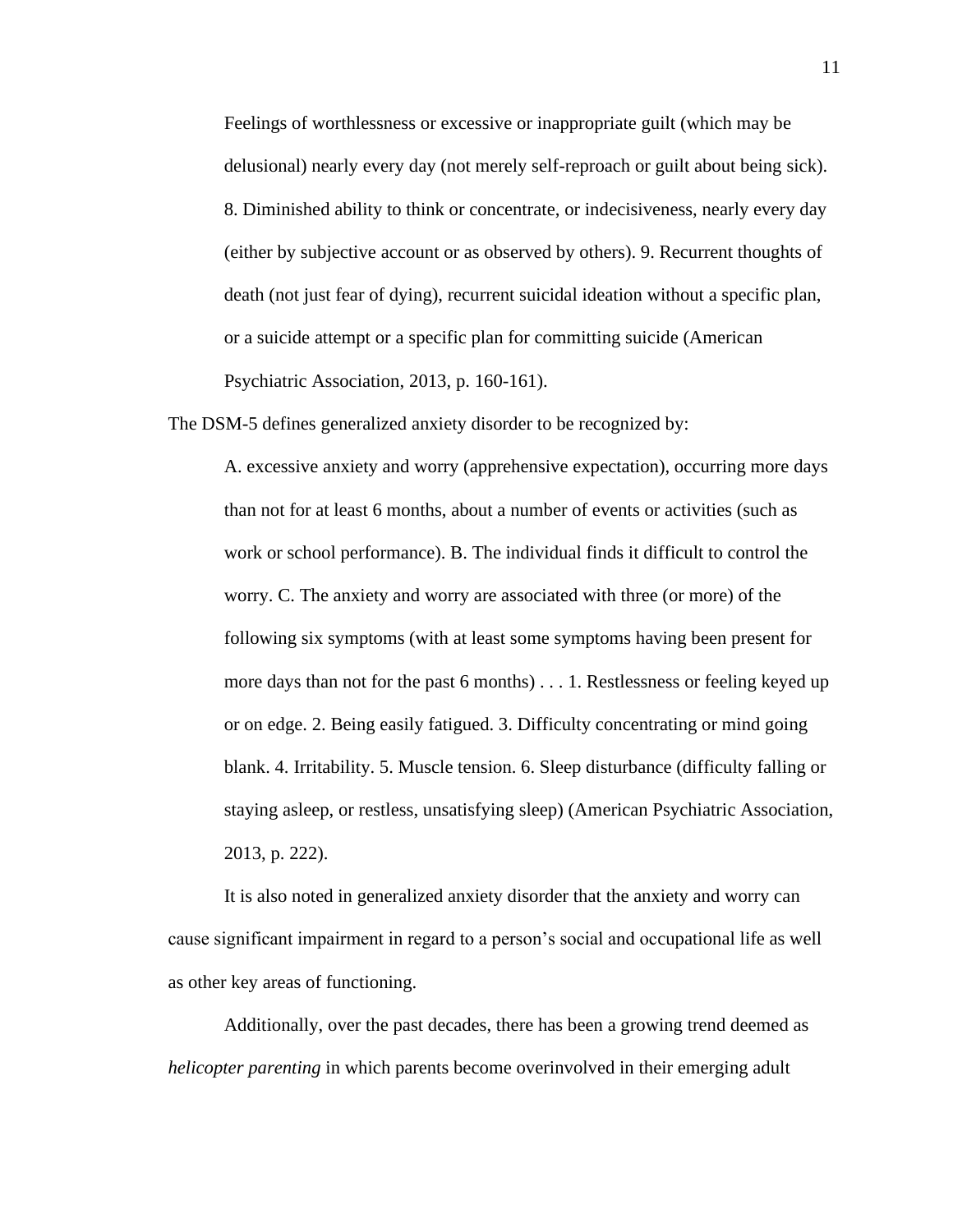children's lives and is indicated by parents who are overly involved, and possess a lot of control in their children's lives (Hong & Cui, 2019; Padilla-Walker & Nelson, 2012; Segrin et al., 2012). While helicopter parenting is seemingly affectionate, it could be harmful for the adjustment and functioning of emerging adults. Difficulties in adjusting as students move away from home could provide new challenges with things such as academics and intimate relationships (Hong  $& Cui, 2019$ ). The new-found independence, removal from the daily presence of helicopter parents, and numerous new expectations college students may face for the first time when starting college could leave them unequipped to handle these responsibilities in a conductive way or have the experience to properly manage their time. This may then lead to feelings of hopelessness, students may stay up later in order to work on more homework thus losing sleep, energy and concentration abilities. In considering how anxiety affects an individual, the added stress of college could possibly lead to the development of additional symptoms as listed within the DSM-5.

In addition to the possible development of mental health disorders, there are more factors than just a new environment and responsibilities that could increase a student's risk of developing a mental illness. In an article written by Jao et al., (2019), they highlighted the significance of health risks that mental illnesses may pose on a college student's life. When a student begins to develop a mental illness, they are at a higher risk of becoming more dependent on substances with alcohol being the most commonly used. Higher rates of substance use have been linked to predicting the likelihood of mental health concerns, specifically noting depression (Jao et al., 2019). It is widely depicted through media that college life often includes consuming alcohol at parties or with new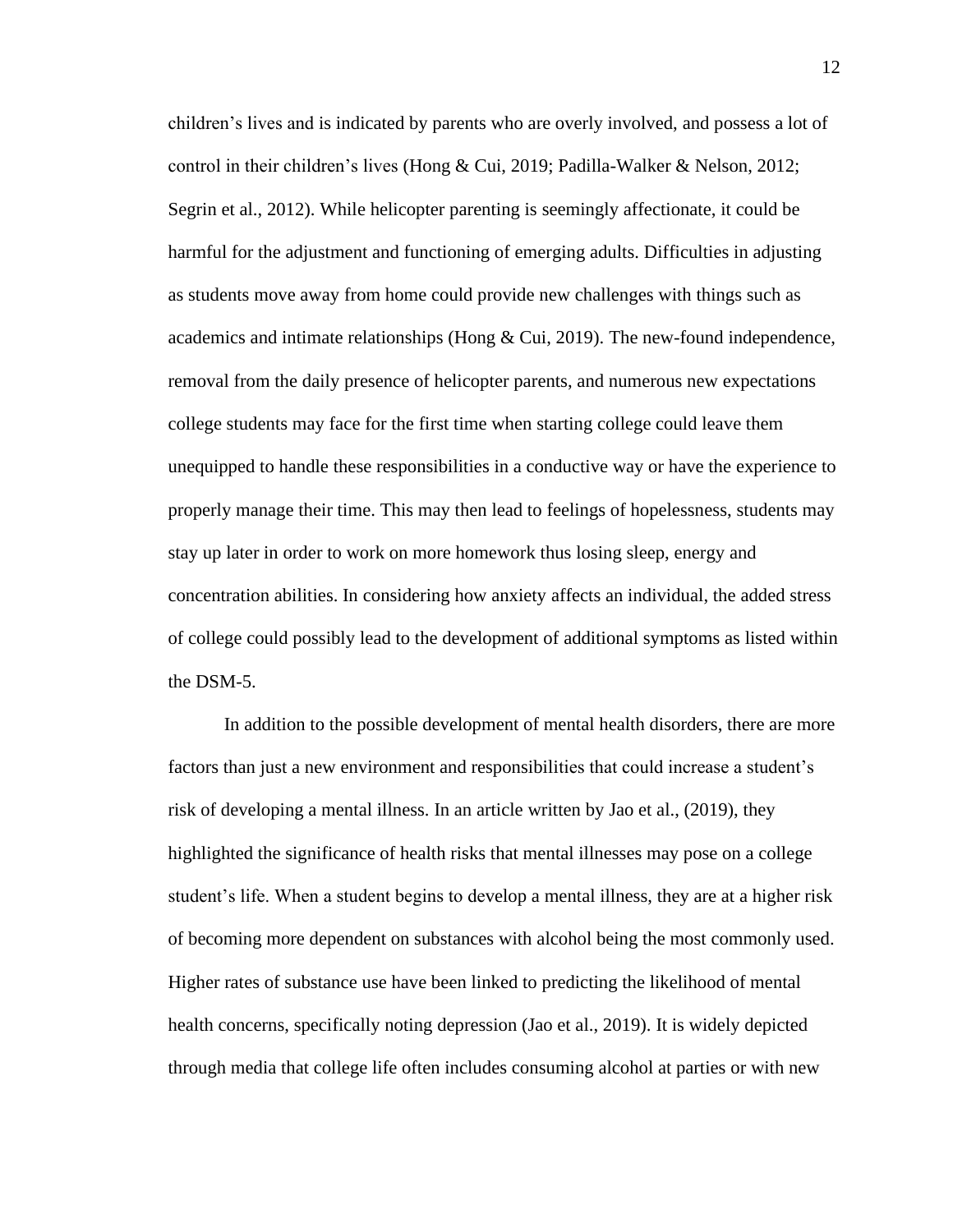friends. Having this pre-conceived expectation of attending college and parties regularly in which they consume alcohol poses a serious risk for substance dependence to develop (Jao et al., 2019). If a substance dependence does occur within a student, they could be at serious risk of developing a mental illness or increasing the severity of the mental illness they are currently dealing with. College brings forth many new experiences, but it also adds a long list of responsibilities and expectations as well, whether it be academically, occupationally, or just in general that could lead to the development of mental illnesses.

#### <span id="page-21-0"></span>*Gender Stigmas Surrounding Mental Health*

Though there is an increasing incident of mental health concerns among college students, the issue may be compounded by social stigmas, which may inherently impact help seeking behaviors. While stigmas have started to dwindle, they still are prevalent in today's society and can affect those struggling with mental illnesses. Although all people with mental health can be faced with stigmas surrounding their mental health, Rafal et al. (2018) conducted a study which focused specifically on stigmas surrounding mental illnesses in men. The participants were shown to have limited knowledge about mental illnesses, indicated little to no help seeking behaviors, and showed high negative selfstigma regarding reaching out for help with their mental health concerns.

In a study conducted by Blazina and Watkins (1996), the researchers examined the role that gender plays on attitudes towards mental health and the socially acceptable emotions that men are able to portray. The researchers studied 148 undergraduate male students and surveyed them using a Gender Role Conflict Scale measuring four factors: (a) success, power, and competition; (b) restricted emotionality; (c) restricted affectionate behavior between men; and (d) conflict between work and family relations (p. 461). All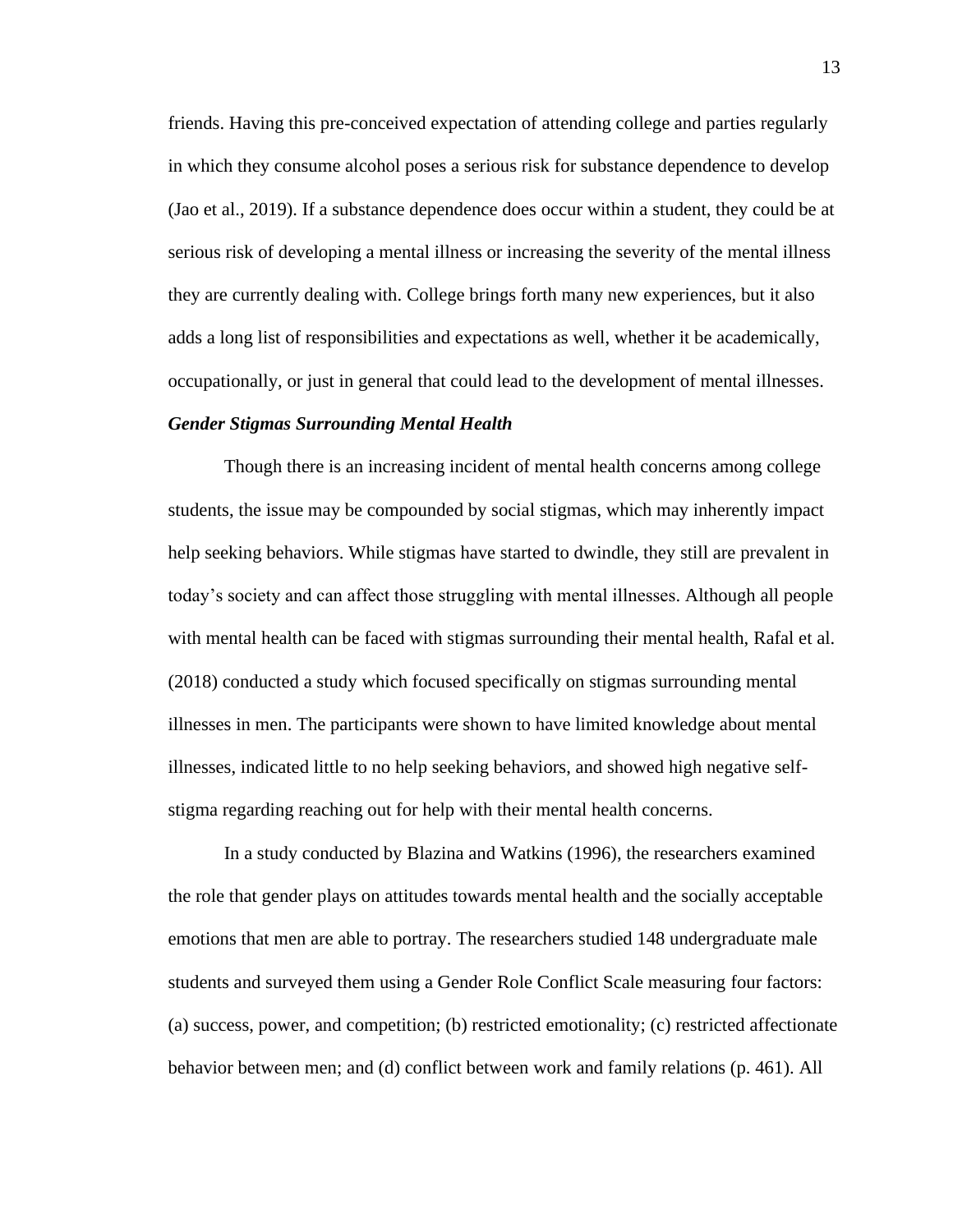four factors this scale measured were found to be significantly correlated with depression and anxiety. Blazina and Watkins (1996) noted that anger is one socially acceptable emotion that men are encouraged to portray due to social stigmas and went on to say that when men are struggling to make peace with their emotional side, they may turn to anger. The researchers also found through their study that men may experience social rejection for expressing their emotions thus often concealing them and instead portraying anger thus indicating a fear of social stigmas. While there was a 22-year gap between Blazina and Watkins (1996)'s study and Rafael et al.'s (2018) work, both showed a persistent high social and self-stigma surrounding men and the emotions that they express.

In addition, Parkins (2012) found that emotions of sadness or fear are emotions that have been found to be associated with women whereas anger has been seen as the emotion most commonly associated with men. Furthermore, the researcher went on to declare that the emotions in which are socially acceptable in regard to gender, are installed in people through their culture from early childhood. Therefore, if a male is told from a young age that displaying emotions of fear or sadness is unmanly, they will most likely develop a self-stigma surrounding seeking help (Parkins, 2012). Additionally, selfconfidence and a positive self-view may deteriorate in males when seeking professional help for mental illnesses due to a high self-stigma (Rafal et al., 2018). Blazina and Watkins (1996) found that misconduct and aggression were the results of poor mental health due to stigmas; however, it is important to note that this study only focused on males. The results of this study may have been different had the researchers looked at female college students, as there is typically less negative social stigma for women to show emotions of sadness or fear.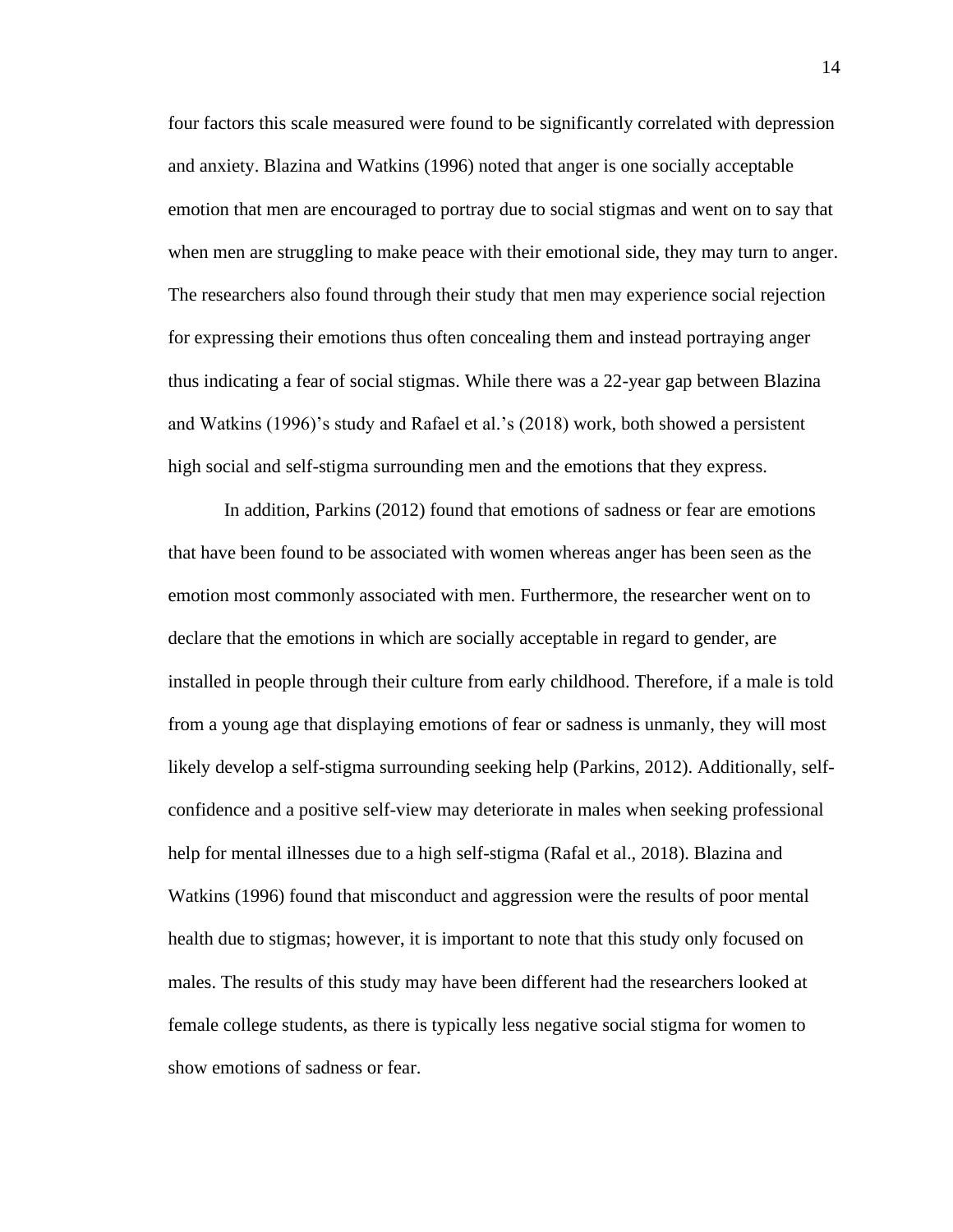#### <span id="page-23-0"></span>*Stigma and Help-Seeking Behavior*

In addition to the role that gender stigma's play in regard to mental illnesses, there is also the prevalence of self-stigmas and personal stigmas. Self-stigmas may inhibit students from seeking help through campus resources, family members, or even their close peers. Wu et al. (2017) examined how personal stigmas about seeking help for mental health concerns can in turn negatively impact the mental health of both male and female participants. The study found that the majority of students used counseling services often and had a low stigma for others who also used counseling services. However, it was closely followed by a group who said they had little or no stigma for those who used counseling services but believed others would show judgement towards them if they used counseling services (Wu et al., 2017). A final group reported not utilizing services due to their own personal stigma and a fear of the general public's stigma. While looking at the general public's stigma of help-seeking behavior and the use of professional services, it is also important to look at a person's self-stigma which may also deter them from seeking help.

Ross et al. (2020) looked further into how students' self-stigmas played a role in their help-seeking behavior and defined s*elf-stigma* as the negative thoughts and perceptions one holds for themselves whereas *personal stigma* is defined as the general public's stigma. Researchers found that self-stigma, and perception of personal stigma of using services, were large factors in whether a student reached out for help. They also noted that students who were previously educated on mental illnesses and disorders held a lower personal stigma but also showed a high level of self-stigma. Education regarding mental illnesses ultimately can lead to high *mental health literacy* which is defined as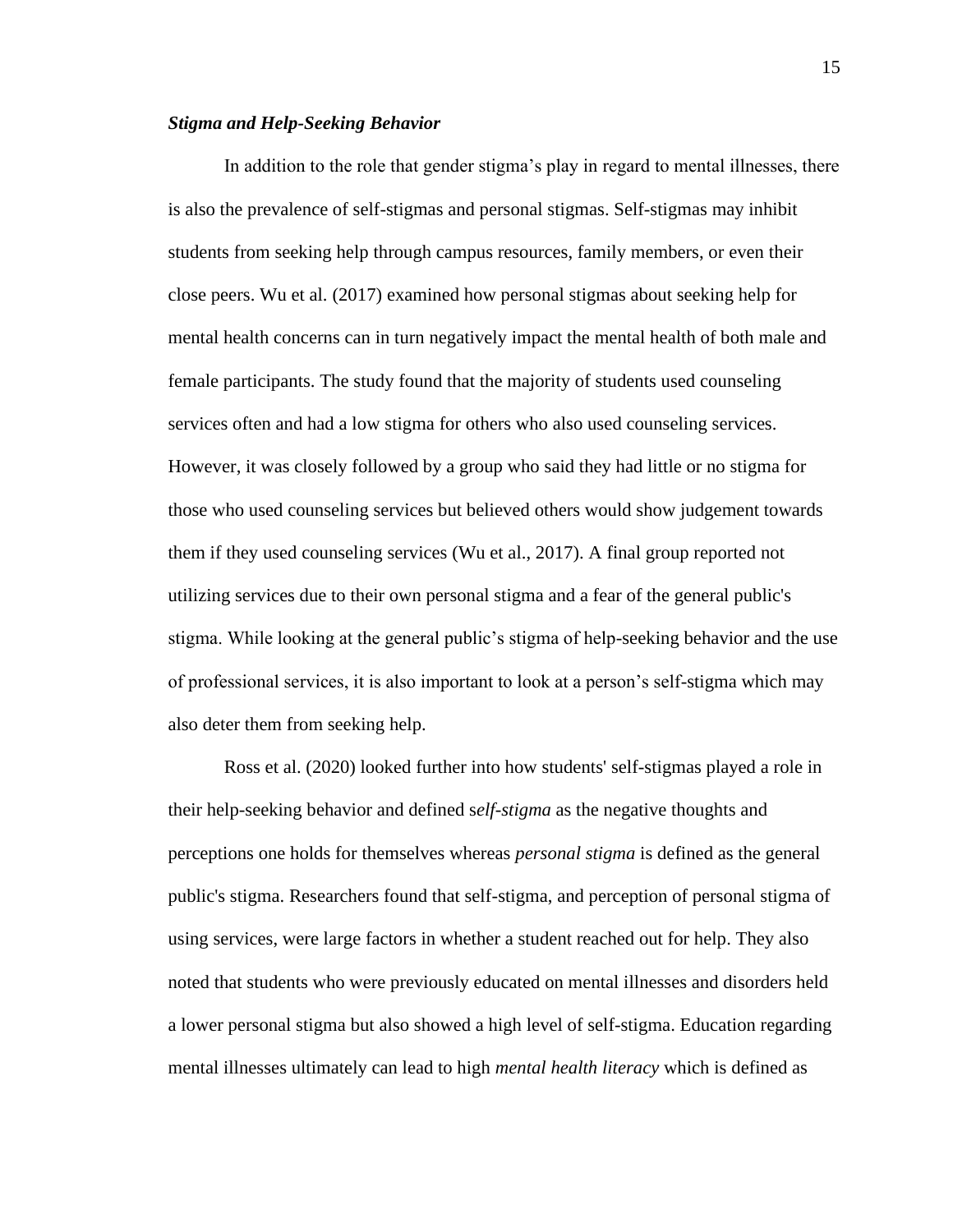"knowledge and beliefs about mental disorders which aid their recognition, management or prevention" (Jorm, 2000, p. 396). Research regarding mental health literacy supports the findings of Ross et al.'s (2020) study that suggests when a student has been previously educated on mental illnesses and disorders, they are more likely to identify their own mental illness and have a positive view of seeking professional help. With the support of these studies discussed, it is apparent that personal or self-stigmas, and a student's level of mental health literacy are indicators of whether a student will reach out and seek help or not.

#### <span id="page-24-0"></span>**Campus Resources and Social Support**

While the concern of college students' mental health state has continued to become more prevalent in the last few years, it was found that most college students who struggle with their mental health continue struggling rather than reach out for professional help or support through their peers (Blanco et al., 2008; Ross et al., 2020). This raises the question as to where students reach out for help and if those resources are beneficial for them. It is also important to take a deeper look at the visibility of those resources on campus, and how these resources impact students. Farrell et al. (2017) examined cases of students who had committed suicide within a year of being in contact with some form of counseling services. Researchers found a total of 94,922 suicide deaths between the years of 1997 and 2012 in college students in which 26% (25,129) of these students had been in contact with counseling services within a year of their death (Farrell et al., 2017, p. 84-85). While this study was not able to look into the reasoning for the students' decision to take their own life, it revealed an intriguing statistic; a little over a quarter of the students had been in contact with counseling services shortly before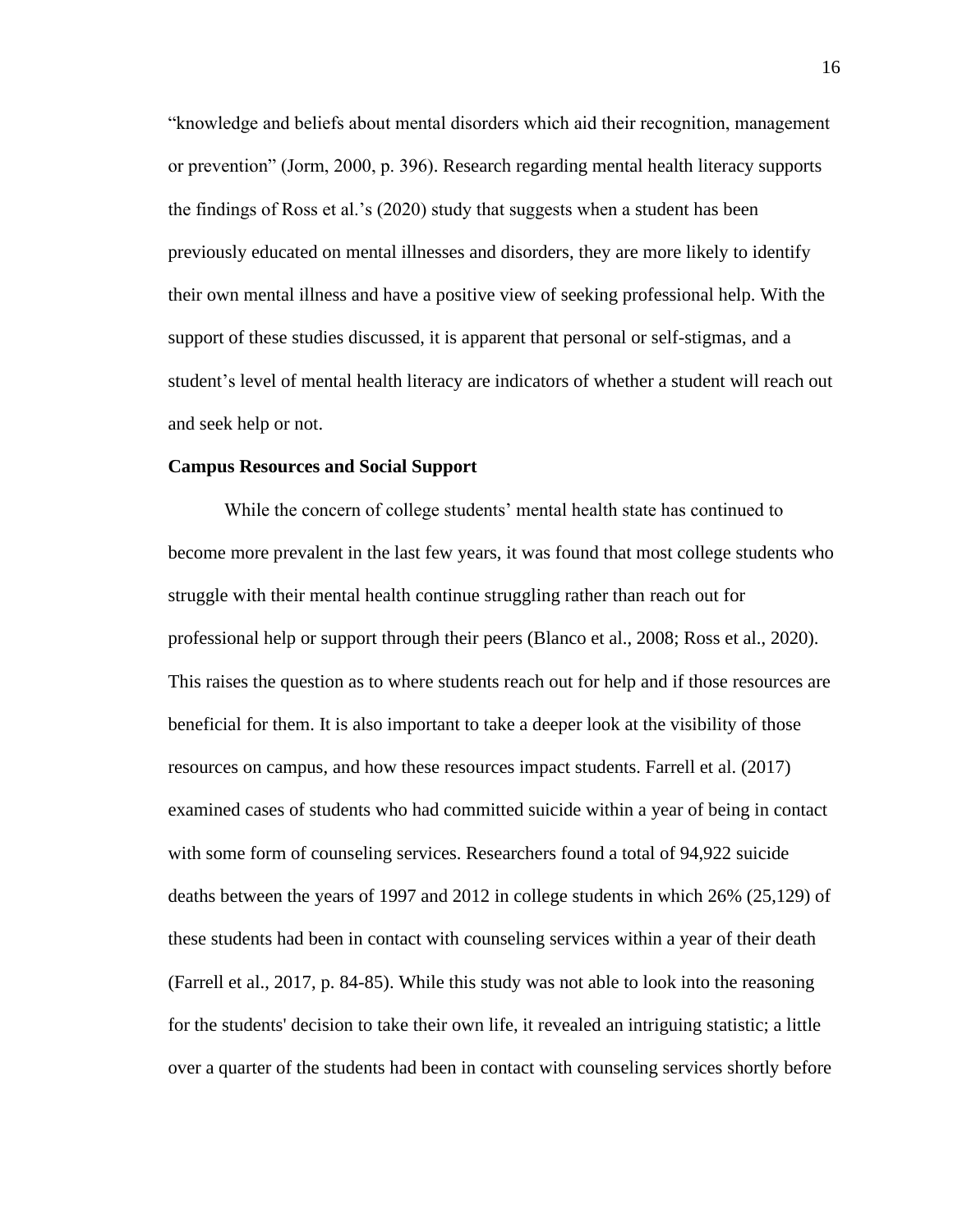completing suicide. Additionally, the quantitative nature of this study makes it difficult to review how the students viewed their experiences with counseling services and whether they found the intervention of campus resources to be beneficial to them.

Lockard et al. (2019) studied and observed how academically distressed students dealing with depression were impacted by counseling. The results of the study showed no significant change in the retention of students at the institution after having been formally counseled. It also showed that students who were most depressed were the least likely to be retained (Lockard et al., 2019). Students in another study, which compared data from 16 different universities located in Wisconsin, who received counseling reported "overwhelming satisfaction" with campus counseling and saw a significant increase in academic focus ability and interpersonal improvements (Winterrowd et al., 2016, p. 294). With the addition of the positive results produced by Winterrowd et al.'s (2016) study and the insignificant results of Lokard et al.'s (2019) study, it is shown that attitudes towards campus counseling vary greatly depending on the student. There are many factors that could contribute to the mixed data results found regarding satisfaction of campus counseling, such as: location, population size, whether the university is private or state funded, availability of resources, quality and experience of counselors hired, etc.

In addition to the varying attitudes to help-seeking among college students, it is important to look where they may first reach out for support when they do seek help. Some may go directly to counseling services or other similar resources on campus, but they may also reach out to their friends or family members first. Furthermore, Laidlaw et al. (2016) looked into where students were most likely to reach out to when experiencing problems with their mental health. Participants responded that when struggling, they were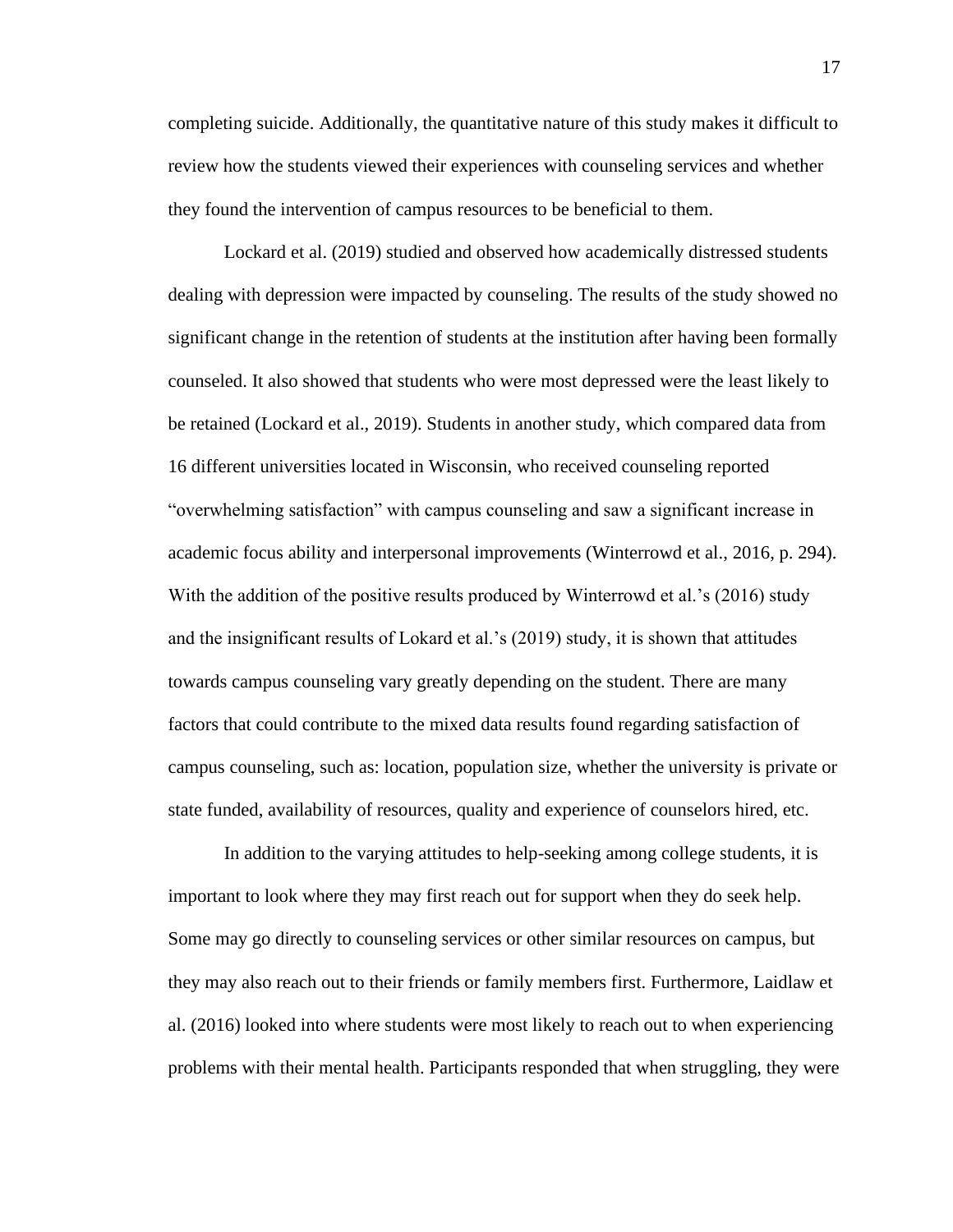more likely to reach out to someone they knew well first before reaching out to counseling services. During the interview, participants shared they would typically reach out to counseling services only after their close friend or family member had prompted them to do so (Laidlaw et al., 2016). Furthermore, students were more likely to seek professional help if they had a close family member or friend who shared their own positive experience of professional help (Disabato et al., 2018). Disabato et al. also noted that knowing a close other who had sought help was particularly important for men to have. Women typically are able to recognize the signs of a mental disorder and seek help themselves without the push of peers, whereas men have a higher self-stigma and a lower mental health literacy (Disabato et al., 2018).

Since students may turn to their close friends first, it is important for all students to be educated on mental illnesses and disorders. When a close friend has a high mental health literacy, they are able to better help someone struggling with mental illness and refer them to appropriate resources such as counseling services (Kuhlman et al., 2019). Self-stigma plays a large role in who students reach out to and typically students with high self-stigmas will reach out to close friends or family members first, instead of directly seeking professional help. When they reach out to peers with high mental health literacy, they are much more likely to seek professional help as compared to when they reach out to peers with little to no mental health literacy (Kuhlman et al., 2019; Laidlaw et al., 2017).

There are many variables that could contribute to the utilization and effectiveness of campus resources that none of these studies had listed, described or stated that they took into consideration. It is difficult to gain an understanding of the overall culture of a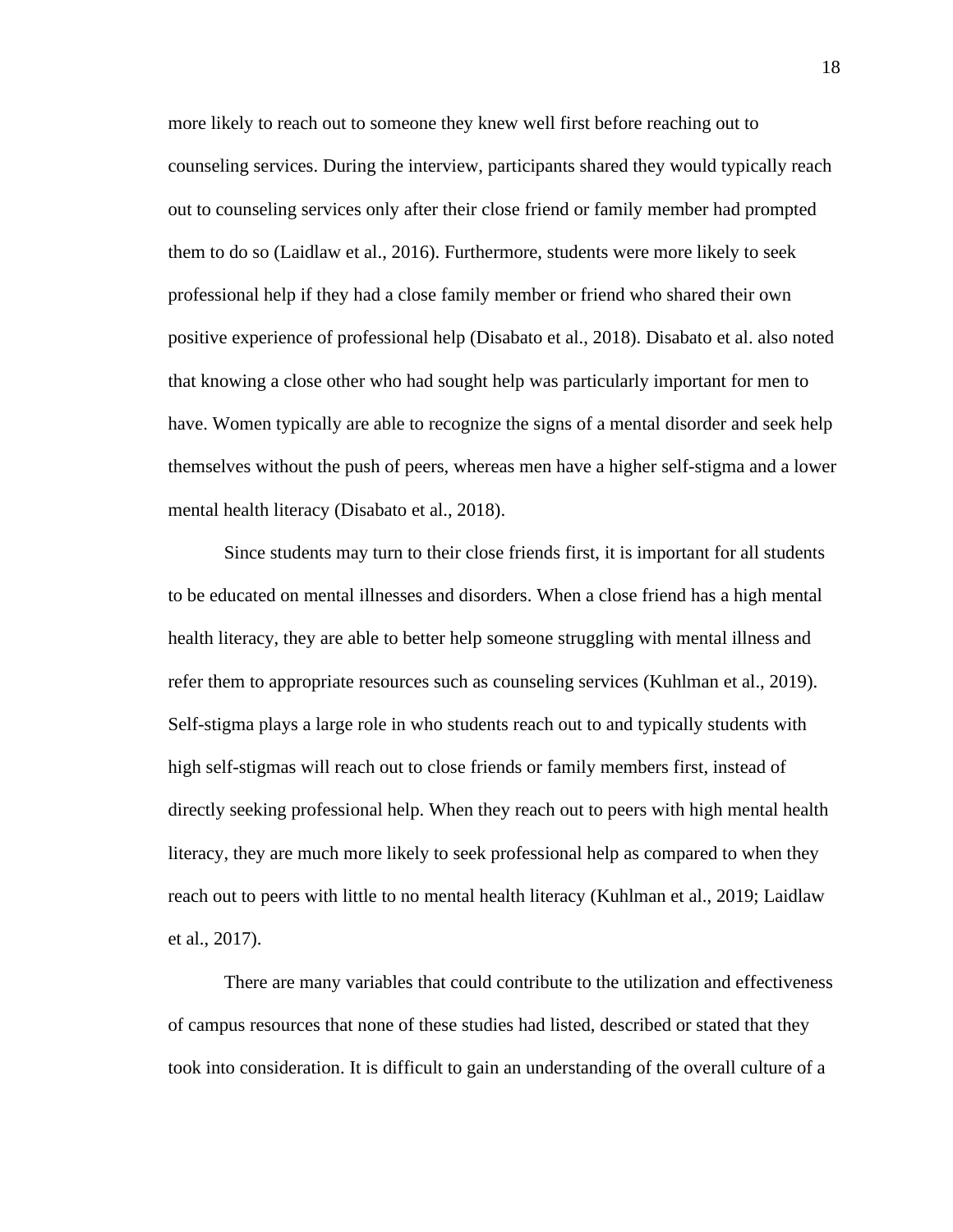college campus and the stigmas surrounding mental health and seeking help there due to the different attitudes and feelings that vary across different universities. It is also possible that counseling services on a campus could have a bad reputation that may then deter students from reaching out. Information on the services available to students, and the visibility of that information, could be an obstacle for some students if they are unsure of who to contact or where to go.

#### <span id="page-27-0"></span>**Student Misconduct and Mental Health**

There have not been many studies conducted addressing the relationship between student misconduct and mental health, but the studies done explore some variables in common including gender, socialization, and peer groups. Alorani and Alradaydeh (2017) looked at the correlations between student depression, aggression, and spirituality. While spirituality had not been a presumed variable in the current research topic of student mental health and misconduct, it was shown to not have a large correlation to either depression or aggression. The researchers did, however, find

the most common causes of aggression (physical aggression, verbal aggression, anger, and hostility) among university students from the students' perspective included lack of fear from punishment, […], inadequate socialization, poor investing of free times, frustration caused by low grades, weak resort to psychological and educational counseling (Alorani and Alradaydeh, 2017, p. 277)

This statement takes many different reasons into consideration as to why students may violate the code of conduct on a college campus which could relate heavily to their mental health.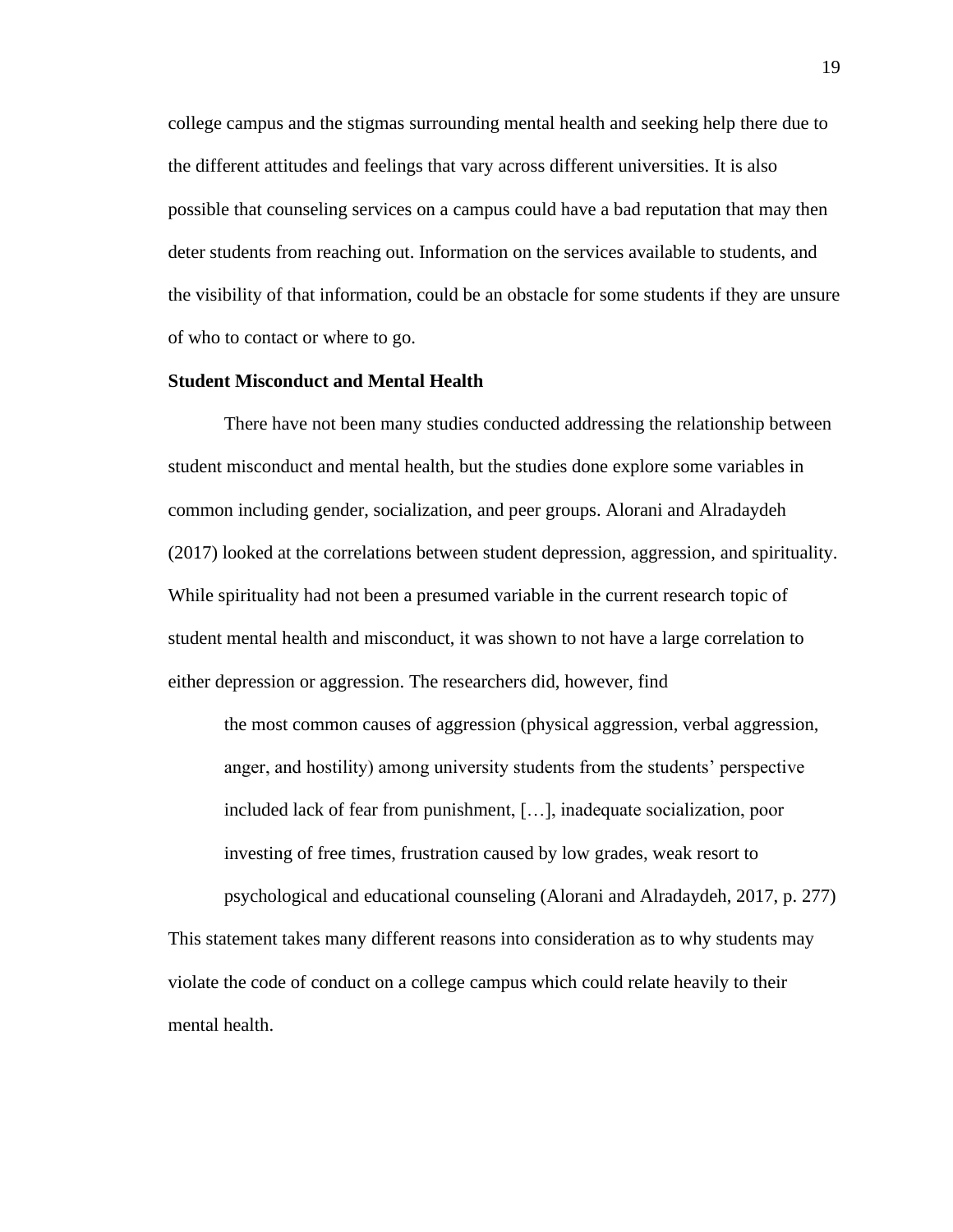Students' weak resort to psychological and educational counseling is important to highlight as it seems to assume that if a student does not resort to campus services, it will then result in aggression (Alorani & Alradaydeh, 2017). Additionally, low socialization is a common factor that results in lowered mental health in students, and research has found that people with depression tend to experience more negative social interactions which could lead to a student avoiding social interaction in general (Steger & Kashdan, 2009). Lower grades could also be a result of poor mental health as lack of motivation is a wellknown consequence of depression and may then lead to not turning in assignments, studying for tests, etc. If a student is not turning to counseling services, it brings back the question of what factors are prohibiting a student from utilizing these services. This then leads to a possible need for a look into what campus resources can do to intervene instead of awaiting outreach from students themselves.

Looking at the other side of student misconduct, researchers Johnson et al. (2018) conducted a qualitative study where they asked professors what they saw as the main reasons students violate the student code of conduct. The researchers took variables such as lack of sleep, drug and alcohol abuse, lack of motivation, personal issues, and more into consideration for their study. The results showed different "antecedents" such as deficiency antecedents, belief antecedents, and external antecedents (Johnson et al., 2018, p. 8). In the *deficiency antecedent*, health management was listed and included different factors such as lack of sleep, lack of motivation, and drug and alcohol abuse (Johnson et al., 2018, p. 8). Lack of sleep, lack of motivation, and abuse of drugs and alcohol could all be indicators of poor mental wellbeing. Therefore, it does not give us the students' perspective or reasons and, ultimately, this study only found the most perceived reasons.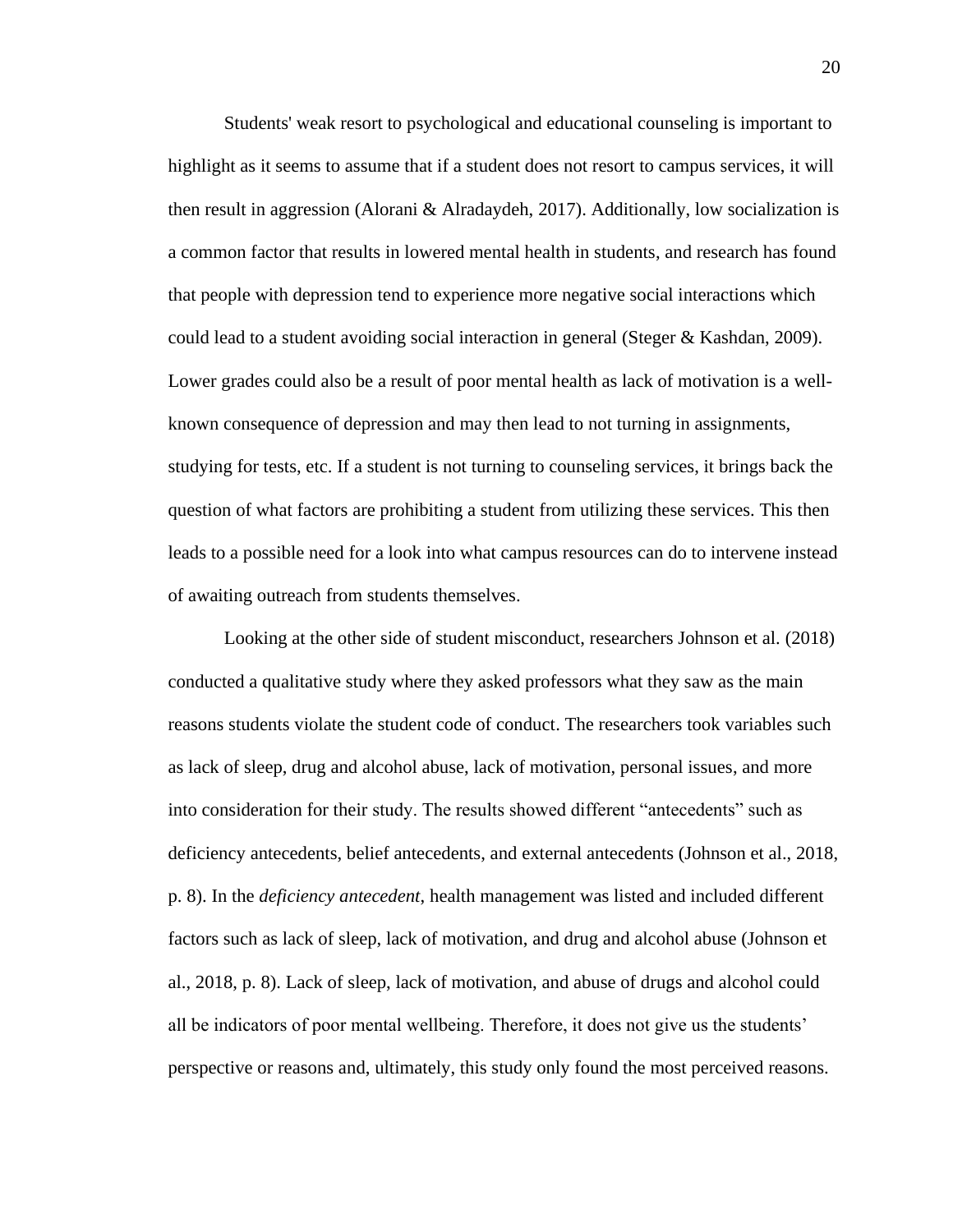In the classroom setting, researchers Taylor and Smith (2019) took a closer look into verbal aggression towards teachers and peers carried out by students with emotional behavioral disorders. Of the participants, all of which were teachers, 89% indicated that they saw students with emotional behavioral disorders equally or more verbally aggressive than students without a behavioral disorder. The Center for Parent Information and Resources (2017) stated that emotional behavioral disorders are commonly developed early in one's life and can lead to many different consequences such as an inability to learn, difficulty forming relationships with peers and teachers, unhappiness or depression, or aggression. Emotional behaviors include mental disorders such as anxiety, bipolar disorder, conduct disorder, obsessive compulsive disorder, and more (Center for Parent Information and Resources, 2017). As discussed previously, these are typically mental disorders that could be related to aggression and also disorders that students may reach out to counseling for.

#### <span id="page-29-0"></span>**Theoretical Framework**

The issue of mental health has continued to rise and become more prevalent within college student populations. Student misconduct can be found within every university in one way or another, and whether a student's mental health affects their misconduct remains undetermined. This study will be guided by two theories, Robert Agnew's (2001) General Strain Theory and Chickering and Reisser's (1969) Developmental Vectors and Influential Environments.

#### <span id="page-29-1"></span>*Robert Agnew's General Strain Theory*

General strain theory (GST) was developed by Robert Agnew in 1992 with the intent to understand how different life strains led to criminal behaviors. Agnew's GST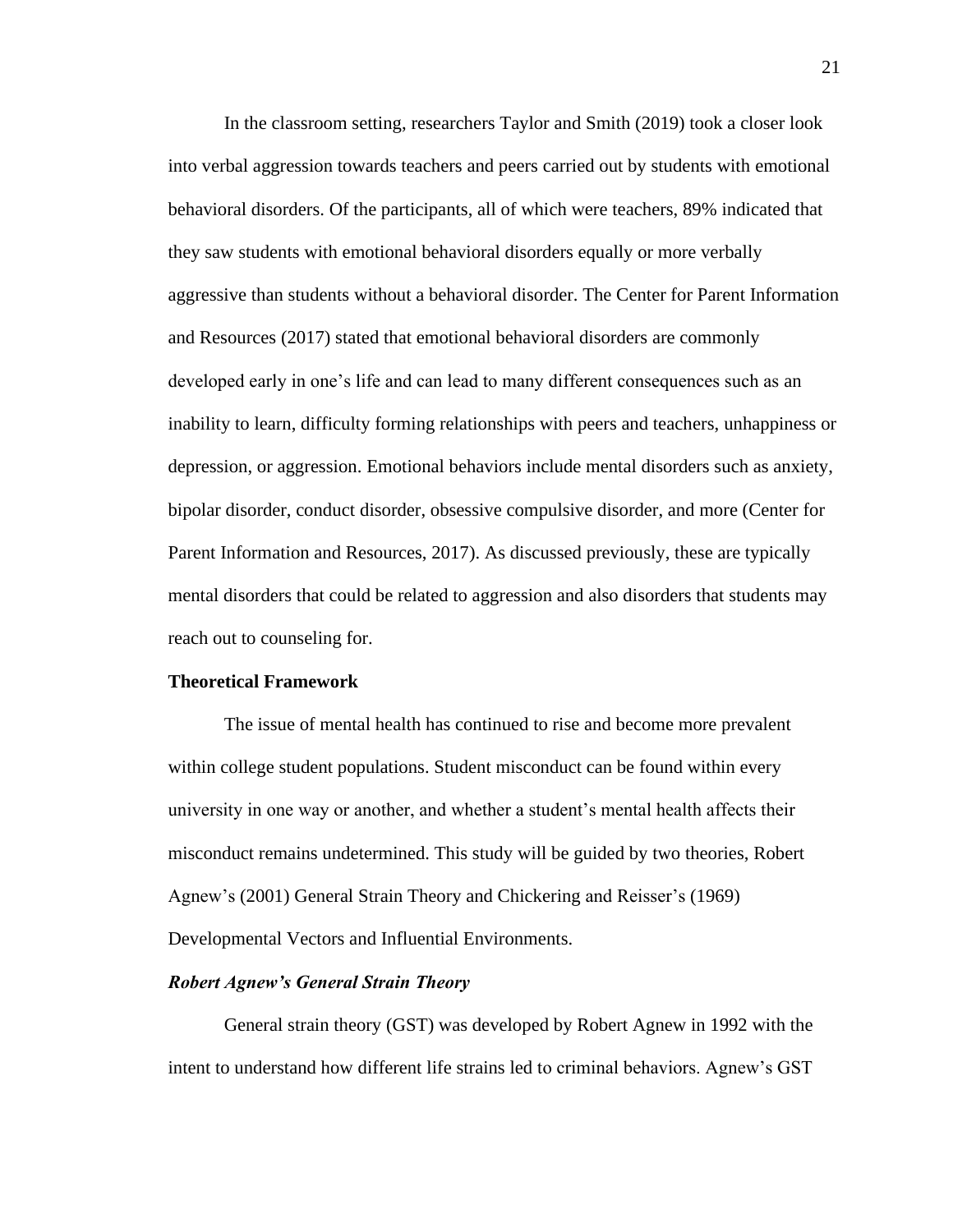was developed "to improve the limitations of classical strain theory of Merton (1938)" (Yildiz & Solakoglu, 2017, p.640). Agnew (2001) defined the term *strain* as events or conditions that a person does not like and is more likely to lead to feelings of frustration and anger. When a person experiences strain or stress, they are more likely to have feelings of frustration and anger. GST recognizes that negative emotions are difficult to process and may lead to crime and deviant behavior in order to manage negative emotions (Agnew, 2001).

In 2001, Agnew built upon his 1992 foundation for GST and focused specifically on new strains that were more likely to result in a person committing a crime. For example, Yildiz and Solakoglu (2017) noted that negative school experiences such as low grades or negative relations with teachers and/or classmates may be a large factor in likeliness of student misbehavior. Agnew's identified strains included "loss of positive stimuli (e.g., loss of a romantic partner, death of a friend), the presentation of negative stimuli (e.g., physical assaults and verbal insults), and new categories of goal blockage" (Agnew, 2001, p. 319). In order to better define strain and what it is, Agnew proposed two definitions of strain: objective and subjective. *Objective strain* refers to an event or condition that is disliked by members of a given group. Objective generally relates to things that affect many people such as when a group feels they are receiving a lack of human necessities, a family death occurs, family issues, etc. S*ubjective strain* is defined as an event or condition that is disliked by the person experiencing (or has experienced) it personally (Agnew, 2001).

The way in which individuals cope with strain differ; some may cope with it violently, while others do not (Agnew, 1992). Agnew (2001) argued that the types of 22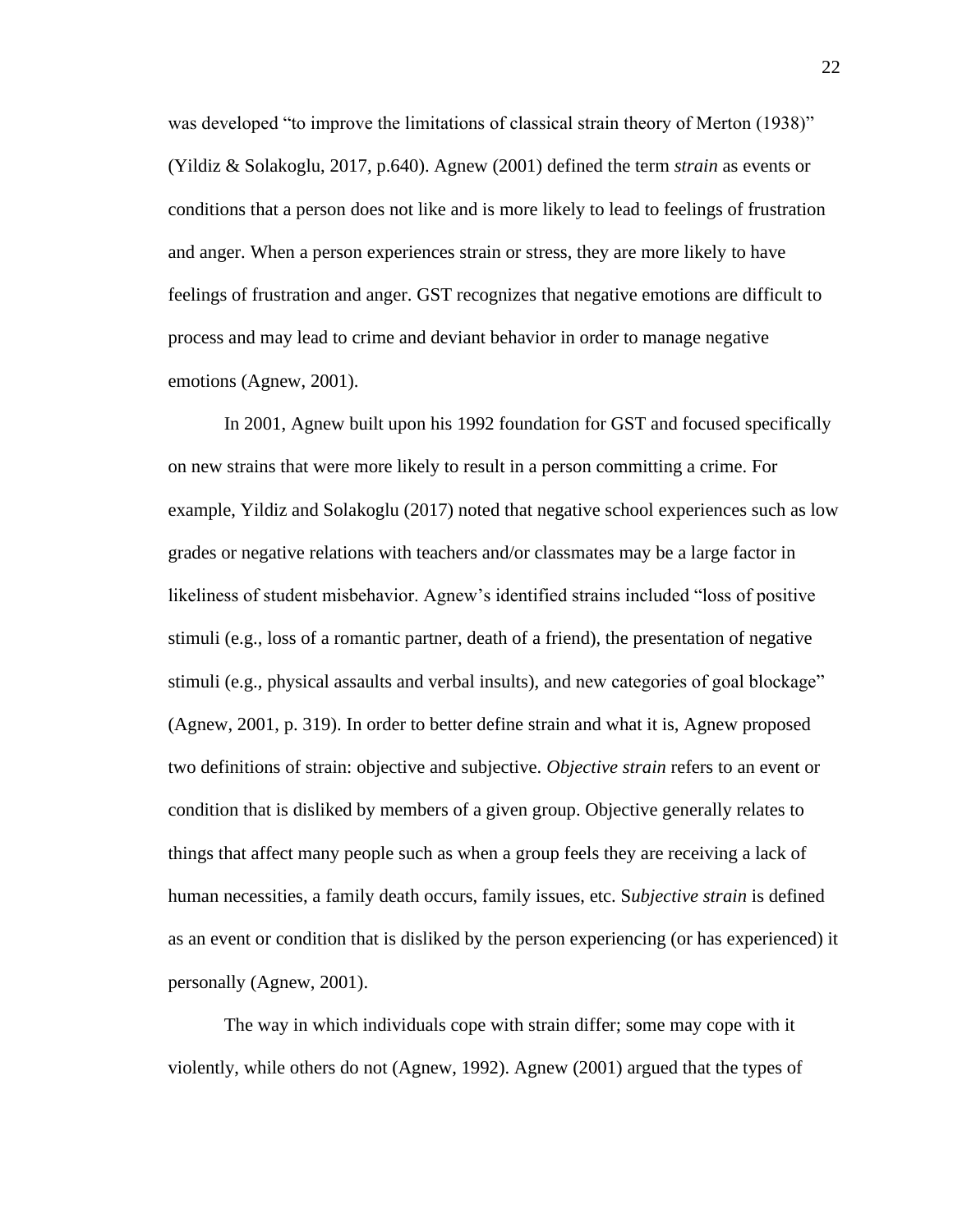strain occurring impact whether a person copes with criminal behaviors, such as starting a fight or using illicit drugs, or noncriminal behaviors, such as listening to music or talking with a therapist. When a person experiences negative life events such as death, abuse, trauma, etc., they may develop a mental illness or disorder. As listed in Agnew's 2001 GST, "when [strains] (1) are seen as unjust, (2) are seen as high in magnitude, (3) are associated with low social control, and (4) create some pressure or incentive to engage in criminal coping" (Agnew, 2001, p. 326) they are most likely to provoke criminal behaviors. Agnew (2001) noted that all four characteristics are of same importance and indicate whether criminal behavior will take place but if one of the characteristics is missing, the likeness of crime reduces. For example, a negative event in one's life has a high potential to be viewed as unjust and high in magnitude which could lead to mental illnesses and criminal coping. In this study, Agnew's GST will provide guidance and understanding for research based on whether students' mental illnesses impact their misbehavior while taking the four characteristics into consideration.

#### <span id="page-31-0"></span>*Chickering and Reisser's Developmental Vectors and Influential Environments*

In 1969, Arthur Chickering came out with his book *Education and Identity* which focused heavily on the seven vectors that he had established in relation to identity development (Higbee, 2002). By the year 1993, Chickering and Linda Reisser had released a second edition of *Education and Identity* which was an updated version of the original that came with new discoveries and perspectives (Chickering & Reisser, 1993). Chickering created "areas of growth" which describe different aspects of an individuals' identity development and are also called vectors of development, widely known as Chickering's seven vectors (Higbee, 2002; Patton et al., 2016). The seven vectors are: (a)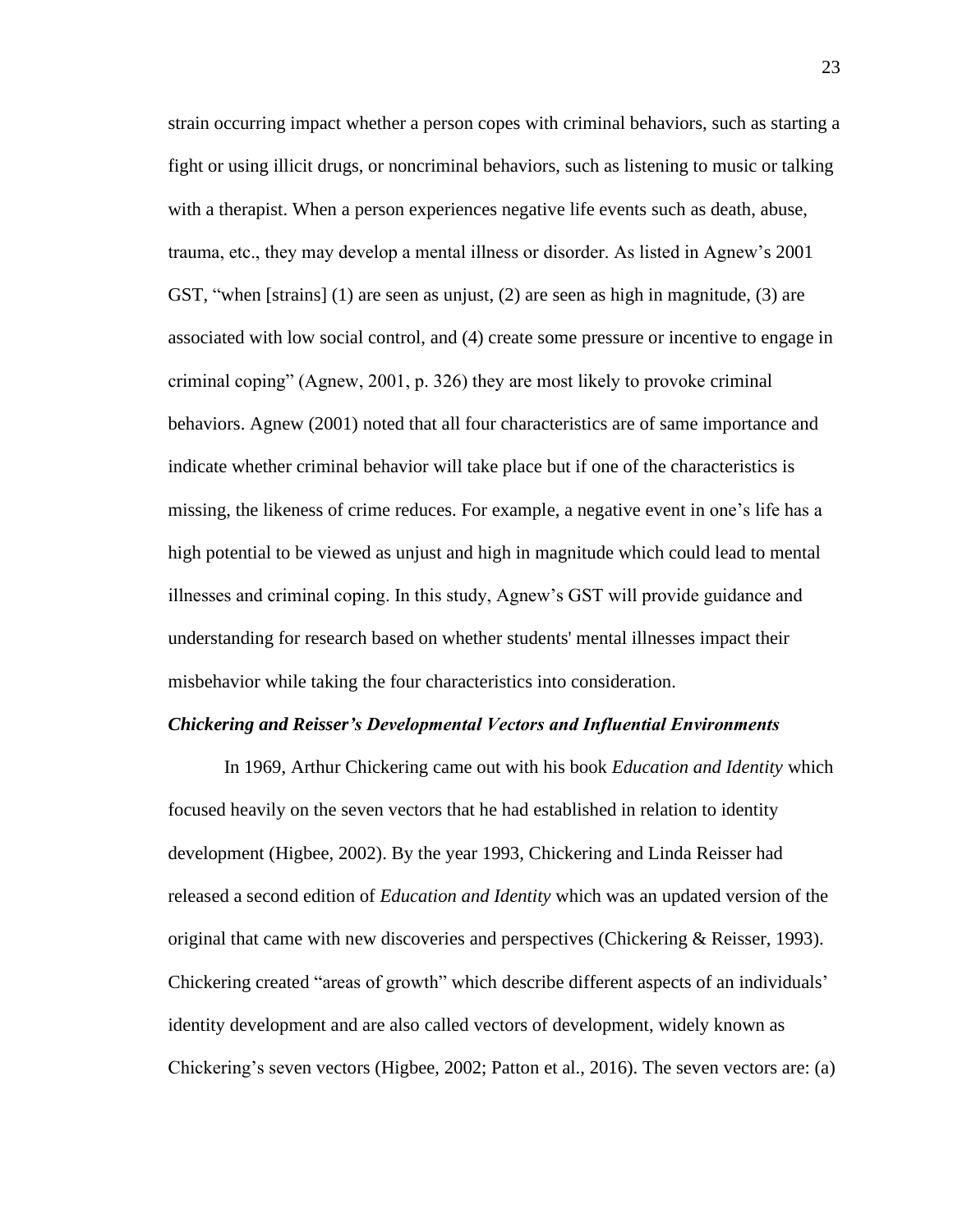developing competence; (b) managing emotions; (c) moving through autonomy toward independence; (d) developing mature interpersonal relationships; (e) establishing identity; (f) developing purpose; and (g) developing integrity (Patton et al., 2016).

Higbee (2002) attested that Chickering and Reisser's theory is not linear, meaning that students may revisit vectors more than once and may experience different vectors at the same time. This study will focus on four of the seven vectors: (a) developing competence, (b) managing emotions, (c) moving through autonomy toward independence, and (g) developing integrity; to emphasize the correlation of some vectors with student mental health and misbehavior.

*Developing competence* emphasizes the development of intellectual competence, physical and mental competence and interpersonal competence (Chickering & Reisser, 1993). Chickering and Reisser (1993) described this vector as a pitchfork and each tine was one of the three competencies listed above. All of the skills developed in this vector are interrelated and need to mature together but should also be looked at separately, much like a pitchfork. Within intellectual competence, students will "[develop] the ability to reason, solve problems, weigh evidence, think originally, and engage in active learning" (p. 54). Physical and manual competence focus on maintaining a healthy lifestyle in which the students is creative and able to express themselves. Developing communication skills and the ability to collaborate with others happens within the interpersonal competency (Chickering &Reisser, 1993). Ultimately, this vector is where students are developing the ability to cope with situations that one goes through and the ability to achieve personal set goals (Higbee, 2002).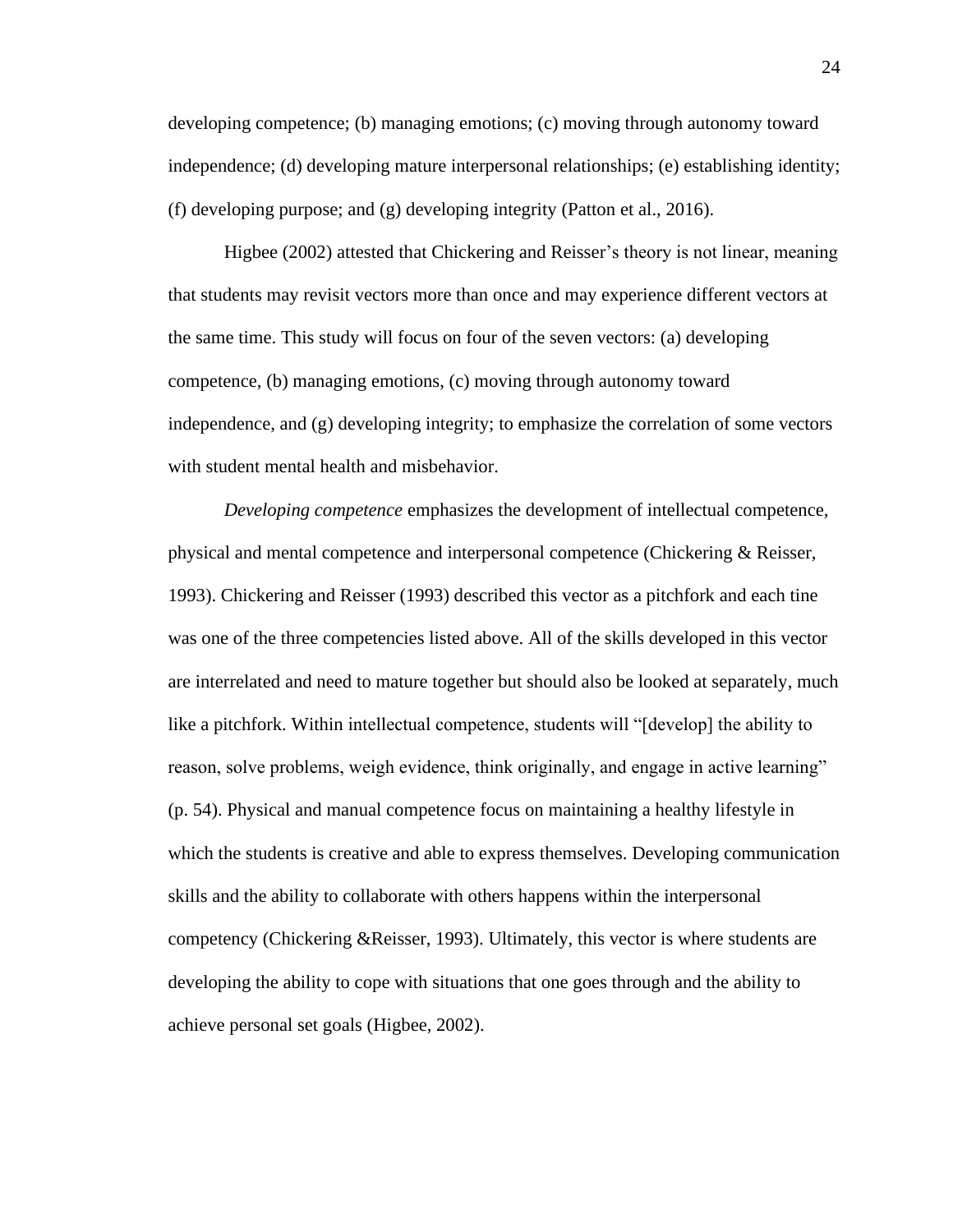*Managing emotions* is where development happens as one gains the ability to manage their emotions and become more aware of them rather than try to suppress or eliminate them (Chickering & Reisser, 1993). In this vector, there is an importance for students to learn how to control and express their emotions in a conductive way and a heavy focus on coping with feelings of "depression, anxiety, anger, shame and guilt" (Patton et al., 2016, p. 398). A student is developing correctly in this vector when they are able to recognize the emotions they are feeling and have learned appropriate ways to control and release those feelings before they explode (Chickering & Reisser, 1993). They will gain more experience handling the emotions they are struggling with, but there will be many other instances where they experience new emotions and may need to reenter this vector (Chickering, 1969).

*Moving through autonomy toward interdependence* states students will develop an emotional independence where they no longer need to look outwards for validation, affection, or approval (Higbee, 2002). Students also develop further problem-solving abilities within this vector and self-direction with a heavier focus on interdependence (Patton et al., 2016). Chickering and Reisser (1993) emphasized that the first step of a student developing emotional independence was to move away from parents. When growing up, parents are typically a child's main source of comfort and stability as they give validation and affection. However, a student must move away and not rely on the approval, validation and affection of their parents in order to develop emotional independence (Chickering, 1969).

*Developing integrity* "includes three sequential but overlapping stages" which are: humanizing values, personalizing values, and developing congruence (Chickering &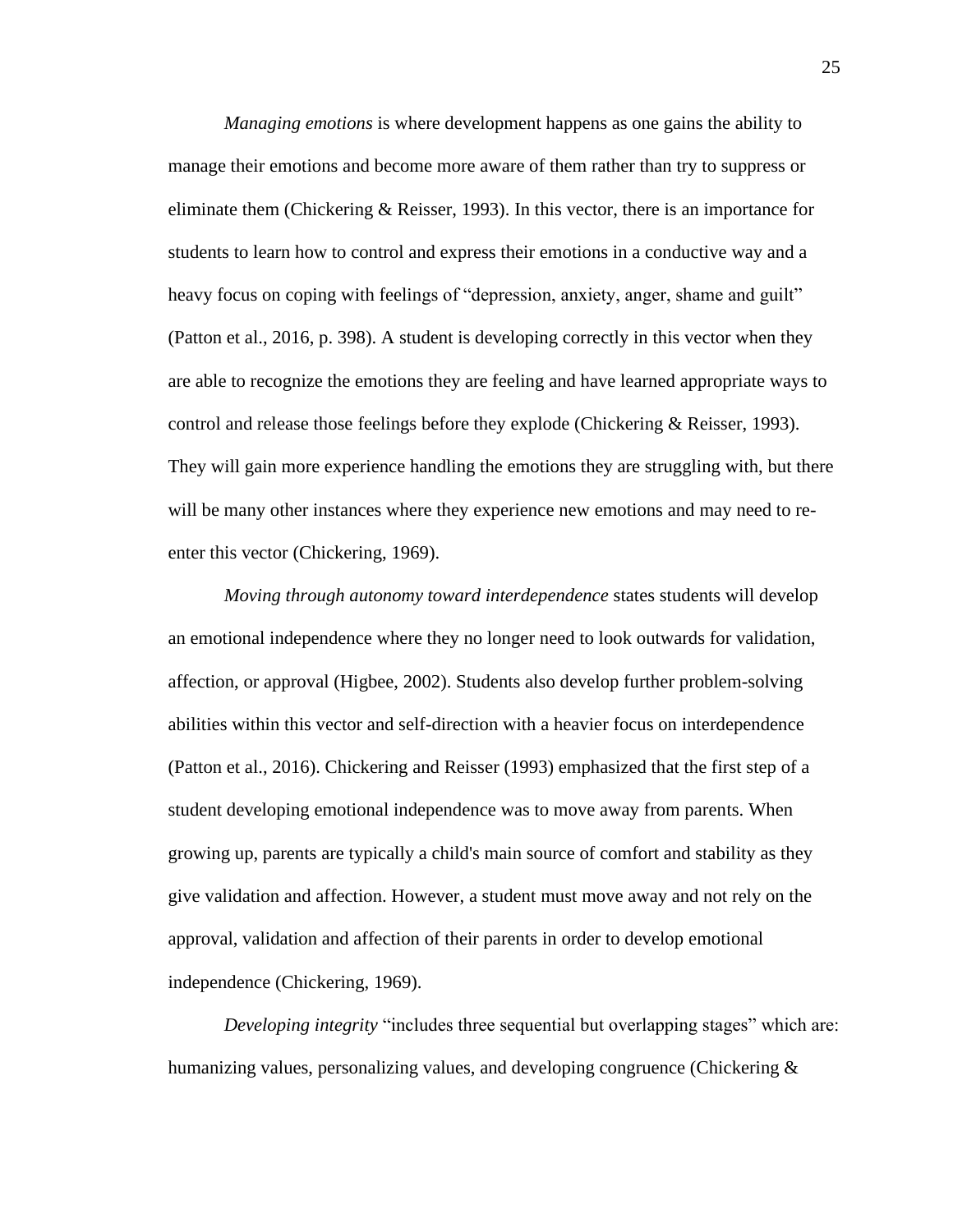Reisser, 1993, p. 51). Within this vector, students develop a more "humanized value system" in which they are able to take the interests of others into consideration rather than only focusing on their own interests (Patton et al., 2016, p. 299).

These four vectors help provide a framework for identifying the development struggles students face, are currently dealing with, or have yet to encounter as they attend college. Faculty and staff members are given the opportunity to continue pushing students to develop when working with them one on one. Through conduct meetings, conduct staff members may be able to pinpoint where a student may be struggling in one of these vectors and help them develop goals or plans following the meeting to continue developing. Ultimately, these vectors provide a structure for university staff to understand where students may be in their development and how they can better support them.

#### <span id="page-34-0"></span>**Summary**

The literature highlights the relation between student misconduct and poor mental health as well as the different supports students may seek when struggling with their mental well-being. The studies discussed were unable to show definitive evidence that campus counseling services benefit students or not, due to the wide difference in findings. However, there is some indication that students not turning to counseling services may lead to aggression (Alorani & Alradaydeh, 2017). With this, it implies the importance of campus services intervening when a student is struggling rather than waiting for the student to come to them, thus highlighting the importance of referrals.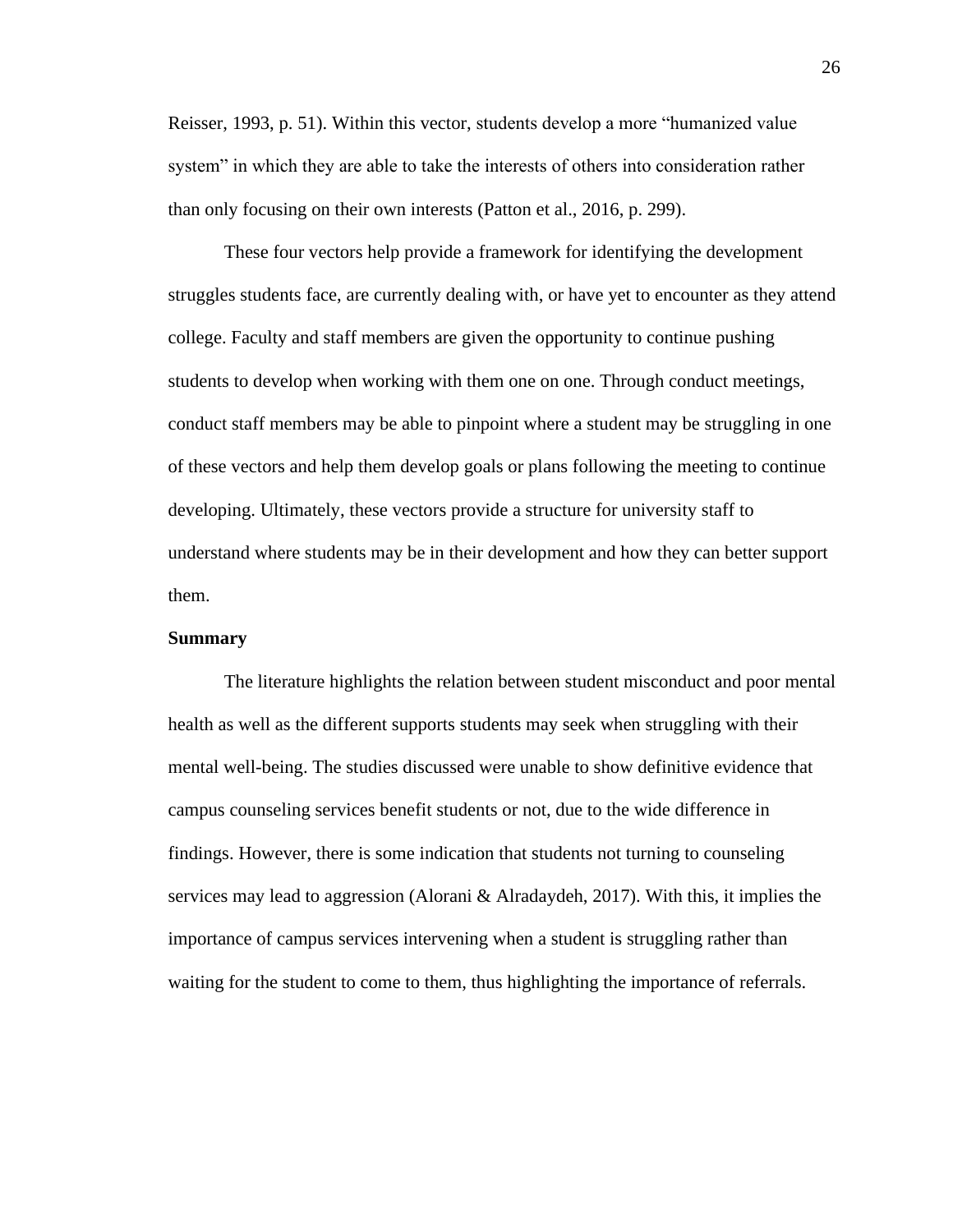#### **CHAPTER III**

#### **Methods**

<span id="page-35-1"></span><span id="page-35-0"></span>With the rise of mental health concerns in young adults, it is important to look at the impact mental health has on college students and how University staff and faculty can best help these students, specifically when they are involved with conduct violations. Data was collected through interviews carried out with staff members within conduct offices regarding how mental health awareness and tools are used to recognize and manage student needs within the context of the conduct system. This chapter provides a detailed layout of the qualitative design of this study, target sample, data collection, the analysis processes and the treatment of data.

### <span id="page-35-2"></span>**Design of the Study**

A student's mental health status may impact a student in many different ways including carrying out violent or disruptive behavior (Taylor & Smith, 2019), which on a college campus could mean violating the student code of conduct. Therefore, this qualitative study aimed to discover how conduct offices at various universities are trained to handle cases and support students who have violated the student code of conduct and are determined to have possible mental health concerns. A qualitative research method was chosen so that the researcher would be able to gain profound insight on the processes carried out by conduct office staff members surrounding cases in which mental health concerns are brought up. The participants of this study provided more information on how staff members attempt to support their students when concerns arise.

## <span id="page-35-3"></span>**Research Site**

This study took place four different universities located within the rural Midwest. Participating institutions were public, had a population of at least 5,000 but no more than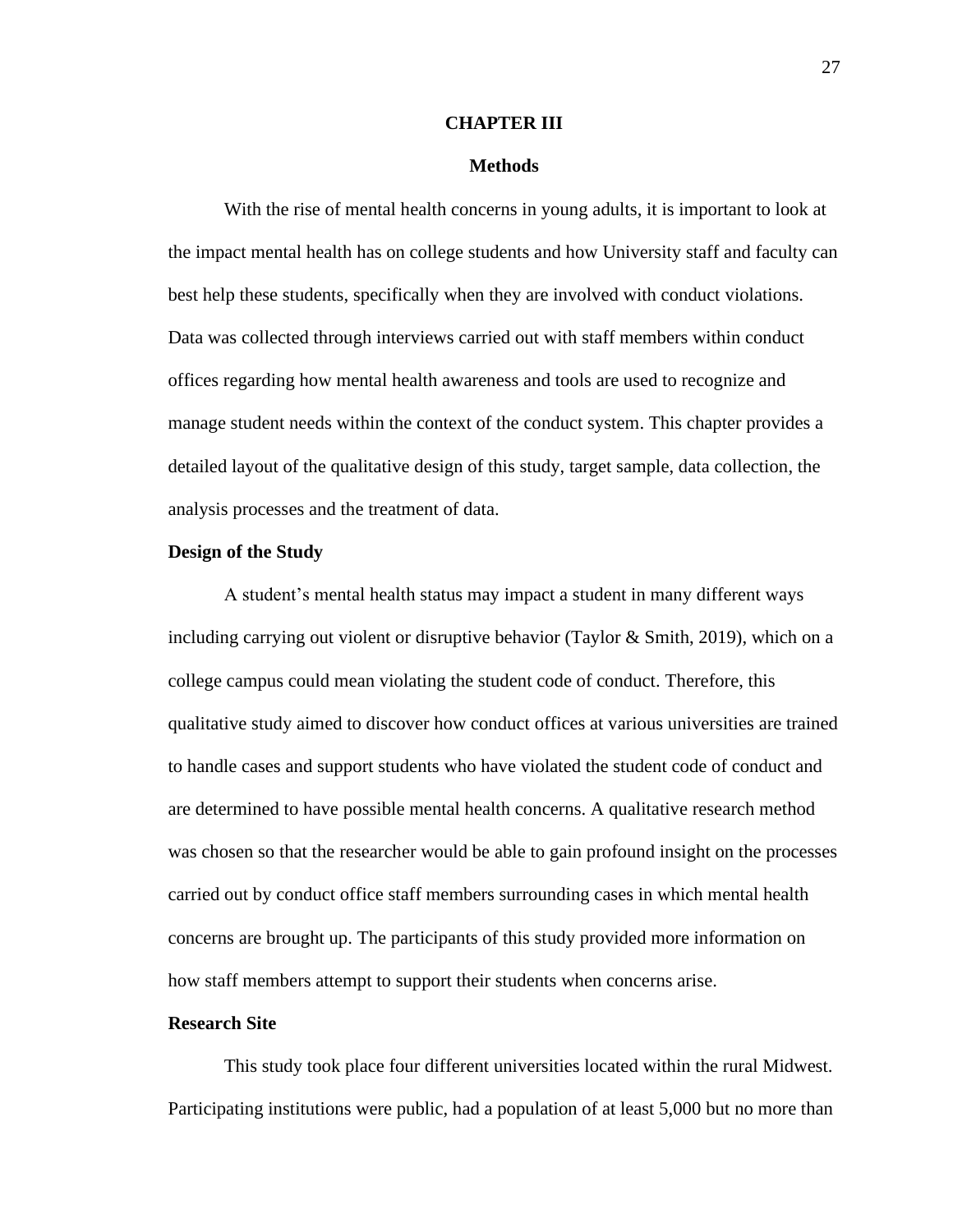20,000 students, and were located within the Midwest region. Additionally, these universities have an official conduct office that handle cases of students who have violated the student code of conduct and have full time staff members whose responsibility primarily focuses on working with students who have violated that code.

# **Participants**

Four conduct professionals participated in this study. These participants held the position of director, associate director, or assistant director of the conduct offices at four institutions located in the rural Midwest. The participants selected were informed on the topic of the study and provided with an informed consent document (Appendix A) as well as advanced copies of the questions (Appendix B). The participants of this study were contacted through email in which the researcher obtained by utilizing the university website (Appendix C). Once selected to participate in the study, participants were given a pseudonym to protect their identity.

Participant One has been in her director position at her current institution for 16 years. She started her student affairs career in Housing and Residence Life where she began to get some conduct experience. A few years later, she was encouraged to take an internship with a student conduct piece and found a passion for it. She continued to work in Housing and Residence Life for a couple years, then decided to continue her student affairs career in student conduct offices.

Participant Two has been in his position as the director at his current institution for about three and a half years. He started his student affairs career in Housing and Residence Life and during those first years, he did some research which related to conduct and found it to be something he was interested in. As he progressed in his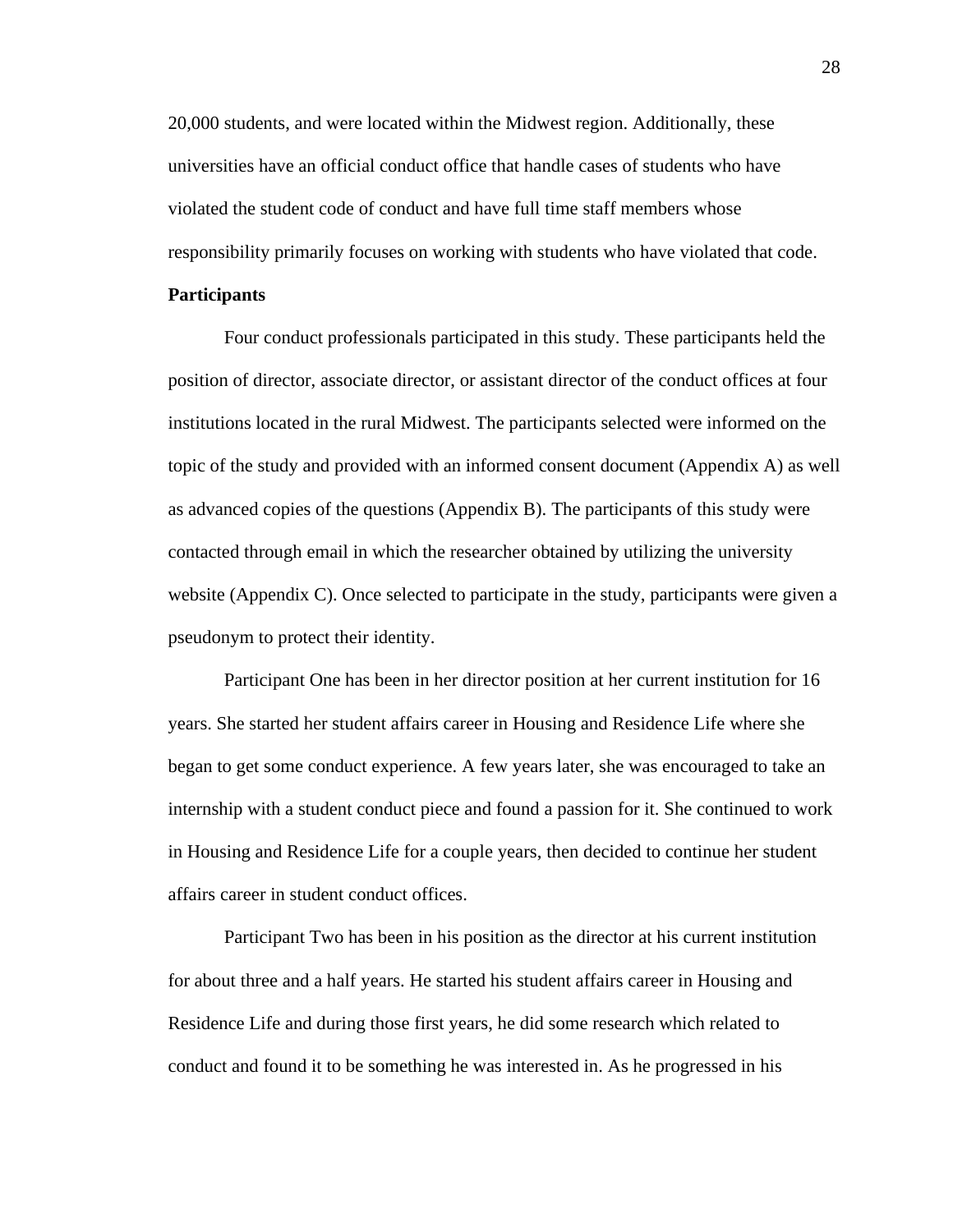Housing and Residence Life career, he continued to progressively have more exposure to student conduct and eventually ended up as the director at his institution.

Participant Three has been at her institution working loosely with student conduct for three years and has been in her position as director for about a year. She started her career in Housing and Residence Life and gained experience with student conduct through her various roles. She then began working in student orientation where she was involved with student crisis for about five years. After that, she took a step back from positions with a conduct or crisis component but then returned to working with conduct some years later.

Participant Four has been at her current institution for 29 years and has been in her director position for six years. She started her student affairs career in Housing and Residence Life where she worked for many years, then transitioned into working in student conduct where she now works.

# **Instrument**

This study utilized a semi-structured interview which was conducted through an online video-chatting platform called Zoom. In order to collect the targeted data, participants were all asked the same series of pre-determined questions throughout the interview. The semi-structured interview allowed the researcher to ask follow-up questions to each of the participants based on their answers to the pre-determined questions. The interview was scheduled for approximately one hour and was recorded by utilizing the record option through Zoom. All participants were sent an informed consent form through email and were asked to read through it prior to the interview and verbally consent to participate before the interview began.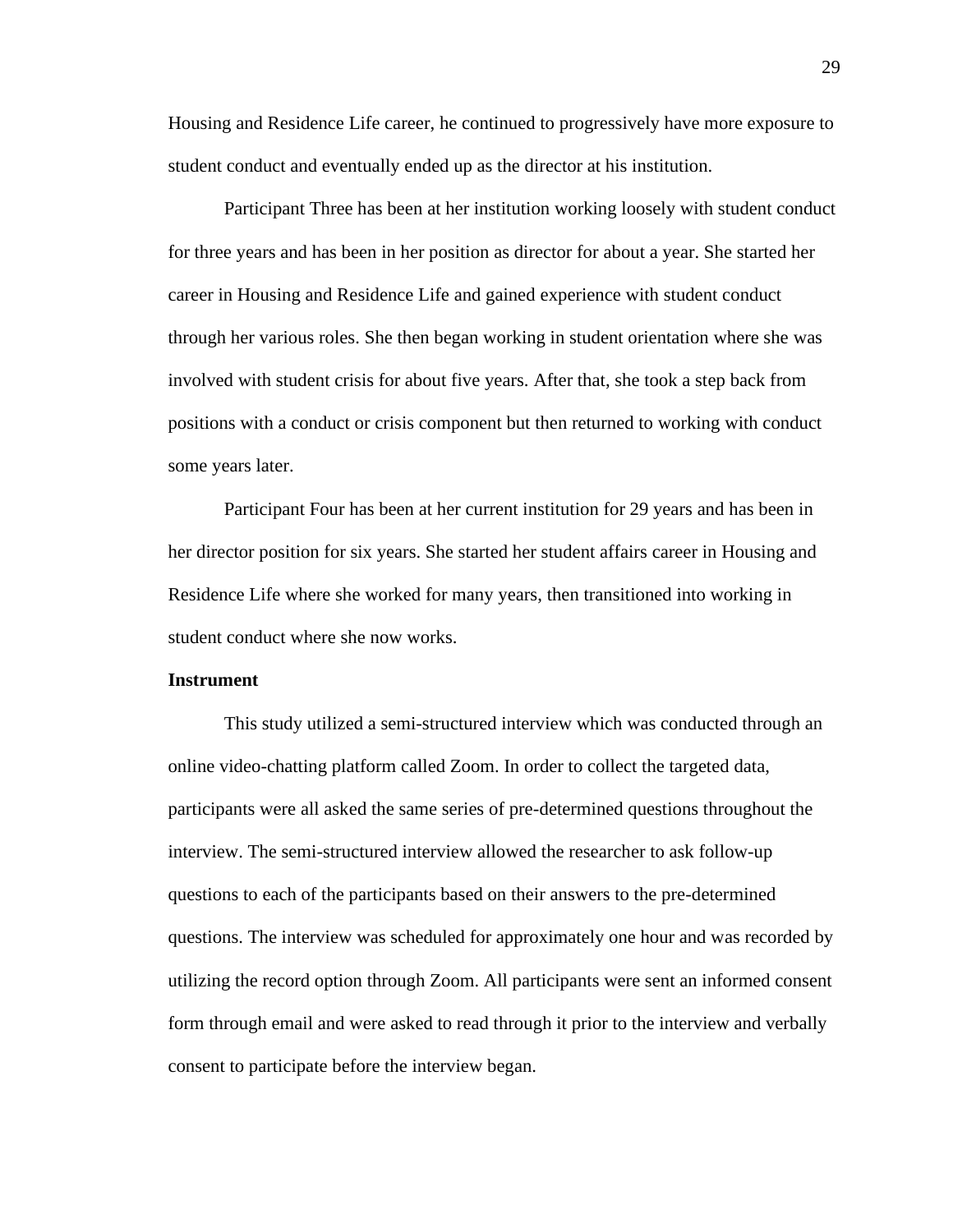# **Data Collection**

 Data was collected utilizing semi-structured interviews with participants during the Fall 2021 and Spring 2022 academic semesters. The interviews took place over Zoom and were recorded in order to allow the researcher to transcribe and analyze the data collected. During the beginning portion of the interview, the researcher went over the informed consent form and gave the opportunity for the participant to ask any questions. Participants were reminded that they may decide to not participate at any point during the interview and were then asked to confirm permission to record the interview. The participants were asked basic demographic information before being asked a set of openended, pre-determined questions. Follow up questions were asked based upon the participant's responses to the pre-determined questions if necessary.

## **Data Analysis**

Once interviews with the participants were completed and recorded, the interviews were transcribed into a Microsoft Word document, then placed onto a flash drive. Transcriptions from each interview were then thoroughly coded. According to Saldaña (2013), coding is "a method that enables you to organize and group similarly coded data into categories or "families" because they share some characteristic – the beginning of a pattern" (p. 9). The data was reviewed to look for additional patterns or themes in the data collected around the research questions which were then used for a final discussion in this study.

# **Treatment of Data**

All interviews with participants were recorded through the online video-chat platform, Zoom. All recordings, transcripts, and researcher notes were stored on a password protected flash drive. Participants interviewed were titled "Participant 1,"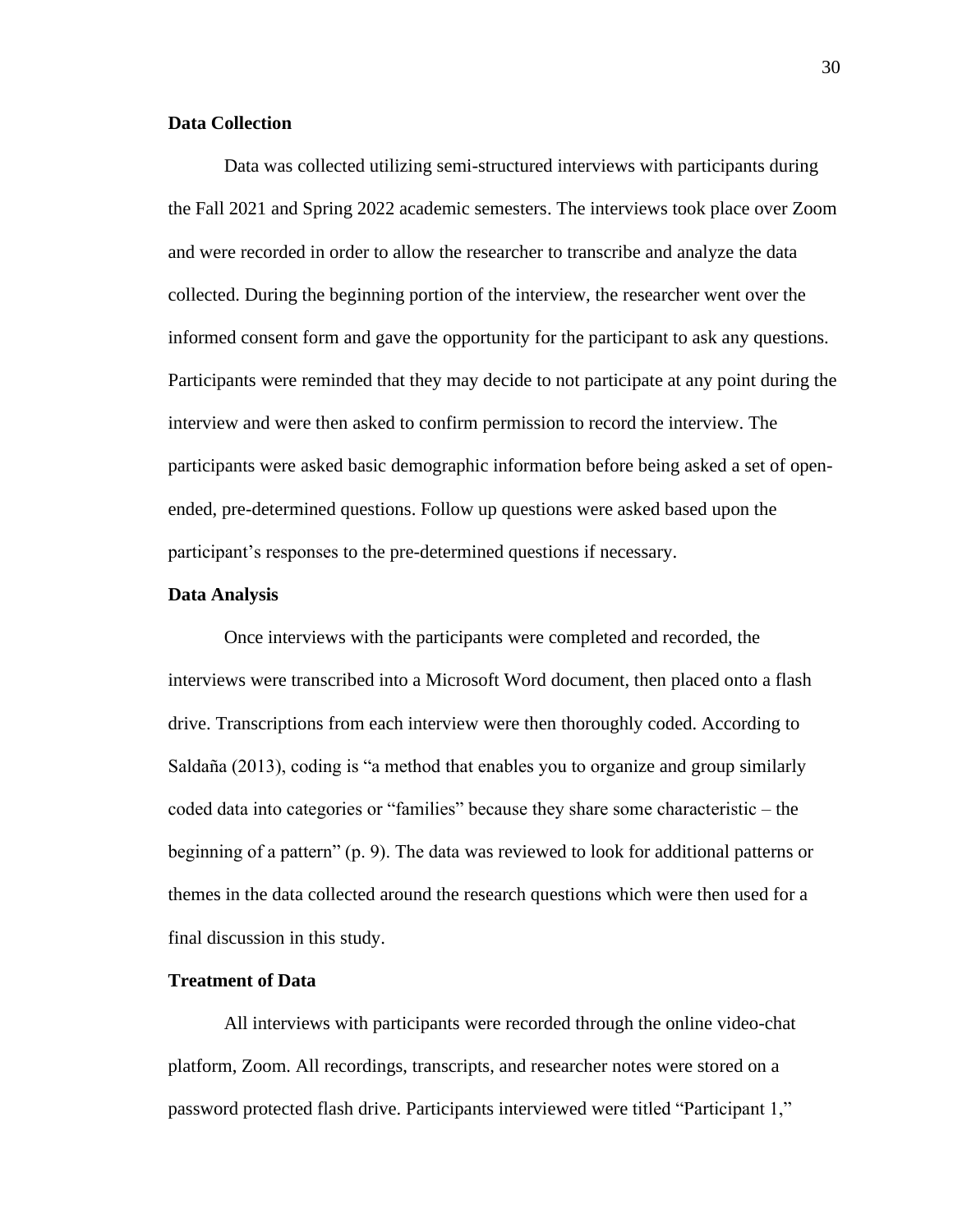"Participant 2," and so forth as to protect their identity. The data collected during the interviews will be kept for three years as per the IRB policy, then destroyed.

# **Summary**

This chapter has discussed the proposed methodology this qualitative study utilized. First, it has given an overview of the research site and participants that partook in this study. Next, this chapter went into further detail regarding how the researcher collected, analyzed and treated the data collected. This study used semi-structured interviews then the data was coded to find common themes throughout all interviews. Chapter IV presents the findings from this study.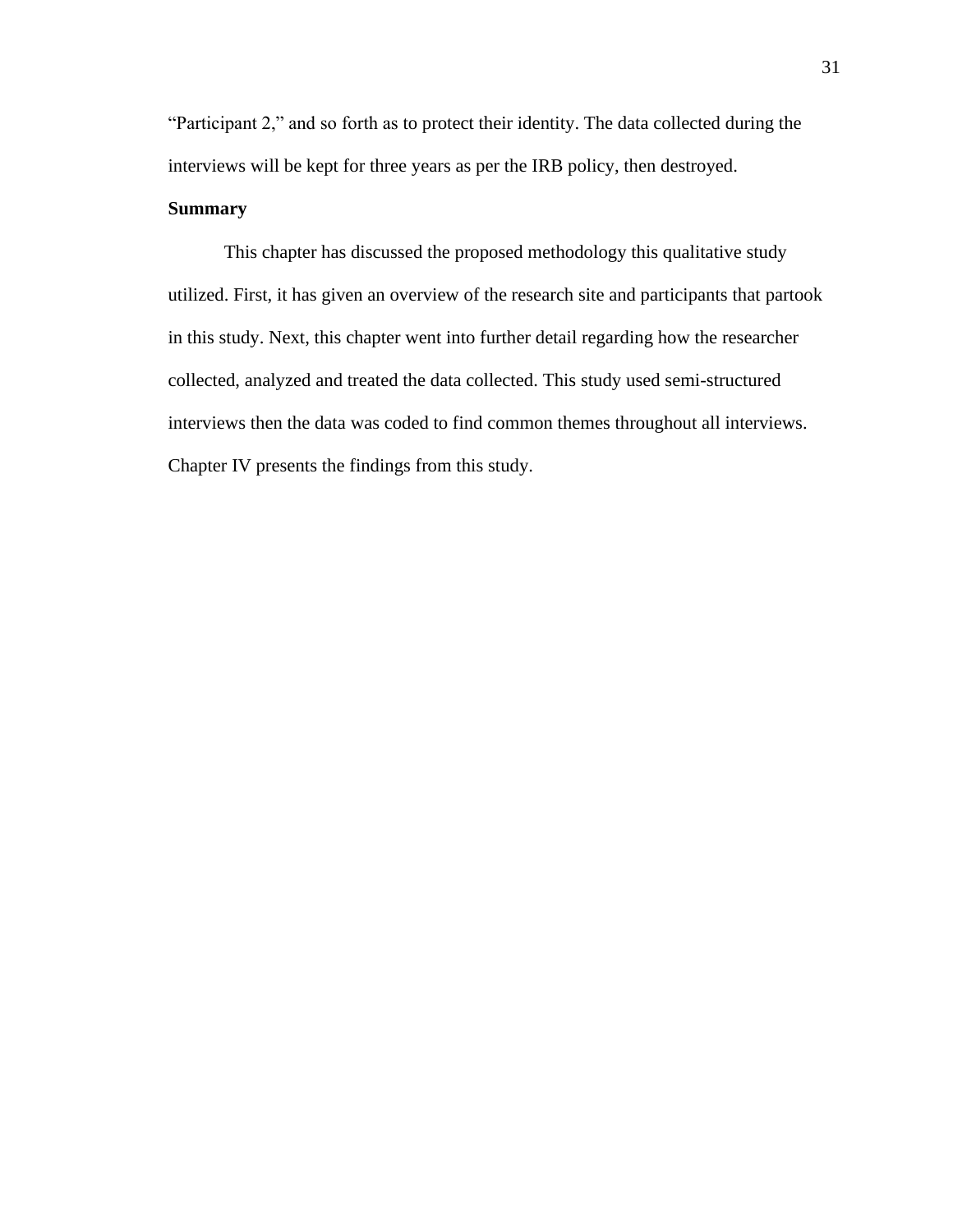### **Chapter IV**

## **Results**

This chapter will summarize the findings from the four semi-structured interviews conducted for this study and review the various themes found in the participants' responses. Themes were determined following the analysis and coding of the four interviews and are organized according to the research questions.

# **Research Question #1: How are conduct professionals trained to handle mental health concerns?**

Participants typically indicated in the beginning that there was no direct training provided by their office on how to handle cases in which mental health concerns were present. After some consideration, they talked about how they learned to handle mental health concerns although it was not directly related to the conduct process. This learning aided them in their roles as they started to recognize and manage mental health as a part of the conduct process. First, some participants learned how to manage mental health through the relationships they had with others in the office during their transition into the position. Outgoing staff or peers would informally help them manage those concerns. The second theme, personal history, varied greatly depending on the participant. They talked about how their ability to manage mental health concerns primarily derived from their past roles and experiences either in earlier conduct related positions or non-conduct positions that allowed them to develop skills that could be applied in their current role. The third theme derived from the academic coursework some of the participants partook in and the experiences they gained through their master's programs with classes in counseling, helping skills, and mental health concerns. Finally, the fourth theme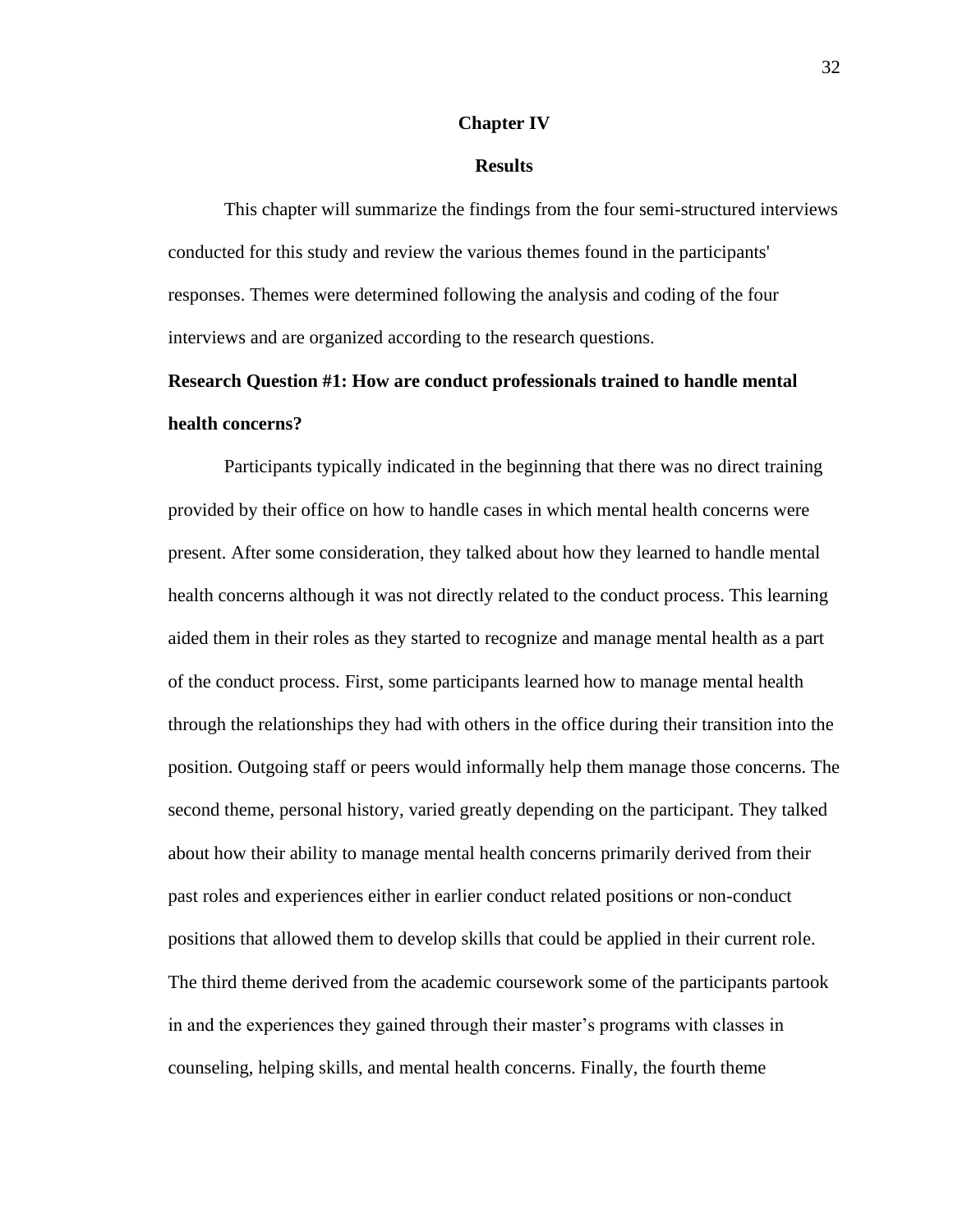identified by the participants related to the training opportunities that they sought out on their own. This professional development occurred as professionals recognized the need for this training as they worked with the students.

### **Transitional Relationships**

Several of the participants talked about the mentors they had before stepping into their current roles or mentors they found when they moved into the position and how these professionals aided them both in the training of the day-to-day operations as the participants entered their new roles and assisted the participants in handling students who may need more support.

Participant One talked about how she had a strong relationship with the former person in her position who had agreed to aid in her transition to her new position. She stated that she had "a very fortunate situation" when she came into this role because the person before her was retiring, "but had agreed to stay on part-time through [her] transition." Since he was not leaving for another position, he was more willing to assist her in learning the position. She explained that she was unable to start her position at the beginning of the academic year, so the retiring director stayed on to help with the transition. Participant One went on to say that the retiring professional handled "a lot of the training and other pieces that I would normally handle at the beginning of the year" since she was unable to be there. Participant One explained how the former director helped her transition,

He walked me around and showed me everything. It was literally like having a personal tour guide for my first month. He was there every single day for the first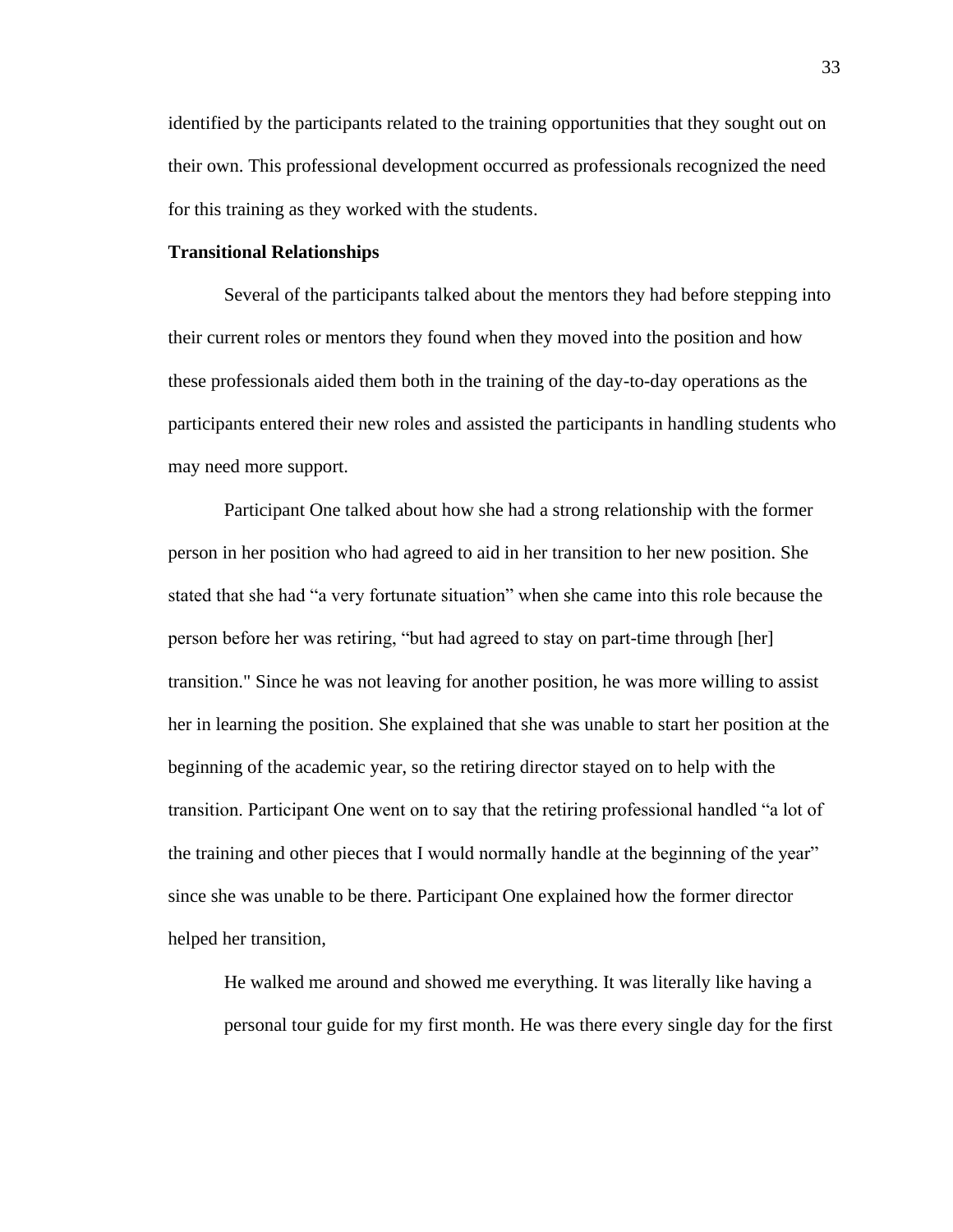month, showed me absolutely everything that I might possibly need to know. And then, after that first month, he started to kind of pull back a little bit.

Participant Three also spoke about her experience with the individual who previously held her position, "I had a really good assistant director in the position who has since left." Participant Three explained that the assistant director "helped prepare me pretty well, she trained me well with the database, with just some of our procedures, and I was able to work alongside her to learn." This overlap gave her greater confidence with her own ability to do the job.

Participants One and Three both spoke about their positive relationships with the outgoing professionals aiding in their transition, however Participant Two shared how he didn't connect well with his director during his first year. He shared that "[the director] left after the first year, and then a new director was put into place." Although his relationship with the first director was not the strongest, he discussed the experience he had with the new director.

I had a better relationship with her, and we just understood each other a little bit better. She understood my background, we would talk about cases from time to time, just informally, and she just knew that I had similar cases. I've done similar cases and I provide some good insight.

All three of these participants spoke to how these professionals aided in their training for the day-to-day responsibilities of their new roles, however, only Participant One's experience included advice on how to support students with mental health concerns in her new role. Participant One said,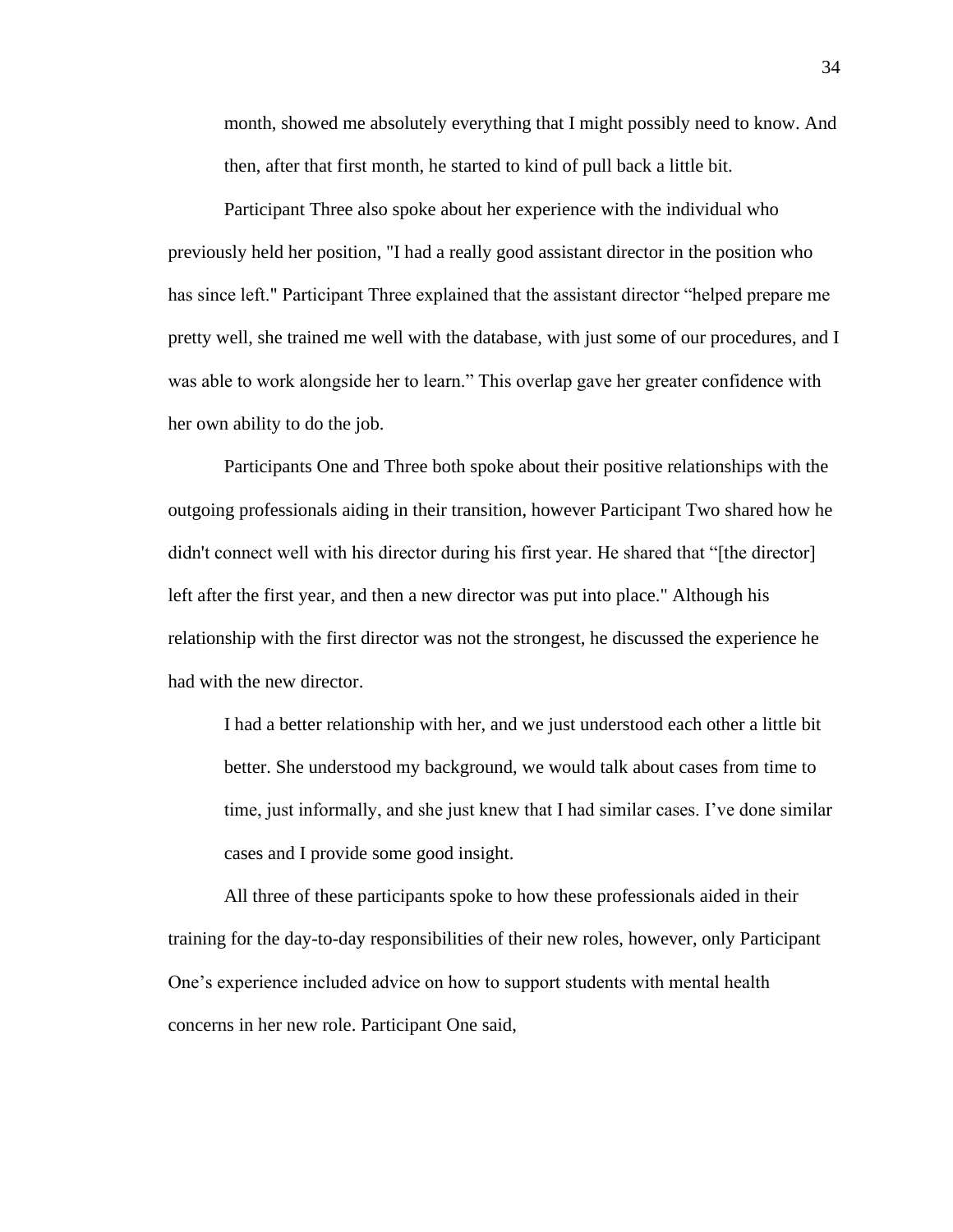He was doing things with me and talking with me about different topics and different activities that also prepared me for this particular role, especially in terms of supporting students and working with potential mental health issues. He's the person who taught me what to do when there's a student death on campus. He talked about there's the emotional aspect, but there's also the logistical aspect. And helping me see that when you have a loss on campus, it takes so many different people to look at it through so many different lenses, but they all have to have that common connection of supporting students. I didn't learn that in the classroom. That was because I had somebody who helped me learn.

These three participants discussed the positive guidance they received from the other professionals as they came into their new positions within the conduct offices, even when it did not necessarily include mental health concerns about the students. Participant Four was the only participant who did not mention any kind of transitional relationship she may have had when coming into her role from her institution and the people working there.

### **Academic Preparation**

All of the participants interviewed for this study talked about how they believe that their past experiences helped prepare them to respond to mental health concerns with the students they are working with within their roles. Participants One and Two both mentioned their master's degrees, which included counseling elements. Participant One stated her master's program "had a very heavy counseling focus. My degree is from the College of Education, but it was a counseling-based program." She discussed the unique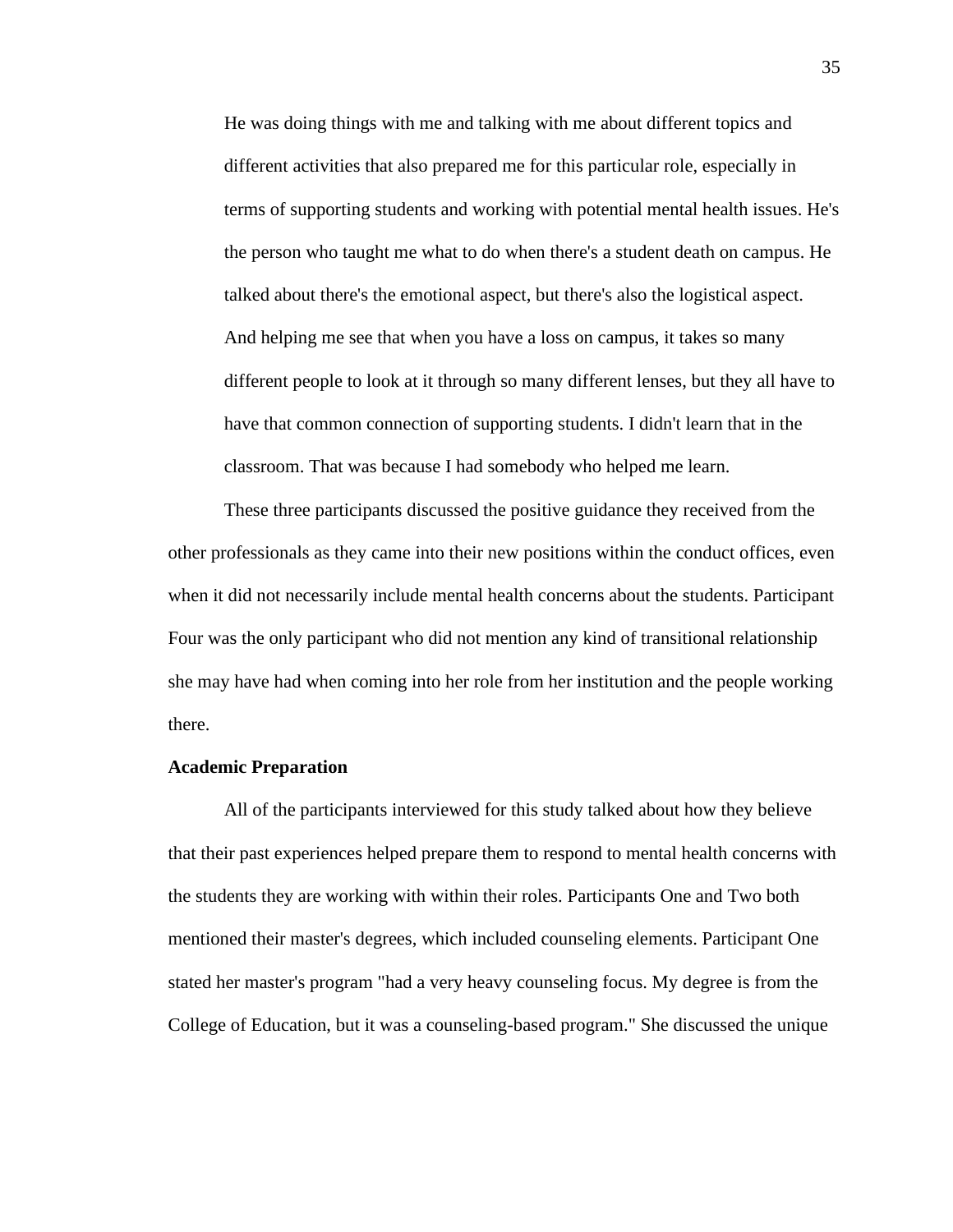experience her graduate school gave her in which three different cohorts were taking the same classes simultaneously.

The three cohorts she mentioned included a Student Affairs cohort, a school counseling cohort, and a counseling cohort. She stated,

What I have found that was unusual was the depth of counseling classes that I took with the other two cohorts. At the time, when I was a master's student, I didn't think anything of it because I had never been to grad school before. And I didn't have many friends who were going to grad school in this particular program. So, I thought all grad programs and Student Affairs had a whole lot of counseling.

Participant One added that she had enough credits in counseling courses by the end of her program that she could have taken the exam to obtain a counseling license. Participant Four also talked about her master's degree, which was a "Counseling and Student Personnel Degree." She stated, "while I'm not a counselor, I do feel comfortable dealing with [situations where mental health concerns are present]." Participant Three briefly mentioned that she had one counseling class in her master's program, while Participants One and Four discussed their master's programs more in-depth and shared how those programs had given them experiences that have made them feel comfortable handling student mental health concerns.

## **Practical Experiences**

Participants Two and Three spoke more fully about the experiences they have had in previous roles as being the source of their ability to work with student mental health. Participant Two discussed that in his role in the conduct office, he often collaborates with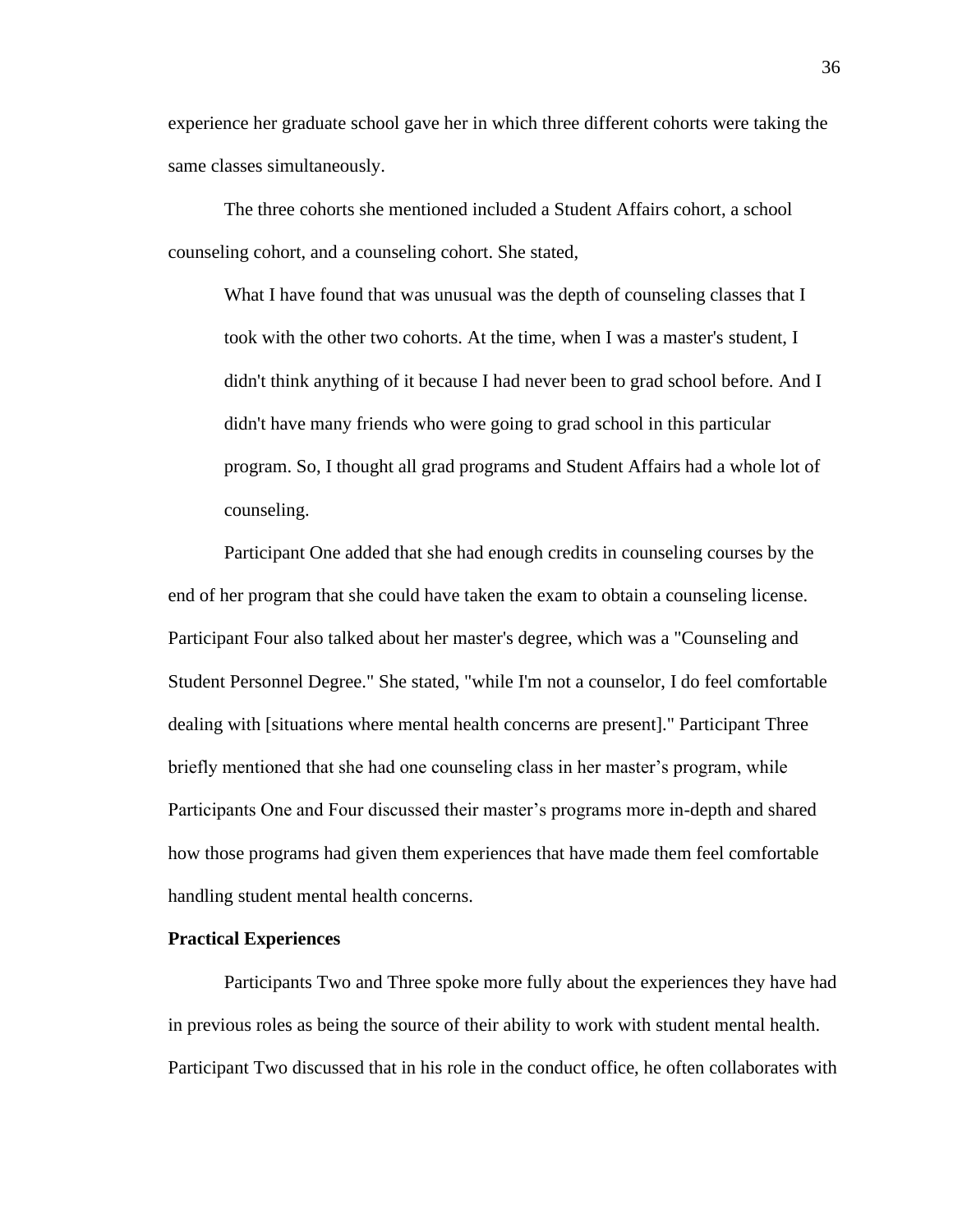other offices and professionals by sharing experiences and talking things through. He said, "over the years, just having experiences has been the biggest thing for me and making sure I share that with other professionals." He then went on to say, "my experiences in the past have been something that I always pull from, if it's a student in crisis in the moment, okay, let's talk about getting that resource."

Participant Three also spoke about her experiences have prepared her "pretty well" to handle mental health concerns. She stated that she felt this way "only because that's kind of where my background, what has led me to this position." She then disclosed that she has been working with students in crisis for 25 years, which has attributed to her confidence in handling student mental health concerns, "especially as crisis has evolved, and how we treat mental health on campus."

It appears as though the participants are generally pulling from their past experiences to guide them through handling mental health concerns within students going through the conduct process.

## **Mental Health Training**

Throughout the interviews there were not many mentions of formalized training opportunities that conduct professionals could utilize provided by the institution, but there were a couple outside their office that they identified as being helpful. The first was Mental Health First Aid, which Participant One described as a packaged training program purchased by institutions to allow for administrators and faculty on the college campus to gain more guidance and information on how to help a student who is going through a crisis. This specific Mental Health First Aid training program lasts 8 hours and can be performed in segments or a single session.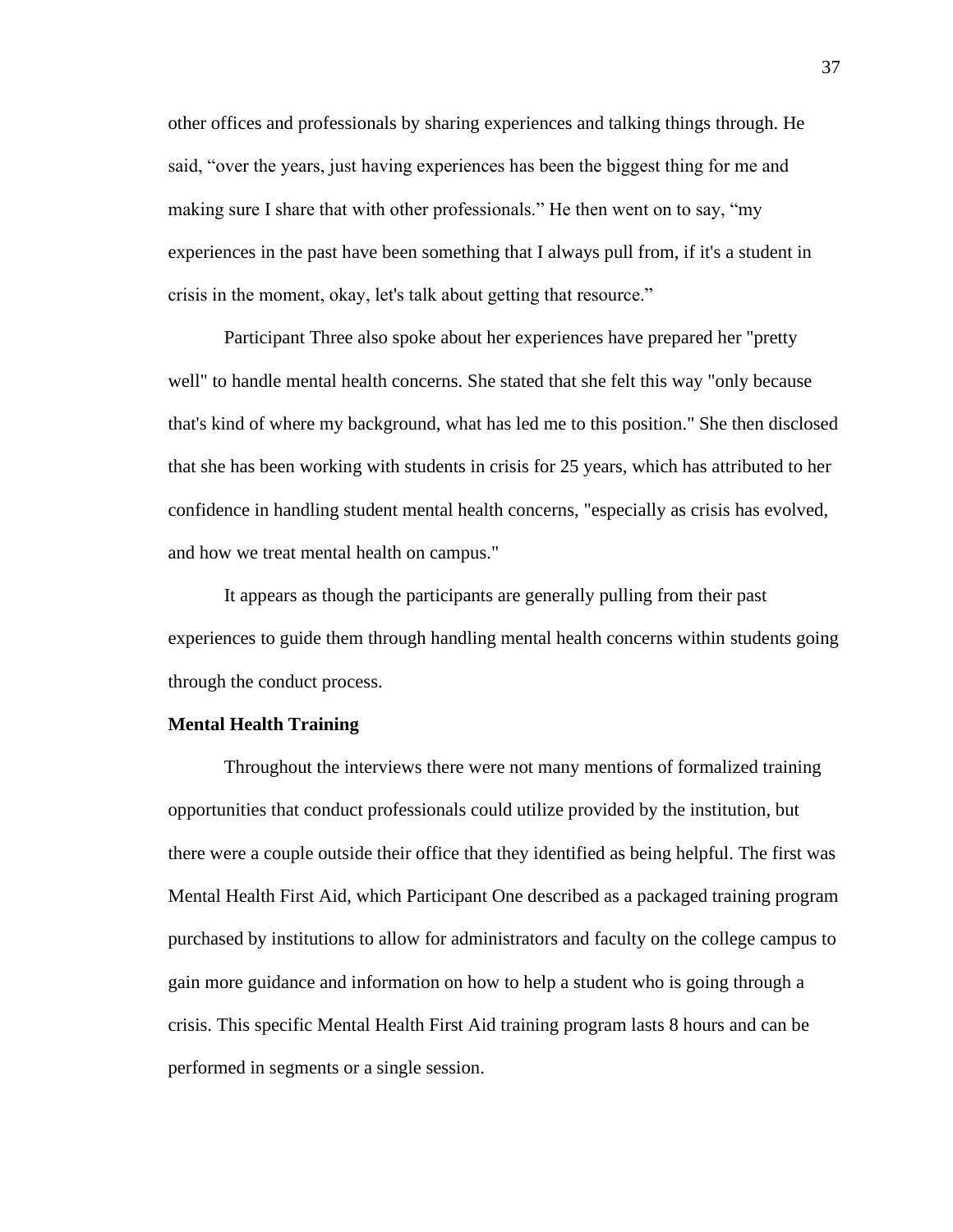Participant One talked about this training, saying it was to be used in an "emergency kind of way until the student can get to a licensed counselor." She went on to say it would have been a "wonderful thing" to have when she was a grad student and that it "would have actually prepared me really well for that first residence hall job that I had right at right out of grad school, but it didn't exist at the time." Participant One stated that her current institution has this program available for administrators and faculty, but her office specifically does not utilize this training for those working in their office.

Participant Three also spoke about the Mental Health First Aid training, but in a much more positive manner. She stated that at her institution there is a requirement to participate in the training at least one time and then "you're good." While not a regular training, it does provide awareness and some basic concepts for higher education professionals. Regarding the Mental Health First Aid training, she said, "I think the training prepares you somewhat, but I don't think you're actually ever prepared until you actually have to work through [a mental health concern] with a student and until you actually experience it." Participant Three went on to share her thoughts on the value of the packaged training,

Every crisis is different. Every student is different in how they're responding to their crisis, and whether they want assistance or not, whether they're receptive to the resources, whether they have other support. I think it's all there. You can't train. I just don't think you can train for that. You can talk to people about that, but there's no step by step. Here's what you do to help this student; here's what you do to help that student because every student has a different response and a different crisis.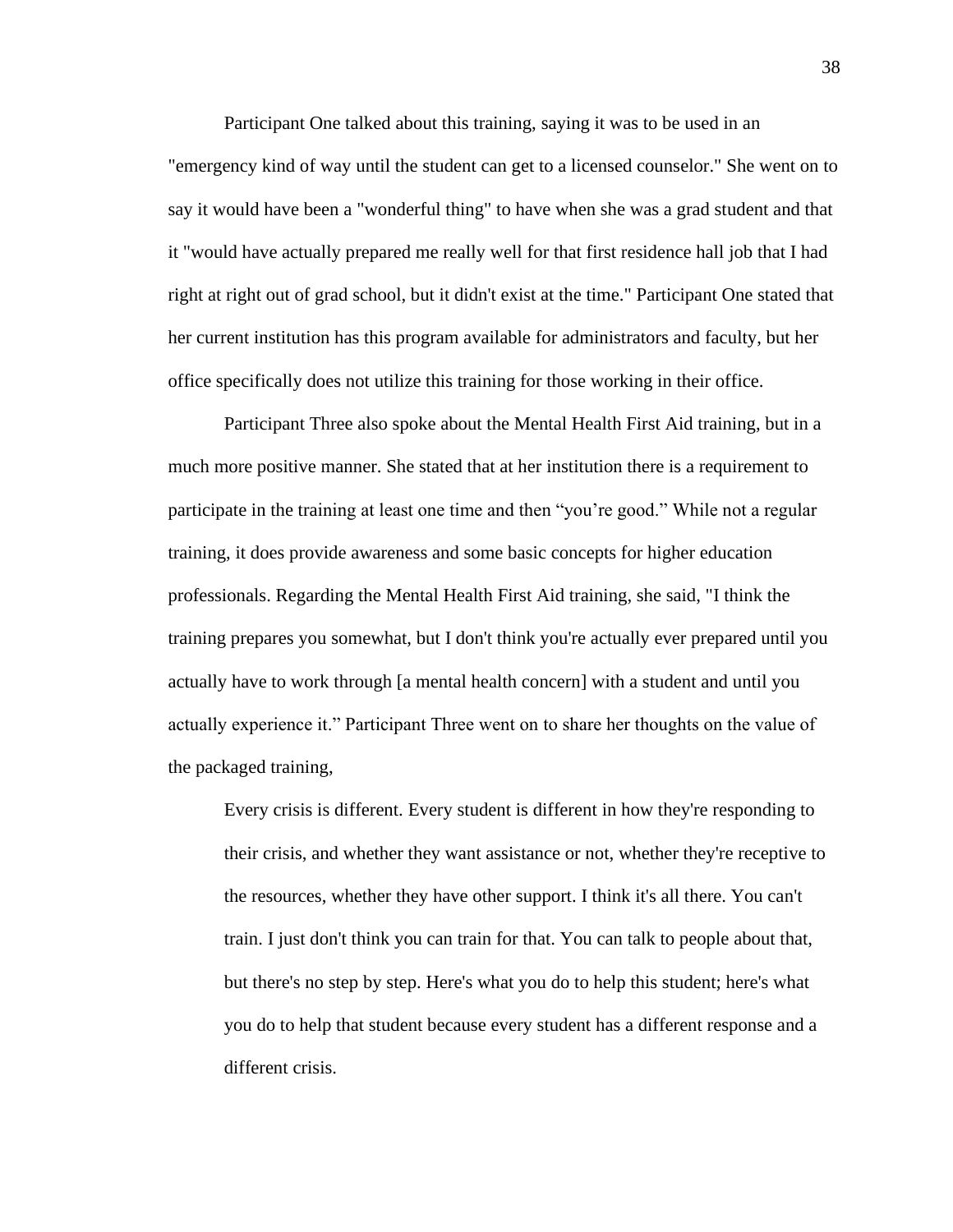Participant Three concluded her thoughts about mental health and crisis training by saying that it needs to happen but that there's no "black and white, there's a lot of gray area" in situations where a mental health concern is present.

While Participants One and Three discussed their experiences with packaged trainings such as Mental Health First Aid, Participant Four spoke about different means that she has utilized to further her training on her own. She stated that she had been involved in the Association for Student Conduct Administration (ASCA) and the regional housing association in her area and attended sessions at both that have helped develop her awareness and competency in being a conduct officer. She shared that she has been able to receive training through both of these associations. While talking about the training provided for conduct professionals, she stated:

I think we could do a better job of providing people with [mental health training]. It took a while for our profession, I think, to catch up to that part of it. So, we have consumers that are driving it right now, and then we're trying to play catch up.

While there are different tools to provide training for conduct professionals, all of the participants in this study discussed how it was necessary to continue learning how to both perform their duties, but to also recognize that students may be dealing with more than just a behavioral action and may have other issues that need to be addressed.

# **Research Question #2: How do conduct professionals detect mental health concerns within students going through the conduct process?**

For the second research question of this study, two major themes emerged from the interviews with the participants. The first theme centered on the participants talking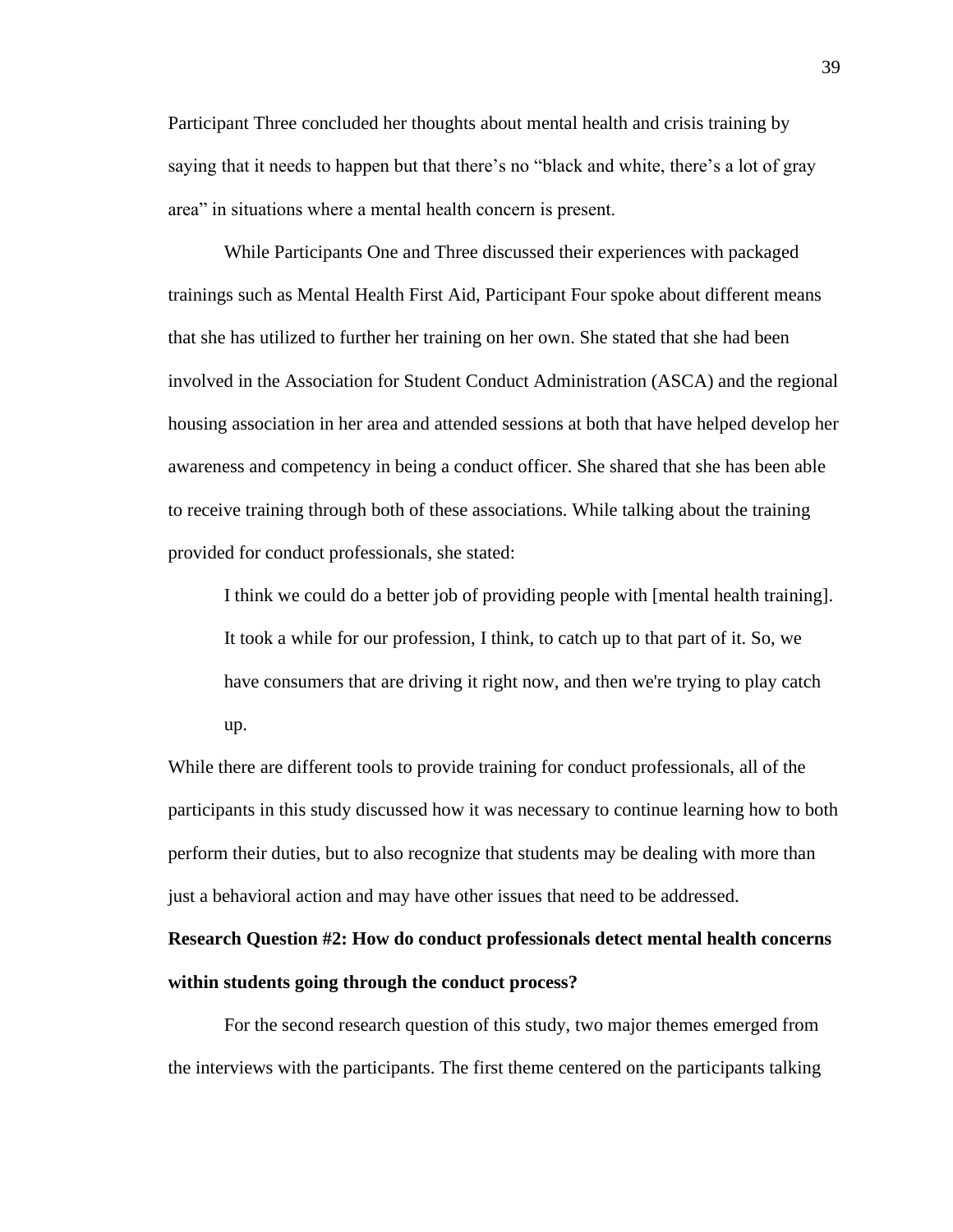about their collaborations with other professionals not directly involved with the conduct offices. The second theme focused on how the participants gathered information in preparation for the conduct meetings with students and any evidence or indication of potential mental health concerns. None of the participants interviewed mentioned any methods they used to attempt to detect mental health concerns in students going through the conduct process other than through the two themes listed.

# **Collaboration**

Two of the participants talked about the importance of collaborative efforts to promote understanding and communicate issues or struggles that students may face between multiple offices and professionals. Participant Two said the committee they have on their campus meets once a week to discuss any student about which an administrator has a concern. He stated that this committee is "kind of like a threat assessment committee, in a sense, or a behavioral assessment committee." Participant Two indicated that these concerns can range from things such as mental health, social, or conduct concerns. During the meeting, he said, "those mental health pieces come up" and that they discuss the outreach efforts they have given to specific students and how they are "working with or engaging with" these students. He stated that there are many different administrative perspectives in these meetings and that it,

Just provides kind of a background. What's going on for that student? And then the acting pieces, like where they're at in classes, 'Are they going to class?', 'Are they engaging in classes?', 'What can we do to support them with those classes?' So that's how that works, and it's very effective.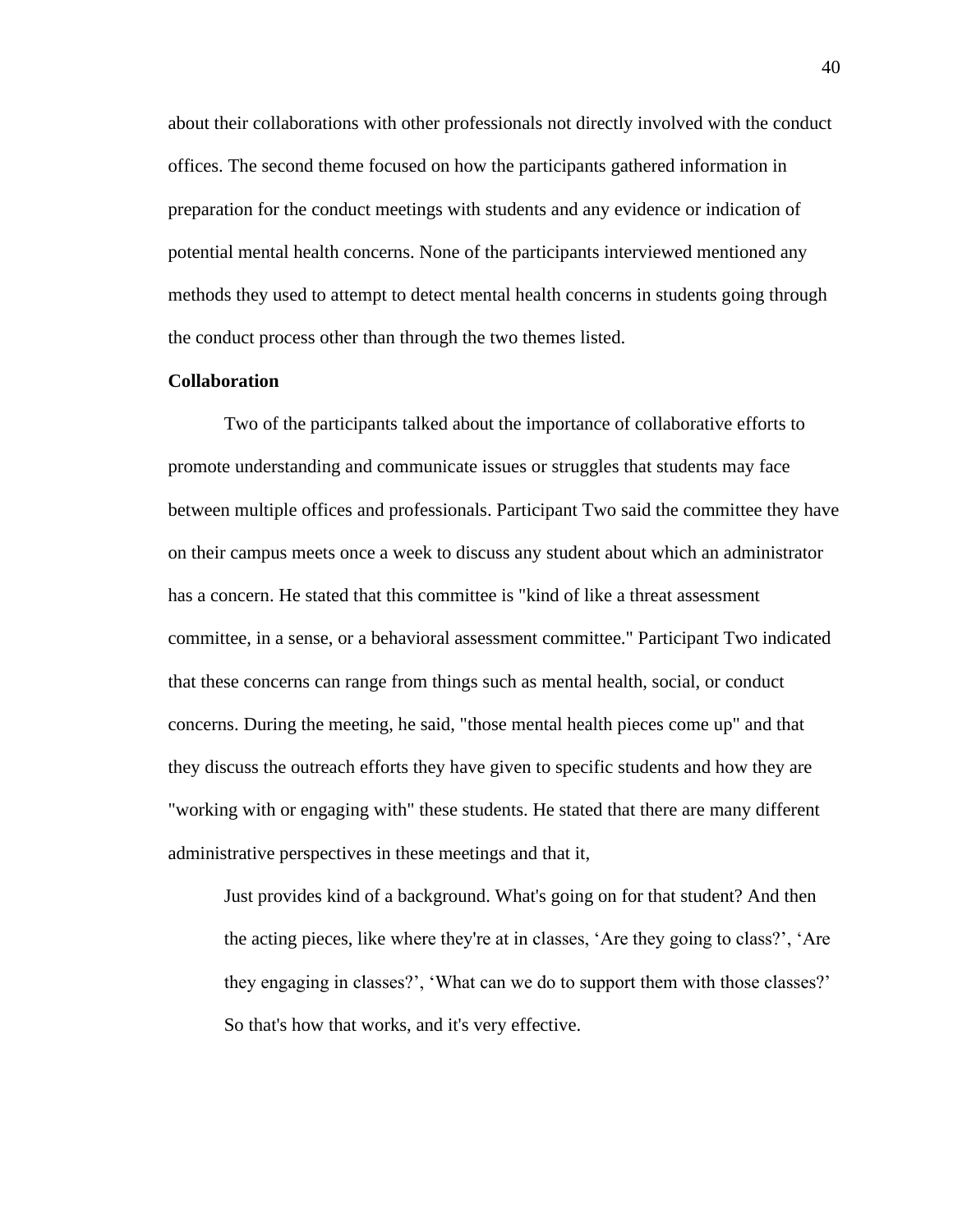Participant One spoke about a similar committee setup on their campus though she said they serve on a student support team rather than a behavioral intervention team. She said that this was intentional as having a title such as behavioral intervention team "makes it sound like we've already decided that somebody is a 'problem' when maybe they're not a problem, they just need somebody in their corner to help them find their way." Participant One stated that this committee consisted of representatives from the conduct office, housing office, counseling clinic, police department, "our equivalent of Minority Affairs," disability services, and a program that serves "high functioning autistic students."

This committee also meets once a week, and Participant One said that she and other committee members "share names of students that we're concerned with or that we have upcoming meetings with that might be maybe a little bit more unusual." She also said that this committee was beneficial for several reasons.

It's a good setting where others could say, 'Oh, I'm familiar with that student, and I can also kind of help fill in some of the blanks for you.' But it also alerts all those other individuals on our campus that provide services and support to our students. This is somebody who's come on our radar. So, if you know them, maybe check in with them. Or it alerts others that we have a concern with this person. So, if they're presenting to you as if everything's amazing and nothing's wrong, maybe you need to dig a little bit deeper with that student.

Both of these participants spoke positively of these committees and how they were able to use them to collaborate with other administrators and resources on campus to help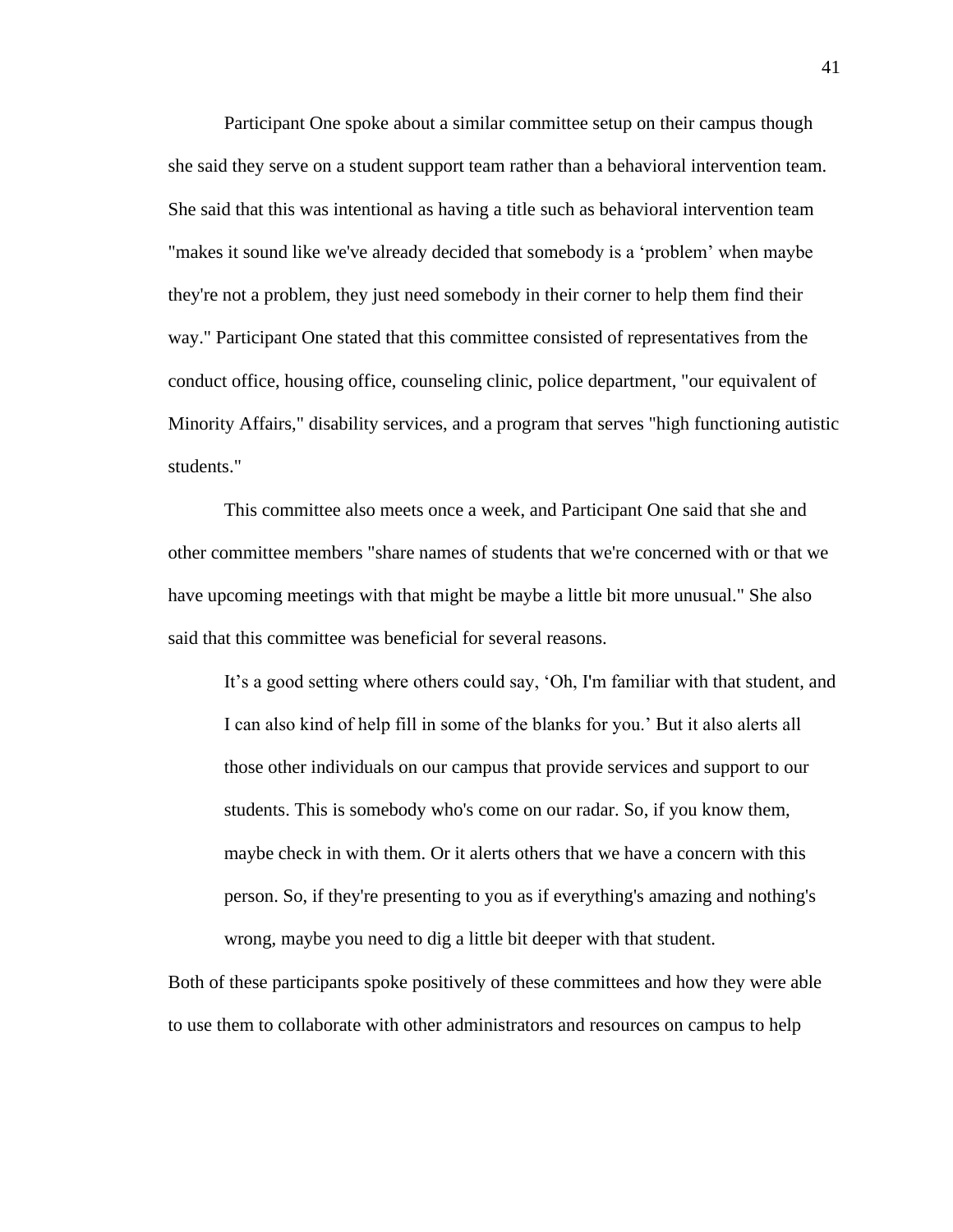identify and support students that may have been struggling with outside issues and have ended up in the conduct process.

## **Information Gathering and Preparation**

Three of the four participants interviewed discussed the ways in which they gain background information on the student before conducting their first meeting with them. Participant Three stated that her first step would be to thoroughly read through the report and the charges that were possibly going to be assigned to the student before a conduct hearing. Then she would "look at the history of the student, like what other violations they have had, and just prepare myself that way for each individual student." Participant Three, when asked if her preparation for cases where mental health concerns could be present looked different than regular cases, indicated that it did not. She noted that she felt it would be unfair for the students because "sometimes we're aware of [mental health concerns], sometimes we're not" then went on to say that "we're supposed to be fair and treat all students the same."

Participant Four spoke more about the way that she looks into the background of students and the information that she pulls into her meetings with her students. She stated that she looks at all types of cases that the student has been involved in, including "academic integrity reports, admission reviews, conduct, […] we did some counseling referrals for a while, and for a while we were doing COVID information." Participant Four talked about how there is a "treasure trove of information" in the system they use to manage and record reports that come in. She continued saying that she "[tries] to have a background, as much of a background as I can, going in, knowing that that's just background information." She concluded by saying, "my prep is just trying to find out as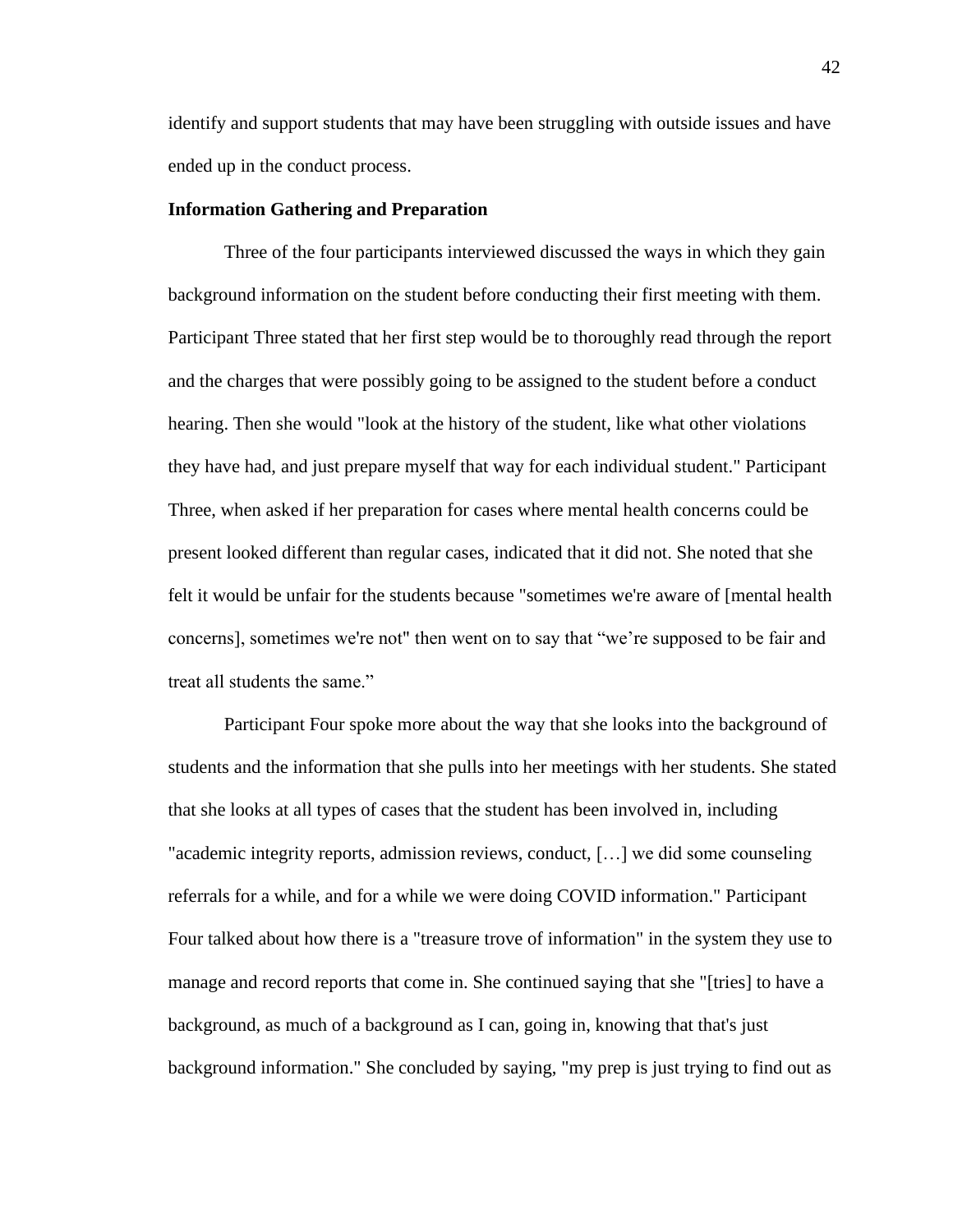much as I can that could be going on with that student through the reporting mechanisms [that] I'm aware of."

While Participants Three and Four spoke on how they gathered background information on the students they were going to meet with, Participant Two said that he typically finds himself already knowing some of the background information on the students he meets with. He shared that "being a small campus, you got a good idea what their background is. If someone could assert beforehand what are those concerns have been. So, you can be very knowledgeable on that." He then spoke on how it's important to "know your resources on your staff" and pull them into the conversation.

A majority of the participants discussed the importance of gaining background information on the student when going into a conduct case with a student who may or may not be experiencing a mental health concern. This was done through a variety of ways including reading prior reports that the student was involved in, talking with their peers or colleagues, as well as through their personal knowledge of the students' background through their interactions or observations of them. Whatever way the participant preferred, they all had some way of trying to avoid going into a student interaction without some kind of preparation around potential issues or concerns that the student may have outside of the behavioral issue.

# **Research Question #3: What does the process look like following the identification of a mental health concern?**

Four major themes were identified from the participants in relation to what the process looks like for a student following the identification of a mental health concern by the conduct officer. These themes focused on the role that student support plays in these

43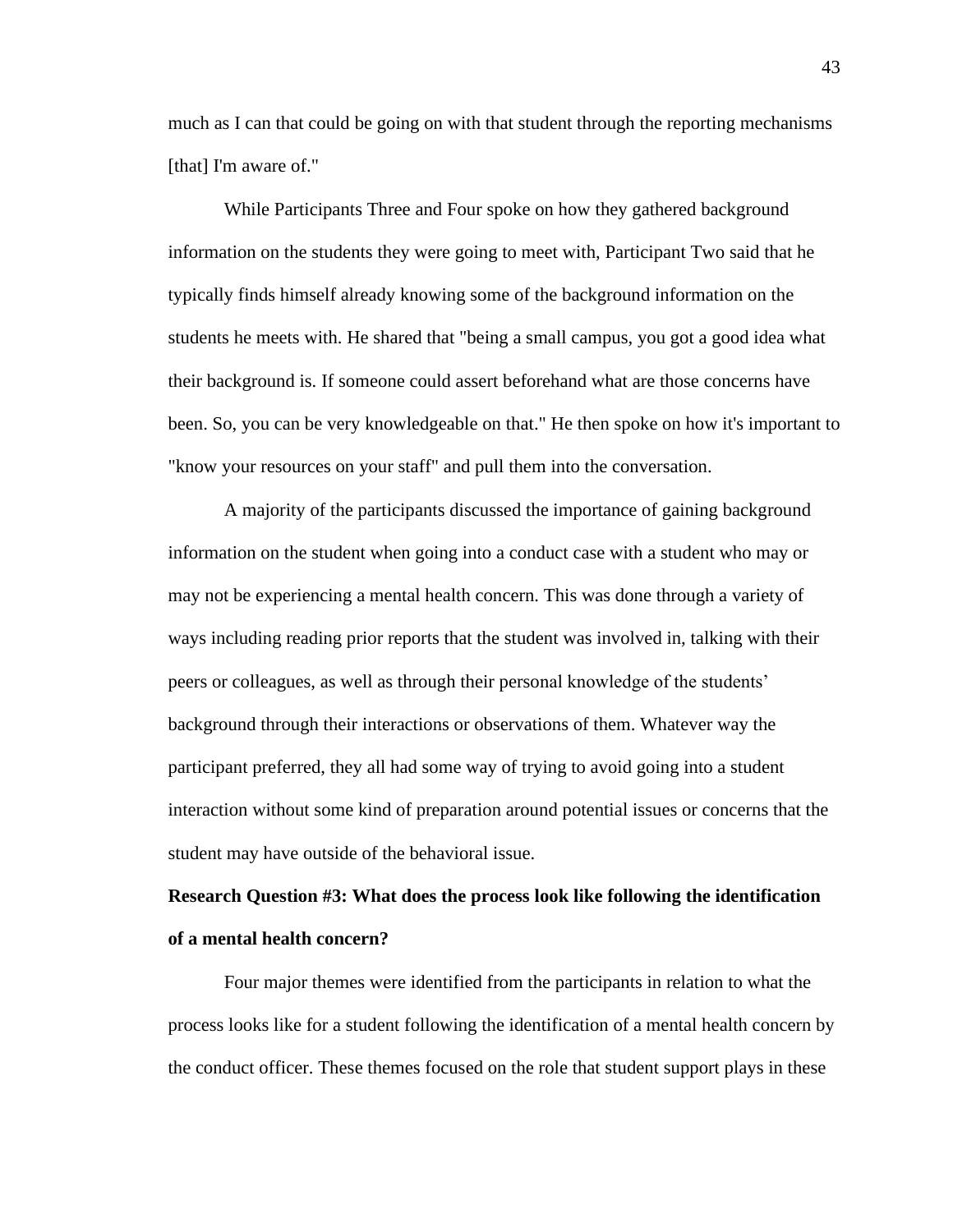situations. The first theme was around how the professionals are providing support to their students and the referrals that they make, both on and off campus. The second theme focused on how these professionals balance holding their students accountable for the ways in which they have violated the student code of conduct, but still giving them the support piece in the conduct process. The third theme described the sanctions that are handed out to students and what they look like when they are focused specifically on getting the student mental health support. Finally, some of the participants talked about when it became necessary to counsel their students that withdrawal from the university may be the best route for them to take at that time.

### **Providing Referrals and Support**

All of the participants in this study talked about the importance of providing referrals and supporting students when talking about what happens when they identify a mental health concern in a student they are seeing. Participants One and Four both mentioned that when students are referred to their office, there may be something deeper going on that they are not aware of from the report. Participant One talked about a tool they use in hearings,

We have a one-page resource sheet; it's a front and back-page resource sheet. It talks about resources both on campus and in the community. Some of them are mental health related, but others are related to the other needs, like food pantries in the area are listed. Some medical care types of resources are listed. We tried to make this resource sheet be kind of very universal.

Participant One continued by speaking about why they try to provide all resources available to the student, not just mental health resources. She said,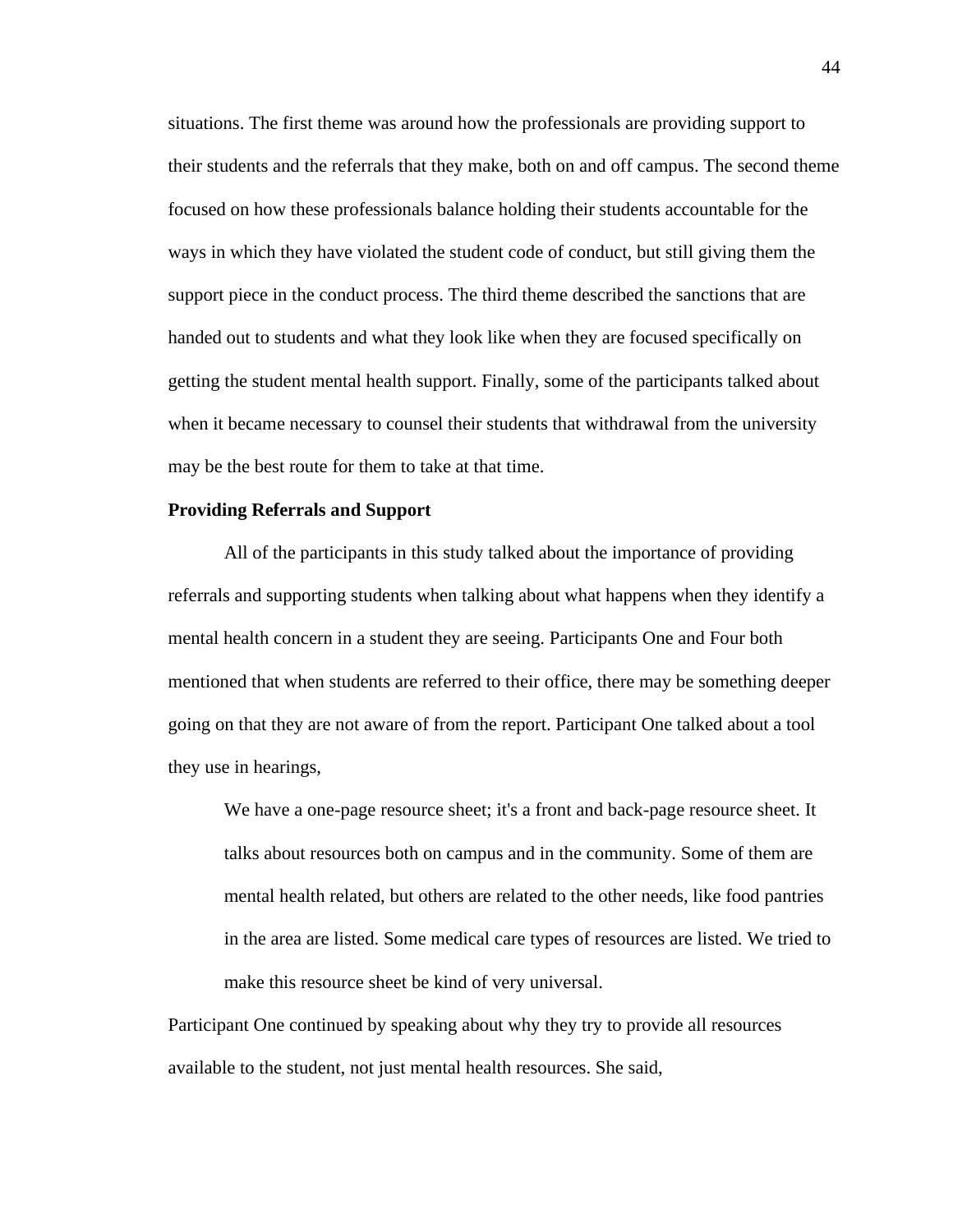It's kind of it's an interesting dynamic, when you say, here's a resource sheet, or here's some information you might need. And if they look at it, and every single thing is on the same topic, the student may read that in a particular way that might not be positive, right? [...] And we also oftentimes will present a resource sheet to somebody and say, here's some resources that you might use, or you might know somebody else who needs them because that's a really great way to present it to a student where you recognize kind of how they might feel when you give them a resource sheet.

Participant Four echoed much of what Participant One said and listed the resources that their institution gives when a student reaches out to them for support. "When students reach out to us, we aren't assuming that it's a mental health issue." She added,

[The students] would get general information that tells them that Public Safety's always available to them 24/7, 365 days out of the year, and then here are some other resources as well as packages in there. How you can get in touch with a financial care team because some people will need that. How you access [the food closet] on campus. So, we're going to take an approach that we don't necessarily know exactly what you need, but here's a list of resources that are important for you. And the Counseling Center is usually front and center for that.

Participants Two and Three, while not as deliberate with their support process, mentioned that they would usually attempt to connect their students to resources both on and off campus, but they also talked about how they would personally serve as resources to students. Participant Two shared that he wants to make sure "students understand that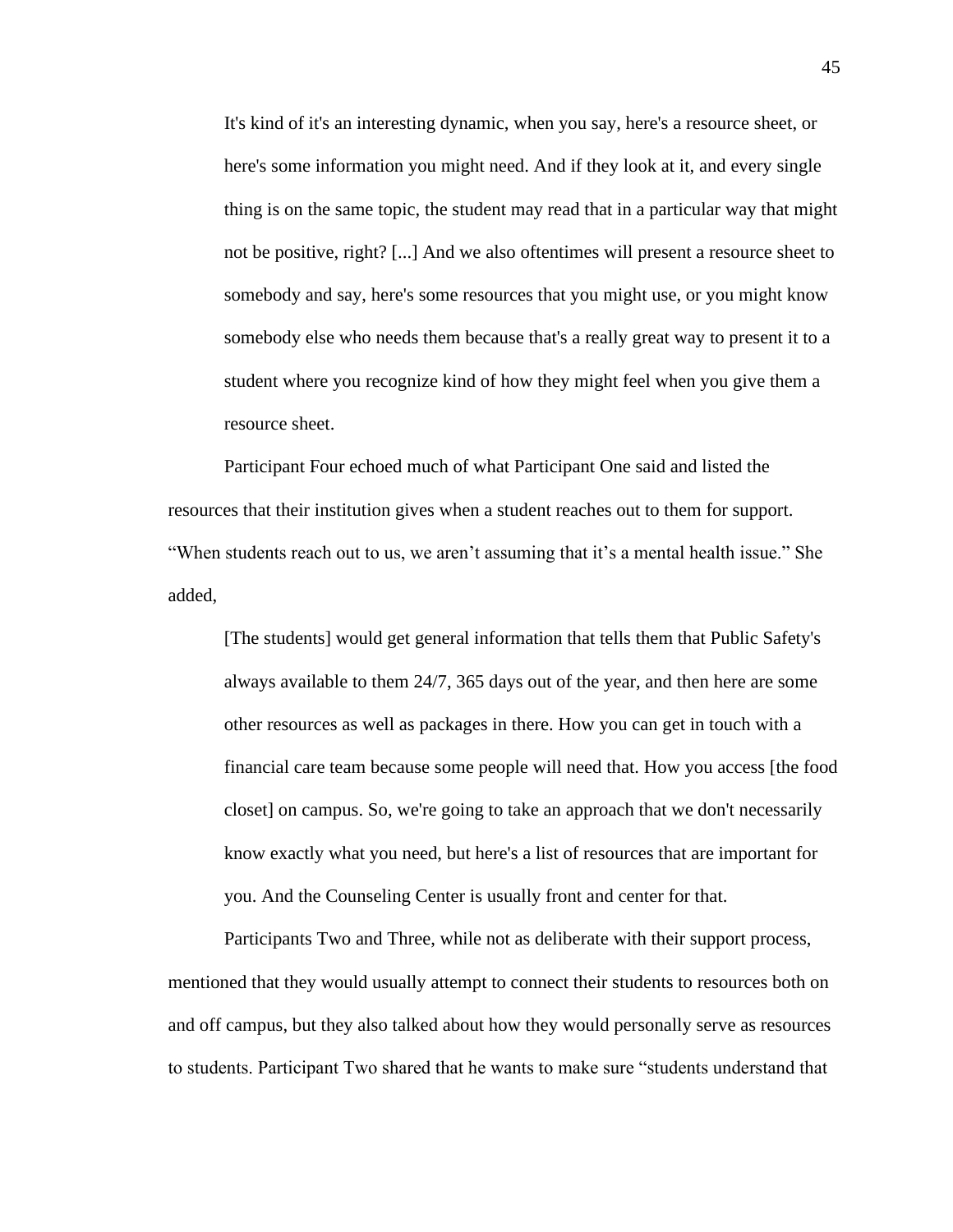I'm here to support them as a student, not be the principal, and just wag my finger at people and say, 'You're wrong, you're wrong, here's your sanction, or you're expelled.'" He also mentioned always attempting to keep a holistic view of the student in mind when he meets with them to make sure that they are okay.

We don't want students to come here and not be successful. That's not the point of being in a college or university. It's about being successful, graduating, having a degree, moving onto a career. So, I want to make sure that students have the ability to do that.

Participant Three also referenced how she felt that she needed to be a person resource to the students she works with. She said,

I think offering myself as a resource for them. I always tell somebody when they leave my office, 'Now you know where my office is, if you need anything, you can come back. Please come back.' Or 'now you know my email address so let me know. I have been on campus for a long time. I have a lot of connections, so I can direct you.' So just kind of giving a personal touch developing a rapport making sure they know that I'm one more resource for them on campus, even though their interaction there that they were directed to my office for maybe a negative reason. It's not always; it doesn't have to continue to be negative.

### **Balancing Accountability and Support**

Participants of this study discussed the challenges they face while handling cases where mental health concerns are present, and one of the most mentioned difficulties was trying to balance student accountability for their actions and support for that student. Participant One stated "a mental health concern is never an excuse for poor behavioral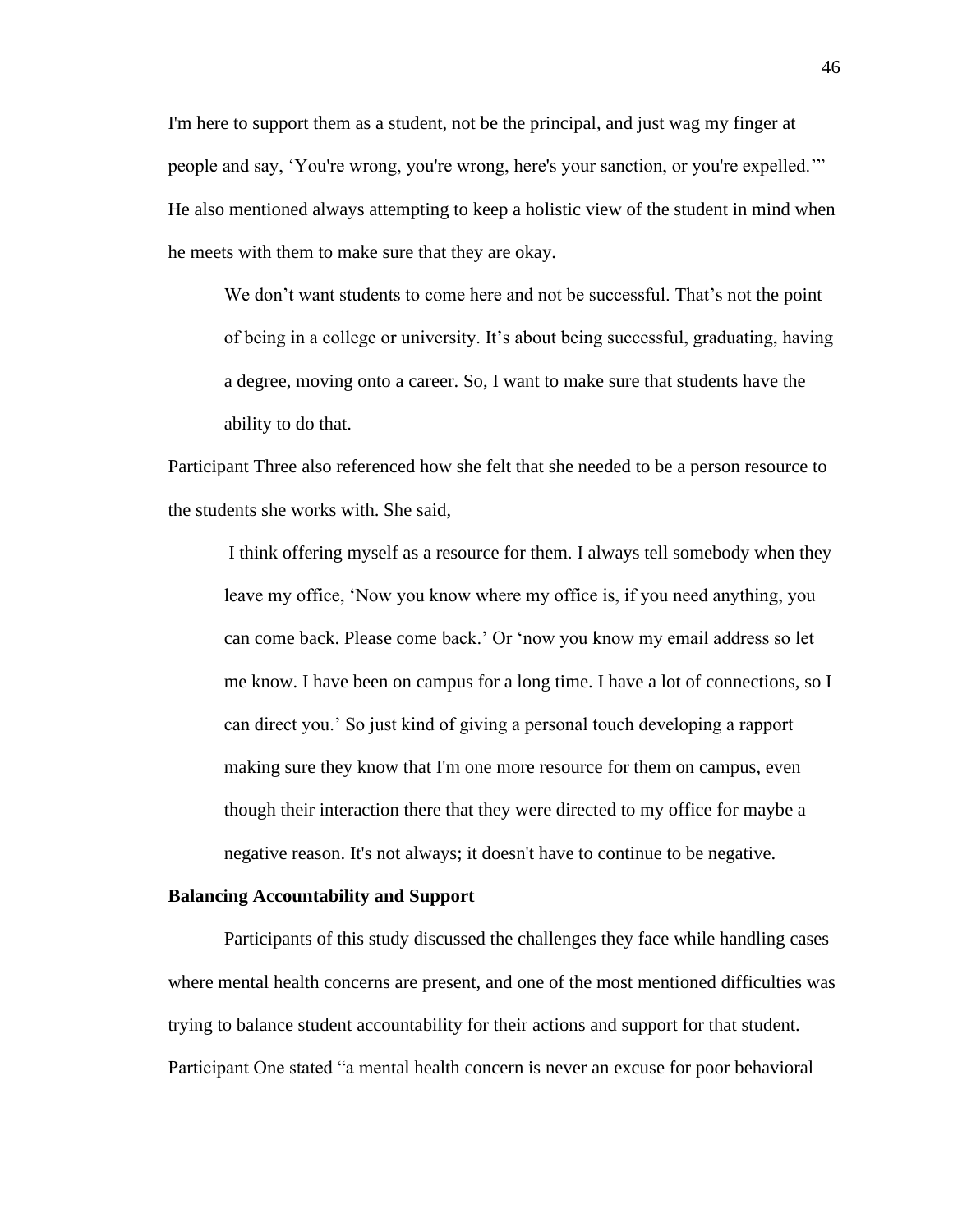choices. It is never an excuse." She went on to explain her statement saying, "if you fight someone, we will pay attention to the mental health issue, and we want to help you and support you in that mental health issue, but that doesn't excuse the behavior of [fighting] somebody else."

Participant One continued by talking about balancing accountability and support by noting that "oftentimes, it's managing all the different layers of the students and layers of a situation." She said that this can get especially difficult "when you have situations where there was somebody who was a victim because you want to help and support the victim as well." When put into these situations, Participant One expressed that "sometimes the need to address the mental health is so great that everything else kind of has to either stop or take a backburner while we address that mental health concern." She went on to explain that this can "complicate [the situation] greatly because you want them to get the care they need because that's very important for them. So that needs to be a priority." She clarified to say that it is complicated especially in incidents where there are multiple persons involved because she has to continue moving forward with the conduct process for them even though that student may need to confront the mental health concern first. She did not expand on when or how the conduct piece is then addressed with the student with the mental health concern.

Participant Four shared much of the same sentiments as Participant One in regards to balancing the support and care for a student while still making sure the misconduct gets addressed. She stated,

There's a level of care we will try to take sometimes. If someone comes in and we know that we're dealing with a conduct situation, but we also know that there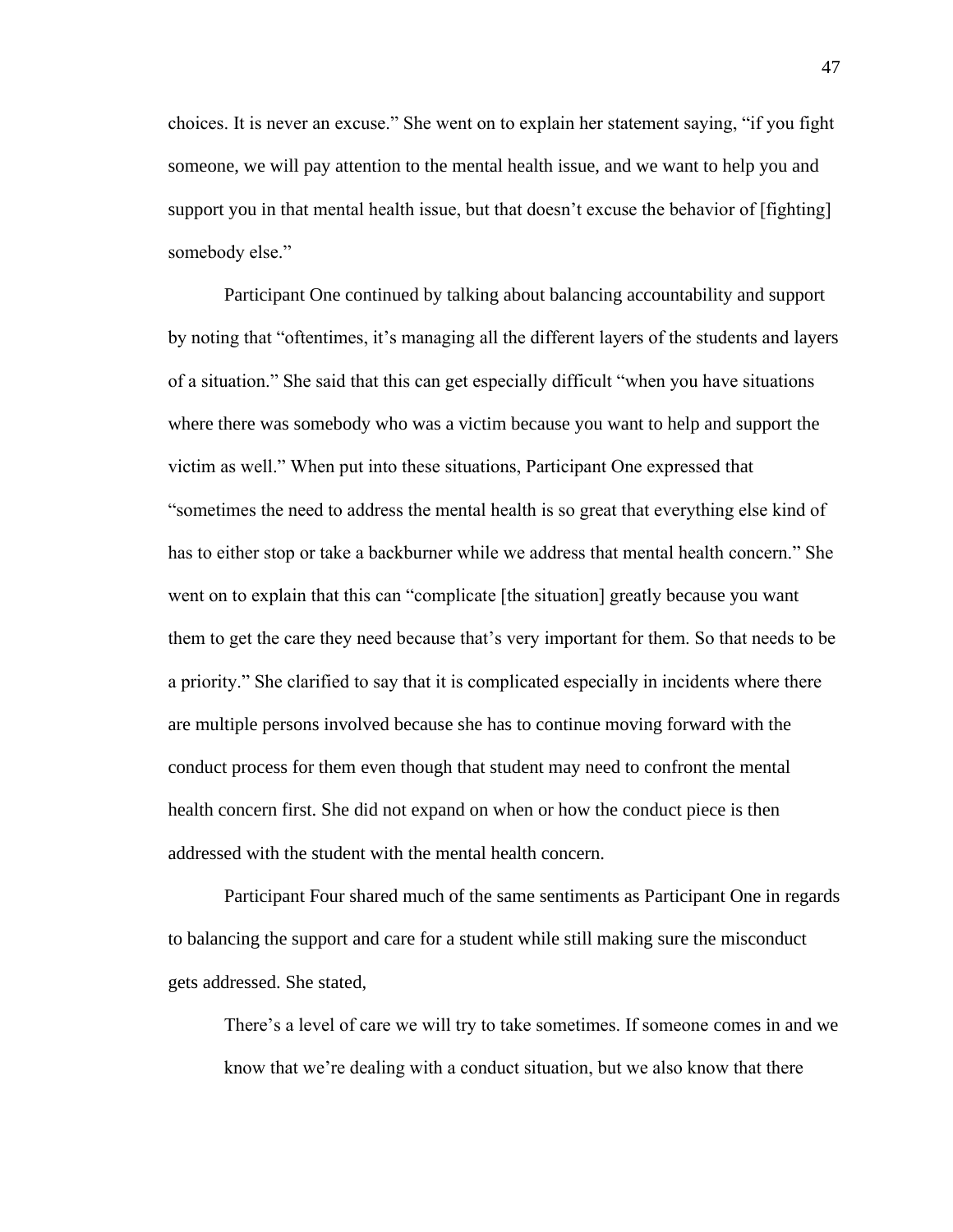may be a mental health issues, we're going to take care of that mental health issue first. We'll deal with the conduct piece later.

She said they make sure to show care for the student first, then focus in on the conduct piece and confronting the issue at hand and continued on by saying,

Now that doesn't mean that we put it off altogether. But I'm going to say, 'Okay,

I want to make sure that you're safe and I want to make sure that you feel okay.

And yes, we're going to have to deal with what happened here, but let's deal with

making sure you're safe and that you're going to class' and that type of thing.

After having this conversation with a student, Participant Four said her office will then have another meeting focused on the conduct piece if they cannot "get it done within the [initial] meeting." She said that she does this because, "I feel like we're okay and we can now have a productive conversation. Secondarily, we'll move into what's going on with the conduct situation."

While Participants One and Four noted that the process of accountability and support both happen within their office, Participant Two discussed how it can depend on the type of situation whether his office handles it, or if it is sent to another committee that focuses on behavioral intervention specifically when it is a reoccurring pattern. He said that his office has a lot of collaboration with another campus partner, counseling and psychological services (CAPS), as they help with the mental health piece of conduct situations. Participant Two said, "anytime [a mental health concern] comes up, I don't engage in the process until I talk to CAPS and see where we're at with [the student]." He went on to say, "so if we're talking about that, great. Then we can factor that into when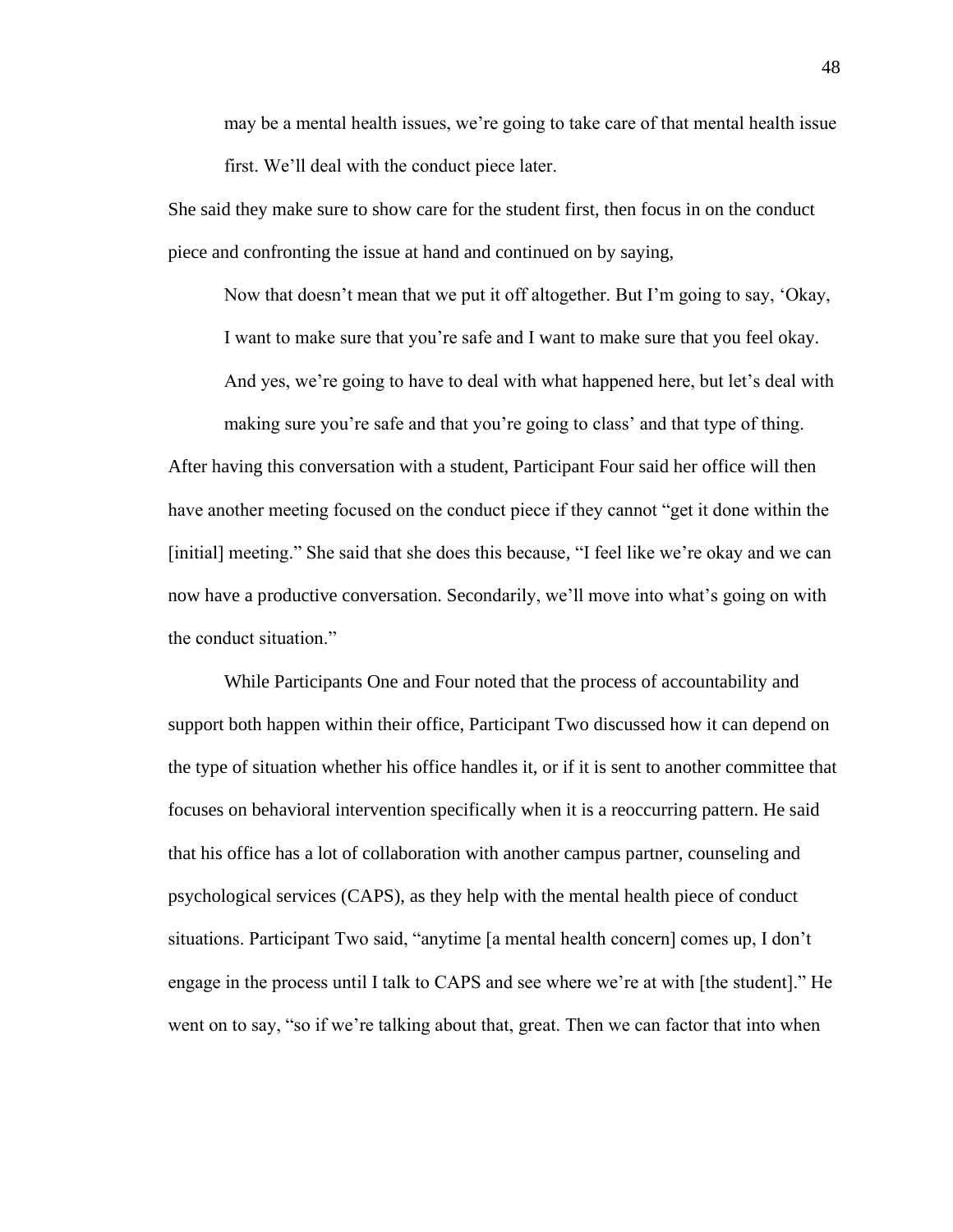we meet with that student" and they can focus on the conduct concern "knowing that there's a CAPS component" already involved in the situation.

Participant Two explained some of the challenges he believes conduct offices face while trying to address conduct concerns and provide support. That they need to be looking at the student holistically rather than focusing only on the conduct piece. "[CAPS and his office] work so close now when we have a concern. Let's talk about the concern, is it something I need to pass to [CAPS]? Or do I need to take it?" He finished by saying "I think a lot of these cases are communicated. Communicate with your partners on campus, support them. Support the students." He stated he "[makes] sure CAPS is aware of what my reach out has been and what my engagement has been. I try to be as transparent as I can with CAPS [to let them know] how the process is going and where it's going so that they can react accordingly as well."

### **Support Sanctions**

Throughout the interviews, all the participants discussed how their office navigates providing sanctions in which a student is mandated to seek help to aid their mental health concern or *behave* in a certain manner. Rather than mandating counseling, Participant One discussed behavioral agreements which is what her institution utilizes in situations which a mental health concern may be present, and the student's actions are being disruptive to others or are concerning. She explained what a behavioral agreement is saying that it "does not ask anything extra of a student that's not already in the code of conduct" but rather "puts in writing some very specific expectations for a student." She said that "a staff member sits down with the student, talks about the concerning behavior and why it's a concern."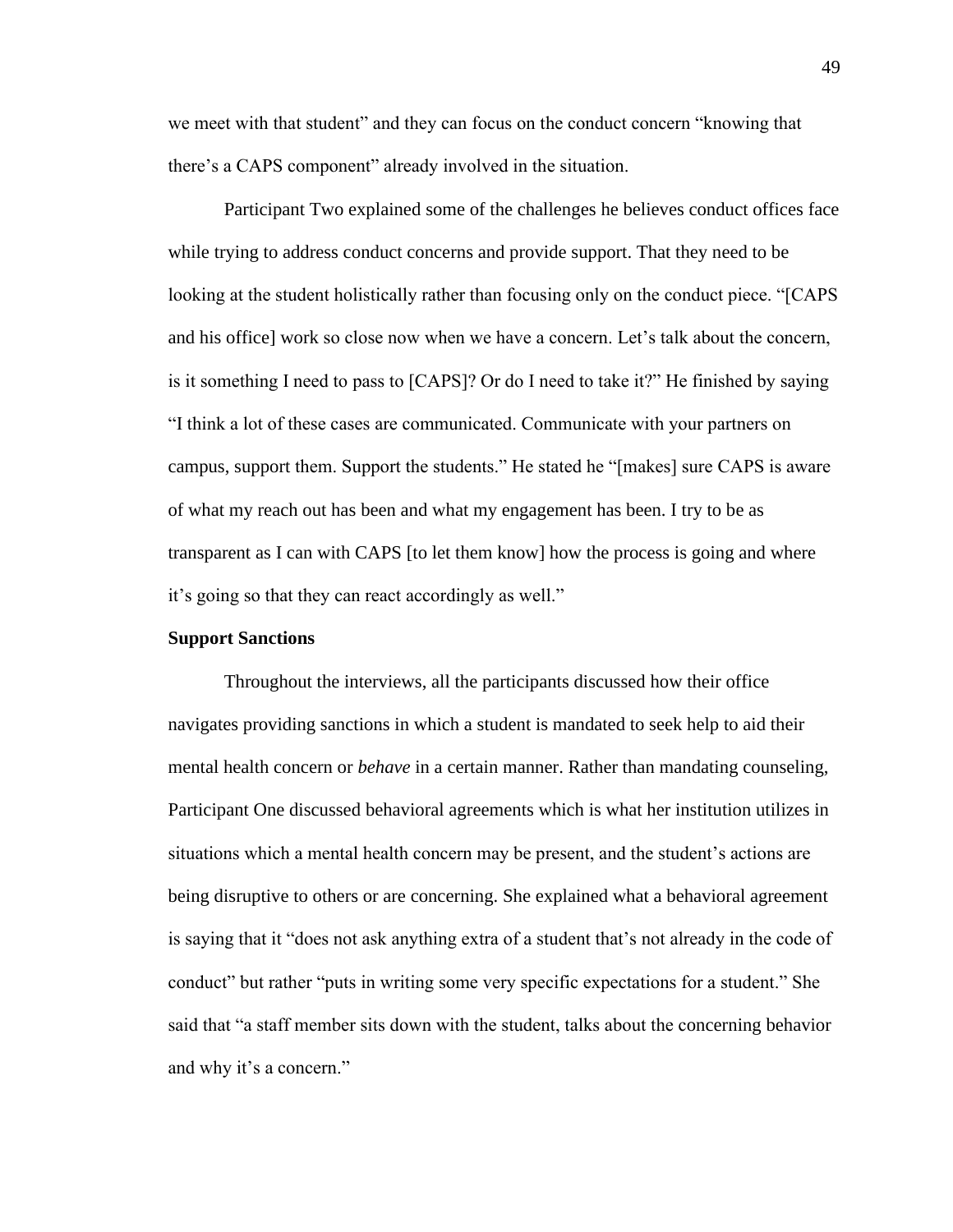She talked very positively about the behavioral agreements her institution utilizes saying that "there is something very impactful for the student when they have to sign [the agreement] and go through the whole action of talking through the agreement and then [physically] signing their name." She continued saying, "behavioral agreements have been very effective [...] and there's a lot of evidence that behavioral agreements help with retention and helps with completion to graduation." When talking about what happens if the behavioral agreement terms get violated, Participant One explained, "we always include a statement about if you choose to not observe the items in this behavioral agreement, here are some possible consequences." One possible consequence her institution used was required separation from the institution, but she did not expand further on what other possible consequences there were.

Participant Two utilizes soft referrals to different resources in order to get support following a conduct meeting. He said he utilizes soft referrals rather than hard referrals because those would be more of a "sanction and there's an expectation" that the student will follow through with that. He continued saying, "if [the students] don't abide by that, then [they're] failing to comply with me as a university official." Participant Two concluded by saying that he does not like doing hard referrals because it's then "a mandate and becomes more cumbersome for the student" rather than just pointing the student to a resource that could support them.

Much like Participant Two, Participant Three stated that they do not mandate counseling as a sanction on their campus

Because that's just not the philosophy of our counseling center. If a student is in a conduct situation and in crisis, we would recommend counseling. We could call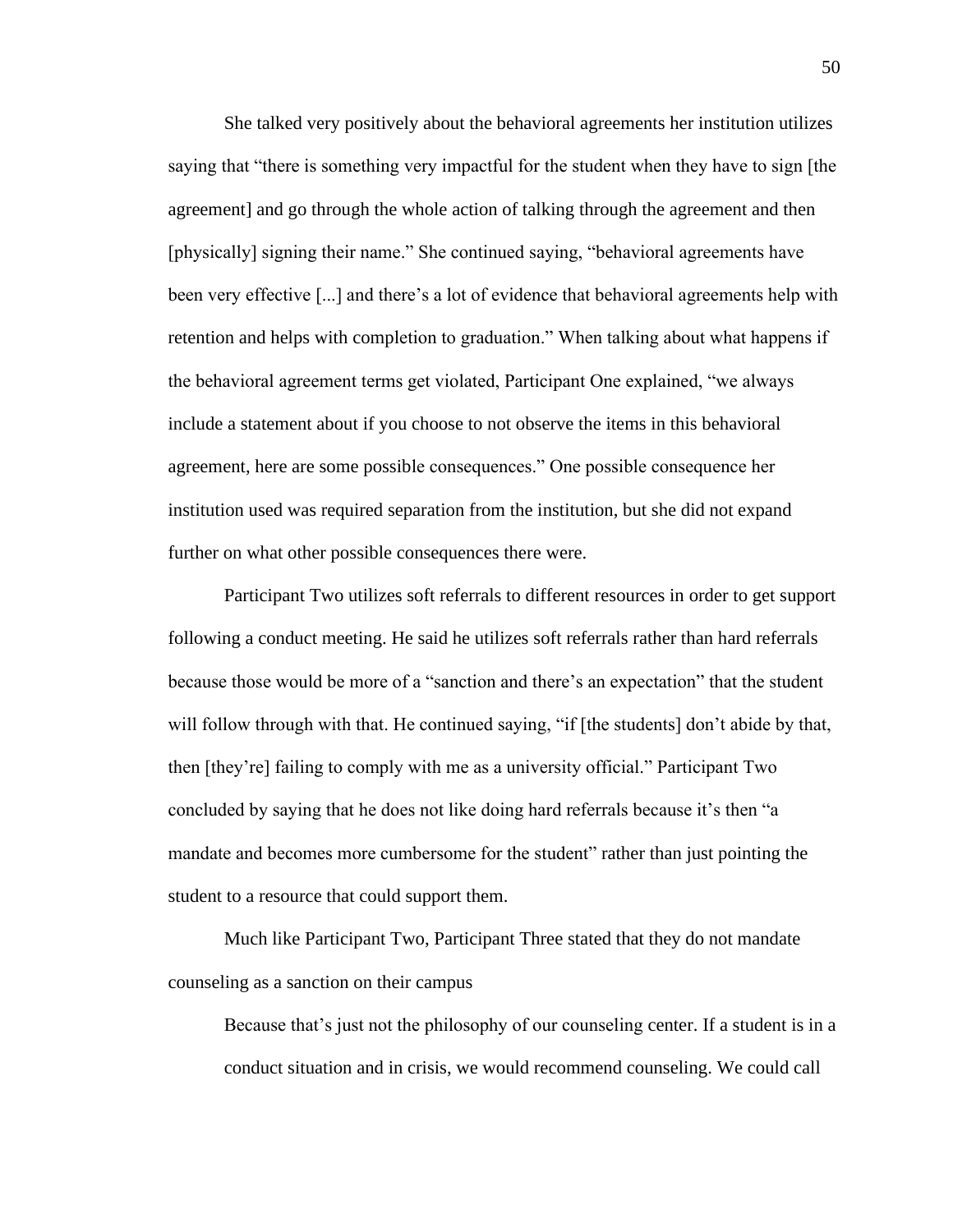the counseling center and maybe try to get the student in for an emergency appointment, but we would not ever mandate it because the student has to be open to doing it.

This was not always the case at Participant Three's institution. She shared the assistant director before her used to agree to mandate counseling for a student after a hearing board recommended it. She explained that her office "had to work to change it because that's just not something we would do because the student doesn't necessarily want it." Continuing the topic of mandated counseling, she stated that "[the students] have to want to do it for it to work."

Participant Four shared that her office does not "have a mental health policy, per se" but also said the way that mental health is treated now is not the same as how it was treated in the 80s and 90s. She explained,

If someone had suicidal ideation or in some cases where [a students is carrying out the action of] cutting [themselves], which we know is not the same as suicidal ideation, we didn't distinguish that. If you were going to harm yourself, you were going to harm yourself, and in the 90s, we separated you from the institution [because of that]. We know now, that's not the route that we really need to go. That's the worst thing that you could be doing. Someone's crying out for help and we're saying, 'Hey, we don't want to have anything to do with you, because you might hurt yourself so we're going to send you someplace else.'

She then stated she believes that "we've normalized [mental health concerns] in that it is treated just like it would be if somebody had broken their leg or something like that where we offer supports for it." All of the participants in this study recognized the value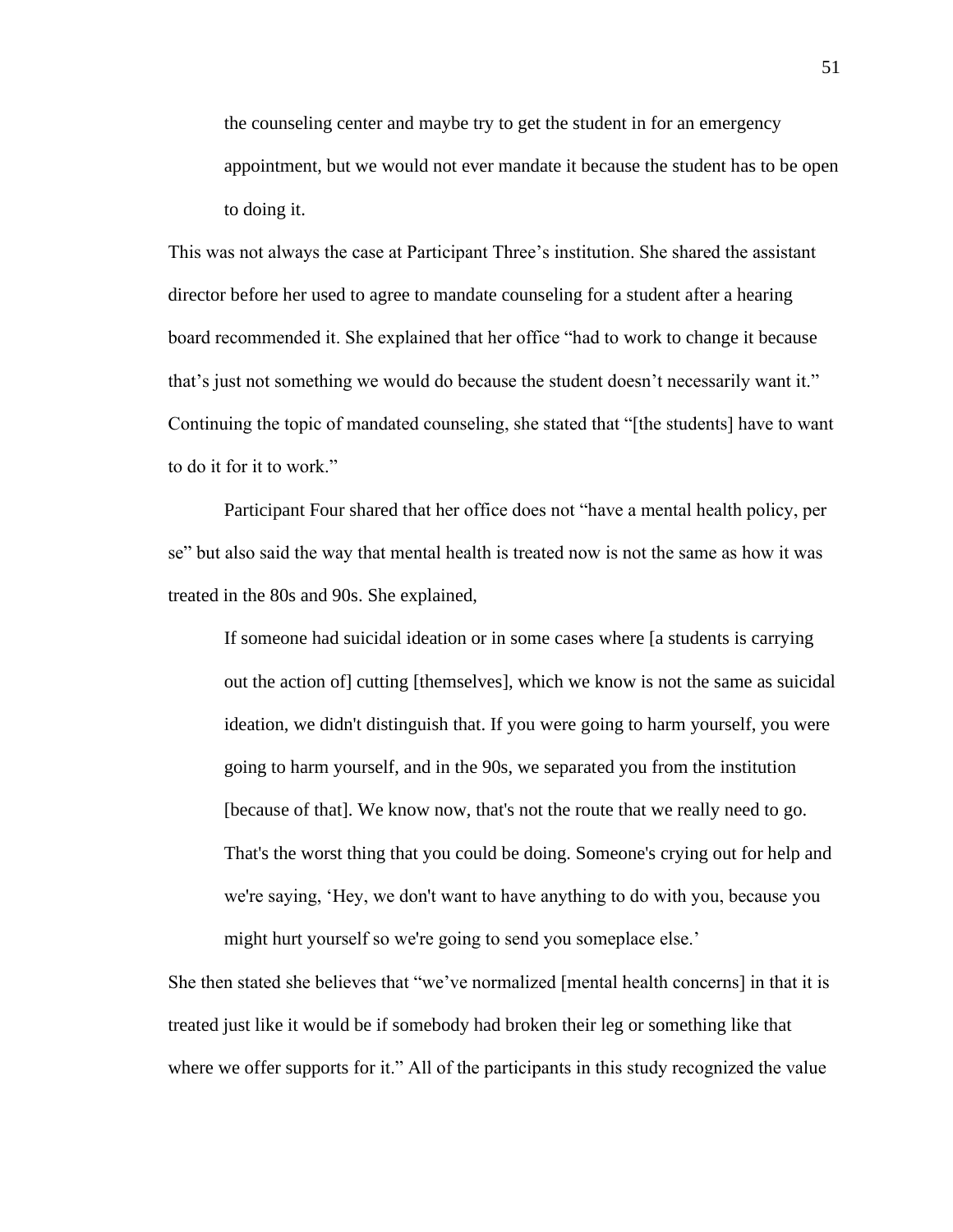of counseling to the students and that guiding students to those services was a part of their office's practice in some way.

## **Suggesting Withdrawal**

Participants One and Three briefly talked about how their university had a process for suggesting to a student when it was appropriate to consider having them withdraw from the institution when a mental health concern is present. Participant One discussed taking an approach that comes more from a support aspect. She said, "we don't say to a student, this is not the right place for you. We always add the 'right now' piece to it [in that] we want everybody to be successful." She stated that her office "recognizes that oftentimes students that are involved in a conflict situation, involved in something where they need some additional support, or they're experiencing some trauma are what we like to call 'roadblocks.'" She went on to say that

If there are some mental health challenges that are roadblocks for you and are [prohibiting you from] being successful, we don't want to see you fail. We want to see you address those challenges first, and then come back and be successful here. [...] I can think of one student very recently that we've worked with and we had talked with the student over and over again [saying,] 'You're not going to be able to be successful until you address some of your other challenges.' And then we even went so far as to find some resources for that student back in their hometown.

Participant Two shared many of the same sentiments saying "at times, maybe [the student] needs to take a break to be successful. […] Have that time for yourself and work with yourself to resolve that concern to a point where you can be successful here." He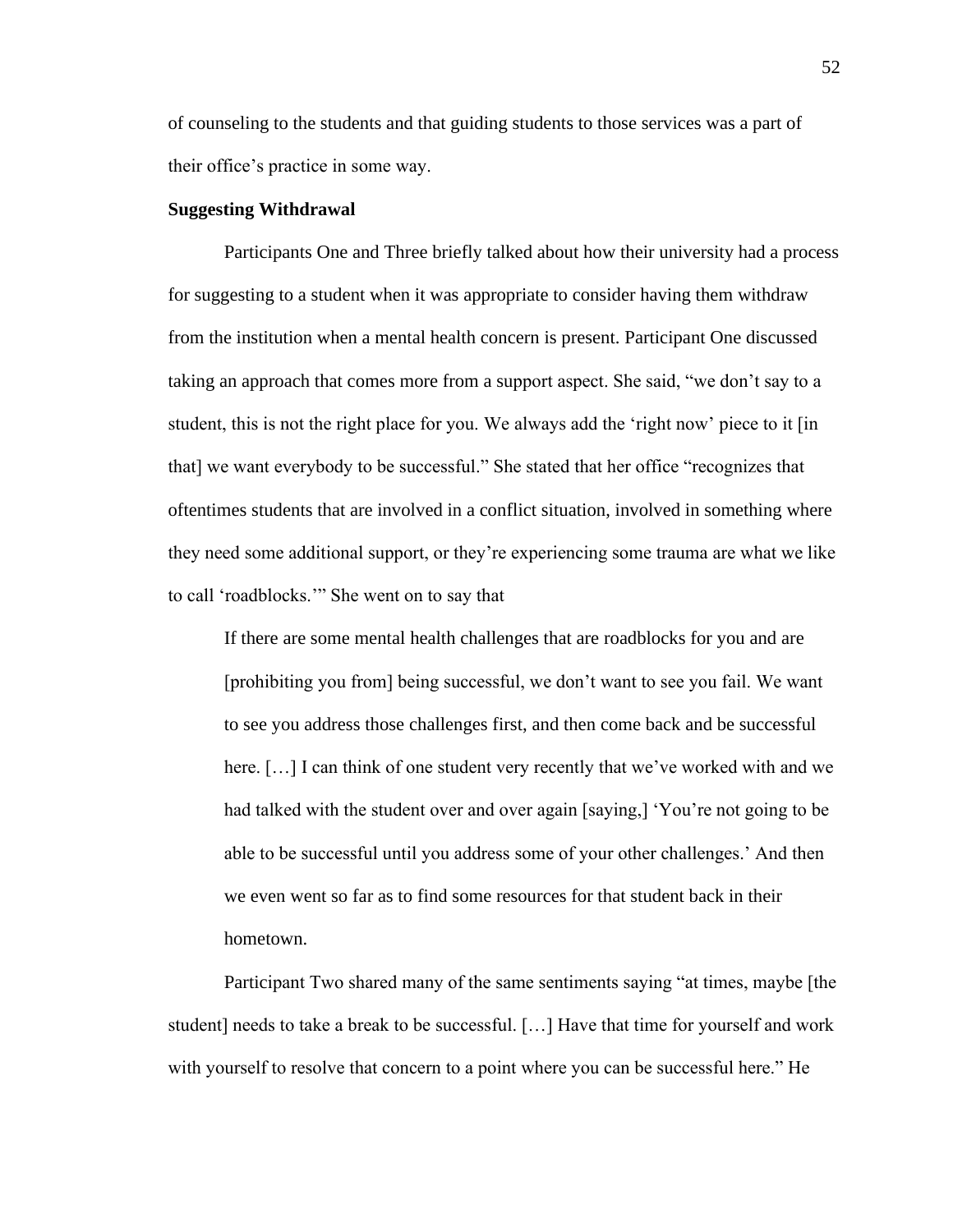then explained that his office will often then work with the registrar's office and the student to do a retroactive withdraw due to the mental health concern in those situations.

Whatever the ultimate outcome of the conduct process for the student, all of the participants had clear goals and plans to get students needing mental health support the resources that they need. Whether it was through the institution or not, the professionals all recognized that while the mental health concern may have been a contributing factor to the behavior that brought the student to the office, it was ultimately treated separately. Students were held accountable for their actions under the conduct code while also being encouraged to reach out for assistance from those offices and professionals who could help them.

# **Research Question #4: What relationship do conduct professionals have with the counseling services at their respective institution?**

There were two themes that arose from the question about the nature of their relationship with the counseling services at their institution. The communication the participants had with their respective counseling services and the counselors at the institution was the first theme. The second theme discovered was that the needs of the students greatly outweighed the resources that these institutions had to offer for them.

# **Communication**

Participants One, Two and Four all discussed the ways that they communicate with their institutions counseling services or counselors themselves. As noted by both Participants One and Two, the communication that they have with their counseling centers is one sided. The counselors cannot share anything with them, but they can share what may be going on with a student on their end to give the counselors more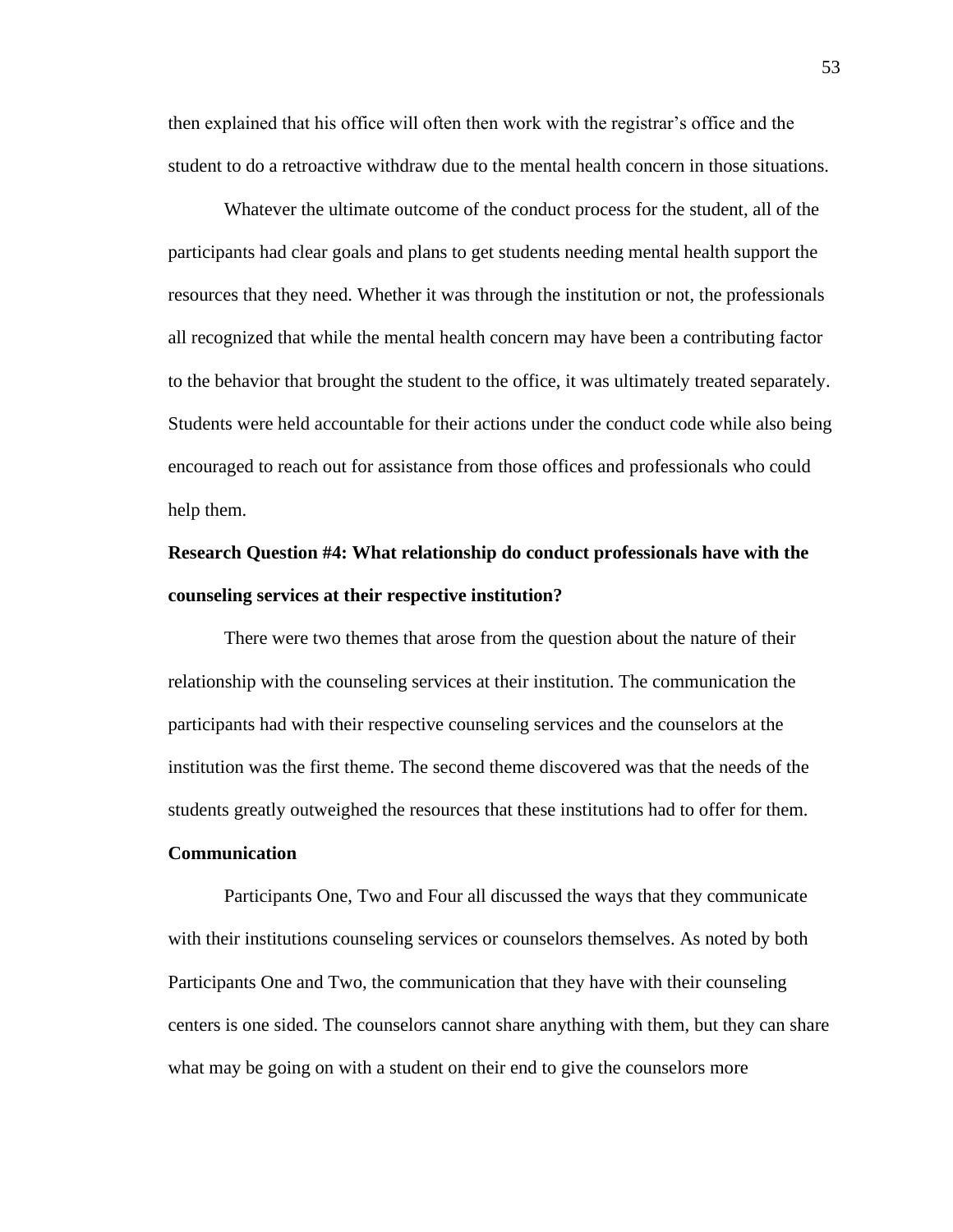information to help them support the student. Participant One explained that although the communication is only one way, it is still important and can great benefit a student. She said,

Even that very one-way communication is beneficial to the student because what if [the student] is in my office for conduct issue, and says to me, 'I see Brad at the counseling clinic.' I call over and I say, 'This student was in my office earlier today and they said that they see Brad at the counseling clinic.' Brad at the counseling clinic cannot confirm or deny that unless the student had signed a release, but I can call and ask for Brad. I can say 'A student who was in my office voluntarily shared with me that she sees you and I just want to tell you a little bit about my concerns with the student.' That's so helpful to the student because we have had situations where students present in one way at the counseling clinic, and they present very differently in my office. It's very helpful for the counselors to know that that's happening. Also, very helpful for counselors to know that a student has had maybe some disciplinary run in on campus.

Participant One discussed her viewpoint about the communication she has with the counseling centers when it comes to students who may have a mental health concern and has violated the student code of conduct. She explained that

If a student has shared with us that they see somebody in our counseling clinic, then there have been some times that I have called the Assistant Director in the counseling clinic. And I've said, '[The student] has a hearing on Tuesday and will get the outcome letter on Wednesday, probably around lunchtime. Just to give you a heads up.' And I know, oftentimes, the counselor will either change the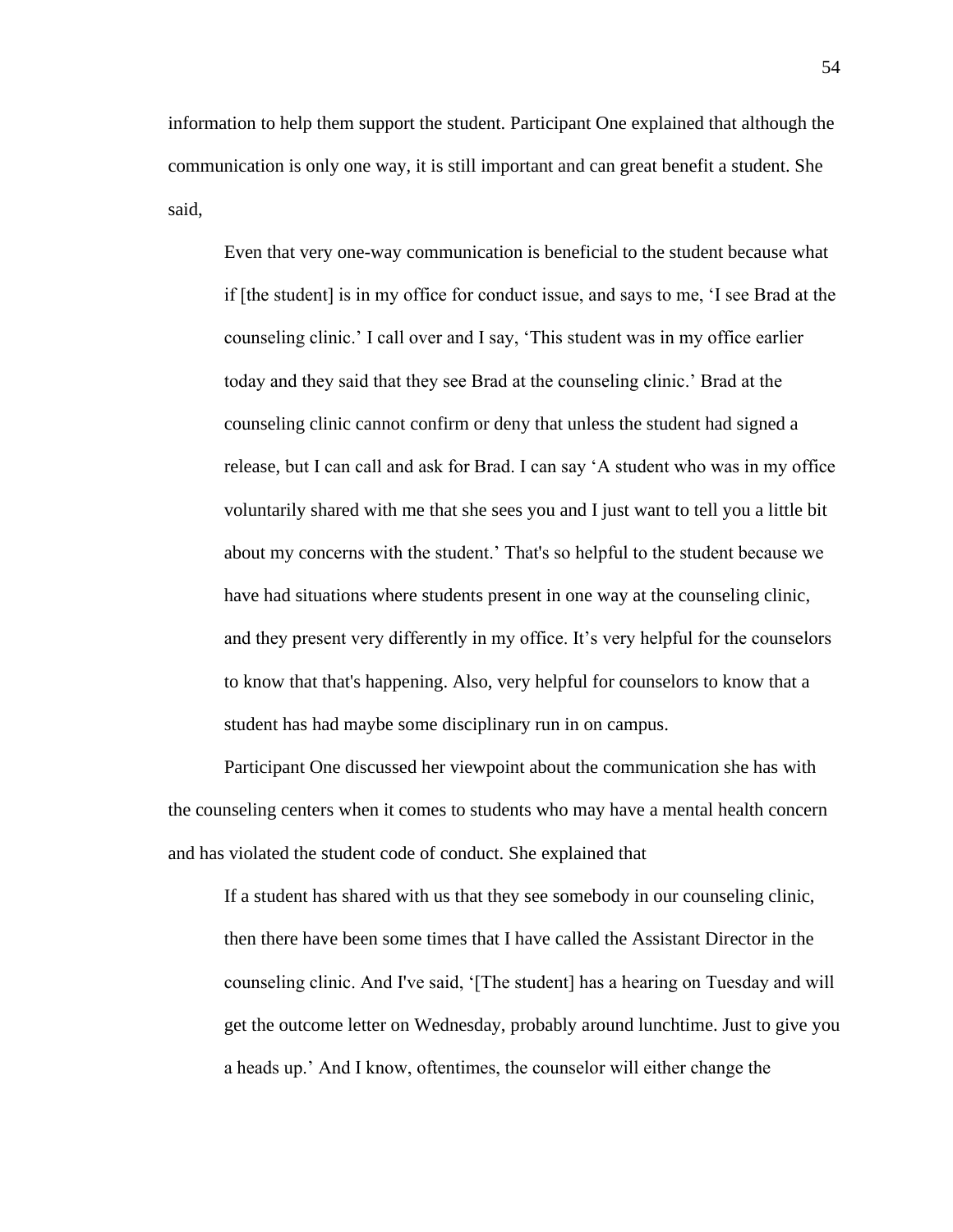student's appointment so that the student comes in shortly after getting their outcome letter, or sometimes the counselor will reach out to the student as well, just to check in on them.

She also stated that having these conversations with counselors can be beneficial for her and her process because, "they can listen to us and they can normalize behaviors. Or, they can say, 'That's not normal in that kind of situation' and they can speak in a very general kind of way. So that helps us too."

Similarly, Participant Two shared that he has open communication with the counselors on his campus as well. He stated, "I work with the main counselor in housing on a weekly basis, […] just making sure that we're providing support [to the students] and the issues that come up so that we can address them on a regular basis." He went on to say that he

Can always call the counselor and get a good idea of where they want to go with a specific student. They can give us a good direction as an administrator, like 'What should I do here?' and I think that experience is a real benefit.

He also mentioned the one-way nature of their communication and how that can be beneficial to the counselors on his campus. He said he is often reaching out to the counselors on his campus and letting them know about certain conduct cases that are happening for a specific student. Participant Two said he does this so that the counselor is "aware of it. And I know they can't share anything with me, but I can share some things with them so that they know where my stance is and what I've done."

Participant Two then said that when he reaches out to the counselor, he often says to them, "Here are some things that I would be mindful of if you are reaching out to this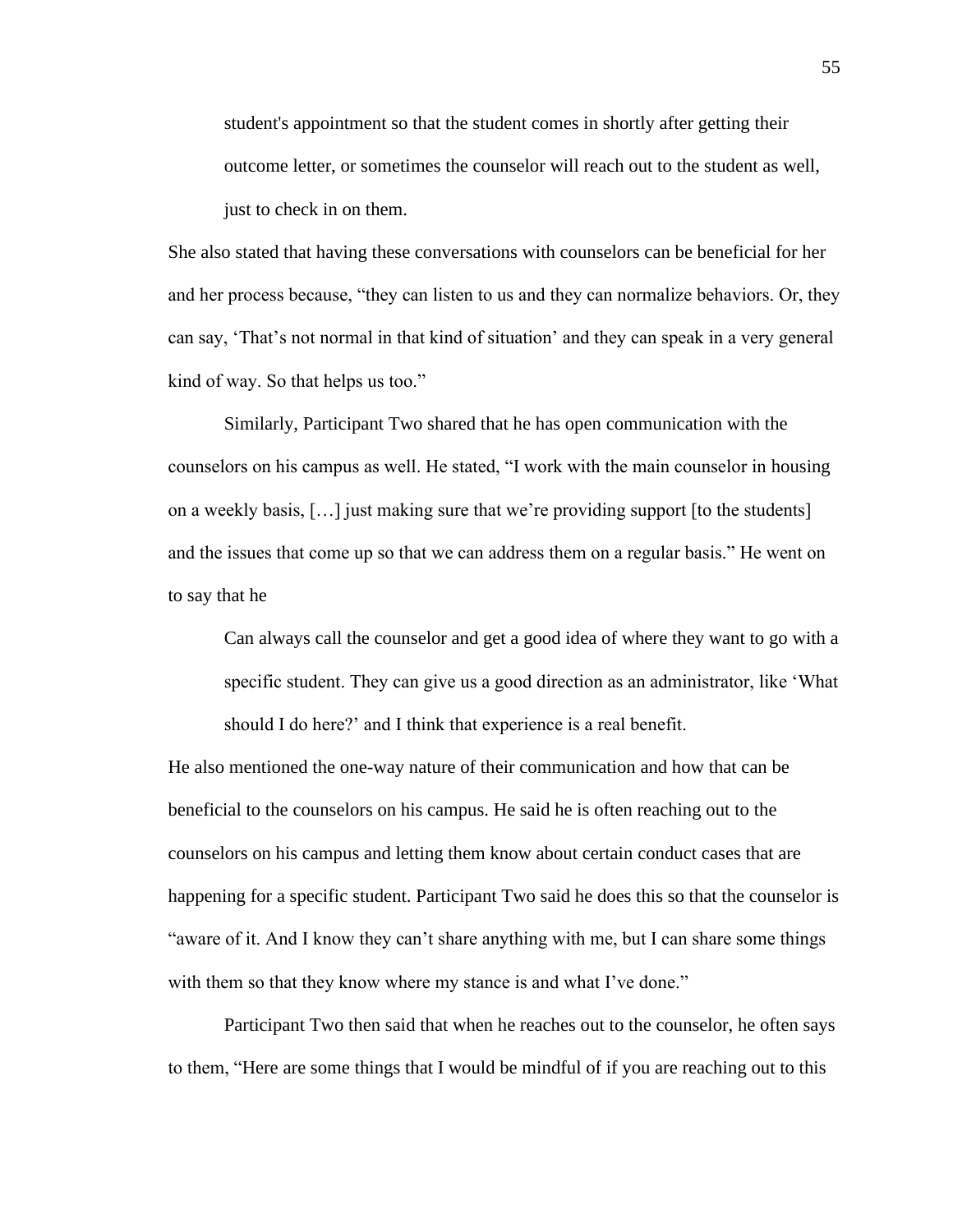student." He explained that he wanted to make sure the counselors are aware of what he is doing on his end with the student because "if I'm just doing what I'm doing and not communicating that [to the counselors], the students are not going to benefit from that."

Participant Four echoed much of what Participants One and Two said in her responses. She stated, "if I know that there was something going on ahead of time, I might consult with the counseling center first and say, 'Here's what I think the issue might be.'" She went on to say, "But I would do the same thing if there was a physical issue. I would call the health center and, if I'm going to be talking to the student about this particular issue, say to them, 'Do you have any advice for this issue [with the student]?"

In addition to counseling services, Participant Four also mentioned that her office has a lot of communication with the public safety officers on her campus. The public safety officers are all Crisis Intervention Trained (CIT) so they are able to respond to and handle mental health concerns on campus twenty-four hours a day, seven days a week. She discussed that she has open communication with them as well to best support the students on her campus. While this is not technically a counseling services, it is still a campus entity that provides support to students who may have mental health concerns and has communication with the conduct office on Participant Fours campus.

Participant Three talked about students utilizing the counseling services on their campus when they are experiencing a mental health concern and how she connects students with that resource, but never explicitly discussed her office's relationship with them. She stated that "students don't really reach out to the [conduct office] for mental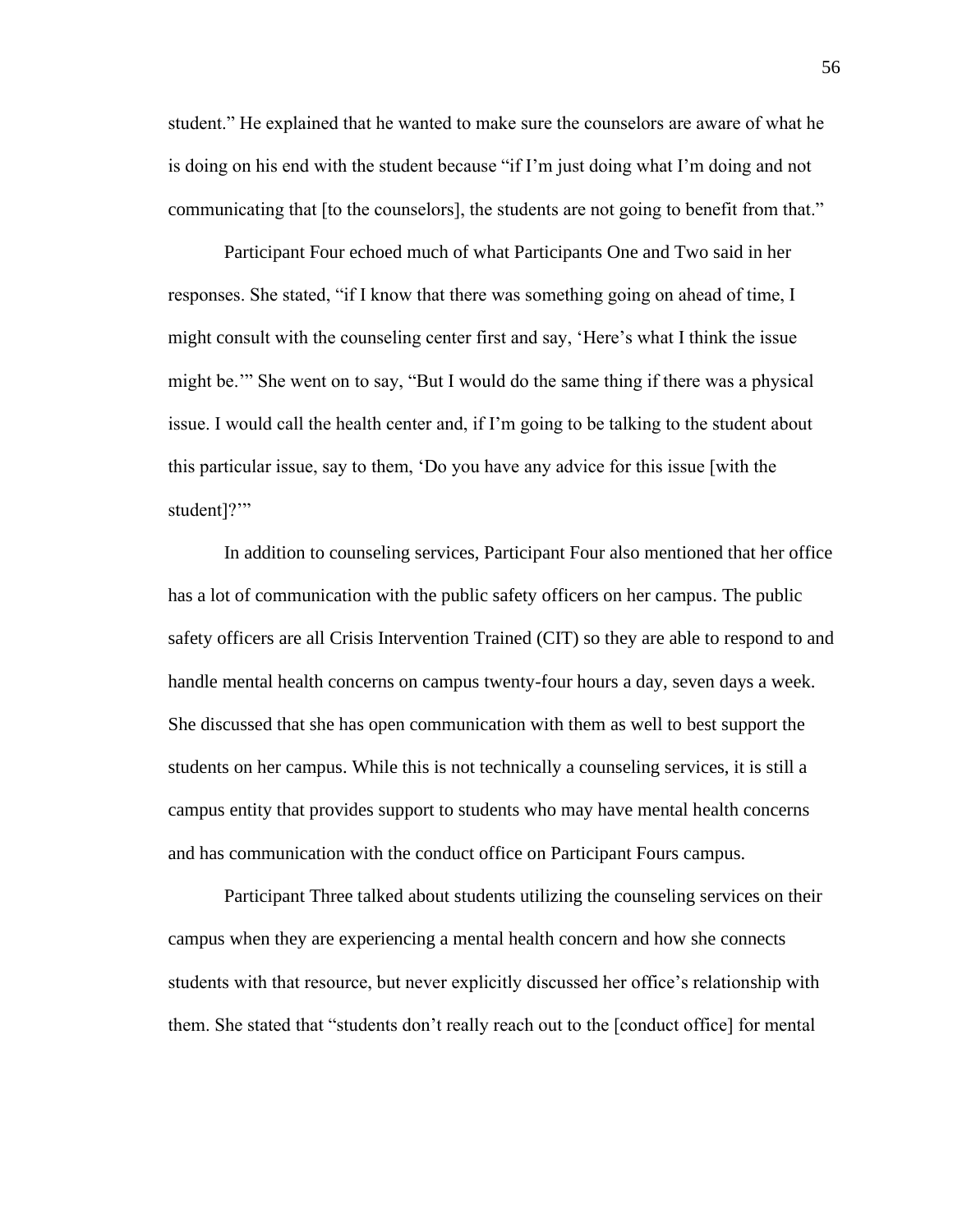health concerns. They would go to or be directed to the counseling center or psychology clinic."

# **Needs versus Resources**

Throughout all of the interviews conducted, all four participants mentioned that the needs of their students outweighed the amount of support their counseling services could provide to them. Participant One stated, "the level of care that [the students] need is beyond what our institution can provide." She then talked about her institution's unique challenge due to their campus' location and said, "we have to always keep a very realistic focus that our institution is also in a very rural setting so there's not a lot of resources that are readily available in our community outside of our campus." While this is a challenge for her office, Participant One noted that they still provide a list of resources to their students, even though there may not be many that are off campus.

Much like Participant One, Participant Three said, "the challenge then is that our community is more limited in their resources and so I think sometimes it's harder to get the student what they need." She continued on the challenges her institution and their counseling services experience and said,

The biggest challenge that this campus and I face, […] is that there are some students who have needs that are too far beyond what our counseling center can provide. And so [the counseling center] isn't equipped to work with somebody on a weekly basis for 16 weeks. That would be beyond the scope of what they would normally do and somethings there are those students who need that.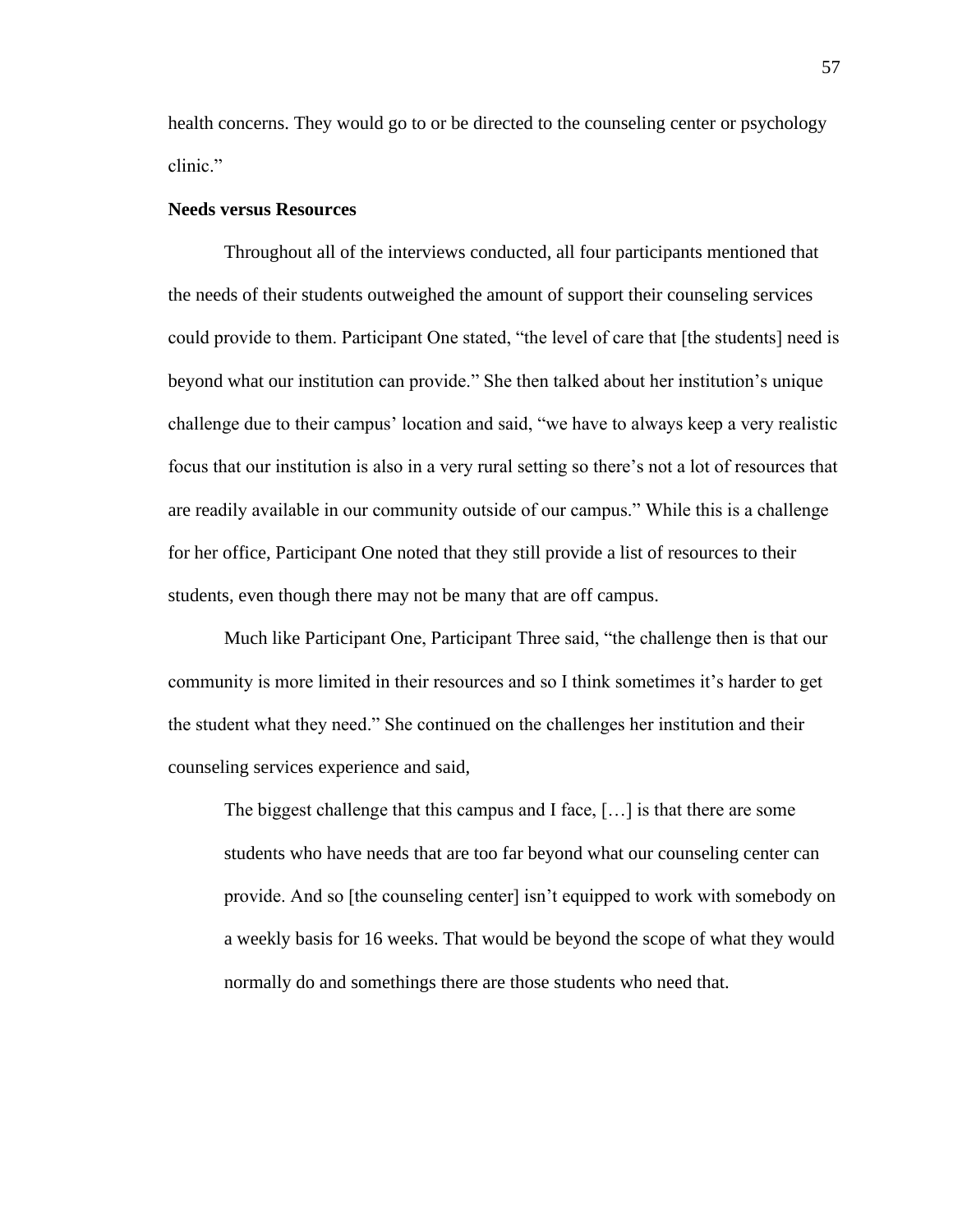In addition to what both Participants One and Three stated in their interviews, Participant Four noted their challenges with trying to meet the needs of the students regarding mental health support through counseling services. She said,

I know that I can get them to the counseling center and we can get an immediate triage. It's more in the long-term care that we're finding here that our counseling centers isn't set up to be able to do long term care. They can do short term and immediate care but our long-term care [for the students] would be finding a therapist outside of our university.

Participant Four discussed what her university is attempting while trying to meet the students' needs. She stated that her university is

Trying to add counselors as we can, but one of the things that we found is that we're not going to be able to staff our way out of this. You add a counselor and then your capacity goes up and then you exceed it. You add another counselor, but [the need] is going to continue to grow and you just cannot staff yourself out of it.

She reflected on the support a university can give a student in these situations and said, There can come a time where, whether it's a physical or a mental health issue that's going on, the university looks at it and says we can't give enough support. And then we would counsel the student to get help [elsewhere] and then come back, but for the most part, we try to give those supports up front.

She then said that while they cannot meet the need at this time through their counseling services, they have found that "having peer to peer support is helpful."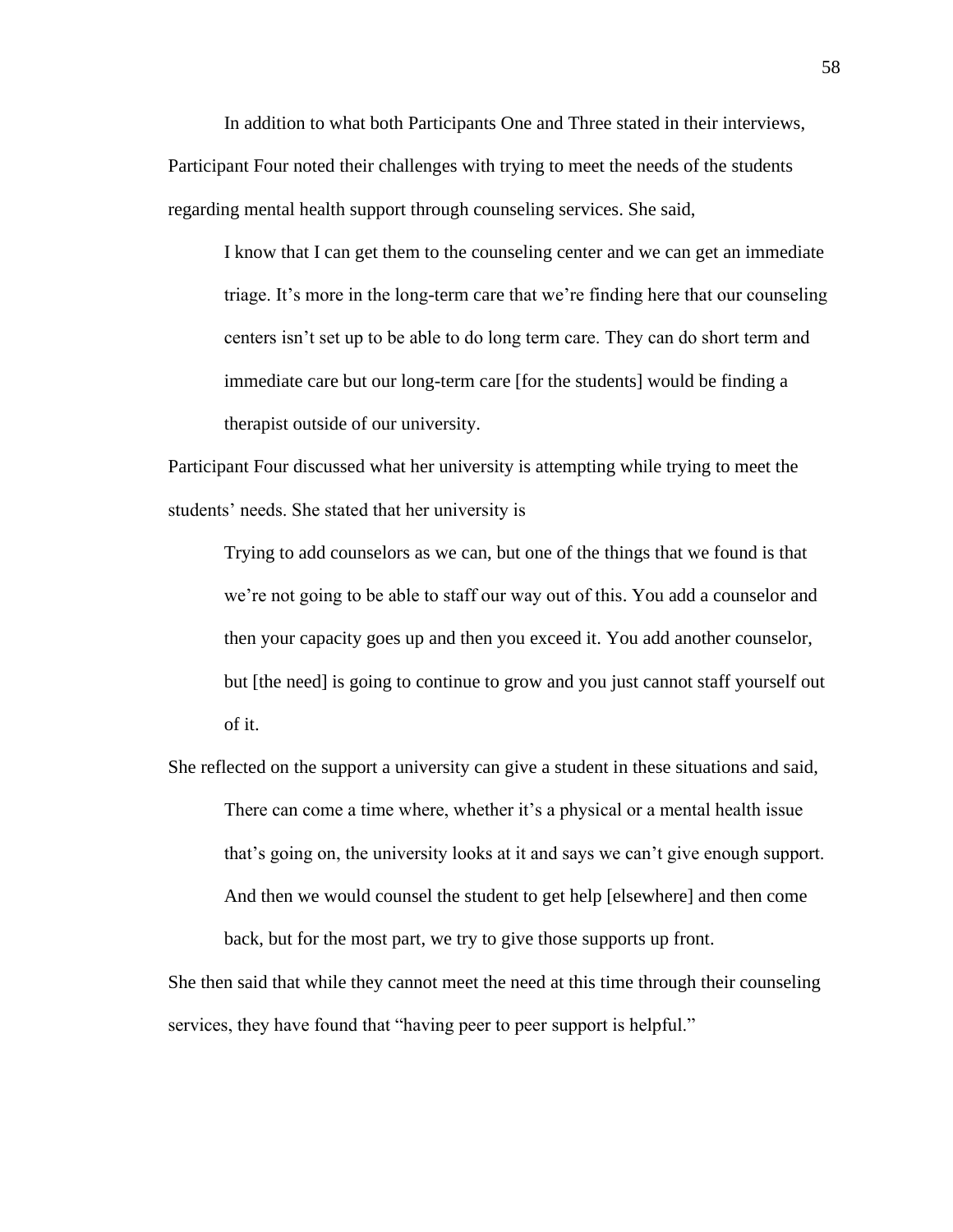Participant Four also mentioned in her interview that her institution had added on an out-sourced counseling service that was online and available to all students in an attempt to meet the needs of the students. In all of the interviews conducted, it was apparent that although each institution had unique perspectives, they all faced challenges in meeting the needs of their students when it came to the availability of their counseling services.

Participant Two discussed the main challenge that his institution faces with regards to the amount of support their counseling services can provide for students. He said, "being at a small institution means a smaller amount of resources." He went on to say that "you have to really do what you can in the moment and then try to do your best to get that person to the next support system resource." All of the participants recognized that the need for counseling services far exceeded the ability of the institution to provide it for their students.

### **Summary**

Throughout the interviews conducted and the responses recorded, there were a variety of themes found for this study. The participants of this study reflected on how they provide support to a student, the challenges they face while handling mental health concerns in conduct meetings, as well as their collaboration and communication with counseling services and campus partners. Chapter five will discuss the findings of this study, provide recommendations for conduct professionals while handling cases where mental health concerns may be present, and include suggestions for future research.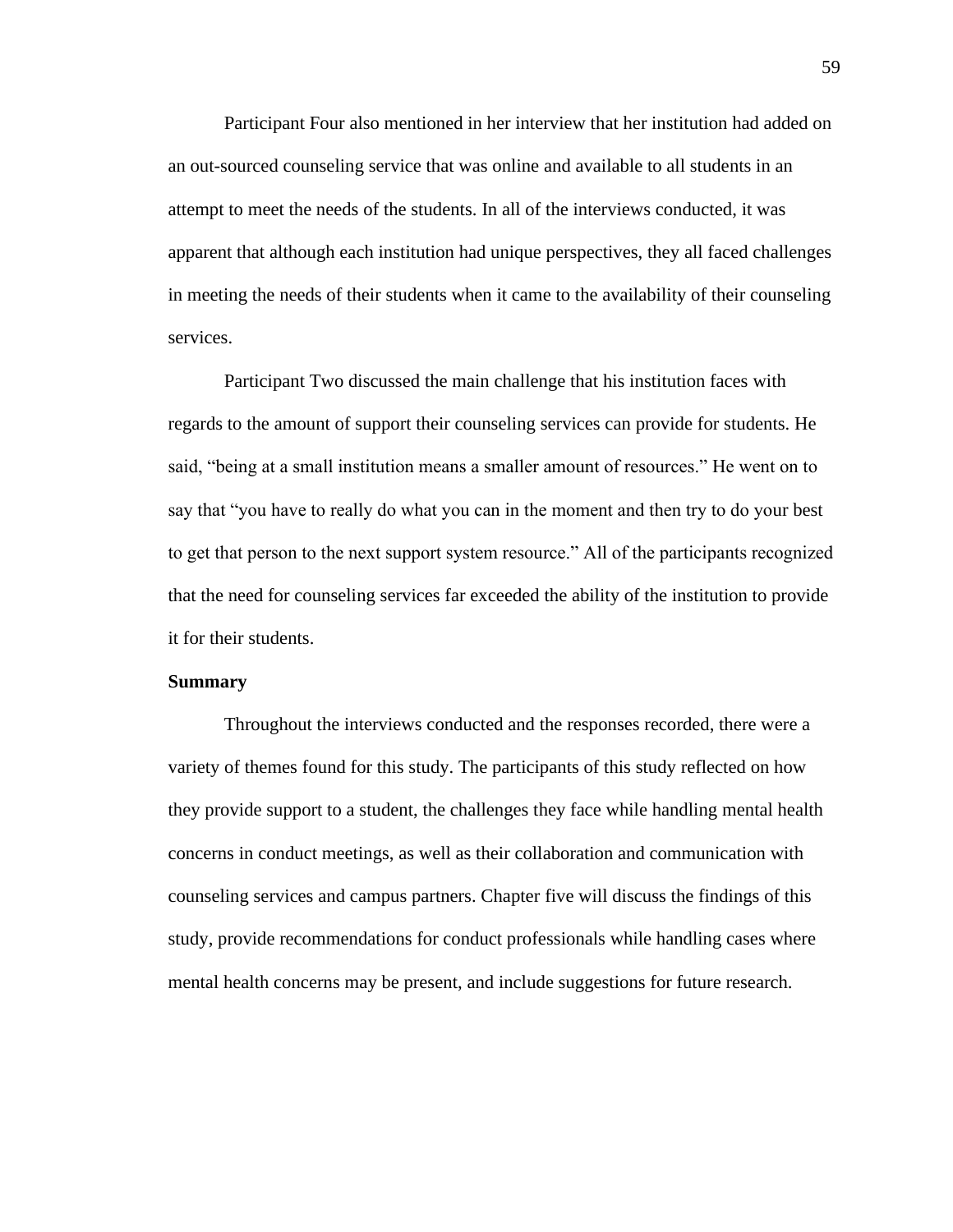#### **Chapter V**

## **Discussion, Recommendations, Conclusion**

This qualitative study focused on the experiences that conduct professionals have had when handling student misconduct and mental health. The purpose of this study was to explore the ways professionals work with, and support, students when a mental health concern is determined to be present. Four conduct professionals were interviewed, and asked questions based on the following research questions: (1) How are conduct professionals trained to handle mental health concerns? (2) How do conduct professionals detect mental health concerns within students going through the conduct process? (3) What does the process look like following the identification of a mental health concern? (4) What relationship do conduct professionals have with the counseling services at their respective institution? This chapter will discuss the findings of this study as well as recommendations for student affairs professionals and future research.

#### **Discussion**

From the research questions and the themes identified, there are several conclusions that may be drawn from the data collected. Conduct professionals are being provided with little to no formalized training on mental health during their preparation to work in the office, either through institutional training or formal education during their graduate coursework. Instead, these professionals are having to seek out their own training through professional organizations or other means to prepare them to manage these issues. Some of the participants referenced their academic coursework as being beneficial to their understanding and ability to handle mental health concerns when there was a counseling element of their graduate program. Secondly, one way in which conduct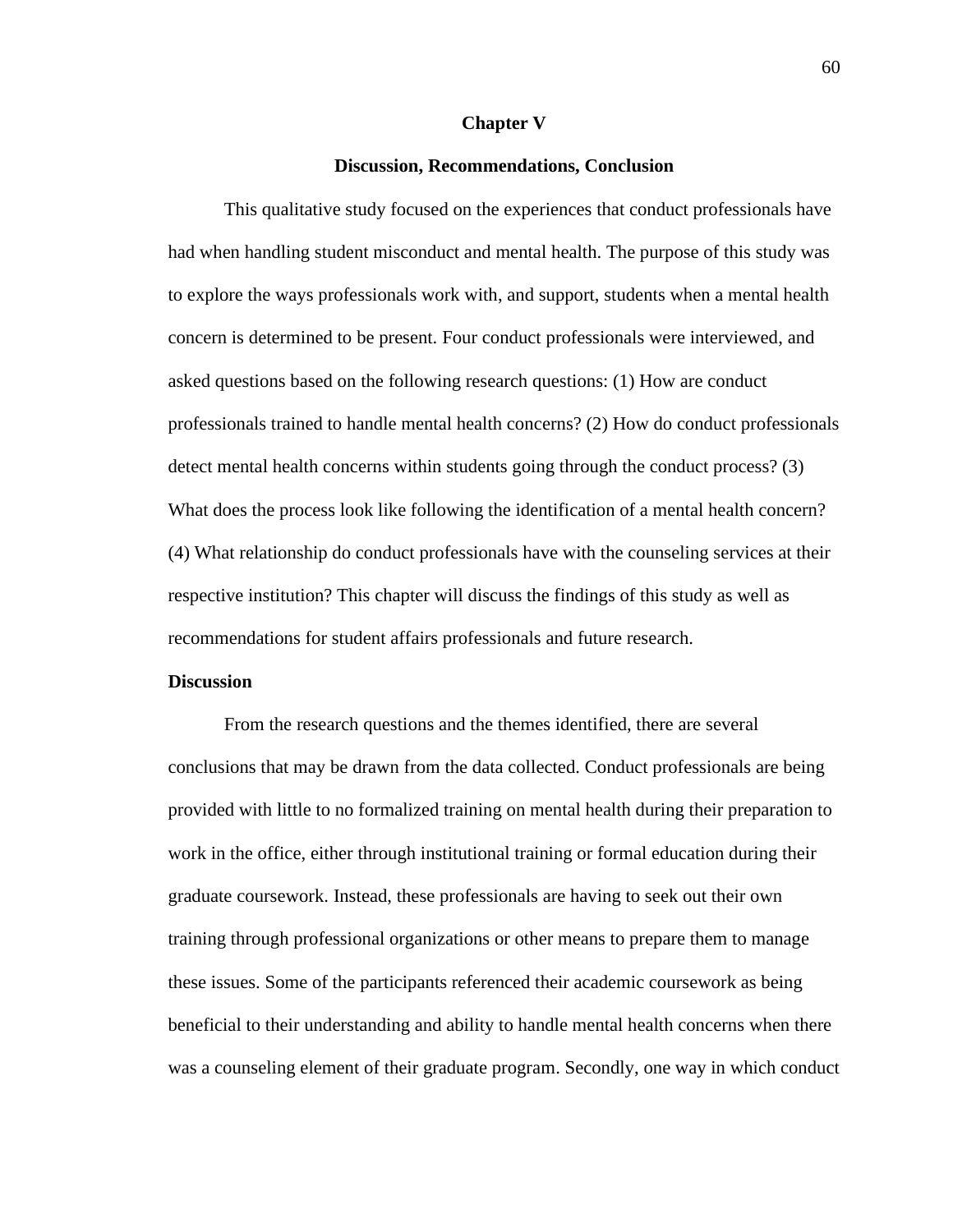professionals are able to detect mental health concerns for a student is through gathering background information on the student via databases and colleagues rather than actively searching for warning signs throughout conduct meetings. Following the detection of a student mental health concern in the conduct process, it is common for referrals and resources to be given to the student for them to freely utilize but rarely is it mandated. Finally, while communication between conduct professionals and counseling services may be one-sided, it is necessary to best support students with mental health concerns who are going through the conduct process.

### **Developing Professional Competencies**

Overall, it was clear that there was little to no official or formal training provided directly by the institution or the conduct offices on how to effectively handle and support students with mental health concerns as they go through the conduct process. This lack of formalized mental health training for conduct professionals has the possibility of being detrimental to a student and their well-being. As found in Agnew's GST (2001), if a student is experiencing strains in their life, they are more likely to commit a crime or partake in deviant behavior. If a student is experiencing strains, struggling with a mental health concern, and gets put through the conduct process, it is crucial for a conduct professional to be well trained on how to recognize and properly handle the mental health concern.

Providing formalized mental health training for conduct professionals would benefit both the professionals and the students that they are working with. Professionals would gain more skills in handling mental health concerns and supporting the students with them which would ultimately help the students. With mental health concerns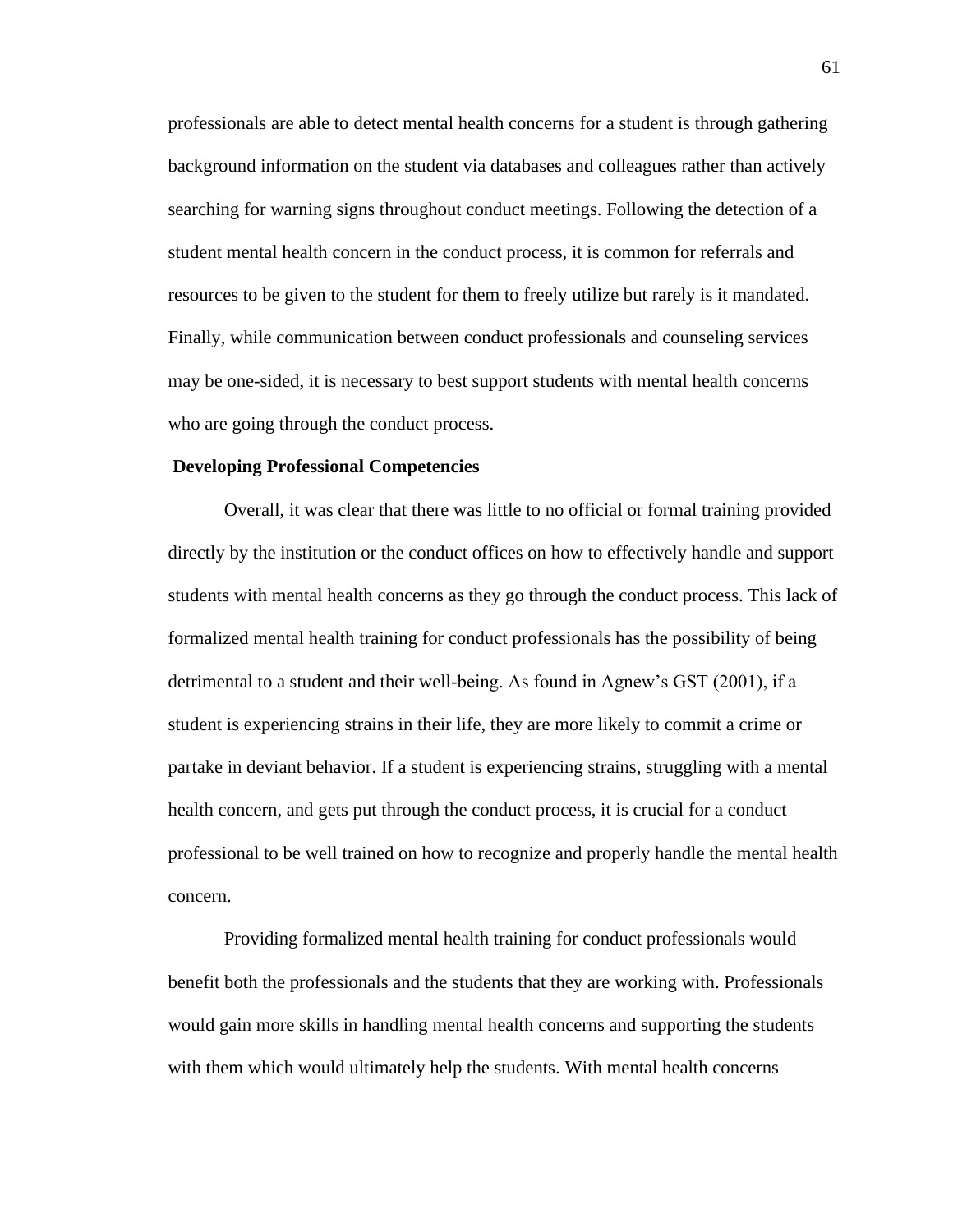increasing within the college student population (Mental Health America, 2022), it is more important than ever that training on how to recognize mental health concerns and properly support the student be provided for any professional that interacts with students on a day-to-day basis, especially professionals in high stress and anxiety situations like the conduct process.

Offices should take on the responsibility to provide the training themselves, but if they are unable to do so, a focus on making sure their staff gain the experience through other means could be an option. This could be done through a formalized training, such as the Mental Health First Aid training that a couple of the participants discussed. It could also be done by providing funds for staff members to attend conferences or workshops that will aid in their abilities to handle mental health concerns. There are professional associations that conduct officers may get involved in that provide extra training and information for working with students who have mental health concerns as another source of professional development. Requiring staff members to attend some of these trainings would be a way for offices to make sure that their staff members are being developed in this area to best support students.

While only a few of the participants discussed their academic coursework as being a reason they feel comfortable to work with students who have mental health concerns, it gave them the opportunity to gain some experience in having conversations surrounding mental health with other classmates and taking courses that related to counseling skills which they now use in their everyday work. Academic programs having an emphasis on soft skills or counseling courses implemented to their program may be helpful for professionals working with students absent a more intentional training. Many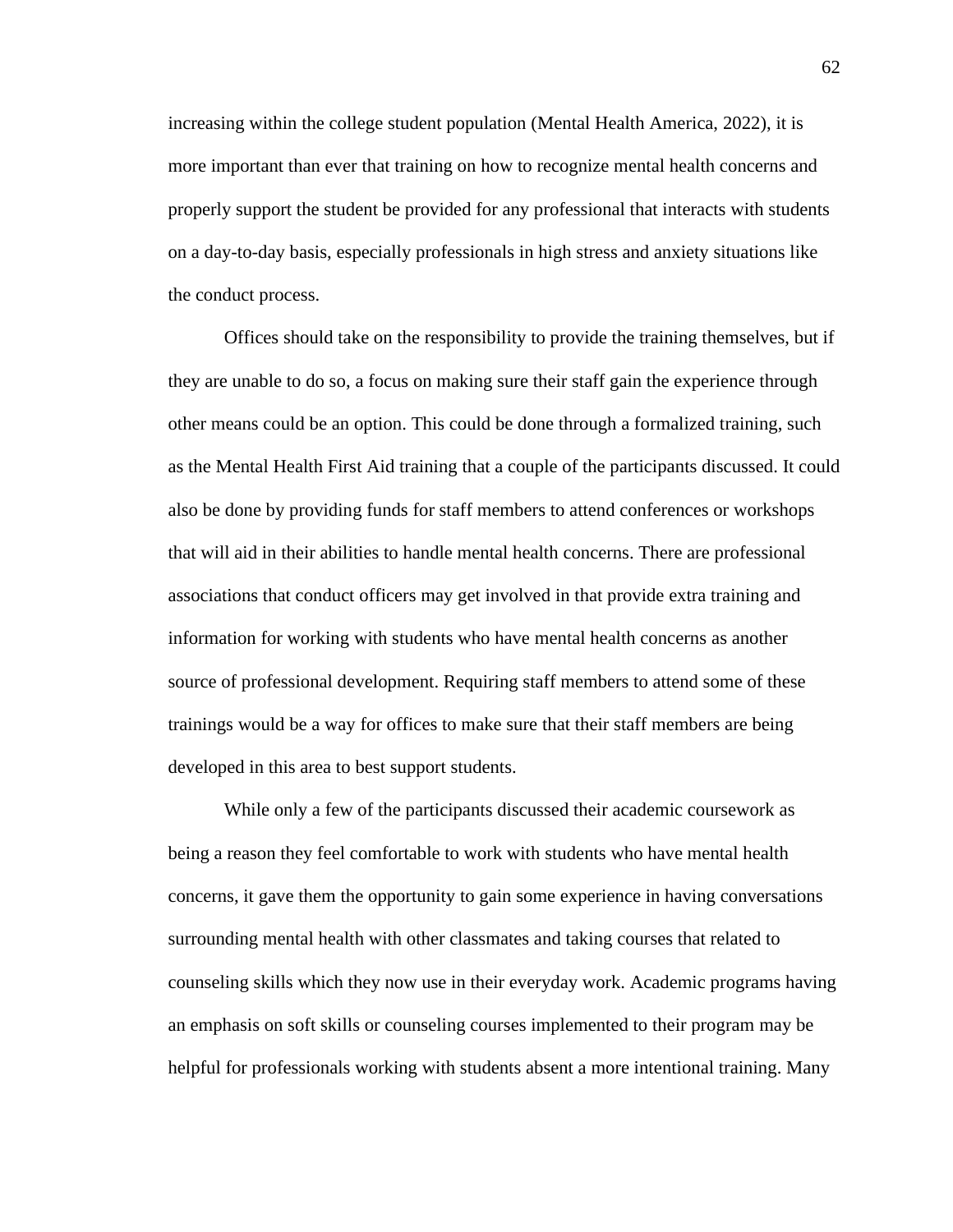professionals could benefit significantly from having this experience in their academic coursework; they could be more comfortable in handling situations with mental health concerns from the very beginning, rather than having to build up experience in their roles to become comfortable.

### **Combining Efforts**

This study found that a common way conduct professionals become aware of mental health concerns is through their personal interactions with the students themselves in the past; reading past reports written where the student was involved and through speaking with peers or colleagues. Although none of the participants talked about detecting mental health concerns during a meeting with a student, they did discuss that they were instead made aware of these concerns through others, typically before their meeting with the student. For this reason, it is important for professionals to find a space to share their concerns with one another about specific students.

A few of the participants shared how they were involved in a committee that brought up student concerns and gave them the opportunity to gain information about students that could be at risk. The participants of this study talked positively about these committees as they were able to both hear concerns and share concerns that they may have as well. Conduct professionals do not always have daily interactions with students so having communication with other professionals who may have this type of interaction with students could prove beneficial. Professionals with daily interactions may better be able to observe shifts in a student's behavior and more accurately detect a mental health concern. It is crucial that professionals share their concerns when they arise so that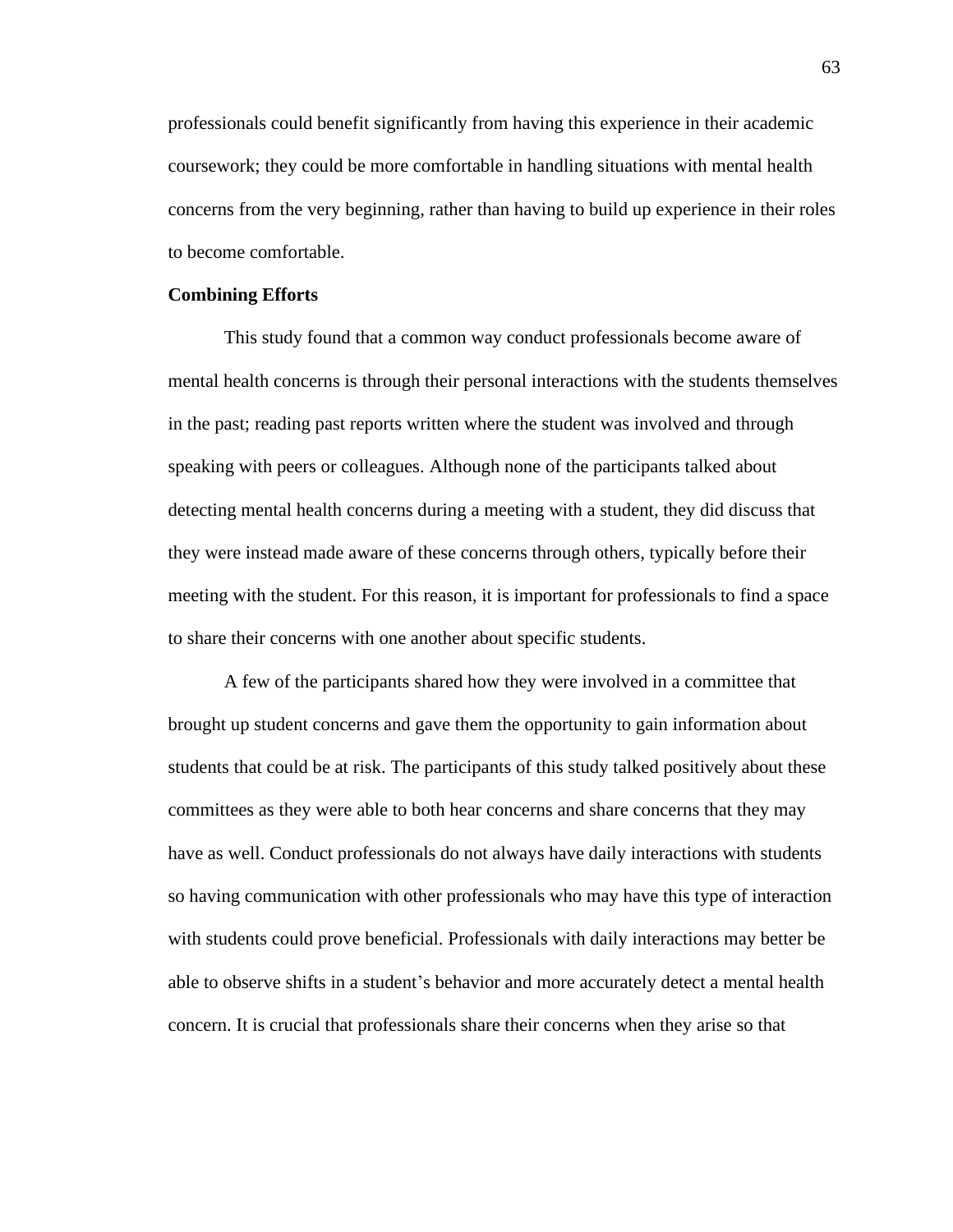students can get support from professionals in many offices that may come into contact with them, including the conduct office.

In addition to the alerts from other professionals, the participants of this study discussed their preparation methods for meeting with a student going through the conduct process and how they gained as much background information as possible before meeting with them. This was again done through conversations with others, but these professionals also searched for and read through past incident reports that the student was involved or referenced in. Reading through these reports gave them more information on the student they were meeting with such as past violations of policies, past behaviors, or past concerns. These reports, while limited to conduct cases, included documentation of the student by professional staff, faculty members, police officers, other students, or community members and the conduct office was able to access them as part of their meeting preparation. It is critical that all parties who have concerning interactions with students create reports about them so that conduct professionals may include that in their preparations and be aware of a potential issue beyond the behavioral concern. This way, when they meet with the specific student, they can connect them with any resources that could be beneficial for them from that point forward.

While past reports and communication with other professionals on a college campus can significantly assist conduct professionals detect any mental health concerns with a student, this should not be the only means of detection. While the participants of this study did not mention the ways that they personally detect mental health concerns in the meeting, or even that they attempt to detect them, this is not to say that it does not happen. It is clear that personally detecting mental health concerns during conduct

64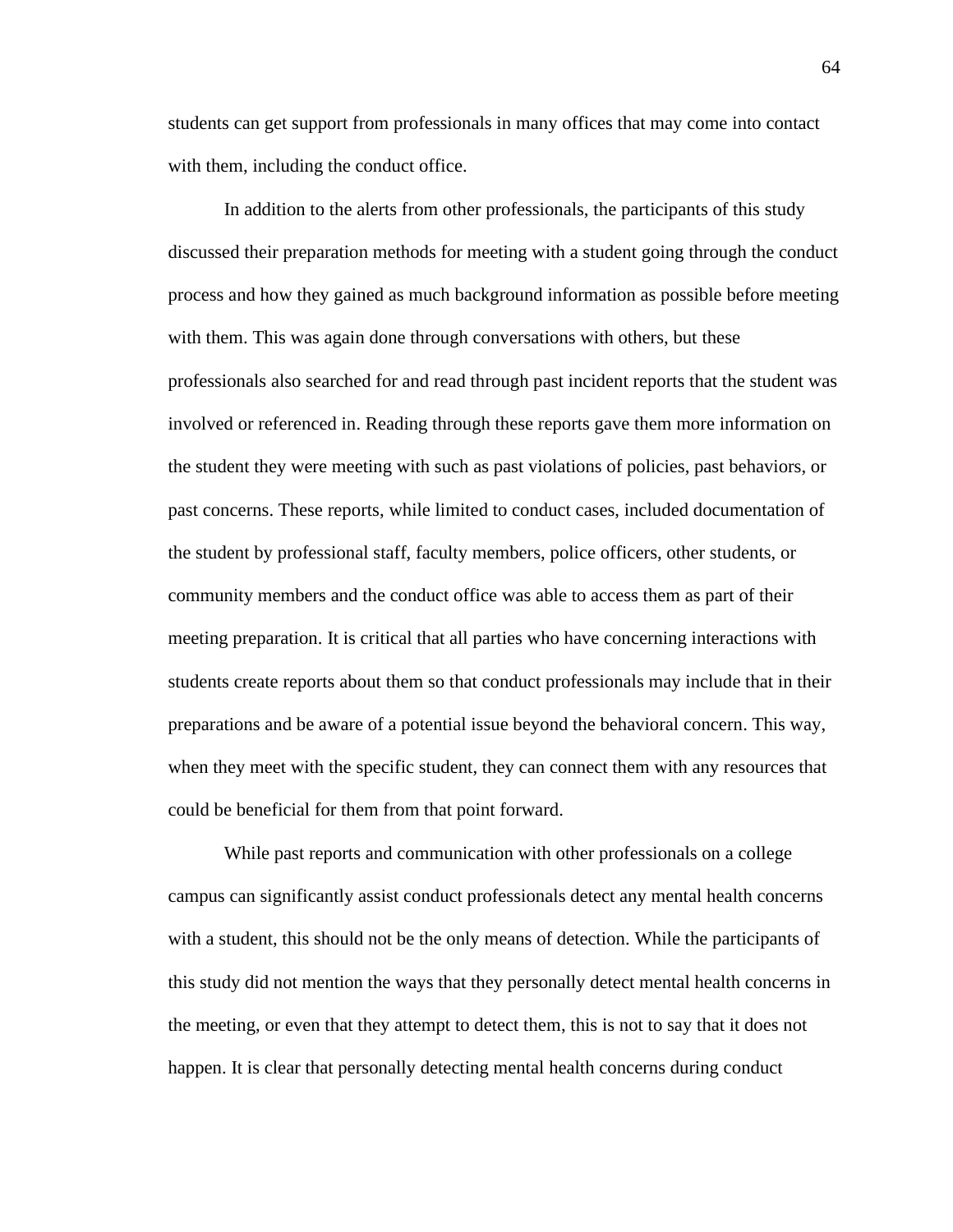meetings is not something that easily came to mind during the formal conduct hearing about the student's behavior. This suggests that there may not be a heavy focus on identifying mental health concerns in the daily practice of conduct offices and there is a need for a heavier emphasis on the importance of it. It is imperative that conduct professionals pay attention to the possible warning signs of a mental health concern, address them throughout their meeting with the student, and connect them to the correct resources available to them.

#### **One-Way Communication**

As found in this study, participants have many resources that they can use to connect their students to support programs, both on and off campus. These resources are broad, often all-encompassing, but one resource that was mentioned the most frequently was the counseling services office on campus. Many of the other offices or programs that a professional may pass along to the students they are working with can have open, twoway communication, but this is not the case for counseling services. Due to HIPAA and other professional standards, counseling services is often unable to disclose any information to faculty and staff regarding a student's status with the counseling center without the student's approval to release that information. While this limitation may make the communication efforts feel one-sided, it does not diminish the importance of communication between professionals and the campus counseling services.

While frequent contact with the counseling services may not be standard or even desired, these relationships can be positive and have a positive impact on students in need. Students may be hesitant to reach out for help from counseling services themselves (Laidlaw et al., 2016) and may need a push to do so; conduct professionals have a great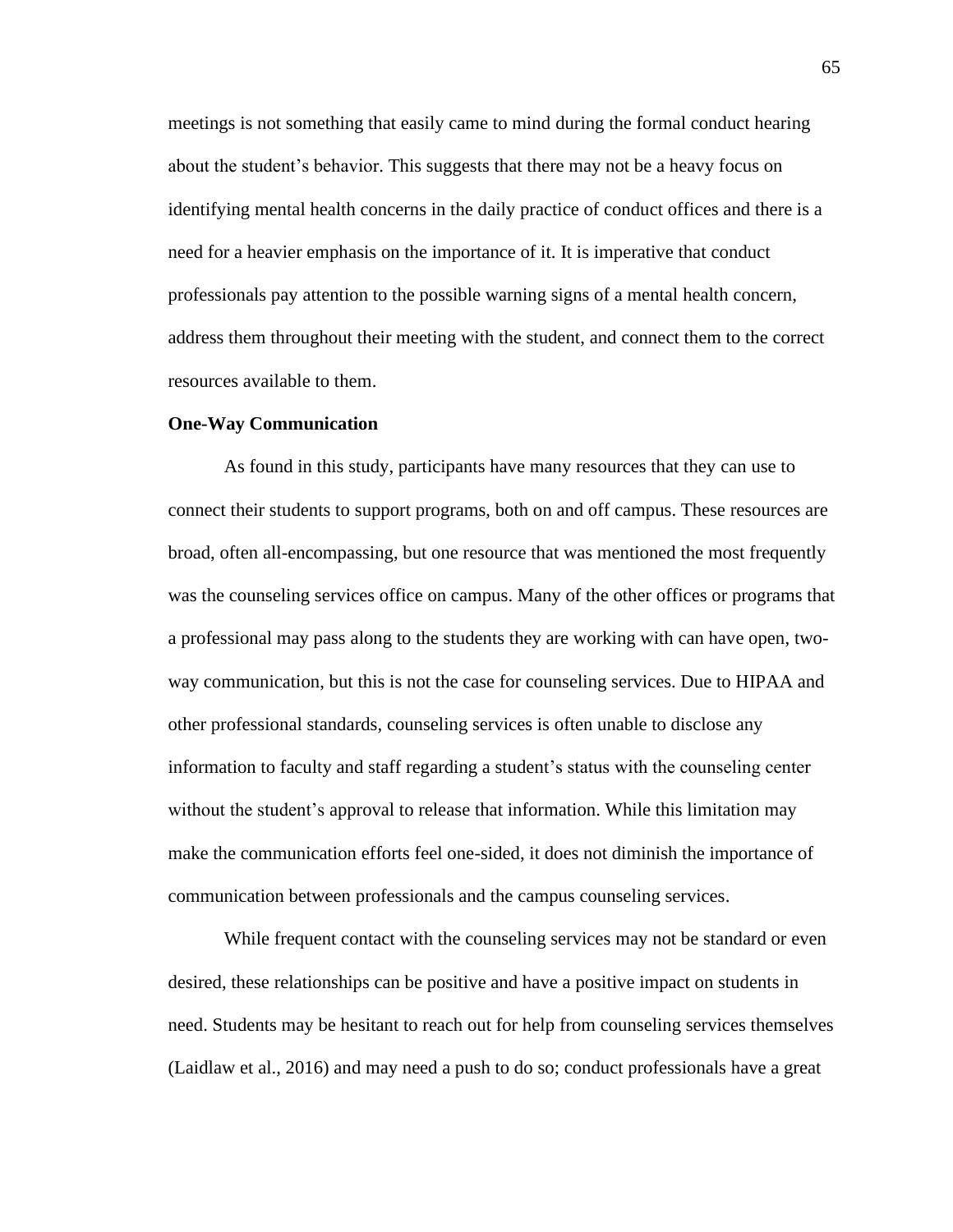opportunity to provide this push to the students through their one-on-one interactions with them. In addition, they are in a position to help the student understand the benefits the counseling center may be able to provide for them, where they are located on campus, and how to get in contact with them.

Having regular communications with the counseling office could also benefit students that are already meeting with counselors themselves. Students may not always disclose that they are seeing a counselor, but the concerns a conduct professional shares with the counseling office could be passed onto their counselor if a student happens to be seeing one. This could help the counselor have more information about the student as they continue attempting to support them the best they can. Additionally, if a student is going through the conduct process, having their counselor know that they are doing so may allow the counselor to start the conversation or reach out to the student with support which could be invaluable for them.

While conduct professionals may not be able to gain any personal information or insight about a student from counseling services, having communication with the office ultimately benefits the student by helping their counselor recognize potential mental health concerns. Conduct professionals can share information on the behaviors of a student or a situation they are dealing with, and counselors can then use that information to aid in making meaning of it all with the student. This could be a huge help to conduct professionals as they work with, attempt to detect mental health concerns, and support students as much as they can. Ultimately, counseling services may not be able to share the specifics of any student, but conduct professionals can benefit greatly in multiple ways even when limited to having one-way communication with them.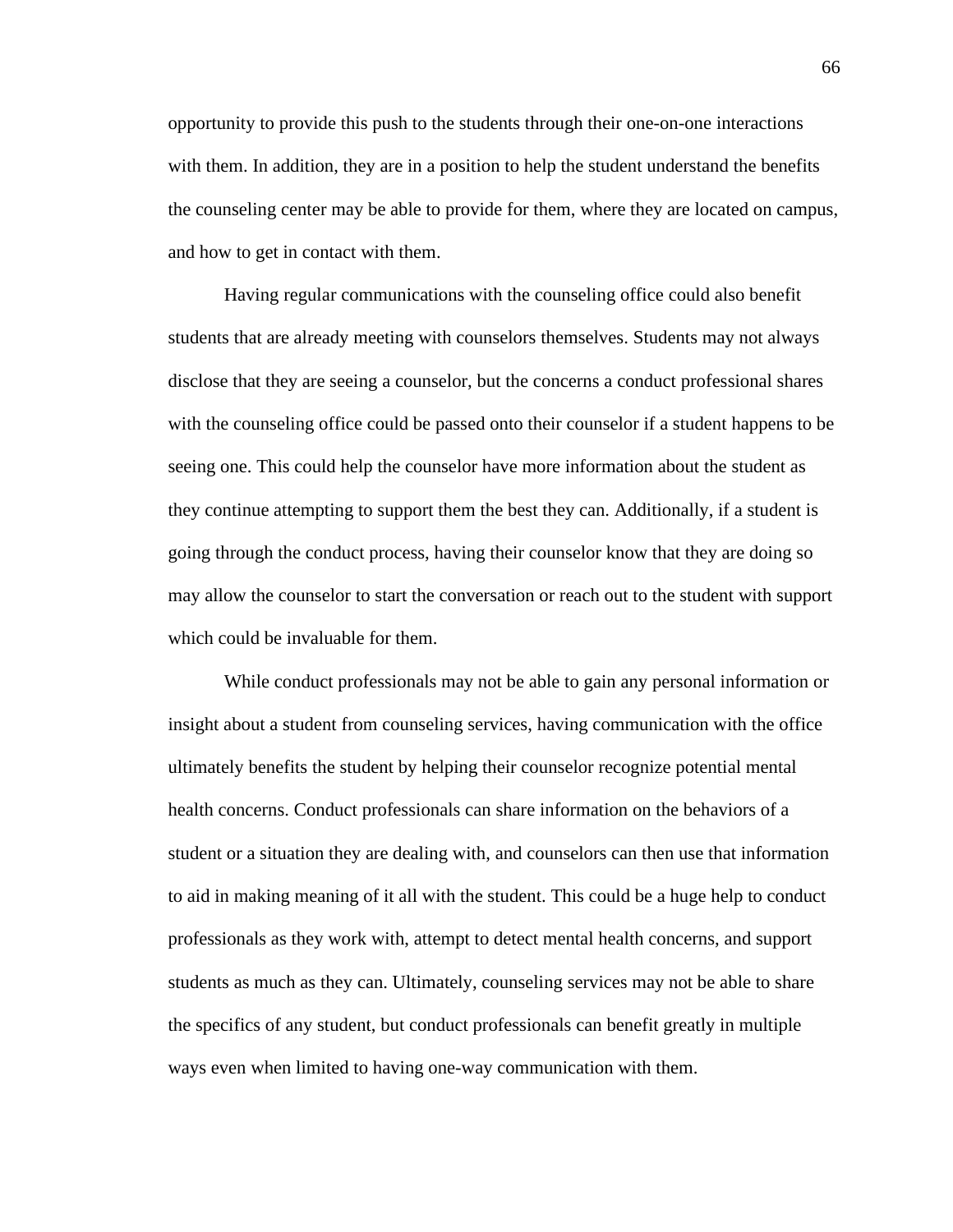#### **Recommendations for Student Affairs Professionals**

Student affairs professionals have the opportunity to make long-lasting impacts on students every day. As such, it is critical for all student affairs professionals to be wellequipped, trained and prepared to handle all mental health concerns of students. It is important for professionals to seek out any training provided by the institution they are currently serving at or through the professional organizations they may be a member of. Additionally, there are many resources available online to train and better prepare oneself to handle and support students who have a mental health concern. These online resources vary and include things such as articles, webinars, online trainings, etc.

With the rise in student mental health concerns, all student affairs professionals need to be ready to handle situations of this nature at a moment's notice. Student affairs professionals need to have training on how to handle mental health concerns and support students who are struggling with them. This training would ideally be offered through the institution itself, but if this is not possible, attending conferences or workshops can provide many opportunities to learn more on this topic. If training is not able to be provided by an institution or office, it is essential for them to allocate funding for professionals to seek out their own trainings or experiences.

Additionally, being knowledgeable of the resources available for students is also necessary for all student affairs professionals. These resources should be all encompassing of any issue that a student may be having that could be impacting their mental health. As discovered in this study, a campus' resources may not be able to meet the demands or needs of the student, therefore, when giving out referrals, both on and off campus resources should be included. While having a compiled list of resources to give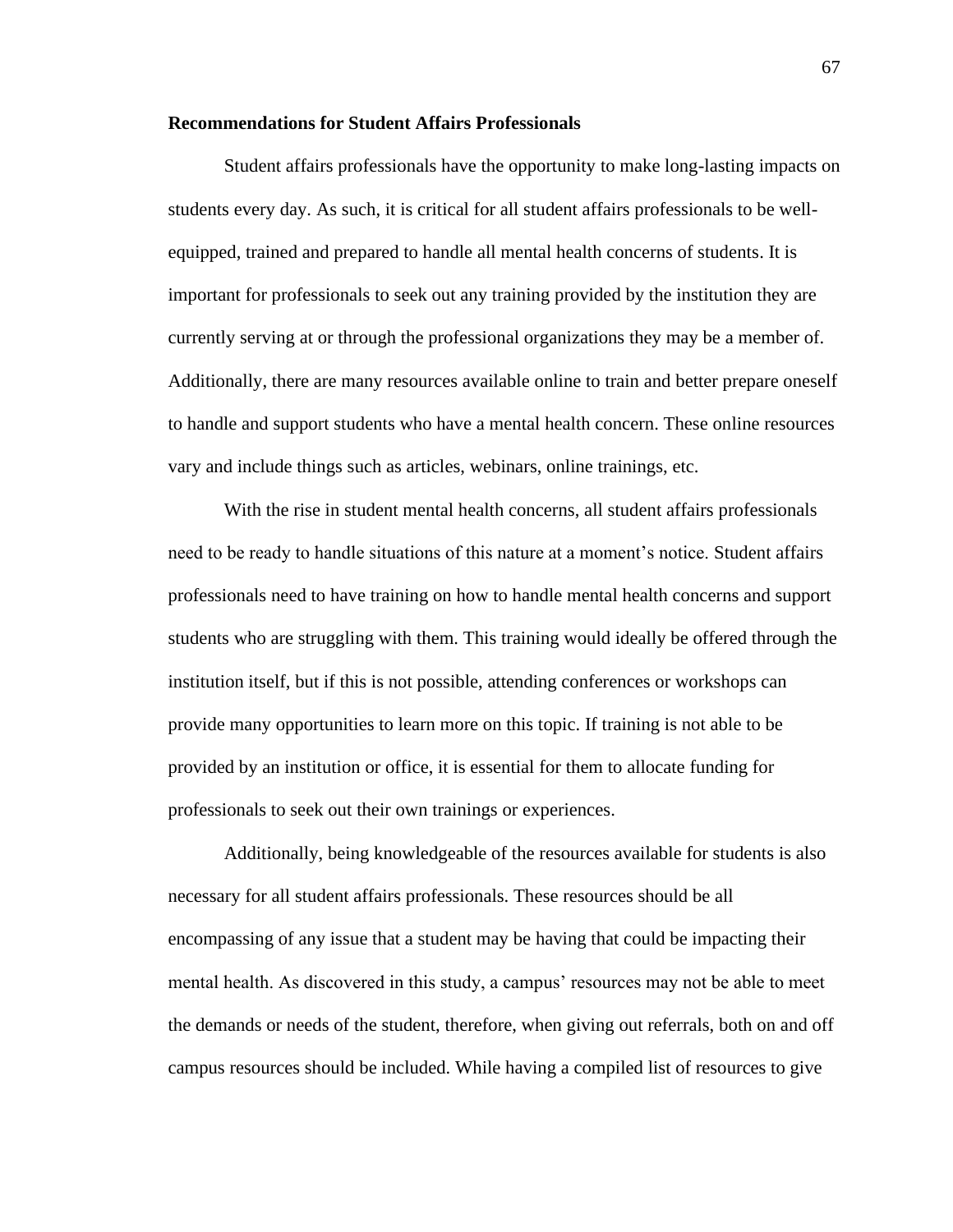out to students would be beneficial, it is also necessary for professionals to remember many of the resources so that they may give referrals to student in an instant.

Graduate school programs, if they do not already do so, should also start to incorporate the skills needed to handle student mental health concerns as one of the competencies that they attempt to develop in their students. If mental health concerns continue to rise in the college student population, it is imperative that all student affairs professionals have experience and coursework based specifically on how to work with and support students in these instances. Having coursework that teaches skills on how to navigate mental health concerns with students is beneficial. With the integration of these skills and knowledge into graduate coursework, it would give all student affairs professionals some degree of experience which would benefit both themselves as they start handling these situations, as well as supporting the students they are working with.

While communication between professionals and counseling services on a college campus may be strictly one-way, it is still key to the success of students. If professionals are aware that a student is currently in contact with a campus counselor and a new development about the student is made, a shift in their behavior is detected, or a student self-discloses something, it would be advantageous to the student for the professional to communicate that with their counselor. This would allow for the counselor to contact the student and offer support measures for that student quickly as well as keep the counselor aware of the happenings in the students' lives so that they may discuss it at their next meeting. Students could benefit greatly from communication carried out between counseling services and campus professionals, so, this becoming a common practice of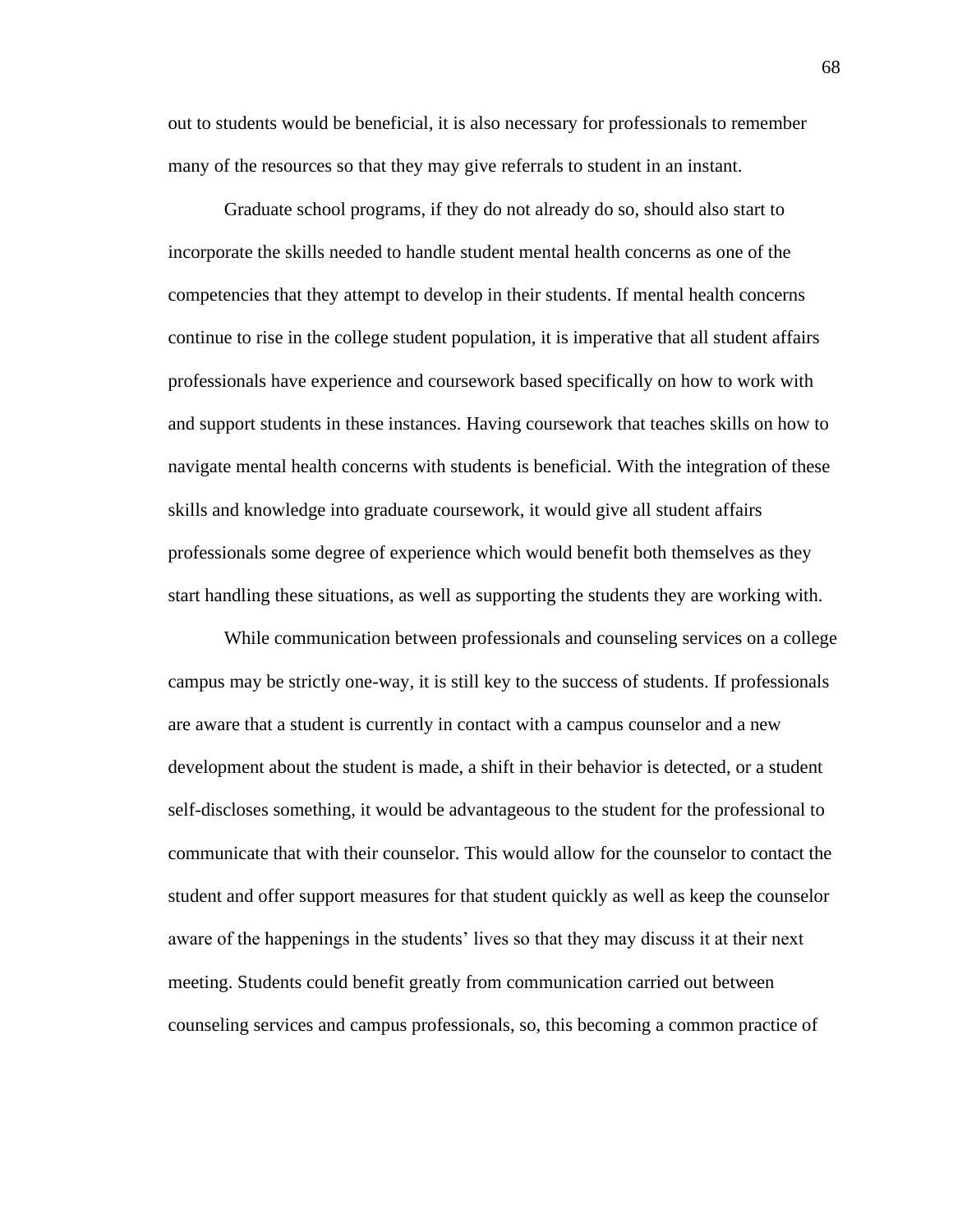all student affairs professionals would create a campus climate that is more supportive to students' mental health in general.

Lastly, incorporating a counselor that is based specifically in the conduct office could bridge a large gap in the intersection of mental health and misconduct. Having a counselor in the office during office hours may allow for quick intervention if a student reveals they are dealing with a mental health concern, or if they need someone to talk to at that moment. If a counselor were to be placed in the conduct office, it could also relieve the pressure of trying to balance accountability and support by a single person. The conduct officer could discuss the misconduct aspect in depth while also offering support but then hand them off to the counselor so that they may receive a chance to talk about their meeting and any mental health concern they may be experiencing. This counselor could also serve as a liaison between the conduct office and counseling center at an institution which could mean a better relationship between the two.

#### **Recommendations for Future Research**

There is not much research focused specifically on the way that conduct professionals handle conduct cases in which mental health concerns are present. Between the four institutions this study focused on, the data found suggests that the way these cases are handled varies greatly. Due to the small number of participants, it was hard to find many commonalities in how professionals were trained and how they handled cases where mental health concerns were present. Expanding this study to include more participants would be beneficial to gain a better view of how conduct offices are trained and handle cases of this nature.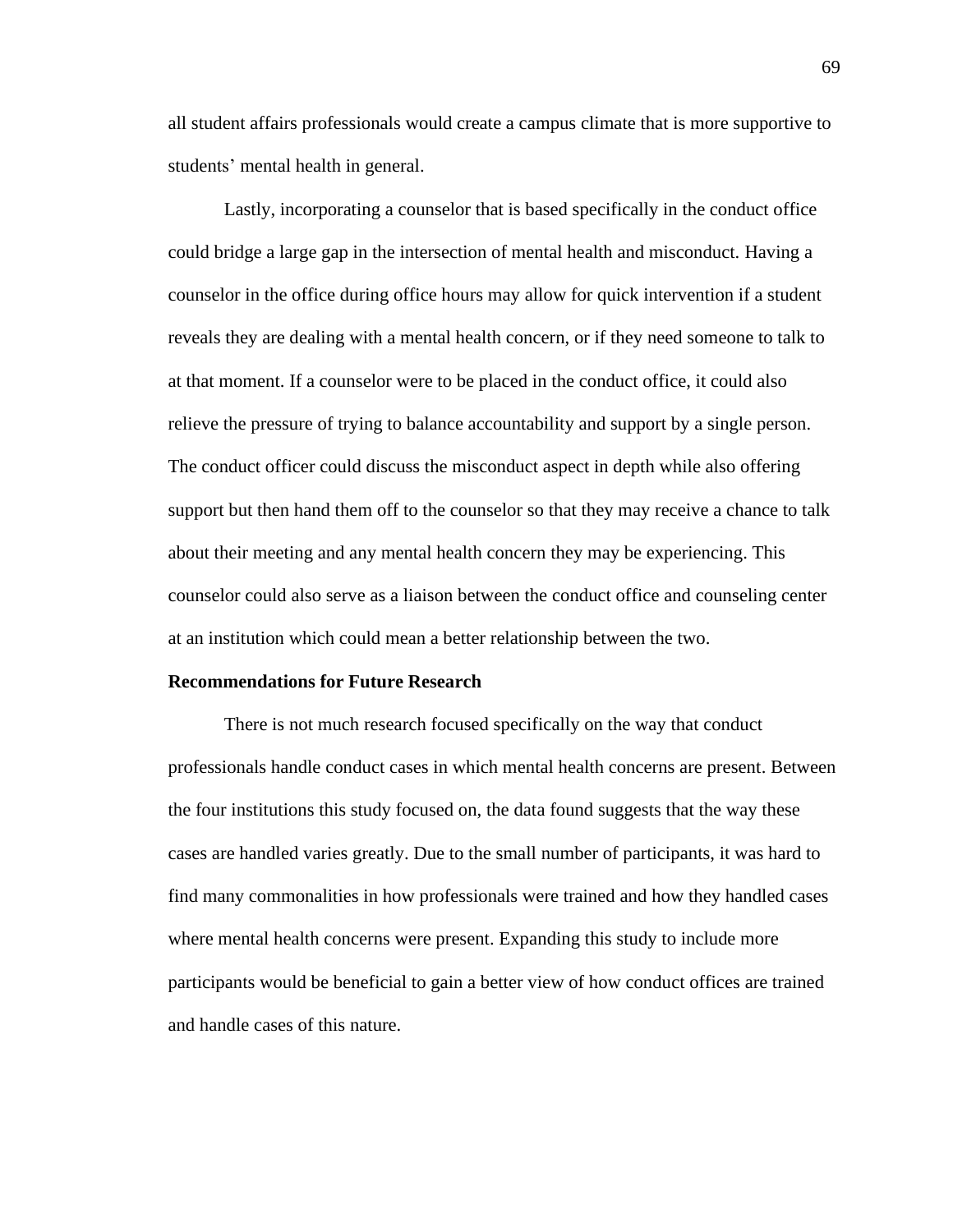This study was conducted at four midsized institutions specifically in the Midwest. A study based on a larger sample of colleges with various communities could provide different results or attitudes around handling cases where mental health concerns are present on a larger, even national scale. Additionally, a larger study could allow researchers to examine differences in results based on institution type, community, and part of the country when it comes to how conduct professionals detect mental health concerns in students by studying similarities and differences throughout a larger population.

Another potential study would be on a larger scale with conduct offices in all regions of the country. Taking a quantitative approach could provide large-scale, tangible data in relation to the attitudes and practices of conduct officers when handling mental health in their work. A study of this nature and size would provide numerical data that could highlight trends such as how conduct cases with mental health components are handled, what the communication between campus resources and conduct offices looks like, how often these professionals are seeing mental health impacting their practices, and more. Adding a quantitative view to the limited amount of research based on this topic and practice would be beneficial for gaining a more holistic understanding of the attitudes and trends going on in the student affairs field.

All of the participants in this study ended up being ethnically white and worked at predominantly white institutions. Replicating this study with institutions that have a more diverse student population, at Historically Black Colleges and Universities (HBCUs), or Hispanic Serving Institutions (HSIs) could produce vastly different results in training, attitudes towards mental health, and the way these students are supported. These students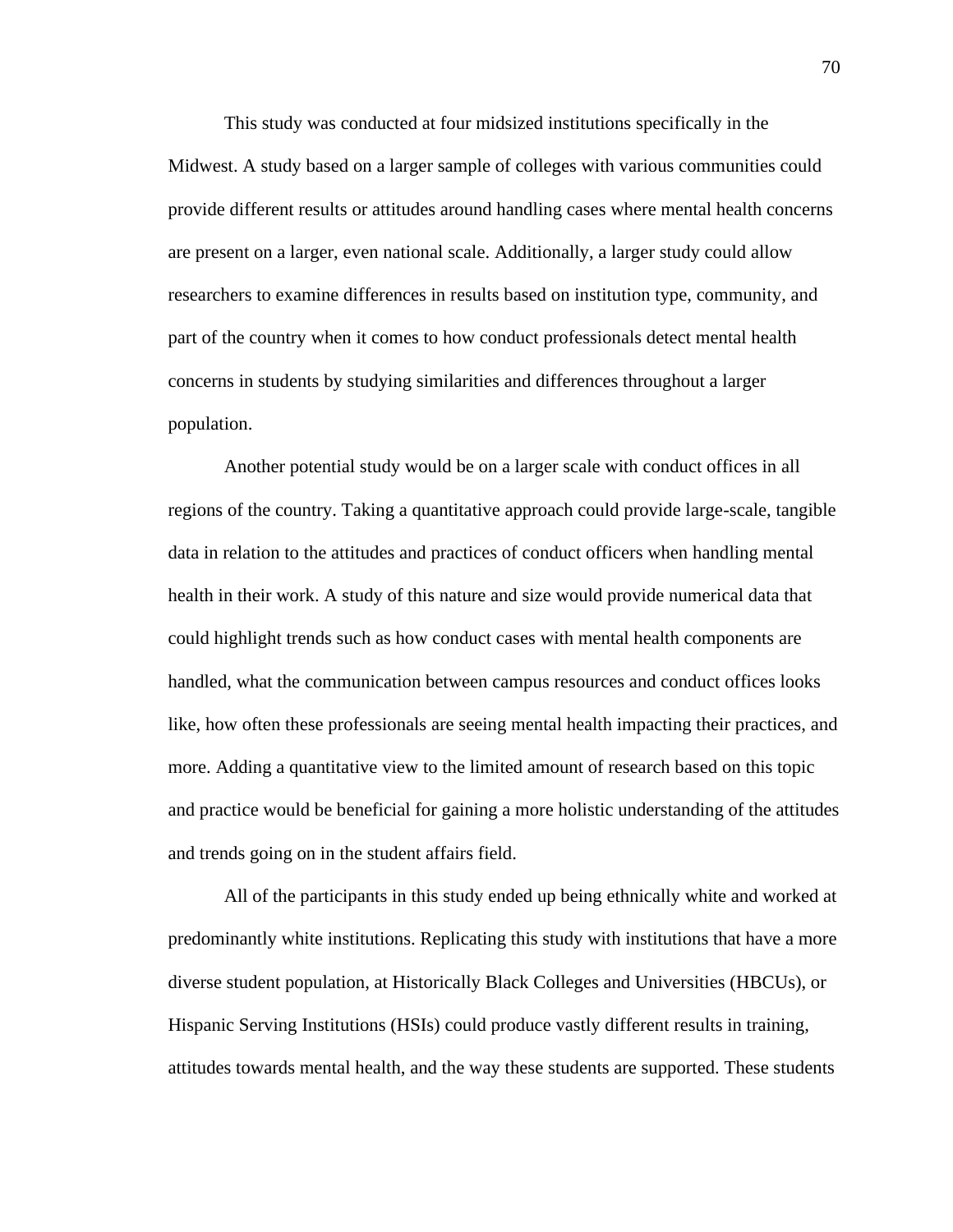may be dealing with different mental health concerns than students at predominantly white institutions, which could also impact the way in which conduct professionals address cases where a mental health concern could be present. Finally, interviewing conduct professionals of color may provide different perspectives or experiences in handling conduct cases with student mental health concerns.

A different, but equally valuable study would be to look at the students' point of view and their experiences with the conduct process which could prove to be extremely valuable for conduct officers. Conducting a study with the students' viewpoints highlighted could give an inside look to how students feel they are supported or not supported through the conduct process, where they see their mental health coming into play with misconduct, how campus resources have given or not given them support in the challenges they face, and where they would like to see changes. This data could assist conduct professionals in understanding what they may need to change to better support their students in these situations and be able to comprehend the struggles students in this population are going through.

Lastly, the institutions this study focused on were small or midsized with populations ranging from 5,000 to 15,000. The participants interviewed all discussed the challenges they faced in attempting to meet the needs of their student population when it came to mental health concerns. Conducting this study at institutions with a larger or smaller student population could provide different perspectives on the challenges that conduct officers face when attempting to support students with mental health concern.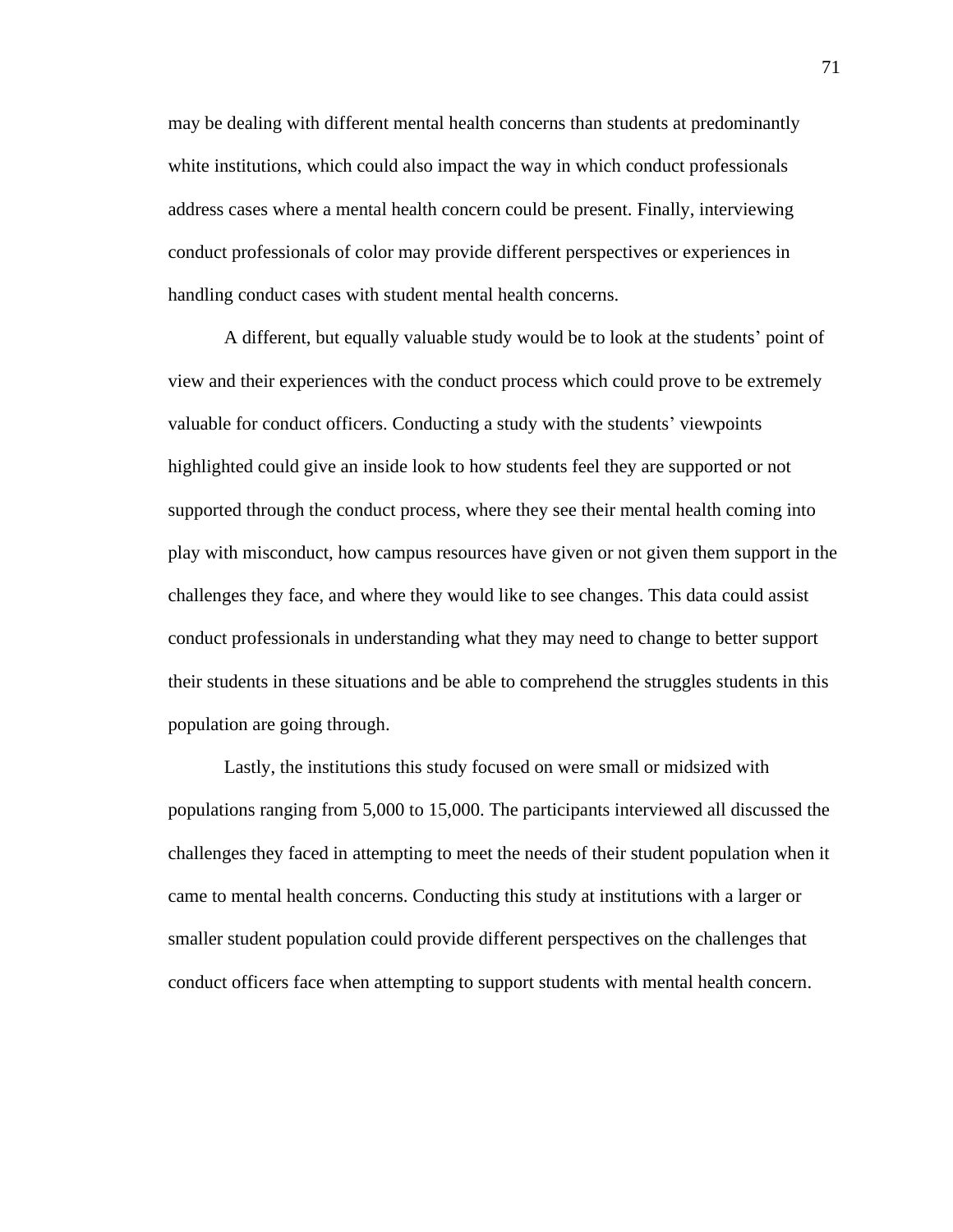#### **Conclusion**

There is a very limited amount of research based on student misconduct and mental health, especially looking at the view of conduct professionals. Therefore, this research is important for the understanding of how conduct professionals are equipped to manage student mental health concerns in their roles. While there is a great deal of research specifically focused on student mental health, it is rare to find research that examines the intersection of mental health with misconduct. This qualitative study was conducted in an attempt to add to the limited supply of it and look at it from a professional's perspective. Utilizing a qualitative approach, this study was able to explore the ways in which conduct professionals have worked with students who have violated the student code of conduct and also could be struggling with a mental health concern. It allowed the participants to discuss and reflect on the way that they have handled cases of this nature and worked to support the students as best they can.

This research found that conduct professionals do not receive much if any formalized training specific to handling student mental health concerns, collaborate with other professionals to detect mental health concerns, as well as often refer and communicate with the counseling services on their respective campuses. As student mental health concerns continue to rise, it is imperative that student affairs professionals are trained to handle mental health concerns and gain experience in doing so prior to starting in their roles. Additionally, supporting students with mental health concerns is a combined effort that could benefit the student most when multiple people are involved in the process of it. Lastly, while communication may not be a two-way relationship, it is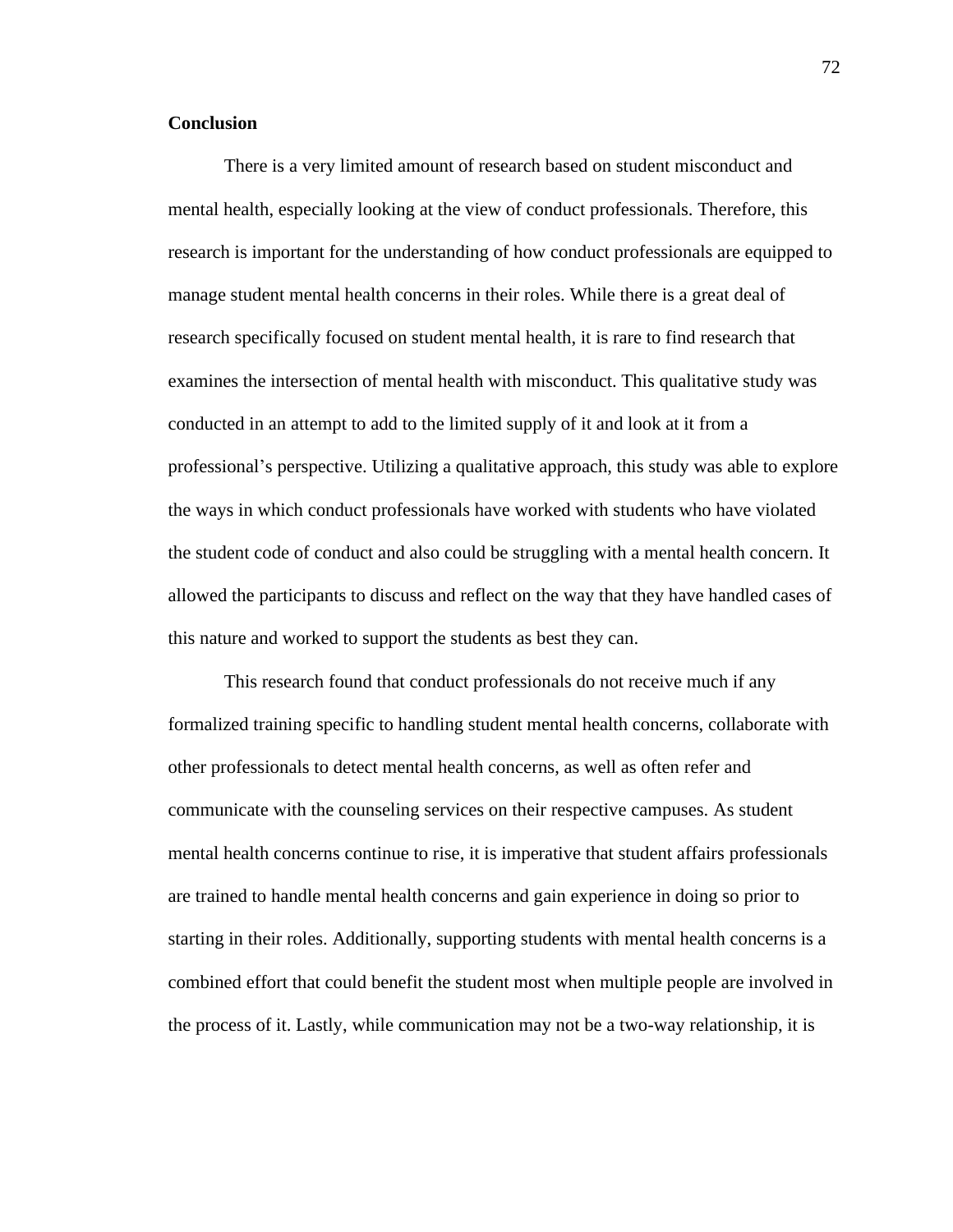still crucial that professionals share and report their concerns to counseling services so that they may contact students who could be struggling.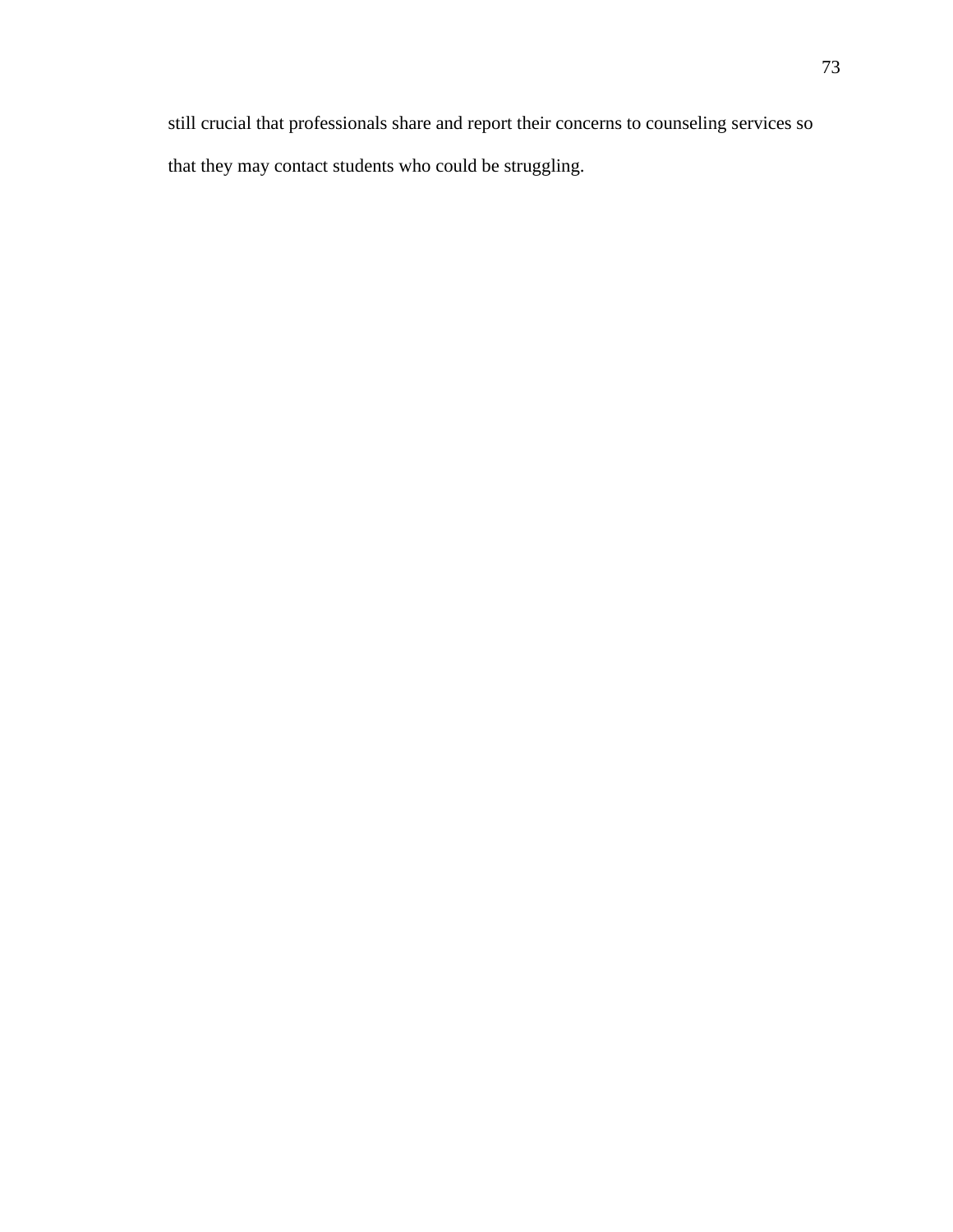#### **References**

- Alegría, M., NeMoyer, A., Falgàs Bagué, I., Wang, Y., & Alvarez, K. (2018). Social determinants of mental health: Where we are and where we need to go. *Current psychiatry reports, 20*(11), 95. https://doi.org/10.1007/s11920-018-0969-9
- Alorani, O. I., & Alradaydeh, M. F. (2017). Depression, aggression and spiritual wellbeing among the university students in Jordan. *European Scientific Journal, 13*(3). doi:10.19044/esj.2016.v13n2p269
- Agnew, R. (1992). Foundation for a general strain theory of crime and delinquency. *Criminology (30)*, 47-87.
- Agnew, R. (2001). Building on the foundation of general strain theory: Specifying the types of strain most likely to lead to crime and delinquency. *Journal of Research in Crime and Delinquency, 38*(4), 319-361. doi:10.1177/0022427801038004001
- American Psychiatric Association. (2013). *Diagnostic and statistical manual of mental*  disorders (5<sup>th</sup> ed.). https://doi.org/10.1176/appi.books.9780890425596
- Association for Student Judicial Affairs. (2006). The student conduct process: A guide for parents.
- Blanco, C., Okuda, M., Wright, C., Hasin, D., Grant, B., Liu, S., & Olfson, M. (2008). Mental health of college students and their non–college-attending peers. *Archives of General Psychiatry*, *65*(12), 1429–1437. <https://doi.org/10.1001/archpsyc.65.12.1429>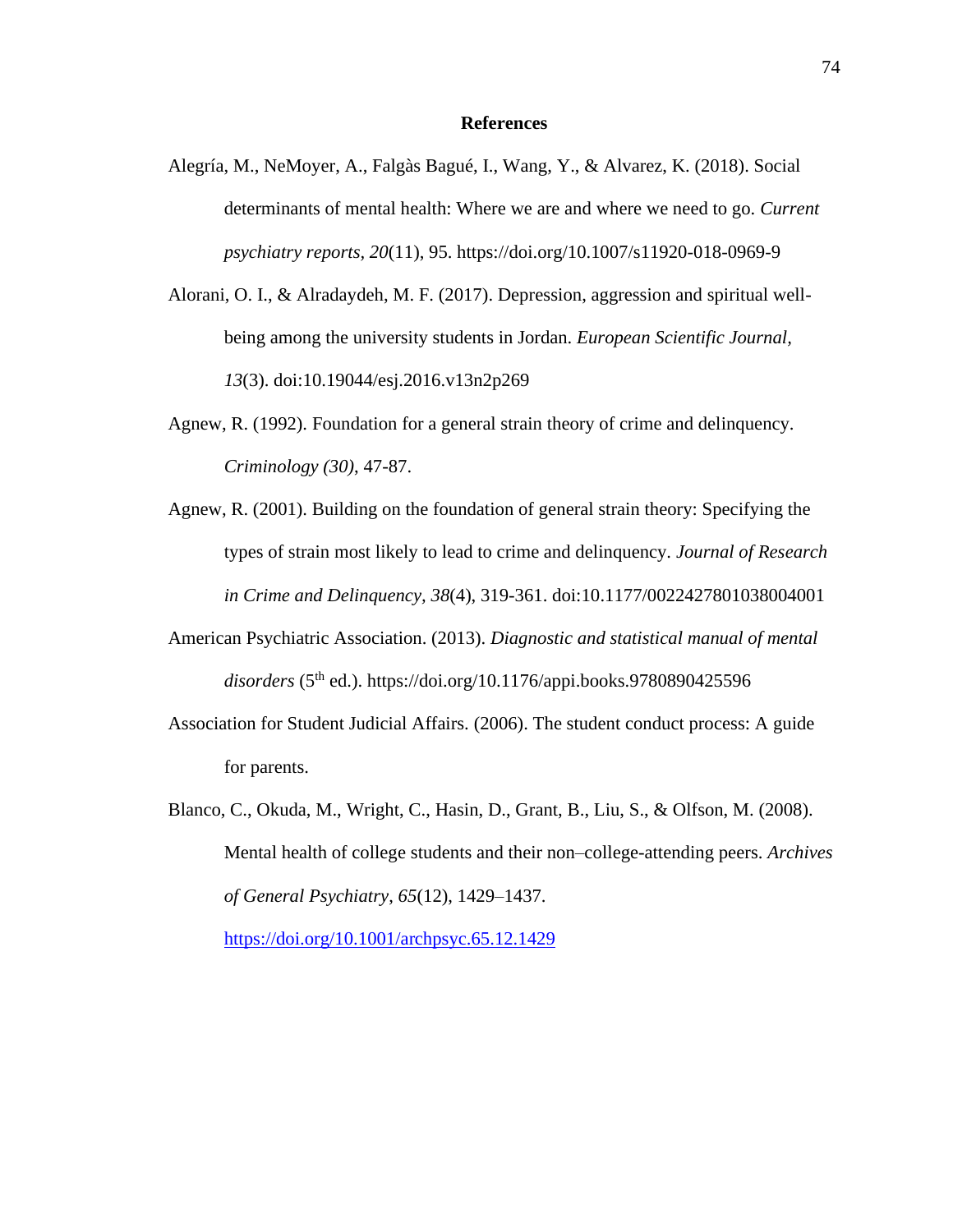- Blazina, C., & Watkins, C. E. (1996). Masculine gender role conflict: Effects on college men's psychological well-being, chemical substance usage, and attitudes towards help-seeking. *Journal of Counseling Psychology, 43*(4), 461-465. doi:10.1037/0022-0167.43.4.461
- Byrd, D., & McKinney, K. (2012). Individual, interpersonal, and institutional level factors associated with the mental health of college students. *Journal of American College Health, 60*(3), 185-193. doi:10.1080/07448481.2011.584334
- Centers for Disease Control and Prevention. (2018). *Health Insurance Portability and accountability act of 1996 (HIPAA)*. Centers for Disease Control and Prevention. https://www.cdc.gov/phlp/publications/topic/hipaa.html
- Center for Parent Information and Resources. (2017). *Emotional disturbance.* https://www.parentcenterhub.org/emotionaldisturbance/
- Chickering, A. W. (1969). *Education and identity*. San Francisco: Jossey-Bass.
- Chickering, A. W., & Reisser, L. (1993). *Education and identity* (2nd ed.). Jossey-Bass Publishers.
- Clemson University Student Affairs. (2020). *Student Conduct Statistics*. https://www.clemson.edu/campus-life/student-conduct/stats.html.
- Department of Health & Human Services. (2013). Mental Illness and Violence. Retrieved from

https://www.betterhealth.vic.gov.au/health/conditionsandtreatments/ mentalillness-and-violence#:~:text=The%20relationship%20between%20mental% 20illness,with%20aggressive%20or%20violent%20behavior.

Disabato, D. J., Short, J. L., Lameira, D. M., Bagley, K. D., & Wong, S. J. (2018).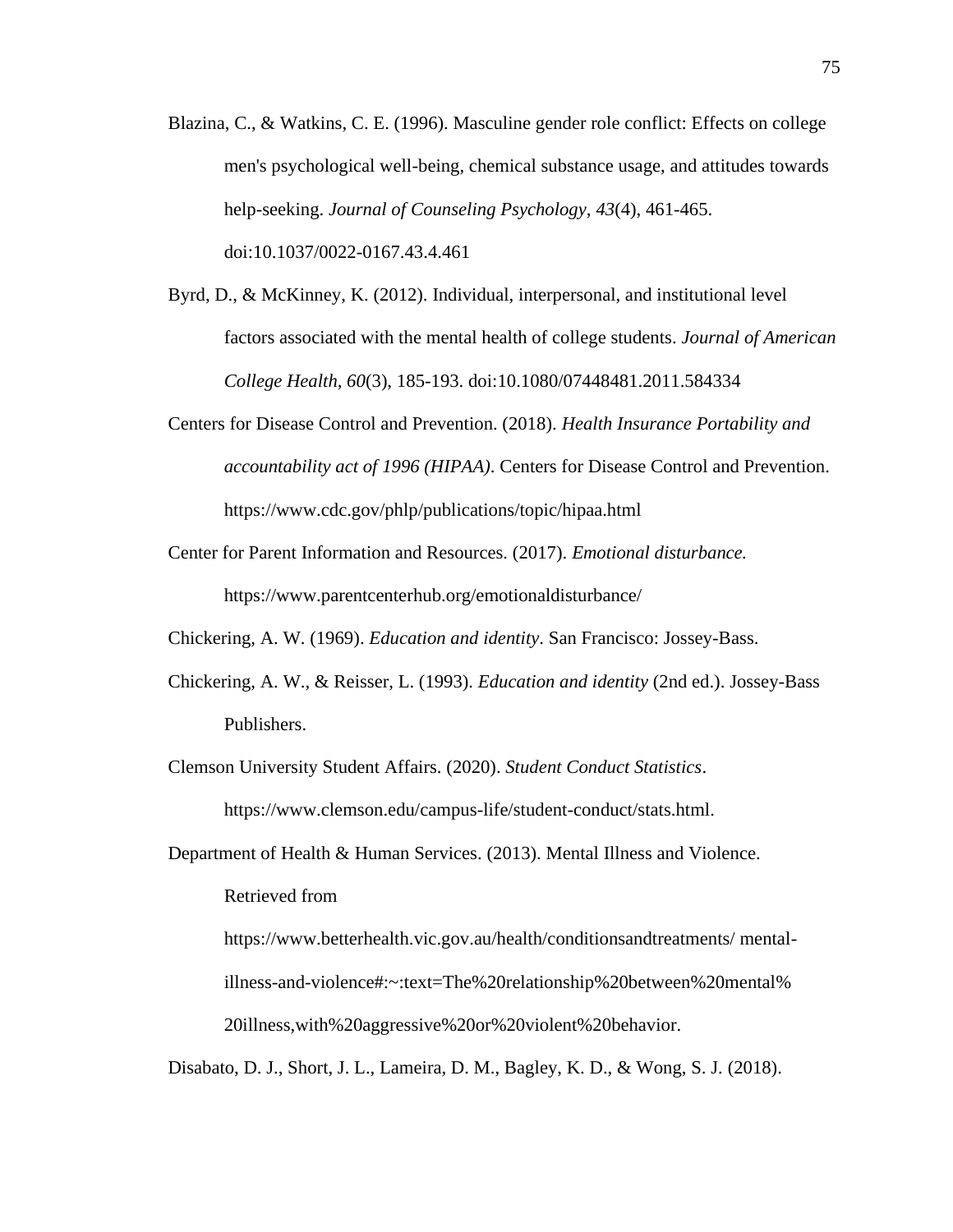Predicting help-seeking behavior: The impact of knowing someone close who has sought help. *Journal of American College Health*, *66*(8), 731–738. doi:10.1080/07448481.2018.1440568

- Farrell, S., Kapur, N., While, D., Appleby, L., & Windfuhr, K. (2017). Suicide in a national student mental health patient population, 1997–2012. *Crisis, 38*(2), 82- 88. doi:10.1027/0227-5910/a000412
- FindLaw. (2016). *Discipline and punishment: Student codes of conduct and discipline policies*. https://www.findlaw.com/education/student-conduct-anddiscipline/discipline-and-punishment--student-codes-of-conduct-anddiscipli.html.
- Higbee, J. (2002). The application of Chickering's theory of student development to student success in the sixties and beyond. Research and teaching in developmental education, 18(2), 24-36.
- Hong, P., & Cui, M. (2020). Helicopter parenting and college students' psychological maladjustment: The role of self-control and living arrangement. *J Child Fam Stud (29),* 338–347. https://doi.org/10.1007/s10826-019-01541-2
- Jao, N., Robinson, L., Kelly, P., Ciecierski, C., & Hitsman, B. (2019). Unhealthy behavior clustering and mental health status in United States college students. *Journal of American College Health, 67*(8), 790-800. doi:

10.1080/07448481.2018.1515744

The Jed Foundation (JED). (2020). *Survey of College Student Mental Health in 2020*. https://www.jedfoundation.org/survey-of-college-student-mental-health-in-2020/.

Johnson, Z. D., Goldman, Z. W., & Claus, C. J. (2018). Why do students misbehave? An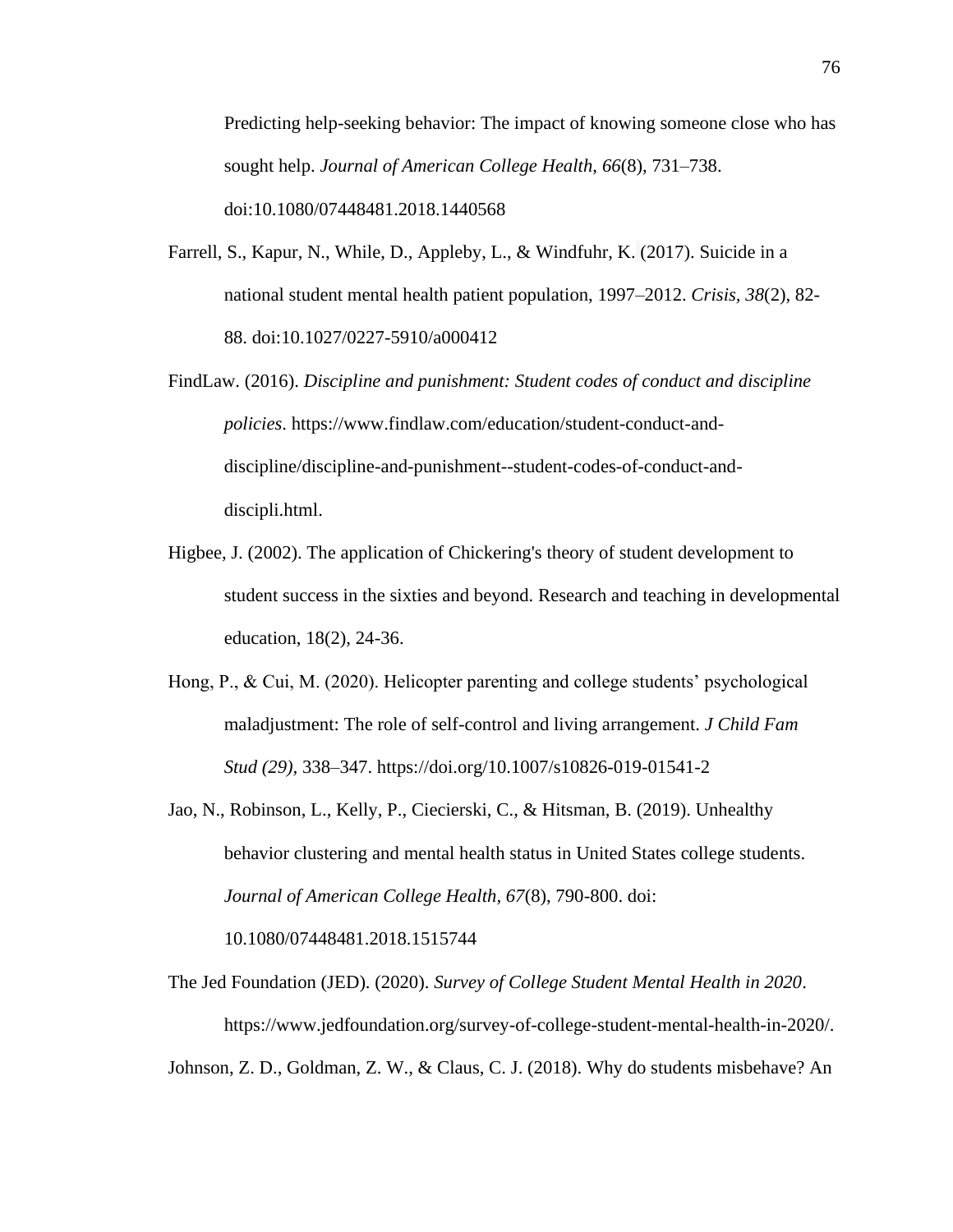initial examination of antecedents to student misbehavior. *Communication Quarterly, 67*(1), 1-20. doi:10.1080/01463373.2018.1483958

Jorm, A. (2000). Mental health literacy: Public knowledge and beliefs about mental disorders. *British Journal of Psychiatry, 177*(5), 396-401. doi:10.1192/bjp.177.5.396

Kalkbrenner, M. T., Sink, C. A., Schwitzer, A., & Richards, T. (2019). Understanding mental health scale: Development, validation, and implications for college counselors. *Journal of College Counseling*, *22*(3), 270–286. https://doiorg.proxy1.library.eiu.edu/10.1002/ jocc.12142

Kuhlman, S., McDermott, R., Kridel, M., & Kantra, L., (2019). College students' peerhelping behaviors and stigma of seeking help: Testing a moderated mediation model, *Journal of American College Health, 67*(8), 753-761, doi:10.1080/07448481.2018.1506791

Laidlaw, A., McLellan, J., & Ozakinci, G. (2016). Understanding undergraduate student perceptions of mental health, mental well-being and help-seeking behaviour. *Studies in Higher Education, 41*(12), 2156–2168. doi:10.1080/03075079.2015.1026890

Lockard, A. J., Hayes, J. A., Locke, B. D., Bieschke, K. J., & Castonguay, L. G. (2019). Helping those who help themselves: Does counseling enhance retention? *Journal of Counseling & Development, 97*(2), 128-139. doi:10.1002/jcad.12244

Liu, C., Stevens, C., Wong, S., Yasui, M., & Chen, J. (2018). The prevalence and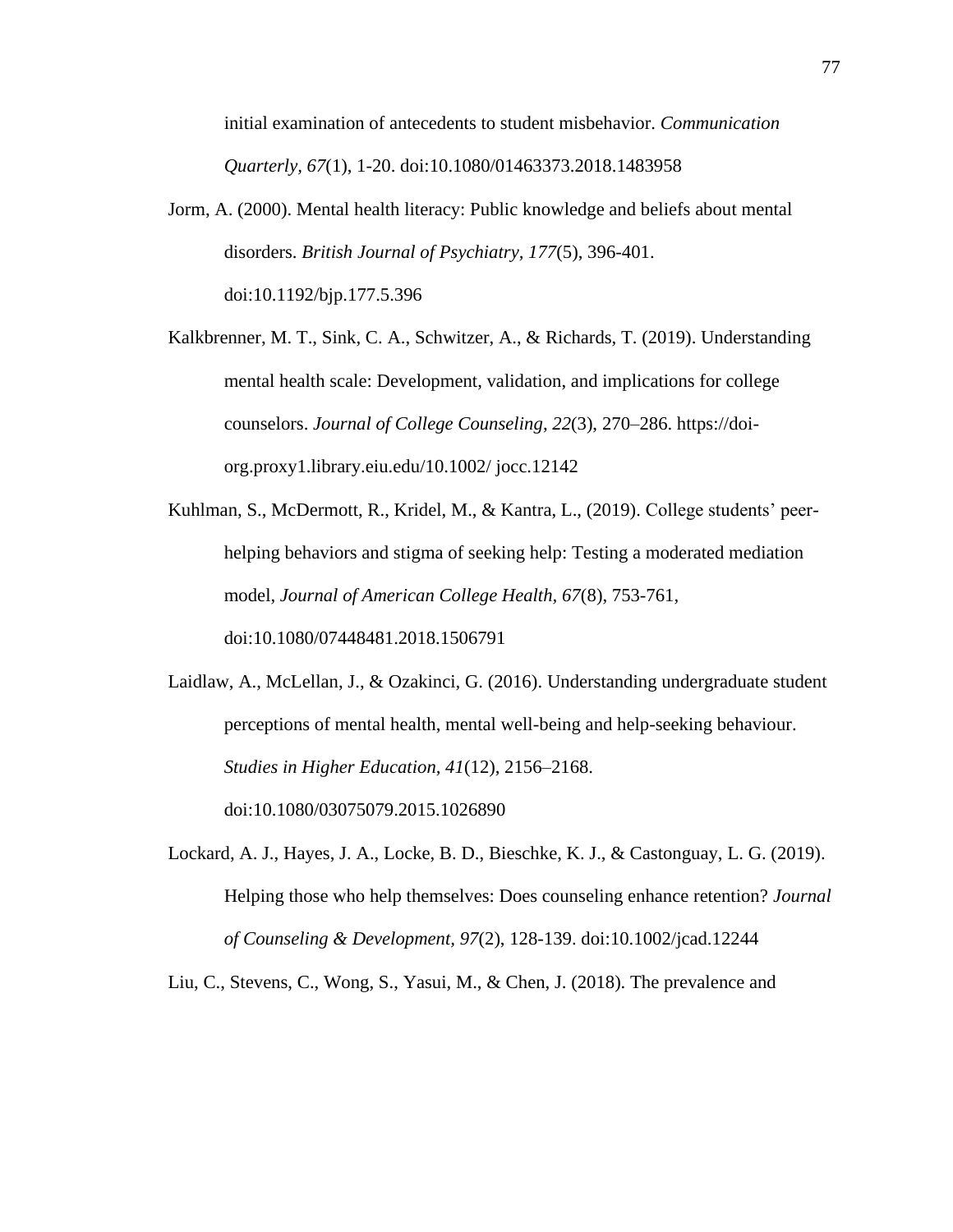predictors of mental health diagnoses and suicide among U.S. college students: Implications for addressing disparities in service use. *Anxiety and Depression Association of America 36*(8).

- Mental Health America. (2022). *The state of Mental Health in America*. Retrieved from https://www.mhanational.org/issues/state-mental-health-america
- Mental Health America. (2021). *Mental Illness and the Family: Recognizing Warning Signs and How to Cope*. https://www.mhanational.org/recognizing-warning-signs. MentalHealth.gov. (2020). *What is mental health?* Retrieved from https://www.mentalhealth.gov/basics/what-is-mental-health.
- Middle Tennessee State University: Office of Student Conduct. (2020). Statistics 2019- 2020. Retrieved from https://www.mtsu.edu/student-conduct/stats.php.
- National Alliance on Mental Illness. (2012). *College Students Speak*. Retrieved from https://www.nami.org/Support-Education/Publications-Reports/Survey-Reports/College-Students-Speak\_A-Survey-Report-on-Mental-H.
- Obama, M. (2015, March 4). *Remarks by The First lady at "Change Direction" Mental Health Event.* The White House. https://obamawhitehouse.archives.gov/the-pressoffice/2015/03/04/remarks-first-lady-change-direction-mental-health-event
- Padilla-Walker, L., & Nelson, L. (2012). Black hawk down? Establishing helicopter parenting as a distinct construct from other forms of parental control during emerging adulthood. *Journal of Adolescence,* (*35)*, 1177–1190. https://doi.org/10.1016/j.adolescence.2012.03.007.

Parkins, R. (2012). Gender and emotional expressiveness: An analysis of prosodic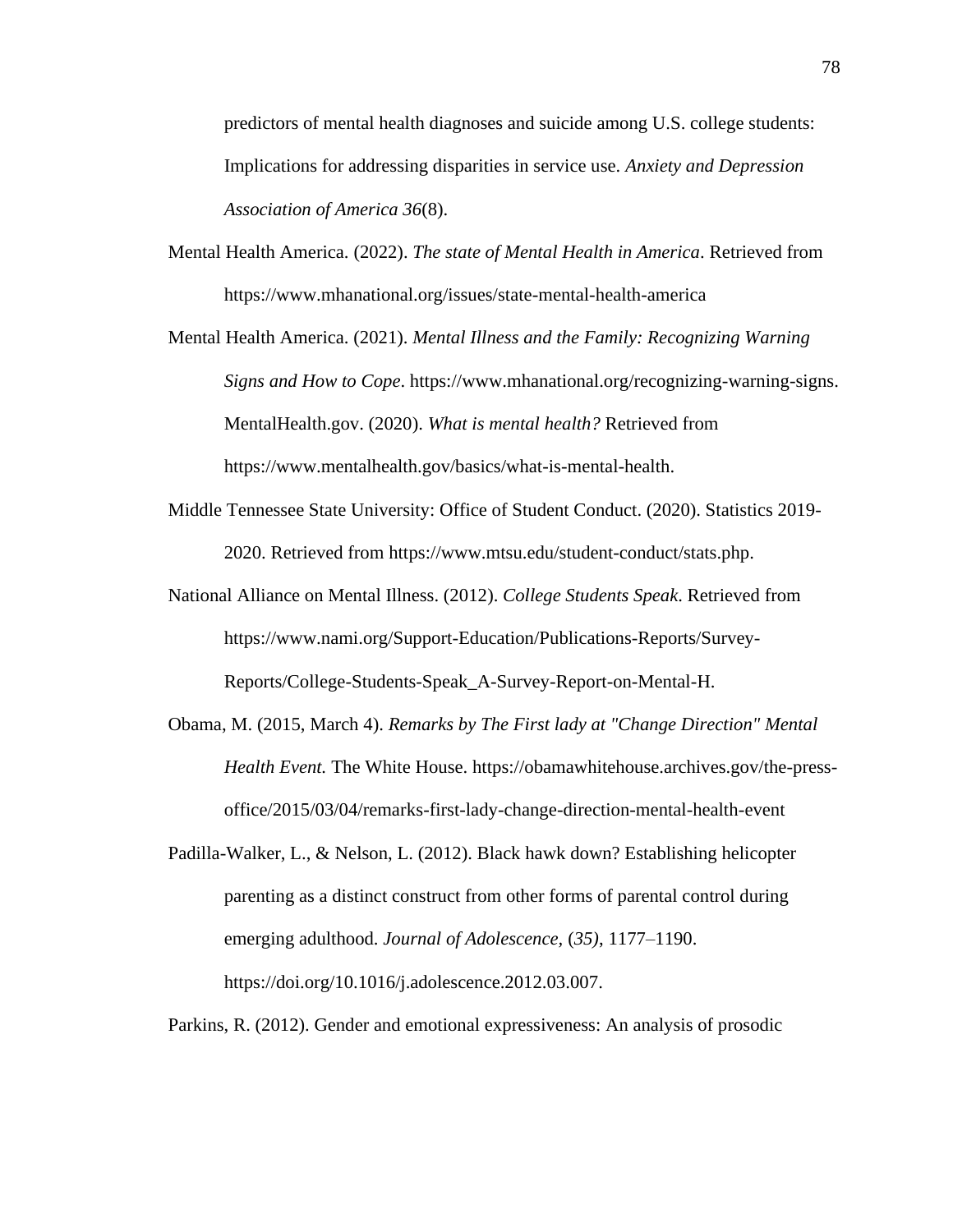features in emotional expression. *Gender and Prosodic Features in Emotional Expression,* 46-53.

- Patton, L. D., Renn, K. A., Guido, F. M., & Quaye, S. J. (2016). Student development in college: Theory, research, and practice (3rd ed.). Jossey-Bass.
- Pedrelli, P., Nyer, M., Yeung, A., Zulauf, C., & Wilens, T. (2015). College Students: Mental Health Problems and Treatment Considerations. *Academic psychiatry: the journal of the American Association of Directors of Psychiatric Residency Training and the Association for Academic Psychiatry*, *39*(5), 503–511. doi:10.1007/s40596-014-0205-9
- Pompili, E., Carlone, C., Silvestrini, C., & Nicolo, G. (2017). Focus on aggressive behavior in mental illness. *Rassenge, 52*(2), 175-179. doi:10.1708 / 2801.28344
- Rafal, G., Gatto, A., & DeBate, R. (2018). Mental health literacy, stigma, and helpseeking behaviors among male college students. *Journal of American College Health, 66*(4), 284–291. https://doi.org/10.1080/07448481.2018.1434780
- Ross, S., Bruggeman, B., Maldonado, M., Deiling, M., (2020). Examining personal, perceived, treatment, and self-stigma in college students: The role of parent beliefs and mental health literacy. *Journal of College Student Psychotherapy, 34*(3), 183-197. doi:10.1080/87568225.2019.1580657
- Rutgers Student Affairs. (2017). *Student conduct statistics*. Office of Student Conduct. http://studentconduct.rutgers.edu/about-us/statistics/.
- Saldana, J. (2013). The Coding Manual for Qualitative Researchers (2nd Ed.). Los Angeles, CA: Sage.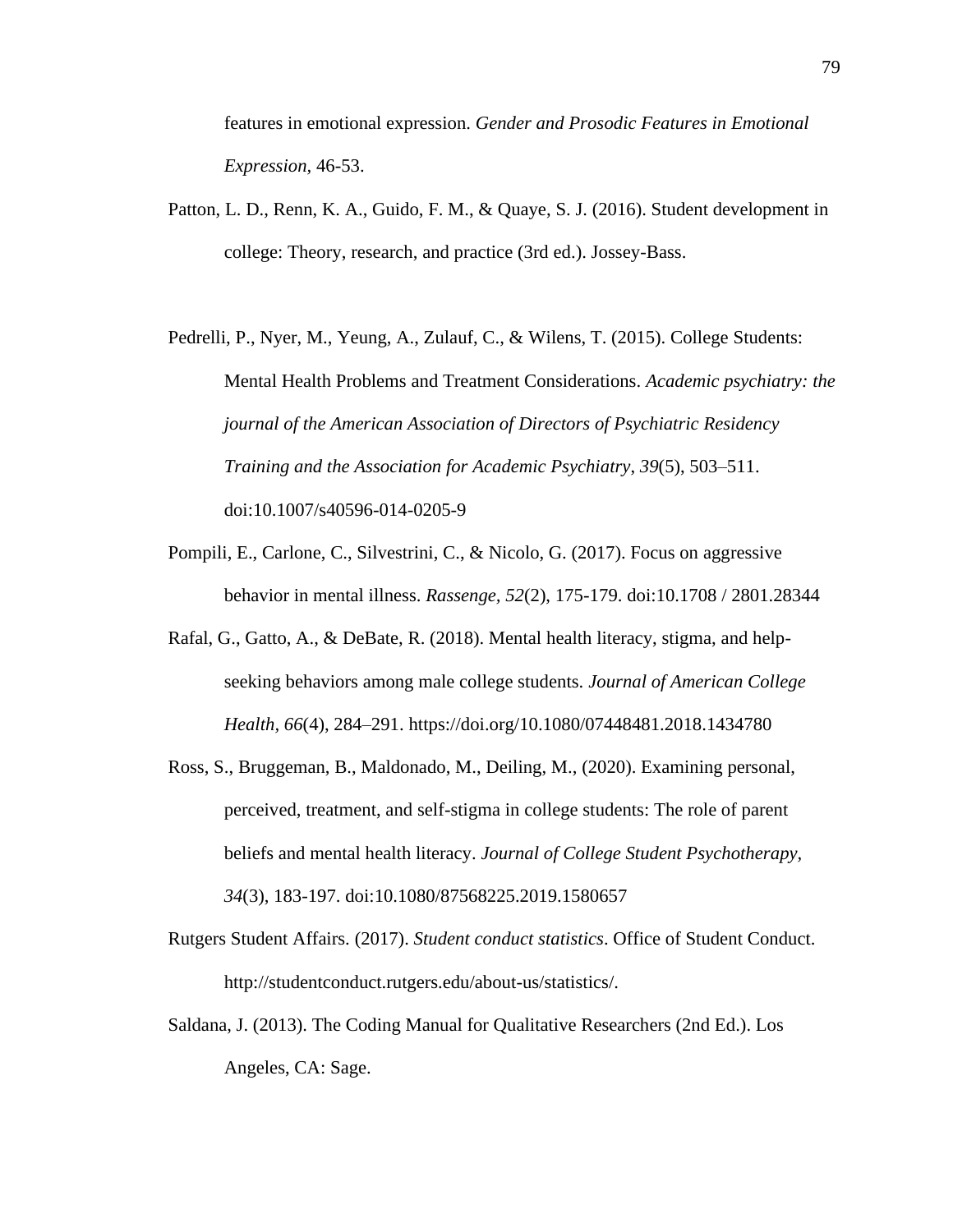- Segrin, C., Woszidlo, A., Givertz, M., Bauer, A., & Murphy, M. (2012). The association between overparenting, parent-child communication, and entitlement and adaptive traits in adult children. *Family Relations*, (*61)*, 237– 252. https://doi.org/10.1111/j.1741-3729.2011.00689.x.
- Semenza, D.C., Grosholz, J.M. (2019). Mental and physical health in prison: How cooccurring conditions influence inmate misconduct. *Health Justice* 7, 1 doi:10.1186/s40352-018-0082-5
- Steger, M., & Kashdan, T. (2009). Depression and everyday social activity, belonging, and well-being. *Journal of counseling psychology*, *56*(2), 289–300. doi:10.1037/a0015416
- Syracuse Office of Student Rights and Responsibilities. (2020). *Student Conduct Statistics*. https://ese.syr.edu/studentconduct/about-us/student-conduct-statistics/.
- Taylor, G., & Smith, S. (2019). Teacher reports of verbal aggression in school settings among students with emotional and behavioral disorders. *Journal of Emotional & Behavioral Disorders, 27*(1), 52–64. doi:10.1177/1063426617739638
- U.S. Department of Health and Human Services. (2020). *What Is Mental Health?* What is mental health? https://www.mentalhealth.gov/basics/what-is-mental-health.
- Winterrowd, E., Priniski, S. J., Achter, J., & Abhold, J. J. (2016). Correlates of satisfaction, intrapersonal learning, and academic outcomes at counseling centers in a university system. *College Student Journal, 50*(2), 288–301.
- Wu, I. H. C., Bathje, G. J., Kalibatseva, Z., Sung, D., Leong, F. T. L., & Collins-Eaglin,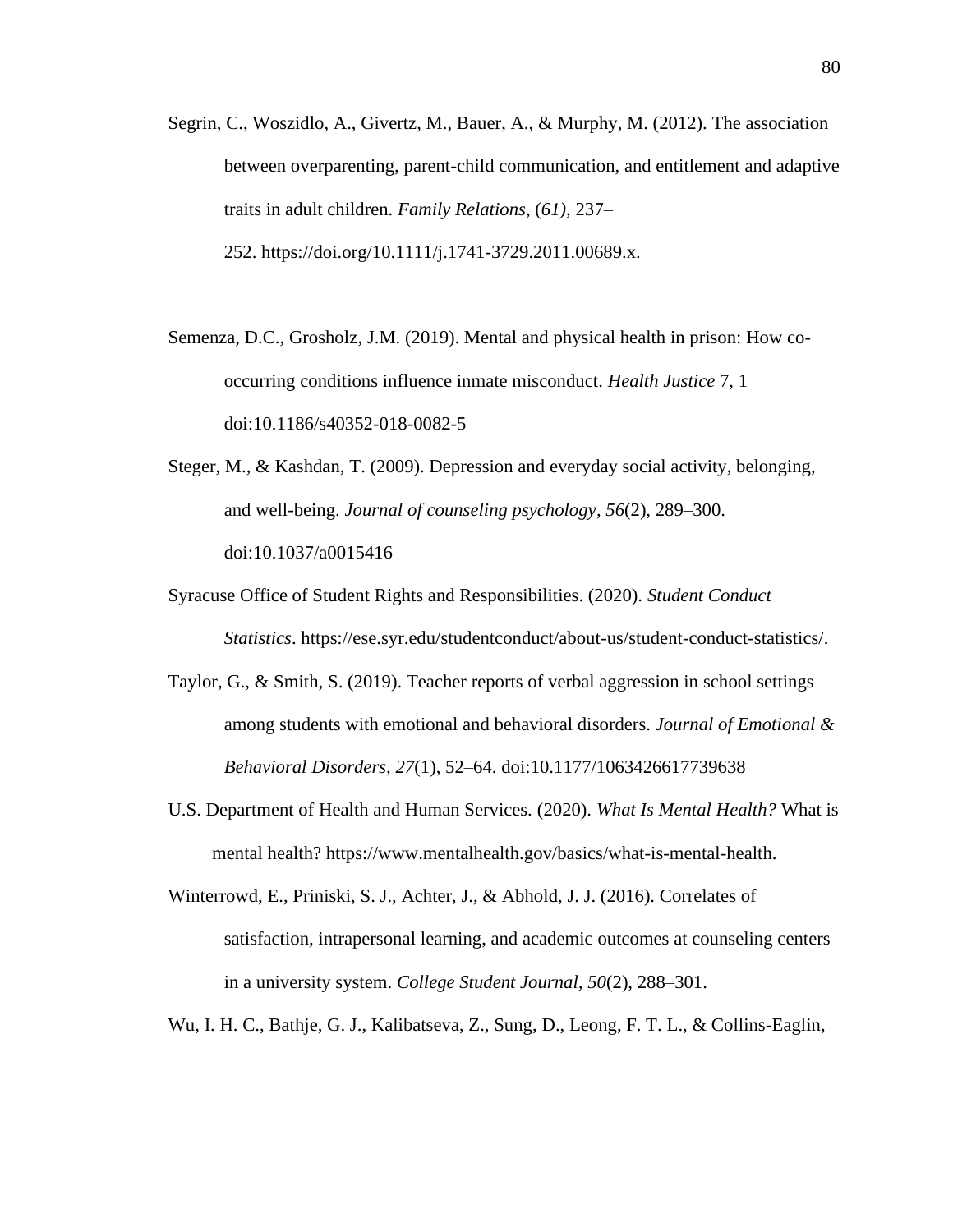J. (2017). Stigma, mental health, and counseling service use: A person-centered approach to mental health stigma profiles. *Psychological Services, 14*(4), 490- 501. doi:10.1037/ser0000165

Yildiz, M., & Solakoglu, Ö. (2017). Strain, negative emotions, and suicidal behaviors among adolescents. *Youth & Society, 51*(5), 638-658. doi:10.1177/0044118x17700318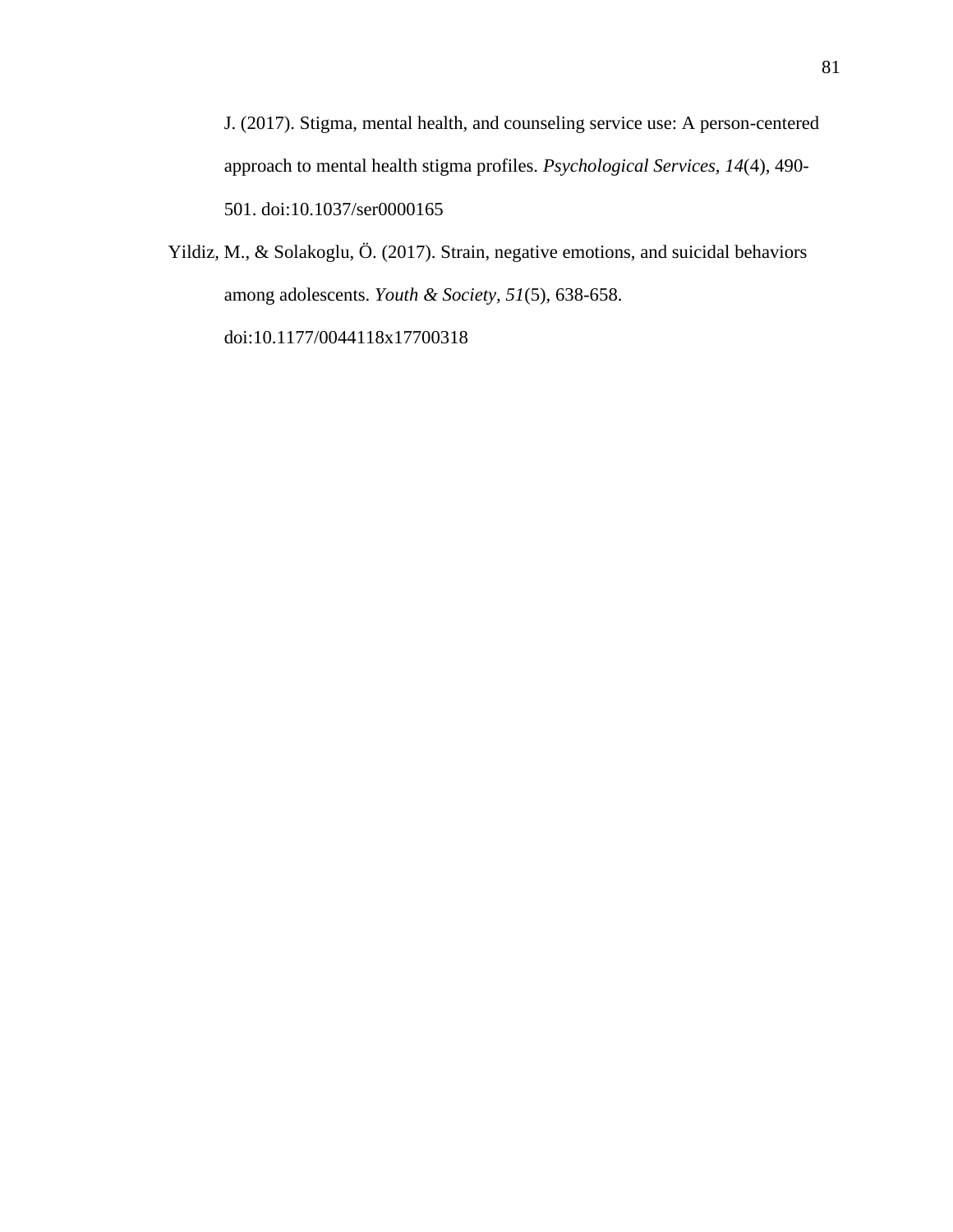## **Appendix A**

## **Informed Consent**

## **CONSENT TO PARTICIPATE IN RESEARCH**

## *Conduct Office Faculty Experiences with Student Misconduct and Mental Health*

You are invited to participate in a research study that is being conducted by the Principal Investigator, Robyn Bauer, under her thesis advisor, Dr. Jon Coleman, as a requirement for the Masters of Science program in College Student Affairs at Eastern Illinois University. Your participation in this study is entirely voluntary. Please ask questions about anything you do not understand, before deciding whether or not to participate. You may contact the thesis advisor, Dr. Jon Coleman at *jkcoleman@eiu.edu* or the principal investigator, Robyn Bauer at [rrbauer@eiu.edu](mailto:rrbauer@eiu.edu) .

## • **PURPOSE OF THE STUDY**

This study aims to explore the training and awareness of conduct professionals to handle conduct meetings in which a mental health concern or illness is brought up or discovered. Additionally, it will focus on how conduct professionals support students with mental health concerns or illnesses that have violated the student code of conduct.

## • **PROCEDURES**

If you volunteer to participate in this study, you will be asked to:

Schedule a virtual interview with the principal investigator through Microsoft Teams or Zoom. The interviews will take approximately 1 hour and will be recorded.

You will be assigned a pseudonym that you will be asked to change your screen name to in order to protect your identity prior to the start of the recording. This pseudonym will be used in all data analysis in the final thesis.

# • **POTENTIAL RISKS AND DISCOMFORTS**

There are no identifiable risks to this study as it will be a conversation based on your perspectives and experiences handling conduct cases with students. However, the study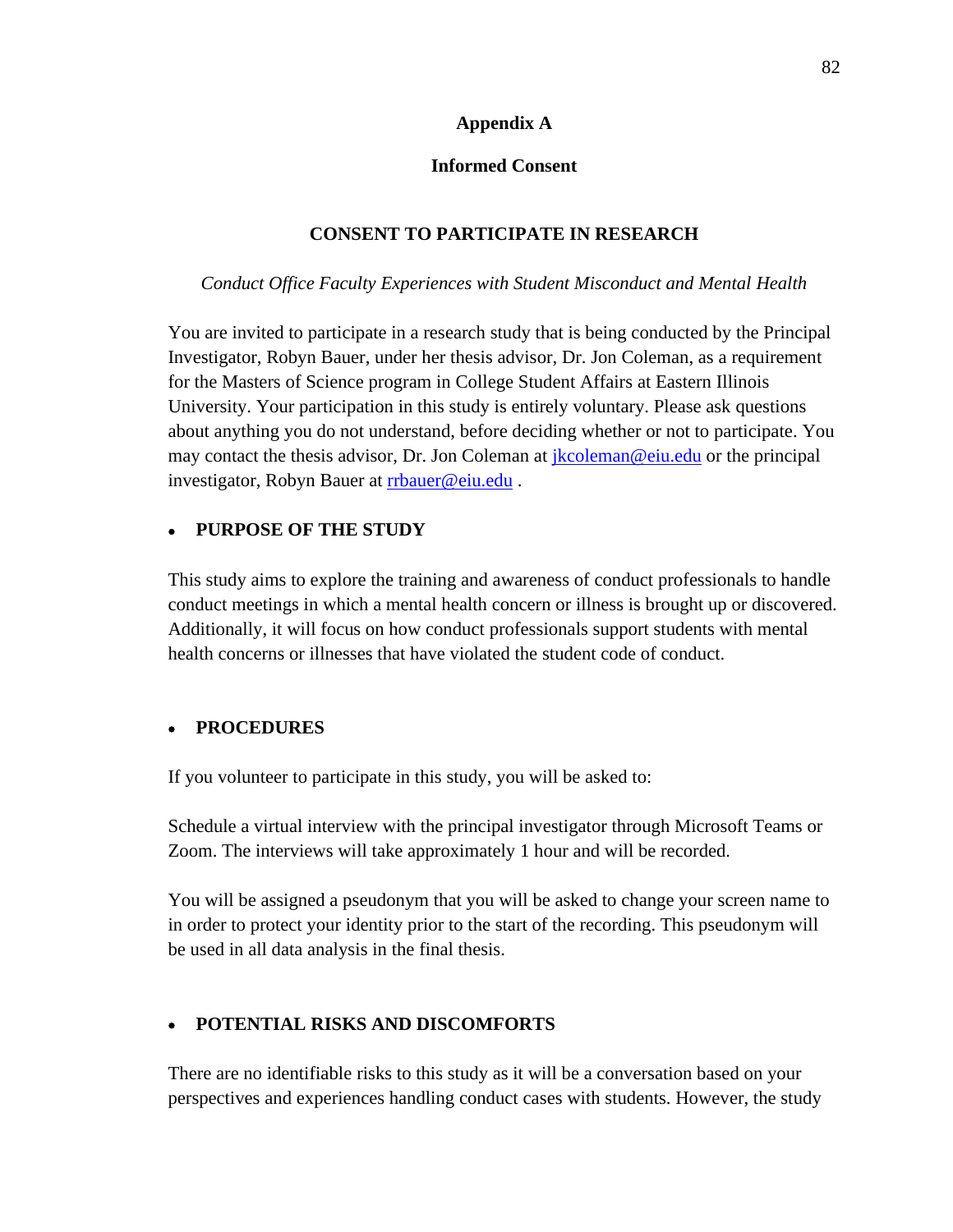will also be focused on the topic of mental health concerns and illnesses which could be triggering or uncomfortable to discuss. If the topic of this study is uncomfortable or triggering for you, please utilize the counseling services that are available to you on campus.

## • **POTENTIAL BENEFITS TO SUBJECTS AND/OR TO SOCIETY**

The benefit of participating in this study is sharing the experiences you have had and explaining the processes your office has for helping students who have violated the student code of conduct and also struggle with their mental health. Sharing your viewpoints could benefit universities across the country as they can see the way other universities support their students while they are struggling.

## • **CONFIDENTIALITY**

Any information that is obtained in connection with this study and that can be identified with you will remain confidential and will be disclosed only with your permission or as required by law. Confidentiality will be maintained by means of the use of a pseudonym for you during the interview and the thesis itself. The interview recordings and data will be stored on a password protected USB flash drive for approximately 3 years per IRB protocol, then destroyed. Only the principal investigator will have access to the flash drive and the data stored on it.

# • **PARTICIPATION AND WITHDRAWAL**

Participation in this research study is voluntary and not a requirement or a condition for being the recipient of benefits or services from Eastern Illinois University or any other organization sponsoring the research project. If you volunteer to be in this study, you may withdraw at any time without consequences of any kind or loss of benefits or services to which you are otherwise entitled.

There is no penalty if you withdraw from the study and you will not lose any benefits to which you are otherwise entitled.

You may also refuse to answer any questions you do not want to answer.

## • **IDENTIFICATION OF INVESTIGATORS**

If you have any questions or concerns about this research, please contact: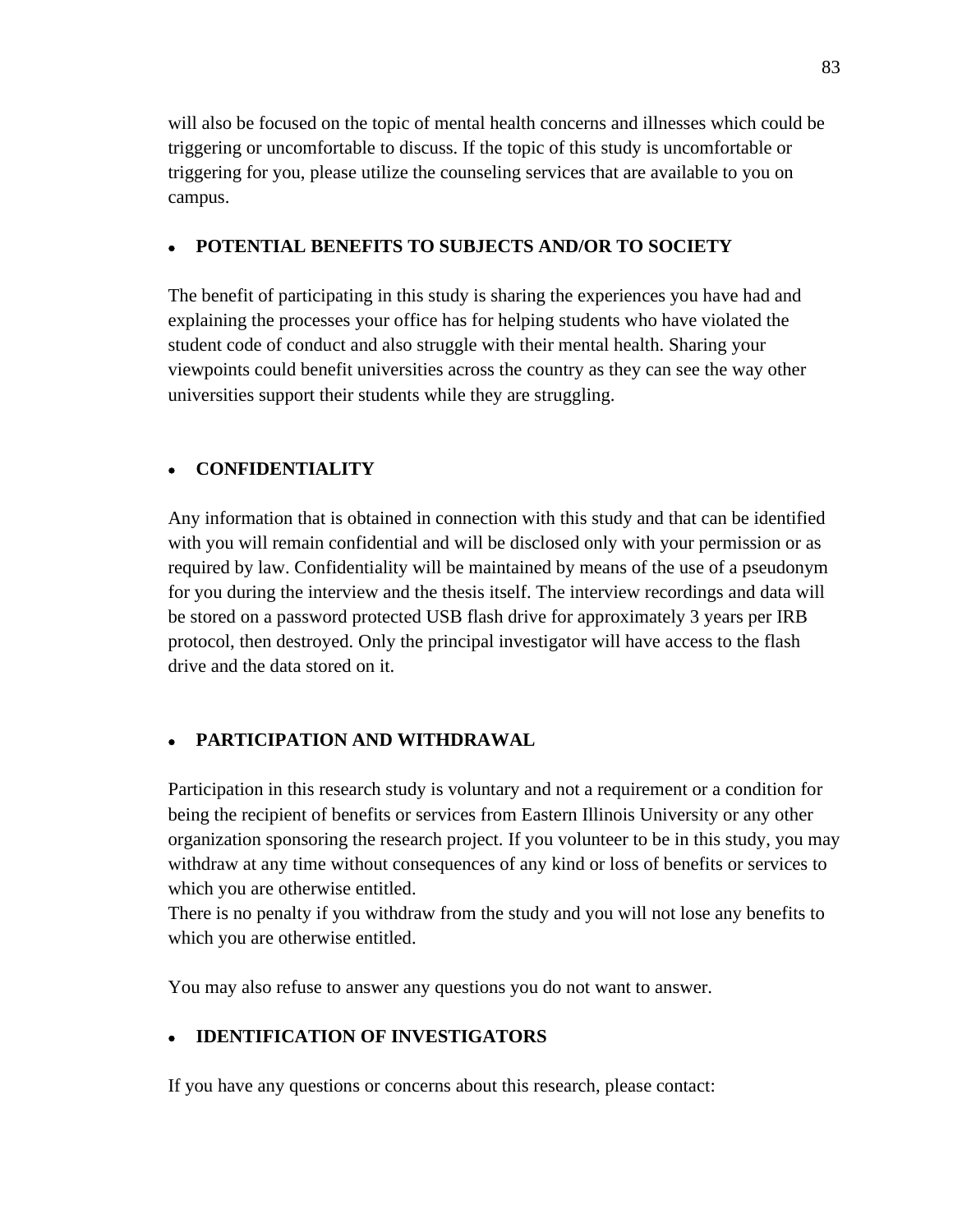### **Principal Investigator:** Robyn Bauer

Email: [rrbauer@eiu.edu](mailto:rrbauer@eiu.edu)

Phone: 651-829-5181

**Faculty Sponsor:** Dr. Jon Coleman

Email: jkcoleman@eiu.edu

## • **RIGHTS OF RESEARCH SUBJECTS**

If you have any questions or concerns about the treatment of human participants in this study, you may call or write:

Institutional Review Board Eastern Illinois University 600 Lincoln Ave. Charleston, IL, 61920 Telephone: (217) 581-8576 E-mail: eiuirb@www.eiu.edu

You will be given the opportunity to discuss any questions about your rights as a research subject with a member of the IRB. The IRB is an independent committee composed of members of the University community, as well as lay members of the community not connected with EIU. The IRB has reviewed and approved this study.

I voluntarily agree to participate in this study. I understand that I am free to withdraw my consent and discontinue my participation at any time. I have been given a copy of this form.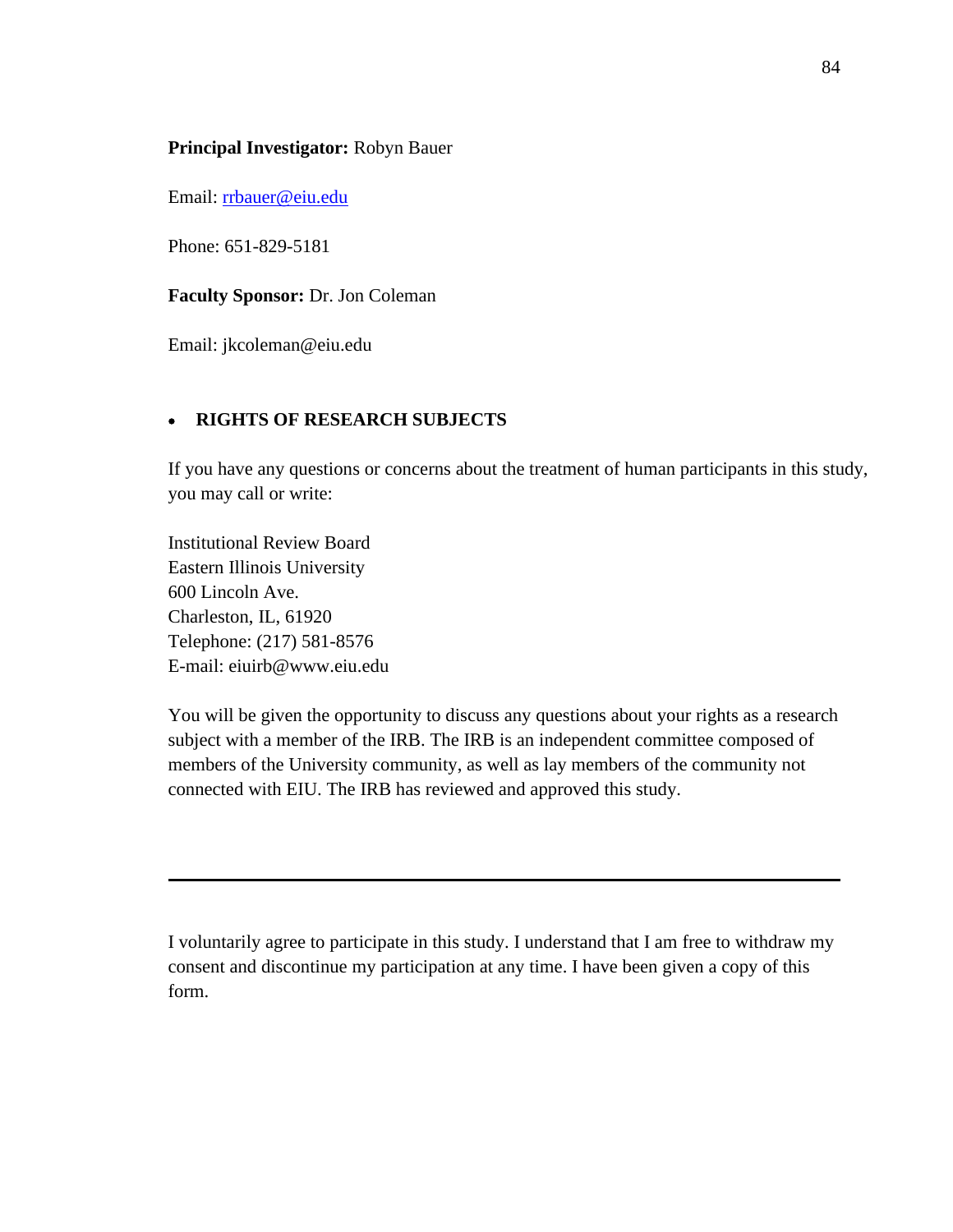## **Appendix B**

## **Interview Protocol**

## **Demographic Questions**

What are your pronouns?

What is your gender identity?

What is your racial identity?

How long have you worked in your current position at your current institution?

## **Semi-Structured Questions**

- 1. Can you tell me about your professional journey, the positions you have held, that brought you to your current position? (Specifically with regards to student conduct)
- 2. Can you walk me through what the conduct process looks like for the student from start to finish at your institution?
	- a. Who can make reports at your institution?
		- i. Do you receive each report that gets sent to your office?
	- b. How do the cases get split up between your office's faculty members?
	- c. Are there any situations where a conduct hearing maybe is not warranted, but you still perceive an issue that merits intervention or referral?
- 3. Following your employment at your institution, what did the office do to prepare you for your new role?
	- a. More specifically, how have you been prepared to handle mental health crisis or concerns in your role as a conduct officer?
		- i. How well do you believe the trainings you were provided with prepared you for your role?
		- ii. Are there any trainings you wish you would have been provided with?
- 4. Does your institutions code of conduct have any policies regarding mental health, self-harm, or suicidal ideation?
	- a. What happens when the student violates that policy?
- 5. What do you do to prepare for a conduct hearing before you meet with that student?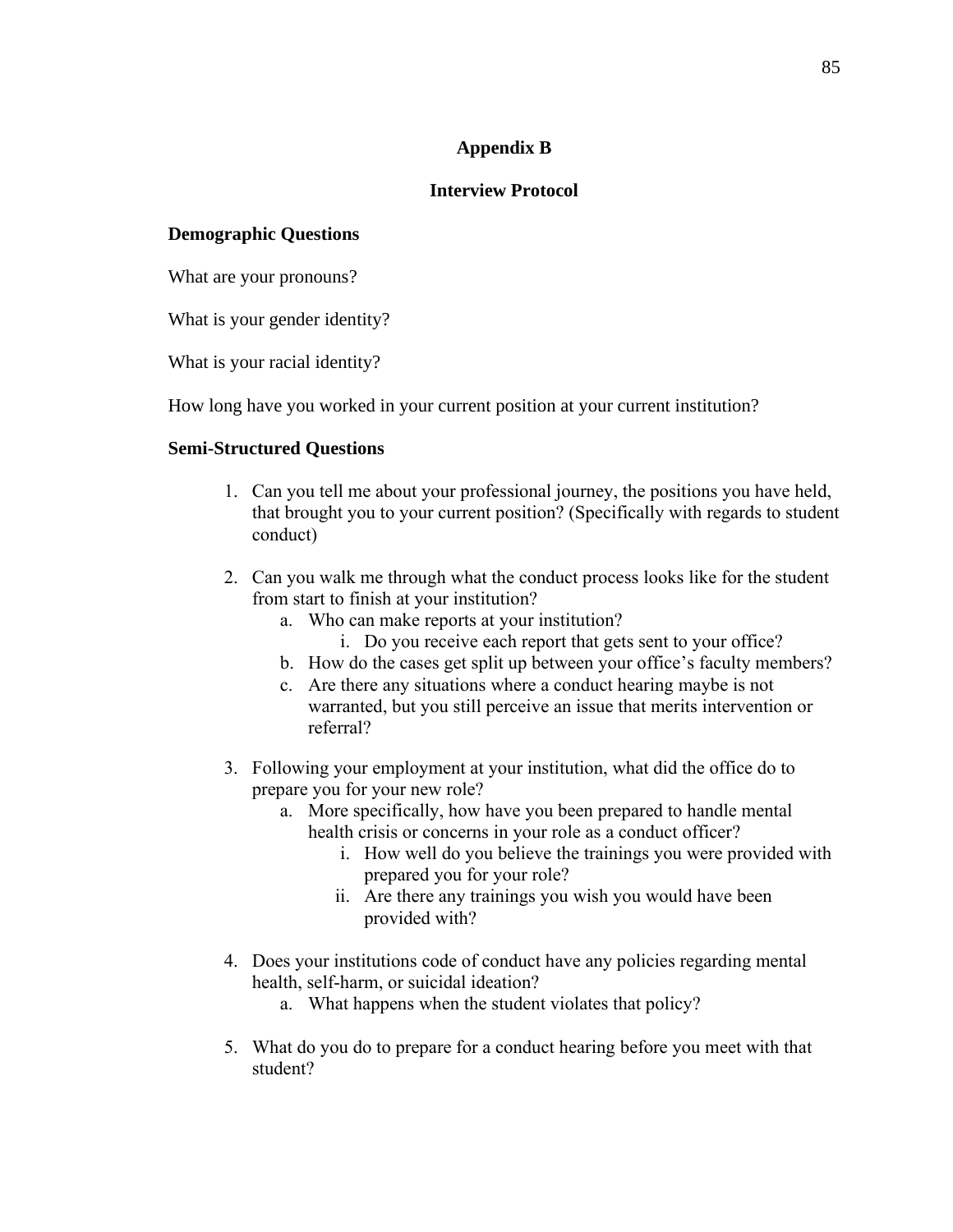- a. Does your preparation process look different when there is a perceived mental health concern present?
	- i. If so, how?
- 6. How is your office expected to handle cases with mental health concerns?
	- a. How do cases where mental health concerns are present differ from those where there is no concern?
	- b. How do you offer support to the student throughout the meeting when there is a mental health concern?
- 7. What challenges do you face while handling cases with mental health concerns or cases in which you perceive a mental health concern to be present?
- 8. What options or resources are students given when they reach out to you with mental health concerns?
- 9. What supportive measures or accommodations can you provide for students with mental health concerns following a hearing?